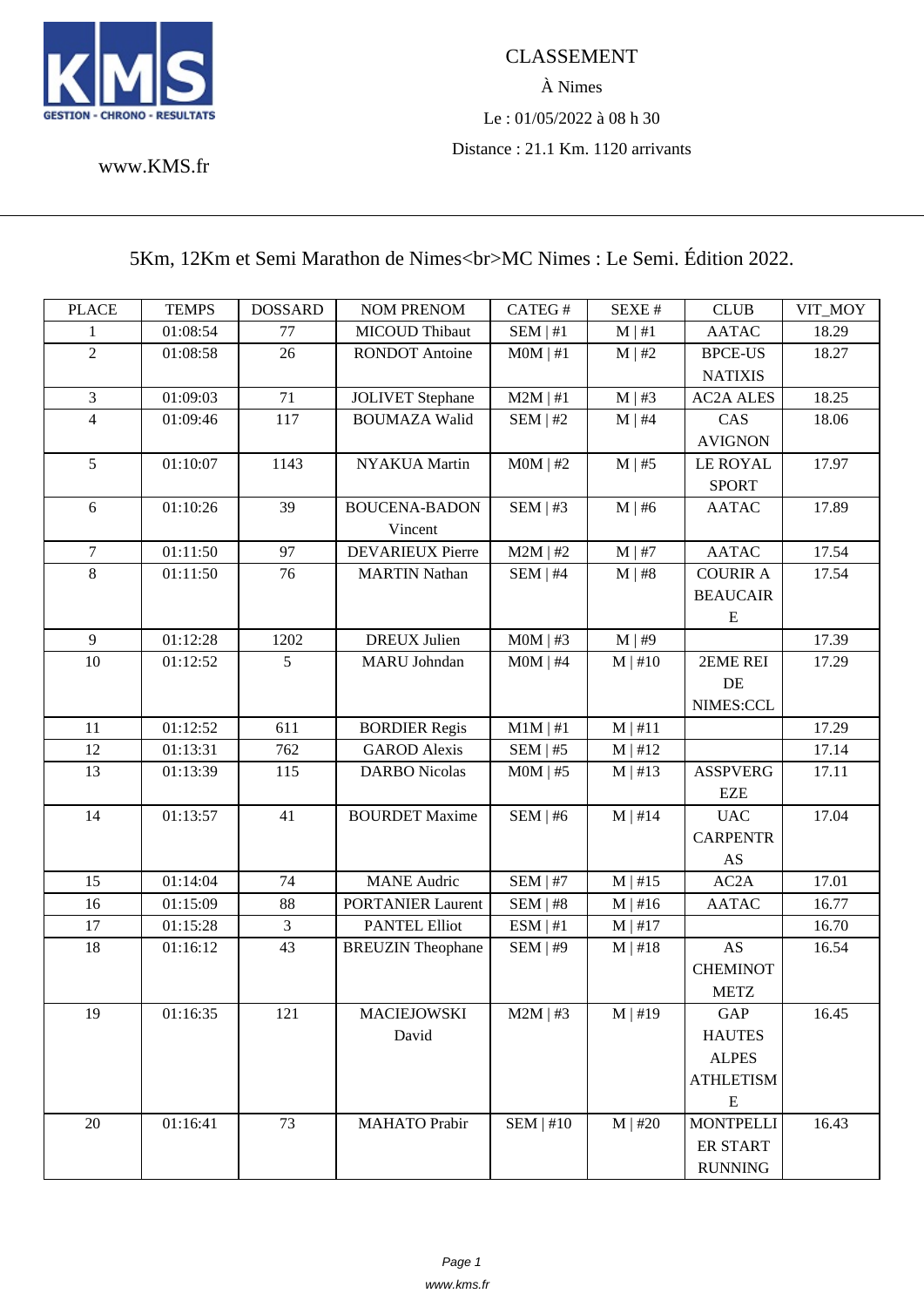| ם המדו | 1 LIVII D | חשממחת         | <b>INUINE LINEINUINE</b> | $CALU \pi$  | л سد      | <b>CLOD</b>          | $V11$ $V1$ |
|--------|-----------|----------------|--------------------------|-------------|-----------|----------------------|------------|
| 21     | 01:16:51  | 61             | <b>FORT Jeremy</b>       | $SEM$   #11 | M   #21   | <b>ACM</b>           | 16.40      |
|        |           |                |                          |             |           | <b>RUNNING</b>       |            |
|        |           |                |                          |             |           | <b>CLUB</b>          |            |
| 22     | 01:17:06  | 1109           | <b>MARTINEZ Loic</b>     | $SEM$   #12 | $M$   #22 | <b>BPCE-BP</b>       | 16.34      |
|        |           |                |                          |             |           | $\operatorname{SUB}$ |            |
| 23     | 01:17:13  | 120            | <b>GRANIER Florian</b>   | $M1M$   #2  | $M$   #23 | <b>ENTENTE</b>       | 16.32      |
|        |           |                |                          |             |           | <b>NIMOISE</b>       |            |
|        |           |                |                          |             |           | <b>D'ATHLETIS</b>    |            |
|        |           |                |                          |             |           | <b>ME</b>            |            |
| 24     | 01:17:26  | 1090           | <b>VIEGAS Bryce</b>      | $M1M$   #3  | $M$   #24 | <b>LES</b>           | 16.27      |
|        |           |                |                          |             |           | <b>BIPEDES DE</b>    |            |
|        |           |                |                          |             |           | LA                   |            |
|        |           |                |                          |             |           | <b>VAUNAGE</b>       |            |
| 25     | 01:17:29  | 129            | ROSSI Joakim             | SEM   #13   | $M$   #25 | <b>STADE</b>         | 16.26      |
|        |           |                |                          |             |           | <b>OLYMPIQU</b>      |            |
|        |           |                |                          |             |           | <b>E ARLESIEN</b>    |            |
| 26     | 01:17:40  | 70             | <b>JAMAY</b> Frederic    | $M3M$   #1  | $M$   #26 | <b>SL</b>            | 16.22      |
|        |           |                |                          |             |           | <b>SAINT-MAT</b>     |            |
|        |           |                |                          |             |           | <b>HIEU</b>          |            |
|        |           |                |                          |             |           | <b>ATHLETIC</b>      |            |
| $27\,$ | 01:18:39  | 679            | <b>COT Lucien</b>        | $SEM$   #14 | $M$   #27 |                      | 16.02      |
| 28     | 01:18:51  | 66             | <b>GRIMAL Mathieu</b>    | $MOM$   #6  | $M$   #28 | <b>UNION SUD</b>     | 15.98      |
|        |           |                |                          |             |           | <b>ATHLETISM</b>     |            |
|        |           |                |                          |             |           | E 30                 |            |
| 29     | 01:18:54  | 65             | <b>GIBERT</b> Frederic   | $M1M$   #4  | $M$   #29 | AC2A                 | 15.97      |
| 30     | 01:19:18  | 513            | <b>MARTIN Damien</b>     | $M1M$   #5  | $M$   #30 | <b>BPCE-CE</b>       | 15.89      |
|        |           |                |                          |             |           | PAL                  |            |
| 31     | 01:19:21  | $\overline{7}$ | <b>VILLENAVE Arnaud</b>  | $M1M$   #6  | M   #31   | 2EME REI             | 15.88      |
|        |           |                |                          |             |           | DE                   |            |
|        |           |                |                          |             |           | NIMES:CCL            |            |
| 32     | 01:19:24  | 1068           | <b>TOURNADE Sylvain</b>  | $MOM$   #7  | $M$   #32 | <b>COURIR A</b>      | 15.87      |
|        |           |                |                          |             |           | <b>SAUSSET</b>       |            |
| 33     | 01:19:45  | 116            | <b>COQUET Thierry</b>    | $M4M$   #1  | $M$   #33 | <b>BEAUJOLAI</b>     | 15.80      |
|        |           |                |                          |             |           | <b>S RUNNERS</b>     |            |
| 34     | 01:19:57  | 100            | <b>COIN Alexandre</b>    | $SEM$   #15 | $M$   #34 | $\rm{ACN}$           | 15.76      |
|        |           |                |                          |             |           | <b>ANDUZE</b>        |            |
| 35     | 01:20:06  | 91             | <b>ROUSSELLE Xavier</b>  | $M2M$   #4  | $M$   #35 | <b>COURIR A</b>      | 15.73      |
|        |           |                |                          |             |           | <b>SAUSSET</b>       |            |
| 36     | 01:20:08  | 198            | <b>SENTER Elodie</b>     | $MOF$   #1  | F   #1    | <b>RUNNING</b>       | 15.72      |
|        |           |                |                          |             |           | <b>CONSEIL</b>       |            |
|        |           |                |                          |             |           | <b>AVIGNONL</b>      |            |
|        |           |                |                          |             |           | A FOULEE             |            |
|        |           |                |                          |             |           | <b>ROMAINEL</b>      |            |
|        |           |                |                          |             |           | A LORI               |            |
| 37     | 01:20:09  | 122            | <b>CAMPS</b> Christophe  | $M2M$   #5  | $M$   #36 | LA                   | 15.72      |
|        |           |                |                          |             |           | <b>LORIOLAD</b>      |            |
|        |           |                |                          |             |           | ${\bf E}$            |            |
| 38     | 01:20:23  | 95             | <b>TURMO Vincent</b>     | $SEM$   #16 | $M$   #37 | <b>SAM 12</b>        | 15.67      |
|        |           |                |                          |             |           | <b>PARIS</b>         |            |
| 39     | 01:21:06  | $28\,$         | <b>DONNAT Frederic</b>   | $M2M$   #6  | $M$   #38 | <b>BPCE-CE</b>       | 15.54      |
|        |           |                |                          |             |           | PAL                  |            |
|        |           |                |                          |             |           |                      |            |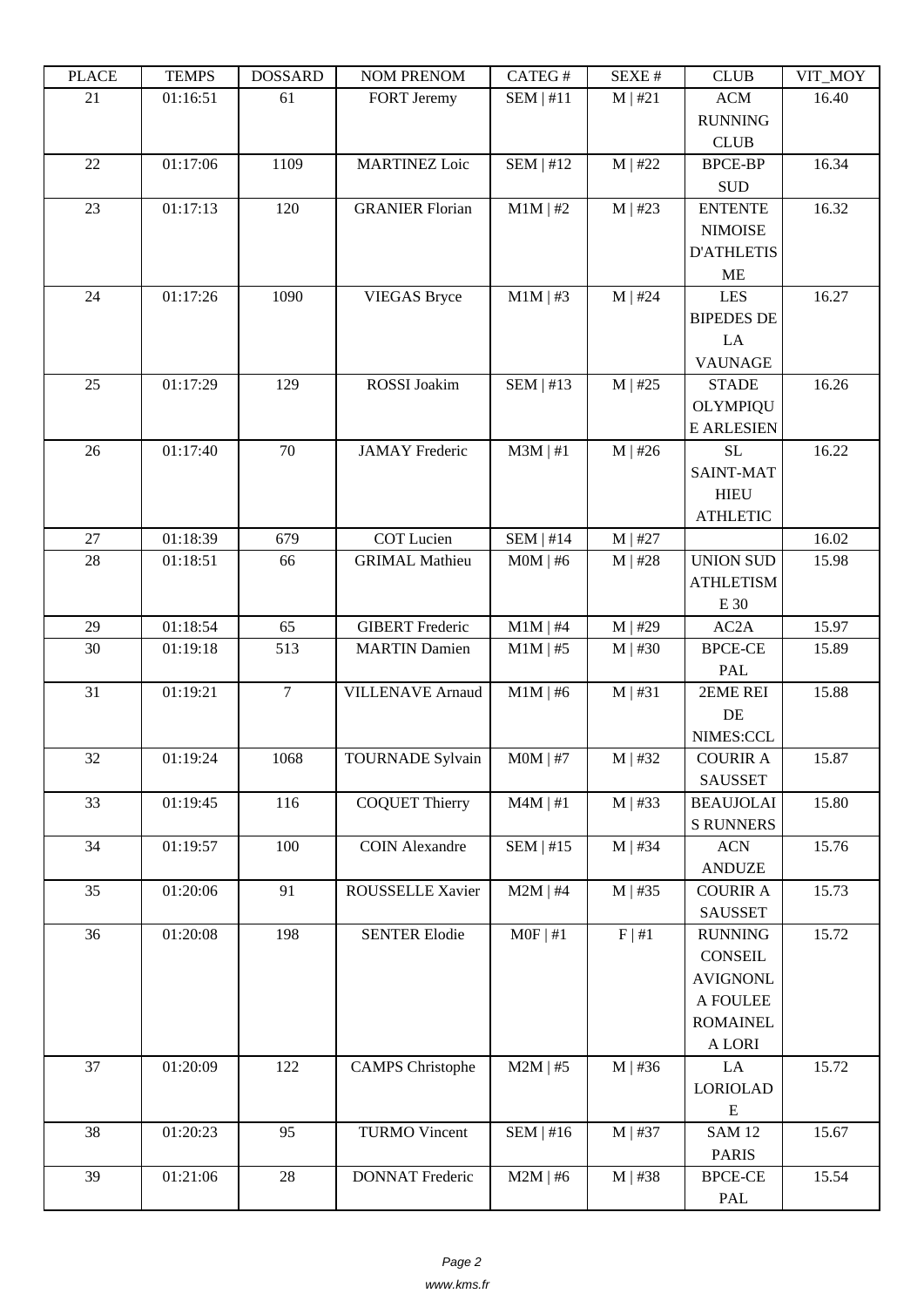| LLAUD | L LIVIII IJ | <b><i>ANURGOA</i></b> | <b>NUMERICAN</b>         | CATLOT           | υL/ΛL π     | CLUD              | VII_MUI |
|-------|-------------|-----------------------|--------------------------|------------------|-------------|-------------------|---------|
| 40    | 01:21:34    | 515                   | <b>BARRALON Eloi</b>     | $SEM$   #17      | $M$   #39   | <b>BPCE-CE</b>    | 15.45   |
|       |             |                       |                          |                  |             | RA                |         |
| 41    | 01:21:47    | 146                   | <b>VEILLET</b> Sebastien | $M1M$   #7       | $M$   #40   |                   | 15.41   |
| 42    | 01:21:48    | 1253                  | <b>NYS Olivier</b>       | $M4M$   #2       | M   #41     |                   | 15.40   |
| 43    | 01:22:21    | 54                    | <b>DERAYE</b> Jeremie    | $SEM$   #18      | $M$   #42   | <b>CLUB</b>       | 15.30   |
|       |             |                       |                          |                  |             |                   |         |
|       |             |                       |                          |                  |             | <b>ATHLETISM</b>  |         |
|       |             |                       |                          |                  |             | E                 |         |
|       |             |                       |                          |                  |             | SPIRIPONT         |         |
|       |             |                       |                          |                  |             | <b>AIN</b>        |         |
| 44    | 01:22:43    | 659                   | <b>CHARLES Lucas</b>     | <b>SEM   #19</b> | $M$   #43   |                   | 15.23   |
| 45    | 01:23:00    | 106                   | <b>VERNET Laurent</b>    | $M2M$   #7       | $M$   #44   | <b>ACN</b>        | 15.18   |
|       |             |                       |                          |                  |             | <b>ANDUZE</b>     |         |
| 46    | 01:23:05    | 1146                  | <b>SOUZA</b>             | ESM   #2         | $M$   #45   | <b>LE ROYAL</b>   | 15.17   |
|       |             |                       | Natanael-Wesley          |                  |             | <b>SPORT</b>      |         |
| 47    | 01:23:22    | 368                   | <b>SITATI Elon</b>       | <b>SEM   #20</b> | $M$   #46   | 2EME REI          | 15.11   |
|       |             |                       |                          |                  |             | DE                |         |
|       |             |                       |                          |                  |             | NIMES:3E          |         |
|       |             |                       |                          |                  |             | <b>CIE</b>        |         |
| 48    | 01:23:22    | 530                   | <b>MONNEREAU</b>         | SEM   #21        | $M$   #47   | <b>BPCE-PALA</b>  | 15.11   |
|       |             |                       | Florian                  |                  |             |                   |         |
|       |             |                       |                          |                  |             | <b>TINE</b>       |         |
| 49    | 01:23:38    | 1173                  | <b>AUJOULAT Florian</b>  | <b>SEM   #22</b> | $M$   #48   |                   | 15.07   |
| 50    | 01:23:54    | 388                   | <b>GURUNG Kamal</b>      | <b>SEM   #23</b> | $M$   #49   | 2EME REI          | 15.02   |
|       |             |                       |                          |                  |             | DE                |         |
|       |             |                       |                          |                  |             | NIMES:4E          |         |
|       |             |                       |                          |                  |             | <b>CIE</b>        |         |
| 51    | 01:24:03    | 1013                  | <b>ROQUART</b> Stephane  | $M3M$   #2       | $M$   #50   |                   | 14.99   |
| 52    | 01:24:07    | 1053                  | <b>TARIGHT Kevin</b>     | $MOM$   #8       | M   #51     |                   | 14.98   |
| 53    | 01:24:11    | 1149                  | <b>MENARD Raphael</b>    | <b>SEM   #24</b> | $M$   #52   | <b>LES KINE</b>   | 14.97   |
| 54    | 01:24:12    | 975                   | PIEDBOIS Pauline         | $MOF$   #2       | F   #2      | <b>KMS</b>        | 14.96   |
| 55    | 01:24:38    | 40                    | <b>BOUDET-ROMERO</b>     | $SEM$   #25      | $M$   #53   | <b>STADE</b>      | 14.89   |
|       |             |                       | Hadrien                  |                  |             | <b>OLYMPIQU</b>   |         |
|       |             |                       |                          |                  |             | <b>E ARLESIEN</b> |         |
| 56    | 01:25:04    | 1103                  | YACE Andre               | $SEM$   #26      | $M$   #54   | <b>LE ROYAL</b>   | 14.81   |
|       |             |                       |                          |                  |             | <b>SPORT</b>      |         |
| 57    | 01:25:08    | 435                   | <b>HOMBOURGER</b>        | $M1M$   #8       | $M$   #55   | 2EME REI          | 14.80   |
|       |             |                       |                          |                  |             |                   |         |
|       |             |                       | Jean-Ludovic             |                  |             | DE                |         |
|       |             |                       |                          |                  |             | NIMES:CCL         |         |
| 59    | 01:25:21    | 1210                  | <b>FEUTRIER Florence</b> | $M1F$   #1       | $F \mid #3$ |                   | 14.76   |
| 60    | 01:25:47    | 1255                  | <b>PACE Sebastien</b>    | $MOM$   #9       | $M$   #57   |                   | 14.69   |
| 61    | 01:25:52    | 340                   | <b>KWAMBAI</b> Felton    | <b>SEM   #28</b> | $M$   #58   | 2EME REI          | 14.67   |
|       |             |                       |                          |                  |             | DE                |         |
|       |             |                       |                          |                  |             | NIMES:3E          |         |
|       |             |                       |                          |                  |             | CIE               |         |
| 62    | 01:26:08    | 42                    | <b>BOVIS Francois</b>    | $M3M$   #3       | $M$   #59   | <b>COURIR A</b>   | 14.63   |
|       |             |                       |                          |                  |             | <b>SAUSSET</b>    |         |
| 63    | 01:26:16    | 619                   | <b>BOUNPRASEUTH</b>      | $MOM$   #10      | $M$   #60   |                   | 14.61   |
|       |             |                       | Virasak                  |                  |             |                   |         |
|       |             |                       |                          |                  |             |                   |         |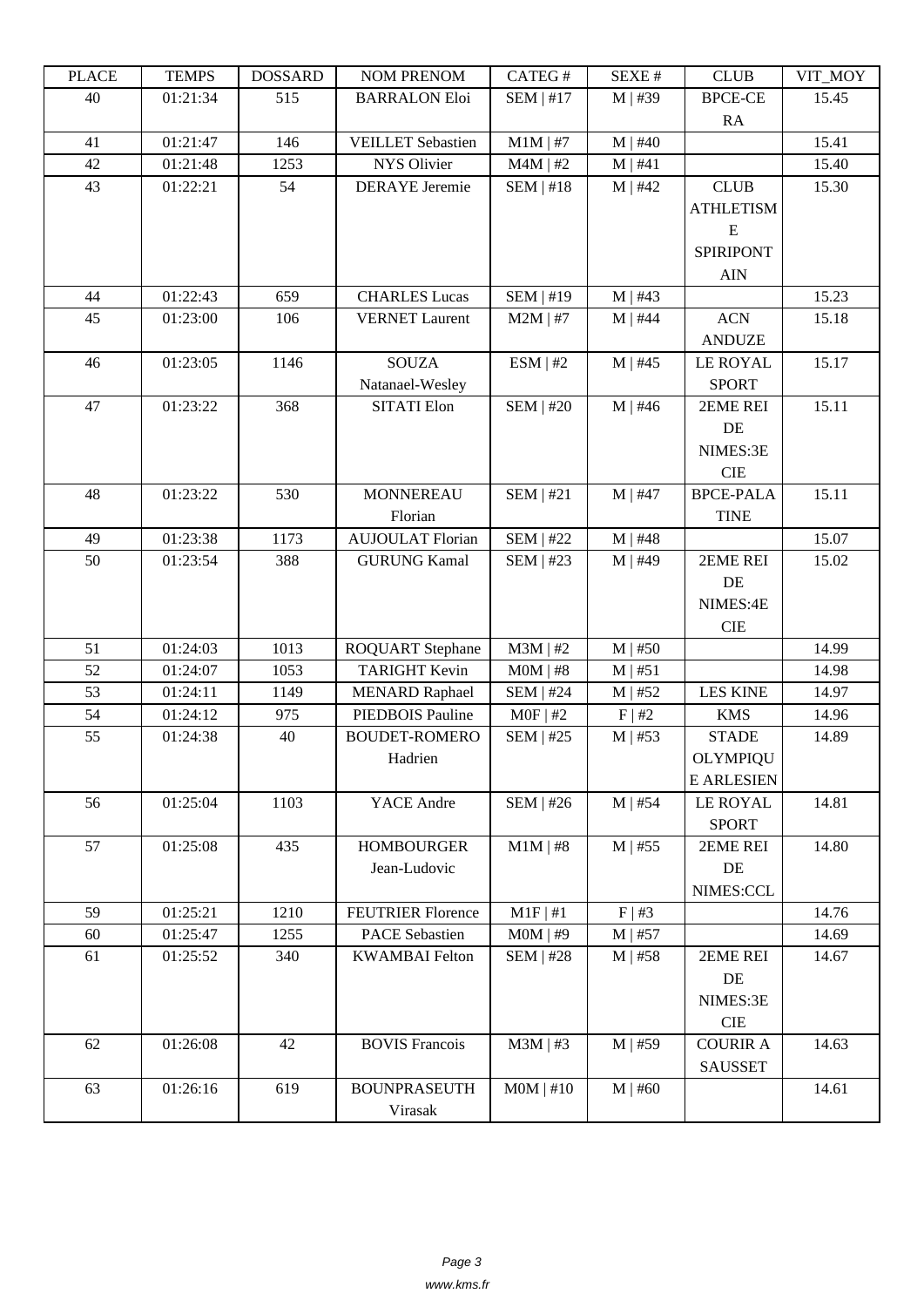| ם המדו | <b>TEIATI</b> 2 | חשממחת | TAQIM TIATITAQIM        | $CALU \pi$       | л سد         | <b>CEOD</b>       | $V11$ $V1$ |
|--------|-----------------|--------|-------------------------|------------------|--------------|-------------------|------------|
| 64     | 01:26:24        | 517    | <b>MADASCHI</b> Cedric  | MOM   #11        | M   #61      | <b>CROCO</b>      | 14.58      |
|        |                 |        |                         |                  |              | <b>D'AIRAIN</b>   |            |
|        |                 |        |                         |                  |              | <b>NIMES</b>      |            |
|        |                 |        |                         |                  |              | <b>TRIATHLO</b>   |            |
|        |                 |        |                         |                  |              | ${\bf N}$         |            |
| 65     | 01:26:25        | 404    | REGINALDO Ademar        | <b>SEM   #29</b> | M   #62      | 2EME REI          | 14.58      |
|        |                 |        |                         |                  |              | DE                |            |
|        |                 |        |                         |                  |              | NIMES:4E          |            |
|        |                 |        |                         |                  |              | CIE               |            |
| 66     | 01:26:31        | 109    | <b>NEGRE Vincent</b>    | $M1M$   #9       | $M$   #63    |                   | 14.56      |
| 67     | 01:26:33        | 344    | <b>MAUDUIT</b>          | $SEM$   #30      | $M$   #64    | 2EME REI          | 14.56      |
|        |                 |        | Pierre-Yves             |                  |              | DE                |            |
|        |                 |        |                         |                  |              | NIMES:3E          |            |
|        |                 |        |                         |                  |              | CIE               |            |
| 68     | 01:26:40        | 1198   | <b>DELMAS</b> Adrien    | <b>SEM   #31</b> | $M$   #65    |                   | 14.54      |
| 69     | 01:26:40        | 992    | <b>PUECH Dorian</b>     | <b>SEM   #32</b> | $M$   #66    | <b>SPORT 2000</b> | 14.54      |
|        |                 |        |                         |                  |              | <b>MILLAU</b>     |            |
| 70     | 01:26:41        | 105    | <b>TOUAHRI Morad</b>    | $M1M$   #10      | $M \mid #67$ | <b>ACN</b>        | 14.54      |
|        |                 |        |                         |                  |              | <b>ANDUZE</b>     |            |
| 71     | 01:26:43        | 48     | <b>CHESNEAU Cedric</b>  | $M2M$   #8       | M   #68      | <b>RTN 30</b>     | 14.53      |
| 72     | 01:26:53        | 274    | CARDOSO-DOS-SA          | SEM   #33        | $M \mid #69$ | 2EME REI          | 14.50      |
|        |                 |        | NTOS James-Wilker       |                  |              | DE                |            |
|        |                 |        |                         |                  |              | NIMES:2E          |            |
|        |                 |        |                         |                  |              | $\rm CIE$         |            |
| 73     | 01:26:55        | 790    | <b>GUIGON Laurent</b>   | $M4M$   #3       | $M$   #70    | <b>FOULEES</b>    | 14.50      |
|        |                 |        |                         |                  |              | <b>SABRANAIS</b>  |            |
|        |                 |        |                         |                  |              | ES                |            |
| 74     | 01:27:04        | 494    | <b>JUSTEK Laurent</b>   | $M1M$   #11      | M   #71      | <b>BPCE-CE</b>    | 14.47      |
|        |                 |        |                         |                  |              | <b>HDF</b>        |            |
| 75     | 01:27:04        | 555    | <b>AYGLON Tanguy</b>    | $SEM$   #34      | $M$   #72    |                   | 14.47      |
| 76     | 01:27:06        | 710    | <b>DUBOIS</b> Guillaume | SEM   #35        | $M$   #73    |                   | 14.47      |
| 77     | 01:27:15        | 126    | STEINMETZ Valentin      | $SEM$   #36      | $M \mid #74$ | SL US LE          | 14.44      |
|        |                 |        |                         |                  |              | PONTET A          |            |
| 78     | 01:27:15        | 104    | SOUALAH Lakdar          | $M5M$   #1       | $M$   #75    | <b>ACN</b>        | 14.44      |
|        |                 |        |                         |                  |              | <b>ANDUZE</b>     |            |
| 79     | 01:27:17        | 87     | <b>PONCET Patrice</b>   | $M1M$   #12      | $M$   #76    | <b>MANDUEL</b>    | 14.44      |
|        |                 |        |                         |                  |              | <b>METROPOL</b>   |            |
|        |                 |        |                         |                  |              | ${\bf E}$         |            |
|        |                 |        |                         |                  |              | <b>MARATHO</b>    |            |
|        |                 |        |                         |                  |              | ${\bf N}$         |            |
| 80     | 01:27:24        | 240    | <b>BLAS</b> Judicael    | $MOM$   #12      | $M$   #77    | 2EME REI          | 14.42      |
|        |                 |        |                         |                  |              | DE                |            |
|        |                 |        |                         |                  |              | NIMES:1E          |            |
|        |                 |        |                         |                  |              | ${\rm CIE}$       |            |
| 81     | 01:27:31        | 1148   | <b>THOULOUZE</b>        | $MOM$   #13      | $M$   #78    | <b>LES</b>        | 14.40      |
|        |                 |        | Aurelien                |                  |              | <b>BOULETS</b>    |            |
|        |                 |        |                         |                  |              | <b>CANONS</b>     |            |
|        |                 |        |                         |                  |              | <b>DU 07</b>      |            |
| 82     | 01:27:36        | 130    | <b>JIMENEZ-GARCIA</b>   | $MOM$   #14      | $M \mid #79$ | <b>TARASCON</b>   | 14.38      |
|        |                 |        | Carlos                  |                  |              | <b>ATHLETISM</b>  |            |
|        |                 |        |                         |                  |              | E                 |            |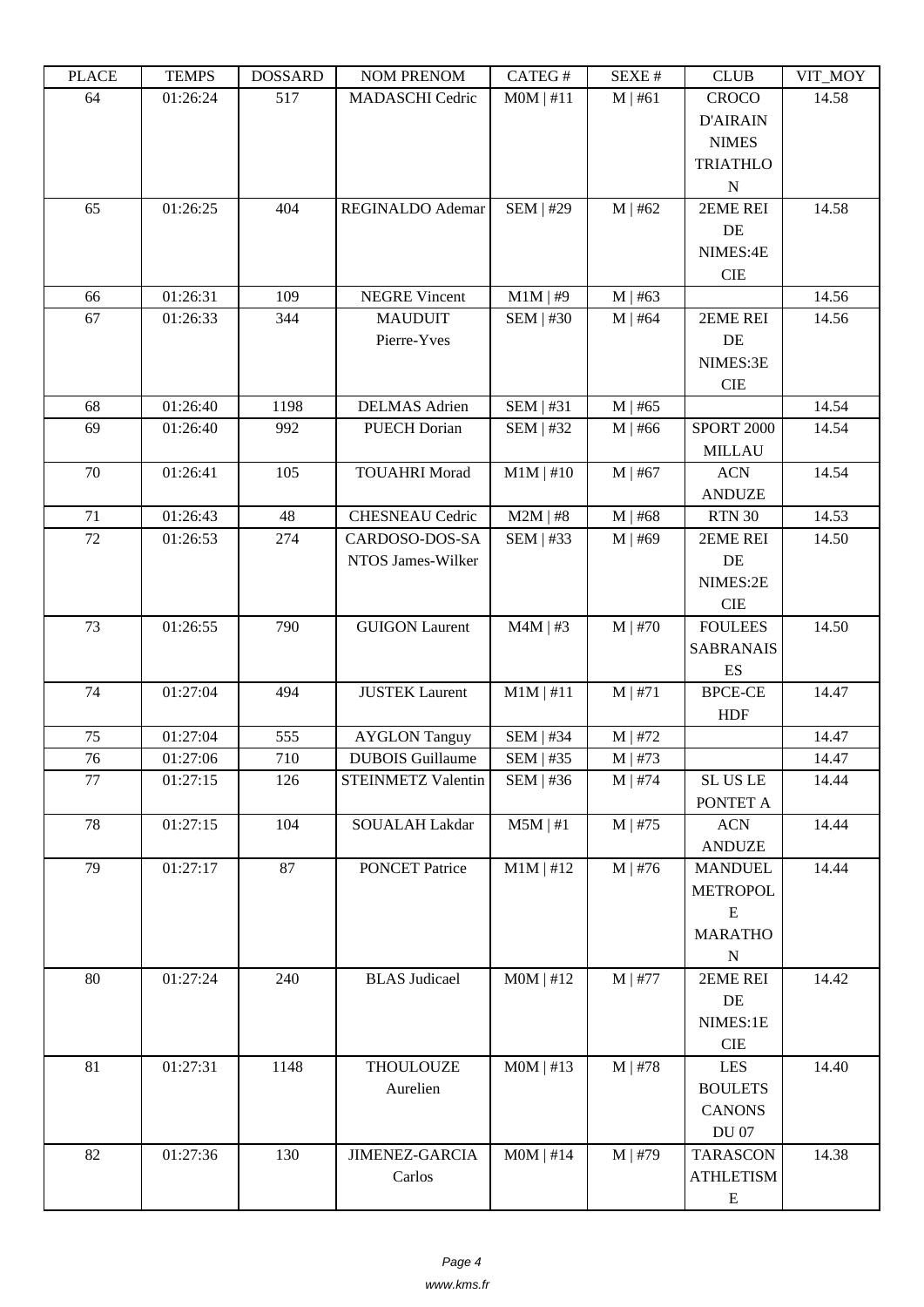| ם המדו | 1 LIVII D | חשממחת | <b>INUINE LINEINUINE</b>  | $CALU \pi$       | JLΛL π        | <b>CEOD</b>             | $V11$ $N1$ |
|--------|-----------|--------|---------------------------|------------------|---------------|-------------------------|------------|
| 83     | 01:27:37  | 59     | <b>FAGE Boris</b>         | $M1M$   #13      | $M$   #80     | <b>UHVA</b>             | 14.38      |
|        |           |        |                           |                  |               | <b>AUBAGNEU</b>         |            |
|        |           |        |                           |                  |               | <b>AVH</b>              |            |
|        |           |        |                           |                  |               | <b>AUBAGNE</b>          |            |
| 84     | 01:27:40  | 245    | DU-PARC                   | <b>SEM   #37</b> | M   #81       | 2EME REI                | 14.37      |
|        |           |        | Louis-Marie               |                  |               | DE                      |            |
|        |           |        |                           |                  |               | NIMES:1E                |            |
|        |           |        |                           |                  |               | <b>CIE</b>              |            |
| 85     | 01:27:43  | 722    | <b>ESTIENNE Mathieu</b>   | <b>SEM   #38</b> | $M$   #82     |                         | 14.36      |
| 86     | 01:27:44  | 286    | <b>LEBROUK Soufiane</b>   | SEM   #39        | $M$   #83     | 2EME REI                | 14.36      |
|        |           |        |                           |                  |               | DE                      |            |
|        |           |        |                           |                  |               | NIMES:2E                |            |
|        |           |        |                           |                  |               | <b>CIE</b>              |            |
| 87     | 01:27:44  | 856    | <b>MACLART Thomas</b>     | <b>SEM   #40</b> | $M$   #84     |                         | 14.36      |
| 88     | 01:27:46  | 589    | <b>BERTA</b> Antoine      | SEM   #41        | $M$   #85     |                         | 14.36      |
| 89     | 01:27:50  | 1043   | <b>SORIANO Remy</b>       | $MOM$   #15      | $M$   #86     |                         | 14.35      |
| 90     | 01:28:02  | 902    | <b>MOLINIER Cedric</b>    | $M3M$   #4       | $M$   #87     | <b>LES</b>              | 14.31      |
|        |           |        |                           |                  |               | <b>BOUCLES</b>          |            |
|        |           |        |                           |                  |               | <b>ROVIEROIS</b>        |            |
|        |           |        |                           |                  |               | ES                      |            |
| 91     | 01:28:04  | 941    | <b>PAILLET</b>            | <b>SEM   #42</b> | $M$   #88     |                         | 14.31      |
|        |           |        | Jean-Baptiste             |                  |               |                         |            |
| 92     | 01:28:11  | 1217   | <b>GARVI</b> Clement      | $MOM$   #16      | $M$   #89     |                         | 14.29      |
| 93     | 01:28:11  | 1218   | <b>GARVI</b> Julien       | $MOM$   #17      | $M$   #90     |                         | 14.29      |
| 94     | 01:28:15  | 1020   | <b>ROUX Clement</b>       | <b>SEM   #43</b> | M   #91       | <b>CPBA</b>             | 14.28      |
| 95     | 01:28:21  | 35     | <b>BERMEO</b> Andres      | $MOM$   #18      | $M$   #92     | <b>ACM</b>              | 14.26      |
|        |           |        |                           |                  |               | (ATHETIC                |            |
|        |           |        |                           |                  |               | <b>CLUB</b>             |            |
|        |           |        |                           |                  |               | <b>MONTPELLI</b><br>ER) |            |
| 96     | 01:28:22  | 1060   | <b>THIBAULT Tony</b>      | $M2M$   #9       | $M$   #93     |                         | 14.26      |
| 97     | 01:28:24  | 79     | <b>OISON</b> Vincent      | $M2M$   #10      | $M \mid #94$  | <b>SMUC</b>             | 14.25      |
| 98     | 01:28:26  | 488    | <b>DASSE Kevin</b>        | <b>SEM   #44</b> | $M$   #95     | <b>BPCE-CE</b>          | 14.25      |
|        |           |        |                           |                  |               | <b>BPL</b>              |            |
| 99     | 01:28:31  | 60     | <b>FISCHER Christophe</b> | $M1M$   #14      | $M$   #96     | <b>AATAC</b>            | 14.23      |
| 100    | 01:28:40  | 381    | <b>ASMANI Mourad</b>      | $SEM$   #45      | $M$   #97     | 2EME REI                | 14.21      |
|        |           |        |                           |                  |               | DE                      |            |
|        |           |        |                           |                  |               | NIMES:4E                |            |
|        |           |        |                           |                  |               | $\rm CIE$               |            |
| 101    | 01:28:41  | 307    | <b>BHATTARAI Ritesh</b>   | <b>SEM   #46</b> | $M$   #98     | 2EME REI                | 14.21      |
|        |           |        |                           |                  |               | DE                      |            |
|        |           |        |                           |                  |               | NIMES:3E                |            |
|        |           |        |                           |                  |               | $\rm CIE$               |            |
| 102    | 01:28:44  | 740    | <b>FERRIER David</b>      | $M3M$   #5       | M   #99       | <b>FOULEE</b>           | 14.20      |
|        |           |        |                           |                  |               | <b>ROMAINE</b>          |            |
| 103    | 01:29:16  | 1069   | <b>TRASTOUR Wilfried</b>  | $MOM$   #19      | $M \mid #100$ |                         | 14.12      |
| 104    | 01:29:17  | 57     | <b>EGHIAZARIAN</b>        | $MOM$   #20      | M   #101      | <b>NIMES</b>            | 14.11      |
|        |           |        | Quentin                   |                  |               | <b>MARATHO</b>          |            |
|        |           |        |                           |                  |               | ${\bf N}$               |            |
| 105    | 01:29:21  | 103    | <b>RIBES Pascal</b>       | $M2M$   #11      | $M$   #102    | <b>ACN</b>              | 14.10      |
|        |           |        |                           |                  |               | <b>ANDUZE</b>           |            |
|        |           |        |                           |                  |               |                         |            |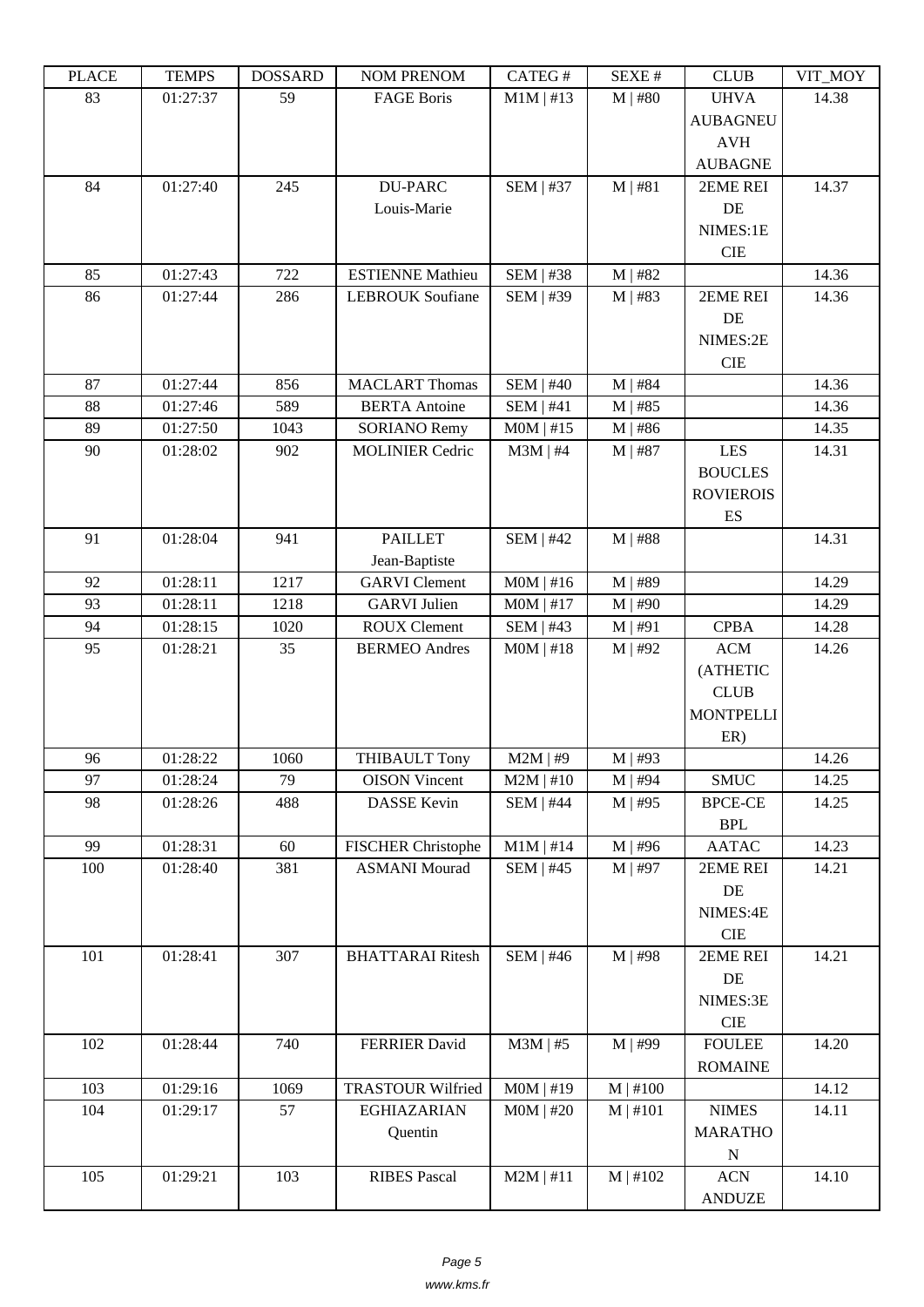| i lati | ט וואדד ו | חשממחת       | TAARTEE LATERAART       | $CALU \pi$       | NL/NL π       | <b>CLOD</b>      | $V11$ $N1$ |
|--------|-----------|--------------|-------------------------|------------------|---------------|------------------|------------|
| 106    | 01:29:23  | 745          | <b>FOURMEAUX</b>        | <b>SEM   #47</b> | M   #103      | <b>ASSOCIATI</b> | 14.10      |
|        |           |              | Antoine                 |                  |               | ON LA            |            |
|        |           |              |                         |                  |               | <b>FOULEE</b>    |            |
|        |           |              |                         |                  |               | <b>ROMAINE</b>   |            |
| 107    | 01:29:24  | 384          | <b>BOUMERIAME</b>       | <b>SEM   #48</b> | $M$   #104    | 2EME REI         | 14.09      |
|        |           |              | Karim                   |                  |               | DE               |            |
|        |           |              |                         |                  |               | NIMES:4E         |            |
|        |           |              |                         |                  |               | <b>CIE</b>       |            |
| 108    | 01:29:26  | 507          | <b>BOUCHER Damien</b>   | $MOM$   #21      | M   #105      | <b>BPCE-CEN</b>  | 14.09      |
| 109    | 01:29:31  | 292          | <b>RABENIMANANA</b>     | <b>SEM   #49</b> | M   #106      | 2EME REI         | 14.08      |
|        |           |              | Andriatsira             |                  |               | DE               |            |
|        |           |              |                         |                  |               | NIMES:2E         |            |
|        |           |              |                         |                  |               | <b>CIE</b>       |            |
| 110    | 01:29:32  | 588          | <b>BERNARD</b> Francois | $MOM$   #22      | $M$   #107    | <b>WAIMEA</b>    | 14.07      |
|        |           |              |                         |                  |               | <b>CLUB</b>      |            |
|        |           |              |                         |                  |               | <b>TRIATHLO</b>  |            |
|        |           |              |                         |                  |               | N                |            |
| 111    | 01:29:32  | 835          | <b>LE-COTTY Tristan</b> | $M2M$   #12      | $M \mid #108$ |                  | 14.07      |
| 112    | 01:29:41  | 1230         | KACEM-BOUDHAR           | $M3M$   #6       | $M$   #109    |                  | 14.05      |
|        |           |              | Mehdi                   |                  |               |                  |            |
| 113    | 01:29:41  | 1215         | <b>GALLIGANI</b>        | $M2M$   #13      | $M \mid #110$ |                  | 14.05      |
|        |           |              | Sebastien               |                  |               |                  |            |
| 114    | 01:29:42  | 1164         | <b>LE-MOUEL</b>         | $M4M$   #4       | $M$   #111    | <b>SORGUES</b>   | 14.05      |
|        |           |              | Christophe              |                  |               | ATHLE 84         |            |
| 115    | 01:29:43  | 497          | <b>TACCONI</b> Laurent  | $M2M$   #14      | M   #112      | <b>BPCE-CE</b>   | 14.04      |
|        |           |              |                         |                  |               | <b>HDF</b>       |            |
| 116    | 01:29:49  | $\mathbf{1}$ | <b>MEJAN</b> Sebastien  | <b>SEM   #50</b> | M   #113      | <b>RUN TRAIL</b> | 14.03      |
|        |           |              |                         |                  |               | NIMES 30         |            |
| 117    | 01:29:59  | 1114         | <b>DUMAS Philippe</b>   | $M3M$   #7       | $M \mid #114$ |                  | 14.00      |
| 118    | 01:30:00  | 417          | <b>KYALO</b>            | SEM   #51        | $M$   #115    | 2EME REI         | 14.00      |
|        |           |              | Crispin-Ndeng'E         |                  |               | DE               |            |
|        |           |              |                         |                  |               | NIMES:CA         |            |
| 119    | 01:30:02  | 1145         | ROUTSKI Raman           | $SEM$   #52      | M   #116      | <b>LE ROYAL</b>  | 13.99      |
|        |           |              |                         |                  |               | <b>SPORT</b>     |            |
| 120    | 01:30:04  | 63           | <b>GALINDO Baptiste</b> | $SEM$   #53      | $M$   #117    | <b>ACRA</b>      | 13.99      |
|        |           |              |                         |                  |               | <b>ARLES</b>     |            |
| 121    | 01:30:17  | 107          | PIRES Fabio             | <b>SEM   #54</b> | $M \mid #118$ | <b>RUNNING</b>   | 13.96      |
|        |           |              |                         |                  |               | CLUB             |            |
|        |           |              |                         |                  |               | <b>BELLEGAR</b>  |            |
|        |           |              |                         |                  |               | DE               |            |
| 122    | 01:30:19  | 954          | PELE Kevin              | SEM   #55        | $M \mid #119$ | AIL              | 13.95      |
|        |           |              |                         |                  |               | ROUSSET.         |            |
| 123    | 01:30:29  | 401          | PATINO-ALVAREZ          | SEM   #56        | $M \mid #120$ | 2EME REI         | 13.93      |
|        |           |              | Andres                  |                  |               | DE               |            |
|        |           |              |                         |                  |               | NIMES:4E         |            |
|        |           |              |                         |                  |               | $\rm CIE$        |            |
| 124    | 01:30:35  | 98           | <b>ENJOLRAS Michael</b> | $M1M$   #15      | M   #121      | <b>AATAC</b>     | 13.91      |
| 125    | 01:30:36  | 233          | <b>ASHTON Scott</b>     | $MOM$   #23      | M   #122      | 2EME REI         | 13.91      |
|        |           |              |                         |                  |               | $\rm DE$         |            |
|        |           |              |                         |                  |               | NIMES:1E         |            |
|        |           |              |                         |                  |               | $\rm CIE$        |            |
|        |           |              |                         |                  |               |                  |            |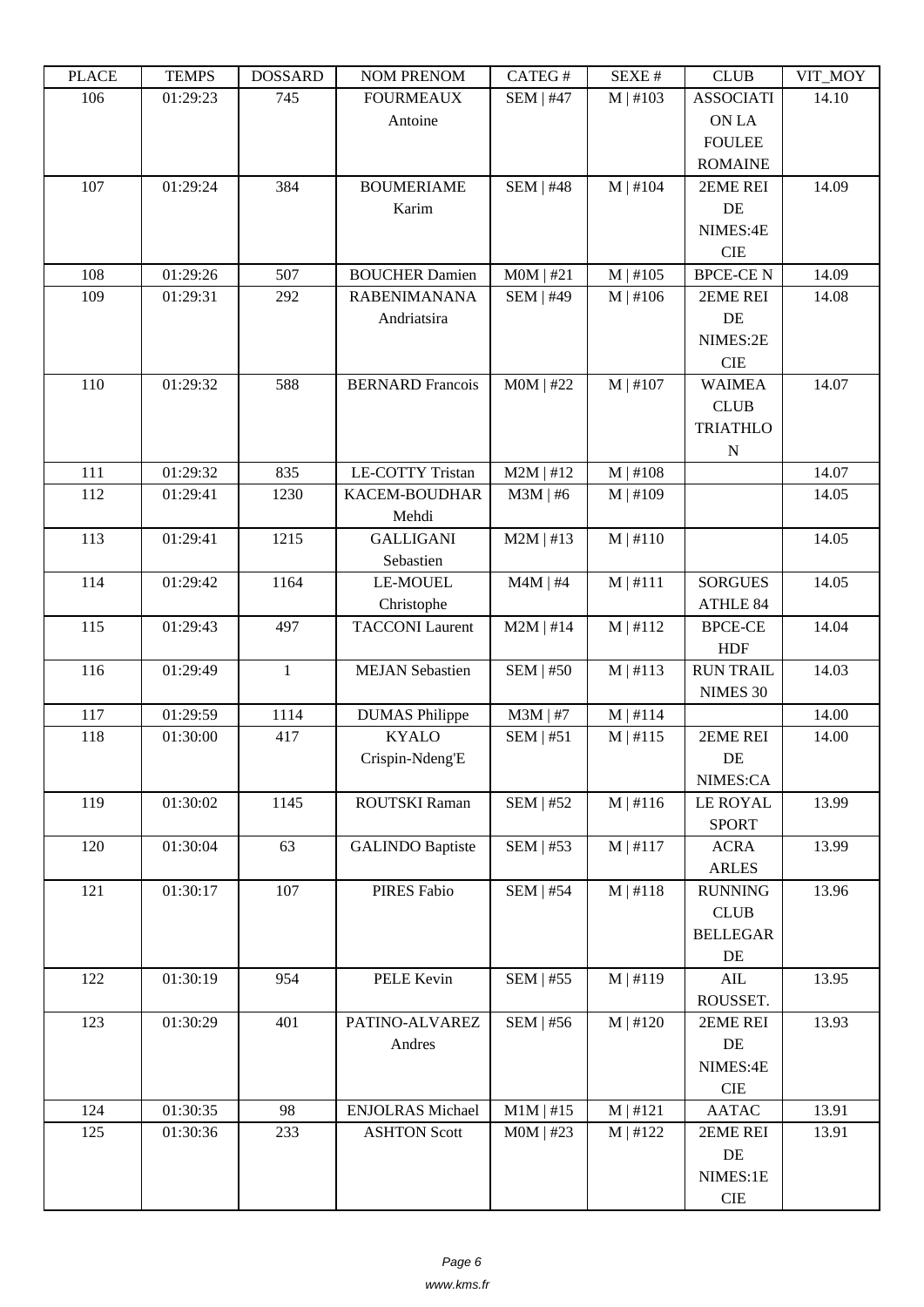| LEUCE | ר TL'IVII | <b>UUUUUUU</b> | NUM I NENUM               | $\sqrt{11100}$   | יד בב/גבוט | CLUD                       | YII_MUI<br>13.90 |
|-------|-----------|----------------|---------------------------|------------------|------------|----------------------------|------------------|
| 126   | 01:30:38  | 16             | <b>KOT</b> Guillaume      | $M2M$   #15      | M   #123   | <b>ATHLE</b>               |                  |
| 127   | 01:30:38  | 1084           | <b>VERDON Laurent</b>     | $M4M$   #5       | M   #124   | NIMES 30<br><b>MANDUEL</b> | 13.90            |
|       |           |                |                           |                  |            | <b>MARATHO</b>             |                  |
|       |           |                |                           |                  |            | $\mathbf N$                |                  |
|       |           |                |                           |                  |            |                            |                  |
|       |           |                |                           |                  |            | <b>METROPOL</b>            |                  |
| 128   | 01:30:39  | 374            |                           | $MOM$   #24      | M   #125   | E<br>2EME REI              | 13.90            |
|       |           |                | <b>TIIKANEN Tony</b>      |                  |            | DE                         |                  |
|       |           |                |                           |                  |            | NIMES:3E                   |                  |
|       |           |                |                           |                  |            | <b>CIE</b>                 |                  |
| 129   | 01:30:54  | 118            | <b>GUGLIELMINOTTI</b>     | $M3M$   #8       | M   #126   | <b>COURIR A</b>            | 13.86            |
|       |           |                | Jean-Philippe             |                  |            | <b>BEAUCAIR</b>            |                  |
|       |           |                |                           |                  |            | E                          |                  |
| 130   | 01:30:55  | 574            | <b>BASTIDE Christophe</b> | <b>SEM   #57</b> | M   #127   | <b>RUNNING</b>             | 13.86            |
|       |           |                |                           |                  |            | <b>CLUB</b>                |                  |
|       |           |                |                           |                  |            | <b>BELLEGAR</b>            |                  |
|       |           |                |                           |                  |            | DE                         |                  |
| 131   | 01:30:56  | 482            | <b>COSTE</b> Stephane     | $M3M$   #9       | M   #128   | <b>BPCE-CE</b>             | 13.86            |
|       |           |                |                           |                  |            | <b>APC</b>                 |                  |
| 132   | 01:30:56  | 996            | <b>QUILLERIE Brice</b>    | $M1M$   #16      | M   #129   | <b>LES</b>                 | 13.86            |
|       |           |                |                           |                  |            | <b>BIPEDES DE</b>          |                  |
|       |           |                |                           |                  |            | LA                         |                  |
|       |           |                |                           |                  |            | <b>VAUNAGE</b>             |                  |
| 133   | 01:30:57  | 1214           | <b>GALLEGO Nathan</b>     | <b>SEM   #58</b> | M   #130   |                            | 13.85            |
| 134   | 01:31:02  | 416            | <b>KORDZAIA</b> Giorgi    | <b>SEM   #59</b> | M   #131   | 2EME REI                   | 13.84            |
|       |           |                |                           |                  |            | DE                         |                  |
|       |           |                |                           |                  |            | NIMES:CA                   |                  |
| 135   | 01:31:06  | 1133           | N:ANONYMAT-D11            | SEF   #1         | F   #4     | AG                         | 13.83            |
|       |           |                | 33                        |                  |            | <b>RUNNING</b>             |                  |
|       |           |                | P:Cnil-Actif-Doss1133     |                  |            | <b>FOURNES</b>             |                  |
| 136   | 01:31:07  | 734            | FERNANDES-DE-OL           | SEM   #60        | M   #132   | 54                         | 13.83            |
|       |           |                | <b>IVEIRA</b> David       |                  |            | <b>REGIMENT</b>            |                  |
|       |           |                |                           |                  |            | ${\bf D}$                  |                  |
| 137   | 01:31:08  | 290            | <b>MUSIAL Kacper</b>      | SEM   #61        | M   #133   | 2EME REI                   | 13.83            |
|       |           |                |                           |                  |            | DE                         |                  |
|       |           |                |                           |                  |            | NIMES:2E                   |                  |
|       |           |                |                           |                  |            | <b>CIE</b>                 |                  |
| 138   | 01:31:09  | 80             | <b>ONORATO Alexandre</b>  | $M2M$   #16      | M   #134   | <b>ASVA</b>                | 13.82            |
| 139   | 01:31:17  | 678            | <b>COSTE Florent</b>      | $M3M$   #10      | M   #135   | <b>LES 1000</b>            | 13.80            |
|       |           |                |                           |                  |            | PATTES DU                  |                  |
|       |           |                |                           |                  |            | <b>PONTET</b>              |                  |
| 140   | 01:31:19  | 1161           | <b>MOUNET Benjamin</b>    | <b>SEM   #62</b> | M   #136   | <b>MON</b>                 | 13.80            |
|       |           |                |                           |                  |            | <b>NOTAIRE</b>             |                  |
|       |           |                |                           |                  |            | <b>EST DANS</b>            |                  |
|       |           |                |                           |                  |            | LA COURSE                  |                  |
| 141   | 01:31:19  | 909            | <b>ROQUES Alain</b>       | $M4M$   #6       | M   #137   |                            | 13.80            |
| 142   | 01:31:33  | 379            | <b>ALLOU Rafik</b>        | $MOM$   #25      | M   #138   | 2EME REI                   | 13.76            |
|       |           |                |                           |                  |            | DE                         |                  |
|       |           |                |                           |                  |            | NIMES:4E                   |                  |
|       |           |                |                           |                  |            | CIE                        |                  |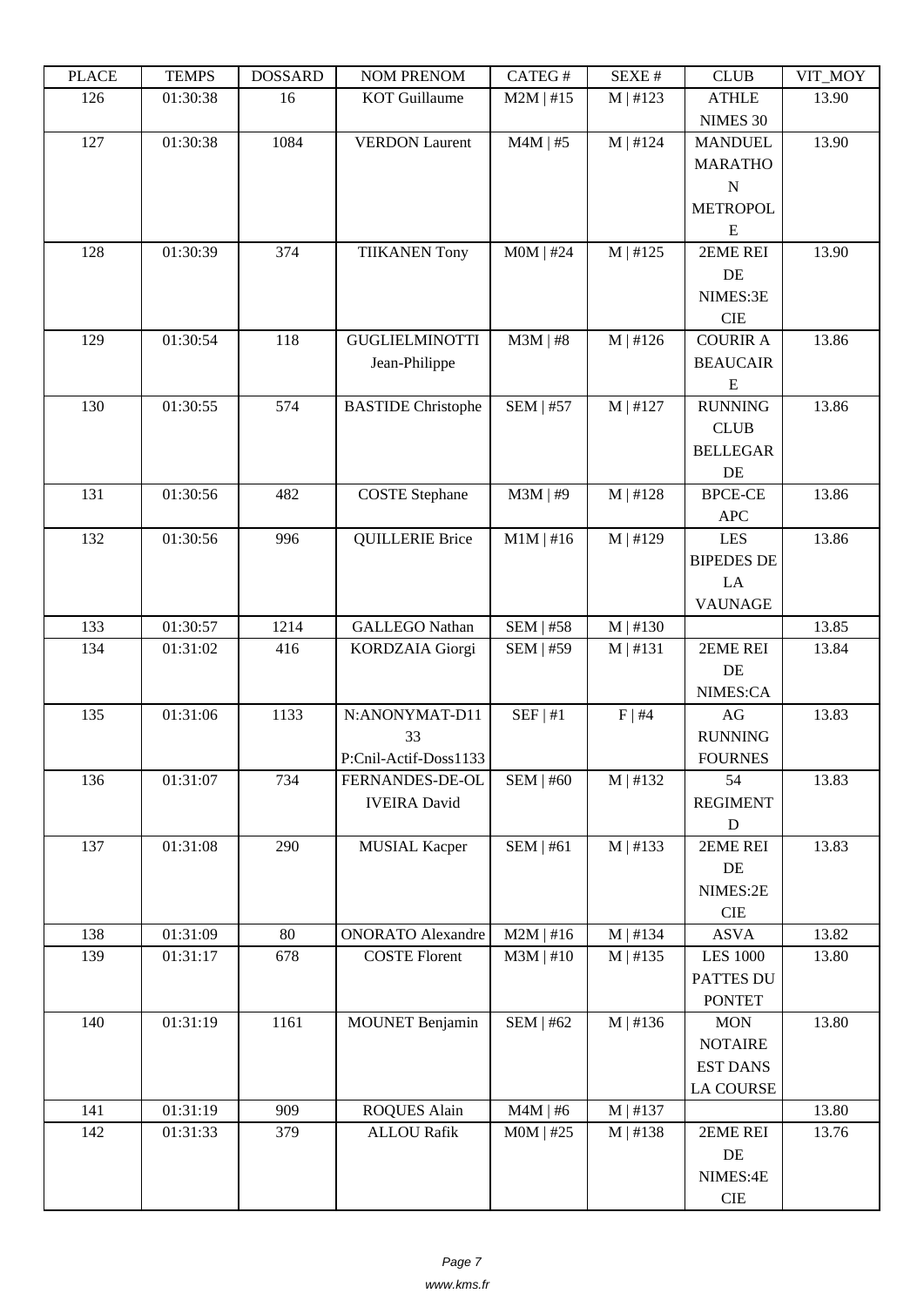| ם המדו | <b>TEIATI</b> 2 | <b>DOPPULP</b> | <b>INOINET IVERFOINE</b>  | $CALU \pi$       | JLΛL π        | <b>CEOD</b>      | $V11$ $V1$ |
|--------|-----------------|----------------|---------------------------|------------------|---------------|------------------|------------|
| 143    | 01:31:43        | 238            | <b>BARTONS Ross</b>       | SEM   #63        | M   #139      | 2EME REI         | 13.74      |
|        |                 |                |                           |                  |               | DE               |            |
|        |                 |                |                           |                  |               | NIMES:1E         |            |
|        |                 |                |                           |                  |               | <b>CIE</b>       |            |
| 144    | 01:31:46        | 1169           | <b>BLACHERE Lola</b>      | SEF   #2         | F   #5        | <b>UNIVERSIT</b> | 13.73      |
|        |                 |                |                           |                  |               | E DE             |            |
|        |                 |                |                           |                  |               | <b>MONTPELLI</b> |            |
|        |                 |                |                           |                  |               | ER               |            |
| 145    | 01:31:55        | 485            | <b>BREGAND Benoit</b>     | $M1M$   #17      | $M \mid #140$ | <b>BPCE-CE</b>   | 13.71      |
|        |                 |                |                           |                  |               | <b>BFC</b>       |            |
| 146    | 01:31:57        | 896            | MICOUD Guillaume          | <b>SEM   #64</b> | M   #141      |                  | 13.70      |
| 147    | 01:32:02        | 367            | SILVEIRA-DE-BARR          | <b>SEM   #65</b> | M   #142      | 2EME REI         | 13.69      |
|        |                 |                | OS Ramiro                 |                  |               | DE               |            |
|        |                 |                |                           |                  |               | NIMES:3E         |            |
|        |                 |                |                           |                  |               | <b>CIE</b>       |            |
| 148    | 01:32:04        | 133            | <b>BALDISSER Thomas</b>   | SEM   #66        | M   #143      |                  | 13.69      |
| 149    | 01:32:06        | 412            | <b>DE-LIMA-ALENCAR</b>    | <b>SEM   #67</b> | $M$   #144    | 2EME REI         | 13.68      |
|        |                 |                | -FIRMINO Andrew           |                  |               | DE               |            |
|        |                 |                |                           |                  |               | NIMES:CA         |            |
| 150    | 01:32:08        | 462            | <b>DUBOURG</b> Marion     | SEF   #3         | $F \mid #6$   | <b>BPCE-BPAC</b> | 13.68      |
|        |                 |                |                           |                  |               | A                |            |
| 151    | 01:32:19        | 782            | <b>GOZDZIAK</b> Sebastien | $M1M$   #18      | M   #145      |                  | 13.65      |
| 152    | 01:32:27        | 786            | <b>GREGOIRE Sebastien</b> | $M2M$   #17      | M   #146      | <b>LES</b>       | 13.63      |
|        |                 |                |                           |                  |               | <b>COPAINS</b>   |            |
|        |                 |                |                           |                  |               | <b>DU TRAIL</b>  |            |
|        |                 |                |                           |                  |               | 66               |            |
| 153    | 01:32:31        | 82             | PASQUIER Sebastien        | $M2M$   #18      | $M$   #147    | <b>CAROUX</b>    | 13.62      |
|        |                 |                |                           |                  |               | X-TRAIL          |            |
| 154    | 01:32:33        | 402            | QUEIROZ-DORNEL            | <b>SEM   #68</b> | $M \mid #148$ | 2EME REI         | 13.61      |
|        |                 |                | ES-DE-LIMA Julio          |                  |               | DE               |            |
|        |                 |                |                           |                  |               | NIMES:4E         |            |
|        |                 |                |                           |                  |               | <b>CIE</b>       |            |
| 155    | 01:32:39        | 258            | OMONDI-KADO               | <b>SEM   #69</b> | M   #149      | 2EME REI         | 13.60      |
|        |                 |                | Julius                    |                  |               | DE               |            |
|        |                 |                |                           |                  |               | NIMES:1E         |            |
|        |                 |                |                           |                  |               | $\rm CIE$        |            |
| 156    | 01:32:39        | 140            | <b>SYLLA Patrick</b>      | $M5M$   #2       | M   #150      |                  | 13.60      |
| 157    | 01:32:52        | 342            | LIGNEUL-MACEDO-           | <b>SEM   #70</b> | M   #151      | 2EME REI         | 13.57      |
|        |                 |                | <b>DE-VICTA Raul</b>      |                  |               | DE               |            |
|        |                 |                |                           |                  |               | NIMES:3E         |            |
|        |                 |                |                           |                  |               | ${\rm CIE}$      |            |
| 158    | 01:32:52        | 1108           | <b>RIEUTORD</b>           | $M5M$   #3       | M   #152      | <b>AATAC</b>     | 13.57      |
|        |                 |                | Jean-Michel               |                  |               |                  |            |
| 159    | 01:32:54        | 648            | <b>CASIN Elio</b>         | $SEM$   #71      | M   #153      |                  | 13.56      |
| 160    | 01:32:55        | 1120           | CONSTANTINO               | <b>SEM   #72</b> | M   #154      | 5CIE             | 13.56      |
|        |                 |                | Guilherme                 |                  |               |                  |            |
| 161    | 01:32:58        | 393            | LEFEVRE Theo              | ESM   #3         | M   #155      | 2EME REI         | 13.55      |
|        |                 |                |                           |                  |               | DE               |            |
|        |                 |                |                           |                  |               | NIMES:4E         |            |
|        |                 |                |                           |                  |               | $\rm CIE$        |            |
| 162    | 01:33:01        | 735            | FERNANDO Cyril            | $M1M$   #19      | M   #156      |                  | 13.55      |
|        |                 |                |                           |                  |               |                  |            |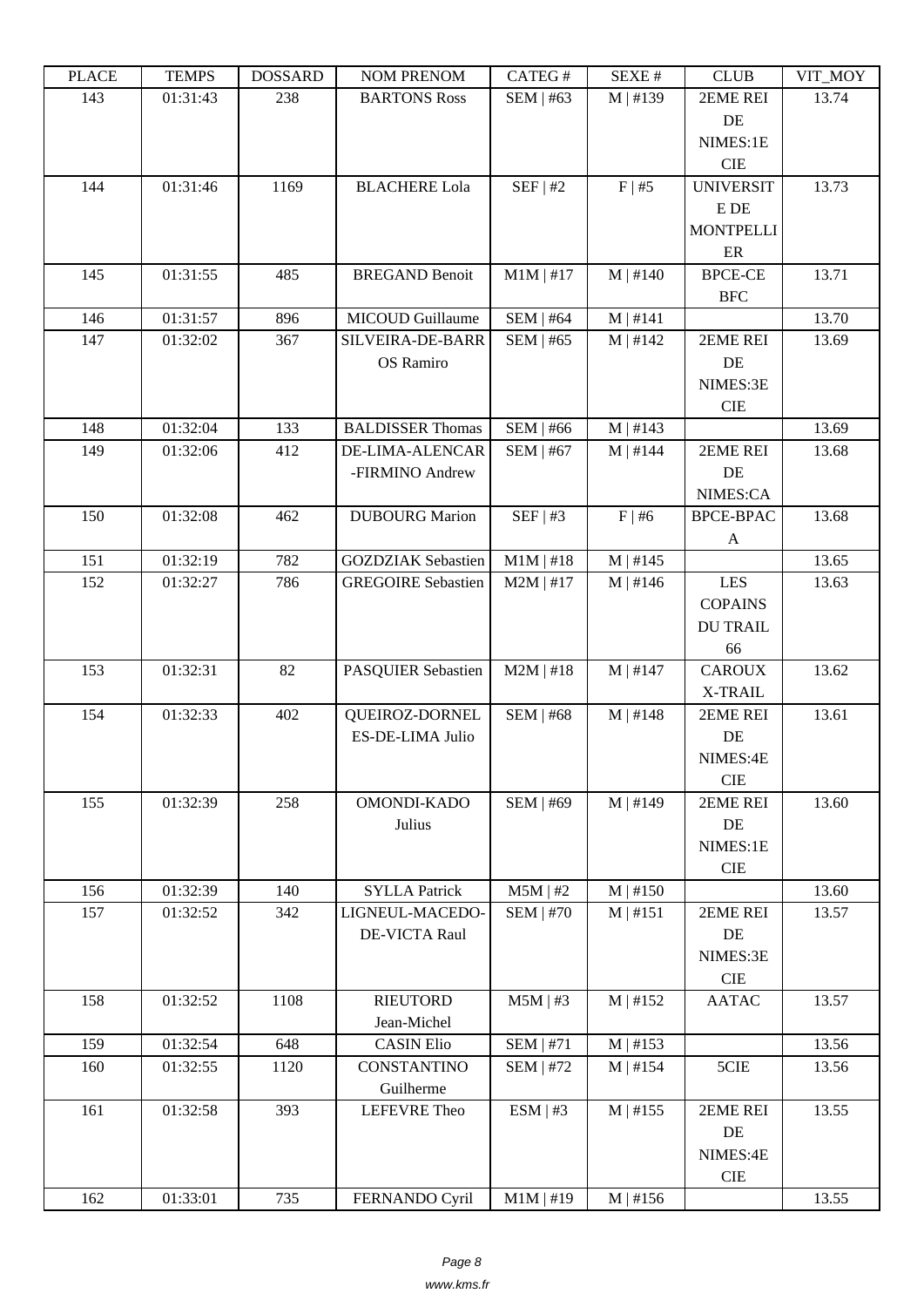| ם המדו     | ט וואדד ו            | חשממחת      | <b>TAOIM I IVETAOIM</b>                     | $CALU \pi$                      | JLΛL π                    | <b>CLOD</b>      | $V11$ $N1$     |
|------------|----------------------|-------------|---------------------------------------------|---------------------------------|---------------------------|------------------|----------------|
| 163        | 01:33:03             | 75          | <b>MARTEAU Marc</b>                         | $M2M$   #19                     | $M$   #157                | CAP              | 13.54          |
|            |                      |             |                                             |                                 |                           | <b>BOMBONER</b>  |                |
|            |                      |             |                                             |                                 |                           | $\mathbf{A}$     |                |
| 164        | 01:33:05             | 90          | ROUSSEL Alain                               | $M4M$   #7                      | M   #158                  | <b>ACRA</b>      | 13.54          |
|            |                      |             |                                             |                                 |                           | <b>ARLES</b>     |                |
| 165        | 01:33:11             | 498         | <b>BILHAUT Xavier</b>                       | $M4M$   #8                      | M   #159                  | <b>BPCE-CE</b>   | 13.52          |
|            |                      |             |                                             |                                 |                           | IDF              |                |
| 166        | 01:33:11             | 1126        | <b>ZAHARIA</b><br>Gabriel-Mihai             | <b>SEM   #73</b>                | $M \mid #160$             | 5CIE             | 13.52          |
| 167        | 01:33:13             | 128         | <b>AYRAL Didier</b>                         | $M5M$   #4                      | M   #161                  | <b>SORGUES</b>   | 13.52          |
|            |                      |             |                                             |                                 |                           | ATHLE 84         |                |
| 168        | 01:33:15             | 102         | <b>FANTINI</b> Sonny                        | $M3M$   #11                     | M   #162                  | <b>ACN</b>       | 13.51          |
|            |                      |             |                                             |                                 |                           | <b>ANDUZE</b>    |                |
| 169        | 01:33:19             | 306         | <b>BAUTISTA-ARIZA</b>                       | <b>SEM   #74</b>                | M   #163                  | 2EME REI         | 13.50          |
|            |                      |             | Juan-Ricardo                                |                                 |                           | DE               |                |
|            |                      |             |                                             |                                 |                           | NIMES:3E         |                |
|            |                      |             |                                             |                                 |                           | <b>CIE</b>       |                |
| 170        | 01:33:26             | 101         | <b>CORTES Remi</b>                          | $MOM$   #26                     | $M \mid #164$             | <b>ACN</b>       | 13.49          |
|            |                      |             |                                             |                                 |                           | <b>ANDUZE</b>    |                |
| 171        | 01:33:27             | 394         | <b>MAGAR Bikash</b>                         | $SEM$   #75                     | M   #165                  | 2EME REI         | 13.48          |
|            |                      |             |                                             |                                 |                           | DE               |                |
|            |                      |             |                                             |                                 |                           | NIMES:4E         |                |
|            |                      |             |                                             |                                 |                           | <b>CIE</b>       |                |
| 172        | 01:33:27             | 547         | <b>AMAT</b> Jean-Philippe                   | $MOM$   #27                     | M   #166                  |                  | 13.48          |
| 173        | 01:33:31             | 407         | <b>TREBIS Ilie</b>                          | $SEM$   #76                     | $M \mid #167$             | 2EME REI         | 13.47          |
|            |                      |             |                                             |                                 |                           | DE               |                |
|            |                      |             |                                             |                                 |                           | NIMES:4E         |                |
|            |                      |             |                                             |                                 |                           | <b>CIE</b>       |                |
| 174        | 01:33:35             | 1221        | <b>GOISET Benoit</b>                        | $M2M$   #20                     | M   #168                  |                  | 13.46          |
| 175        | 01:33:36             | 78          | <b>NUMA Philippe</b>                        | $M4M$   #9                      | M   #169                  | <b>ACNA</b>      | 13.46          |
|            |                      |             |                                             |                                 |                           | <b>ANDUZE</b>    |                |
| 176        | 01:33:38<br>01:33:42 | 708         | <b>GARDIES Marion</b><br><b>BORRAS</b> Marc | $SEF$   #4                      | $F \mid #7$               |                  | 13.46          |
| 177<br>178 | 01:33:57             | 613<br>1160 | <b>MOLINE Olivier</b>                       | <b>SEM   #77</b><br>$M3M$   #12 | $M \mid #170$<br>M   #171 | <b>MON</b>       | 13.45<br>13.41 |
|            |                      |             |                                             |                                 |                           | <b>NOTAIRE</b>   |                |
|            |                      |             |                                             |                                 |                           | <b>EST DANS</b>  |                |
|            |                      |             |                                             |                                 |                           | <b>LA COURSE</b> |                |
| 179        | 01:33:59             | 235         | <b>AVIARKOU Youryi</b>                      | $MOM$   #28                     | M   #172                  | 2EME REI         | 13.41          |
|            |                      |             |                                             |                                 |                           | DE               |                |
|            |                      |             |                                             |                                 |                           | NIMES:1E         |                |
|            |                      |             |                                             |                                 |                           | CIE              |                |
| 180        | 01:34:00             | 390         | <b>KABER Daruka</b>                         | <b>SEM   #78</b>                | M   #173                  | 2EME REI         | 13.40          |
|            |                      |             |                                             |                                 |                           | DE               |                |
|            |                      |             |                                             |                                 |                           | NIMES:4E         |                |
|            |                      |             |                                             |                                 |                           | CIE              |                |
| 181        | 01:34:02             | 676         | <b>COMPAN Guillaume</b>                     | $M2M$   #21                     | $M$   #174                |                  | 13.40          |
| 182        | 01:34:05             | 287         | <b>MONSALVE</b> Jose                        | <b>SEM   #79</b>                | $M$   #175                | 2EME REI         | 13.39          |
|            |                      |             |                                             |                                 |                           | DE               |                |
|            |                      |             |                                             |                                 |                           | NIMES:2E         |                |
|            |                      |             |                                             |                                 |                           | $\rm CIE$        |                |
| 183        | 01:34:06             | 545         | <b>ALTEIRAC Samuel</b>                      | SEM   #80                       | $M \mid #176$             |                  | 13.39          |
|            |                      |             |                                             |                                 |                           |                  |                |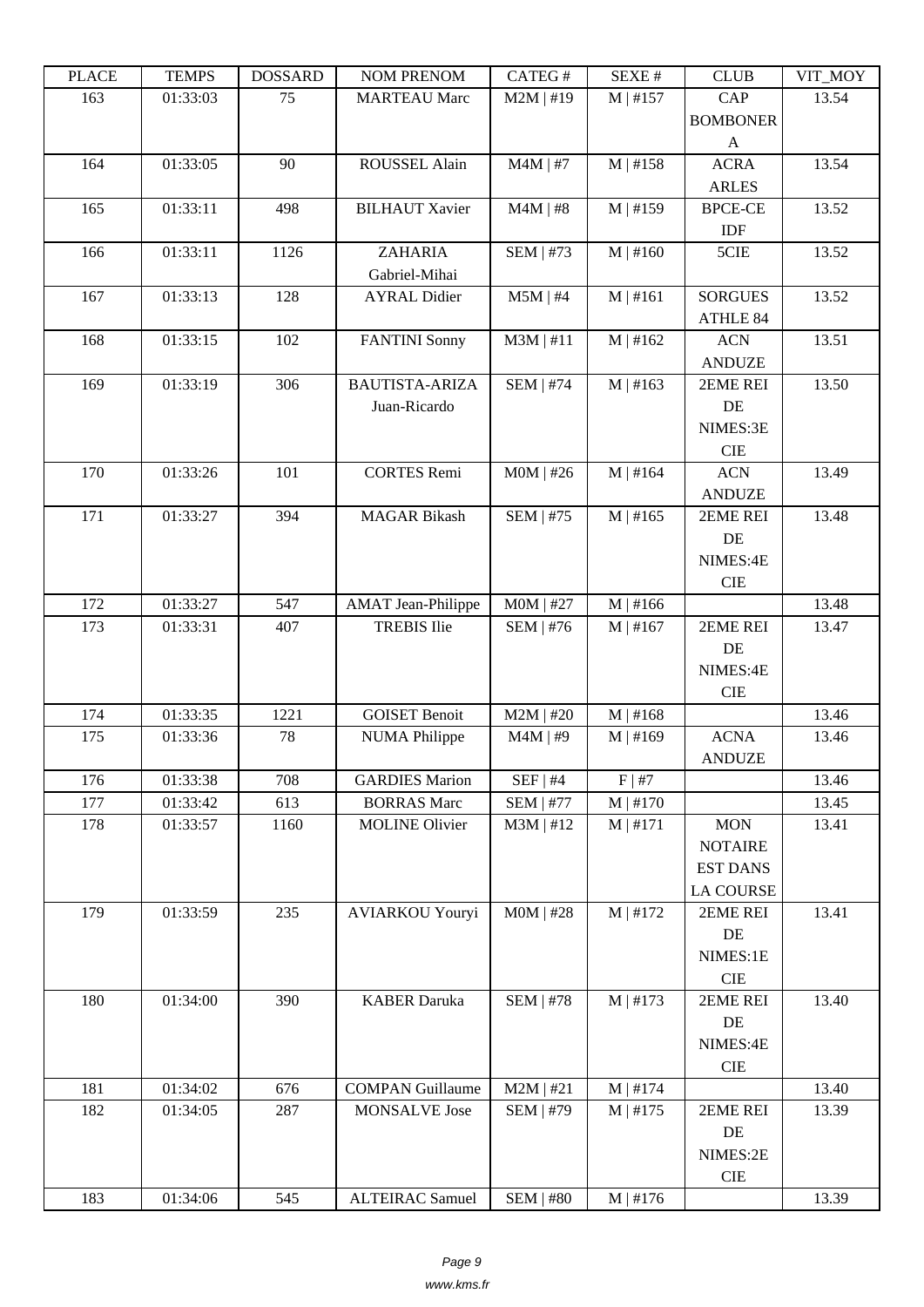| LEUCE | L LIVIII D | <b><i>ANURGOA</i></b> | NUM TNENUM               | CATLO 11         | π בב∧בת       | CLUD            | YII_MUI |
|-------|------------|-----------------------|--------------------------|------------------|---------------|-----------------|---------|
| 184   | 01:34:07   | 907                   | <b>RENARD</b> Emeline    | $SEF$   #5       | F   #8        |                 | 13.39   |
| 185   | 01:34:08   | 825                   | <b>LACHENAL Augustin</b> | <b>SEM   #81</b> | $M$   #177    |                 | 13.39   |
| 186   | 01:34:09   | 278                   | <b>CRIS-OSPHY</b>        | ESM   #4         | $M \mid #178$ | 2EME REI        | 13.38   |
|       |            |                       | Dieu-Veil                |                  |               | DE              |         |
|       |            |                       |                          |                  |               | NIMES:2E        |         |
|       |            |                       |                          |                  |               | CIE             |         |
| 187   | 01:34:10   | 359                   | RIBEIRO-DAS-NEVE         | <b>SEM   #82</b> | M   #179      | 2EME REI        | 13.38   |
|       |            |                       | S Wendell                |                  |               | DE              |         |
|       |            |                       |                          |                  |               | NIMES:3E        |         |
|       |            |                       |                          |                  |               | <b>CIE</b>      |         |
| 188   | 01:34:12   | 1064                  | <b>TORCATIS Mathieu</b>  | $MOM$   #29      | $M \mid #180$ |                 | 13.38   |
| 189   | 01:34:14   | 821                   | <b>KSSTENTINI</b>        | $M1M$   #20      | M   #181      |                 | 13.37   |
|       |            |                       | Aurelien                 |                  |               |                 |         |
| 190   | 01:34:14   | 897                   | <b>MICOUD Pascal</b>     | $M4M$   #10      | M   #182      | <b>APITRI</b>   | 13.37   |
| 191   |            | 356                   |                          | <b>SEM   #83</b> |               | 2EME REI        |         |
|       | 01:34:17   |                       | <b>RAMIREZ Jhon</b>      |                  | M   #183      |                 | 13.36   |
|       |            |                       |                          |                  |               | DE              |         |
|       |            |                       |                          |                  |               | NIMES:3E        |         |
|       |            |                       |                          |                  |               | <b>CIE</b>      |         |
| 192   | 01:34:17   | 361                   | RINCON-SANGUIN           | <b>SEM   #84</b> | M   #184      | 2EME REI        | 13.36   |
|       |            |                       | O Yamir-Alberto          |                  |               | DE              |         |
|       |            |                       |                          |                  |               | NIMES:3E        |         |
|       |            |                       |                          |                  |               | <b>CIE</b>      |         |
| 193   | 01:34:19   | 647                   | <b>CASIN</b> Aurian      | <b>SEM   #85</b> | M   #185      |                 | 13.36   |
| 194   | 01:34:25   | 1027                  | <b>SANCHEZ Nicolas</b>   | $MOM$   #30      | M   #186      | <b>CROCO</b>    | 13.35   |
|       |            |                       |                          |                  |               | <b>D'AIRAIN</b> |         |
|       |            |                       |                          |                  |               | <b>NIMES</b>    |         |
|       |            |                       |                          |                  |               | <b>TRIATHLO</b> |         |
|       |            |                       |                          |                  |               | $\mathbf N$     |         |
| 195   | 01:34:25   | 1177                  | <b>BATAILLE Maxime</b>   | $MOM$   #31      | $M$   #187    |                 | 13.35   |
| 196   | 01:34:33   | 399                   | <b>NOUDJEU</b>           | <b>SEM   #86</b> | M   #188      | 2EME REI        | 13.33   |
|       |            |                       | Sammy-James              |                  |               | DE              |         |
|       |            |                       |                          |                  |               | NIMES:4E        |         |
|       |            |                       |                          |                  |               | CIE             |         |
| 197   | 01:34:34   | 1176                  | <b>BARTHOLINI</b>        | <b>SEM   #87</b> | M   #189      |                 | 13.32   |
|       |            |                       | Raphael                  |                  |               |                 |         |
| 198   | 01:34:36   | 486                   | <b>GUILLAUME Aurelie</b> | $MOF$   #3       | F   #9        | <b>BPCE-CE</b>  | 13.32   |
|       |            |                       |                          |                  |               | <b>BFC</b>      |         |
| 199   | 01:34:39   | 308                   | <b>BRAGA</b> Yan         | ESM   #5         | $M \mid #190$ | 2EME REI        | 13.31   |
|       |            |                       |                          |                  |               | DE              |         |
|       |            |                       |                          |                  |               |                 |         |
|       |            |                       |                          |                  |               | NIMES:3E        |         |
|       |            |                       |                          |                  |               | <b>CIE</b>      |         |
| 200   | 01:34:43   | 349                   | <b>NYAMWEYA</b>          | <b>SEM   #88</b> | M   #191      | 2EME REI        | 13.30   |
|       |            |                       | Rawlings-Tinega          |                  |               | DE              |         |
|       |            |                       |                          |                  |               | NIMES:3E        |         |
|       |            |                       |                          |                  |               | ${\rm CIE}$     |         |
| 201   | 01:34:46   | 211                   | <b>DUMAS</b> Francoise   | $M4F$   #1       | F   #10       | <b>TEAM</b>     | 13.30   |
|       |            |                       |                          |                  |               | <b>ENDURANC</b> |         |
|       |            |                       |                          |                  |               | E CHRONO        |         |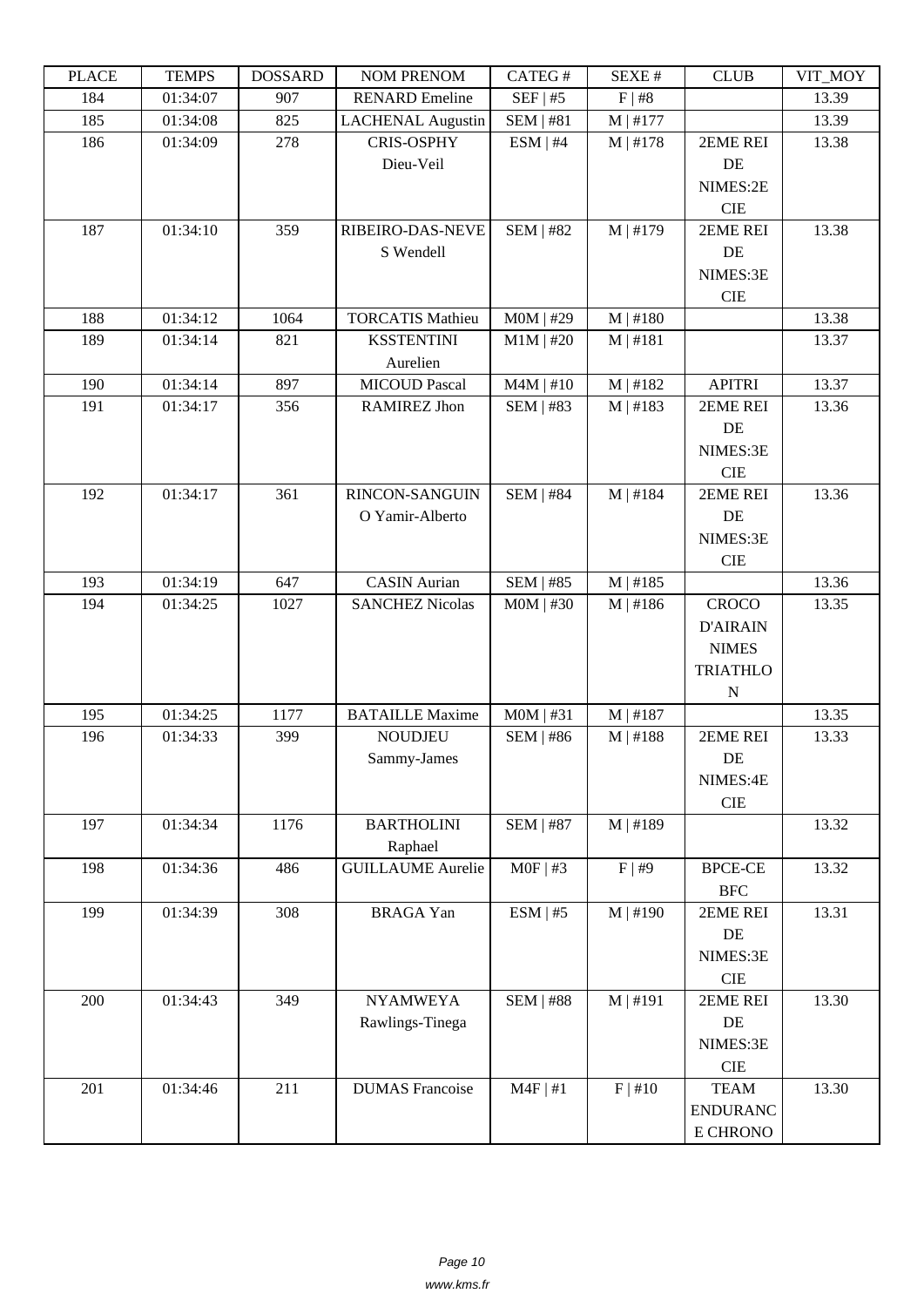| i lati | L LIVIL D | <b>DOPPULP</b> | <b>INUMER IN THE PROPERTY</b> | $CALU \pi$       | π تىدىد    | <b>CEOD</b>       | VII IVIUI |
|--------|-----------|----------------|-------------------------------|------------------|------------|-------------------|-----------|
| 202    | 01:34:49  | 355            | <b>RAMBINISON Rova</b>        | JUM   #1         | $M$   #192 | 2EME REI          | 13.29     |
|        |           |                |                               |                  |            | DE                |           |
|        |           |                |                               |                  |            | NIMES:3E          |           |
|        |           |                |                               |                  |            | CIE               |           |
| 203    | 01:34:54  | 645            | <b>CARRION Raphael</b>        | $M3M$   #13      | $M$   #193 | <b>VIEUX</b>      | 13.28     |
|        |           |                |                               |                  |            | <b>SANGLIER</b>   |           |
| 204    | 01:34:56  | 206            | <b>SCHWEDA Laura</b>          | $M1F$   #2       | F   #11    | $\rm{ACN}$        | 13.27     |
|        |           |                |                               |                  |            | <b>ANDUZE</b>     |           |
| 205    | 01:34:59  | 668            | <b>CLEMENCEAU</b>             | $M1M$   #21      | $M$   #194 | <b>TEAM</b>       | 13.27     |
|        |           |                | Frederic                      |                  |            | <b>TERRE DE</b>   |           |
|        |           |                |                               |                  |            | <b>RUNNING</b>    |           |
|        |           |                |                               |                  |            | <b>UZES</b>       |           |
| 206    | 01:35:00  | 978            | <b>PLAZA Florent</b>          | <b>SEM   #89</b> | $M$   #195 |                   | 13.26     |
| 207    | 01:35:01  | 512            | <b>TELLIER Tristan</b>        | <b>SEM   #90</b> | M   #196   | <b>BPCE-CE</b>    | 13.26     |
|        |           |                |                               |                  |            | PAC               |           |
| 208    | 01:35:13  | 830            | <b>LAURENT</b> Pauline        | $SEF$   #6       | F   #12    |                   | 13.23     |
| 209    | 01:35:13  | 1000           | <b>RENARD Sebastien</b>       | $M2M$   #22      | $M$   #197 |                   | 13.23     |
| 210    | 01:35:14  | 556            | <b>AYME</b> Norbert           | $M1M$   #22      | M   #198   |                   | 13.23     |
| 211    | 01:35:15  | 250            | <b>INESTA</b>                 | <b>SEM   #91</b> | $M$   #199 | 2EME REI          | 13.23     |
|        |           |                | Nicolas-Jean-Daniel           |                  |            | DE                |           |
|        |           |                |                               |                  |            | NIMES:1E          |           |
|        |           |                |                               |                  |            | <b>CIE</b>        |           |
| 212    | 01:35:23  | 754            | <b>GAILLARD Alain</b>         | $M4M$   #11      | $M$   #200 |                   | 13.21     |
| 213    | 01:35:26  | 244            | <b>DIERIK</b> David           | <b>SEM   #92</b> | M   #201   | 2EME REI          | 13.20     |
|        |           |                |                               |                  |            | DE                |           |
|        |           |                |                               |                  |            | NIMES:1E          |           |
|        |           |                |                               |                  |            | CIE               |           |
| 214    | 01:35:26  | 1044           | <b>SOULLIER Guillaume</b>     | $MOM$   #32      | $M$   #202 |                   | 13.20     |
| 215    | 01:35:26  | 299            | SOUSA-SIMENIKIN               | SEM   #93        | M   #203   | 2EME REI          | 13.20     |
|        |           |                | Alison-Ruan                   |                  |            | DE                |           |
|        |           |                |                               |                  |            | NIMES:2E          |           |
|        |           |                |                               |                  |            | <b>CIE</b>        |           |
| 216    | 01:35:31  | 585            | <b>BEN-BACHIR Farid</b>       | $M3M$   #14      | M   #204   |                   | 13.19     |
| 217    | 01:35:36  | 283            | <b>GOUBIN Aleksandr</b>       | <b>SEM   #94</b> | $M$   #205 | 2EME REI          | 13.18     |
|        |           |                |                               |                  |            | DE                |           |
|        |           |                |                               |                  |            | NIMES:2E          |           |
|        |           |                |                               |                  |            | $\rm CIE$         |           |
| 218    | 01:35:41  | 263            | <b>THARU Aastik</b>           | <b>SEM   #95</b> | $M$   #206 | 2EME REI          | 13.17     |
|        |           |                |                               |                  |            | DE                |           |
|        |           |                |                               |                  |            | NIMES:1E          |           |
|        |           |                |                               |                  |            | CIE               |           |
| 219    | 01:35:46  | 979            | <b>PLOVIER Charles</b>        | $M1M$   #23      | $M$   #207 | <b>LES</b>        | 13.16     |
|        |           |                |                               |                  |            | <b>BIPEDES DE</b> |           |
|        |           |                |                               |                  |            | LA                |           |
|        |           |                |                               |                  |            | <b>VAUNAGE</b>    |           |
| 220    | 01:35:56  | 256            | <b>NGHIEM Cung</b>            | <b>SEM   #96</b> | $M$   #208 | 2EME REI          | 13.13     |
|        |           |                |                               |                  |            | DE                |           |
|        |           |                |                               |                  |            | NIMES:1E          |           |
|        |           |                |                               |                  |            | $\rm CIE$         |           |
| 221    | 01:35:57  | 1116           | <b>SALSON David</b>           | $M2M$   #23      | $M$   #209 | 12COM             | 13.13     |
| 222    | 01:36:01  | 86             | PIPITONE Theo                 | JUM   #2         | M   #210   | <b>SMUC</b>       | 13.12     |
|        |           |                |                               |                  |            |                   |           |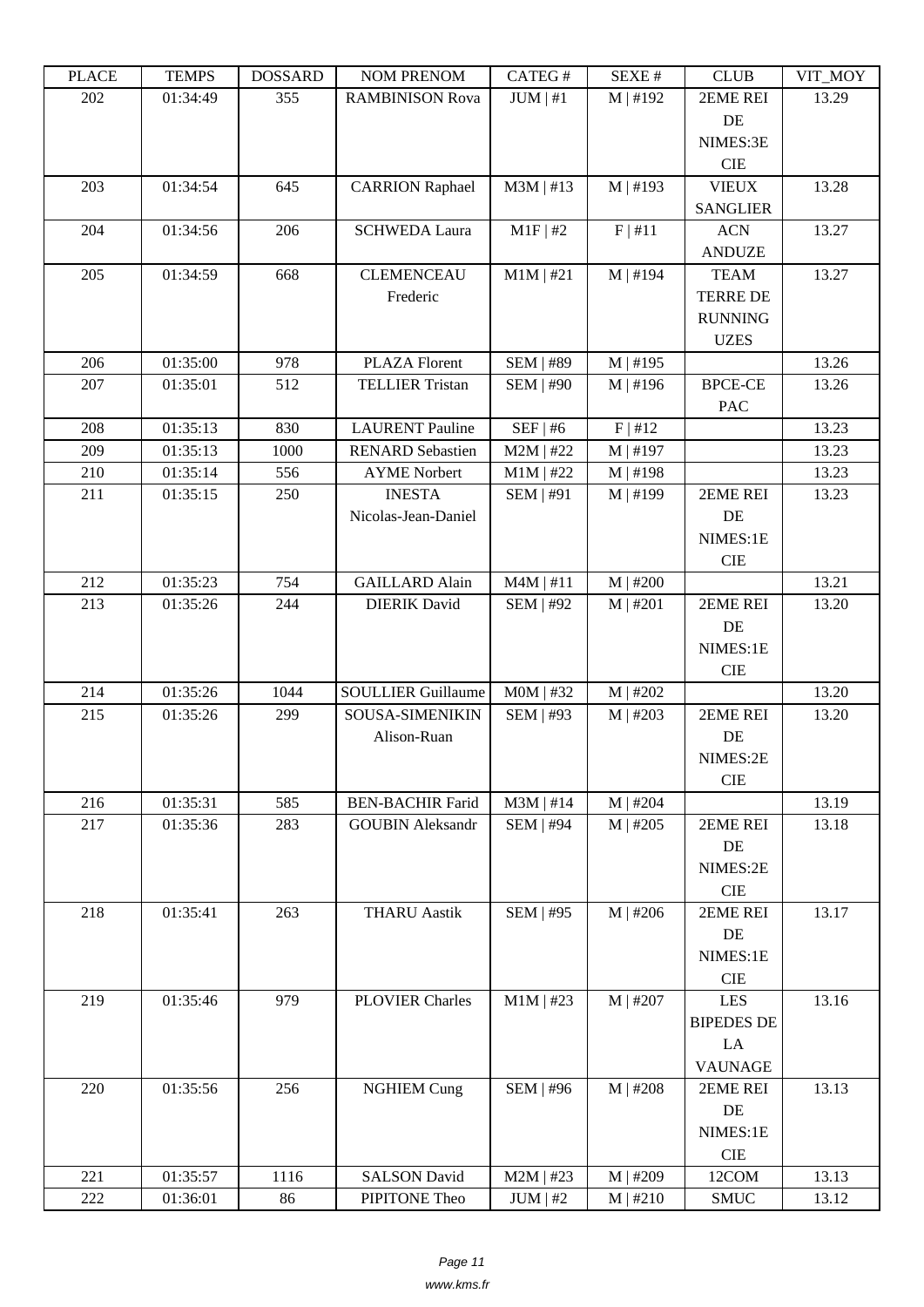| LEACE | L LIVIII IJ | <u> שעורוממטעו</u> | <b>INUMER NETVUM</b>      | <b>CATLOT</b>     | יד בבלגבוט | CLUD                 | VII_MUI |
|-------|-------------|--------------------|---------------------------|-------------------|------------|----------------------|---------|
| 223   | 01:36:01    | 50                 | <b>CORTES</b> Jeremy      | $MOM$   #33       | M   #211   | <b>NIMES</b>         | 13.12   |
|       |             |                    |                           |                   |            | <b>RUNNING</b>       |         |
| 224   | 01:36:04    | 514                | <b>BACCONNIER</b>         | $M5M$   #5        | $M$   #212 | <b>BPCE-CE</b>       | 13.12   |
|       |             |                    | Philippe                  |                   |            | RA                   |         |
| 225   | 01:36:05    | 524                | <b>JACQUES Olivier</b>    | $M3M$   #15       | M   #213   | <b>BPCE-CEGE</b>     | 13.11   |
|       |             |                    |                           |                   |            | E                    |         |
| 226   | 01:36:07    | 436                | KOTLOVSKI Rodion          | <b>SEM   #97</b>  | M   #214   | 2EME REI             | 13.11   |
|       |             |                    |                           |                   |            | DE                   |         |
|       |             |                    |                           |                   |            | NIMES:CCL            |         |
| 227   | 01:36:07    | 789                | <b>GUICHET Christophe</b> | $M3M$   #16       | M   #215   | <b>MJC PLAN</b>      | 13.11   |
|       |             |                    |                           |                   |            | DE CUQUES            |         |
| 228   | 01:36:12    | 997                | <b>RAMIREZ Alan</b>       | <b>SEM   #98</b>  | M   #216   |                      | 13.10   |
| 229   | 01:36:19    | 216                | LE-MOUEL Maria            | $M3F$   #1        | F   #13    | <b>SC</b>            | 13.08   |
|       |             |                    |                           |                   |            | <b>CHATEAUR</b>      |         |
|       |             |                    |                           |                   |            | <b>ENARD</b>         |         |
| 230   | 01:36:30    | 280                | <b>DJIDDA</b> Barka       | $M2M$   #24       | M   #217   | 2EME REI             | 13.06   |
|       |             |                    |                           |                   |            | DE                   |         |
|       |             |                    |                           |                   |            | NIMES:2E             |         |
|       |             |                    |                           |                   |            | <b>CIE</b>           |         |
| 231   | 01:36:33    | 1227               | <b>HOCQ</b> Gregoire      | <b>SEM   #99</b>  | M   #218   |                      | 13.05   |
| 232   | 01:36:35    | 812                | <b>JAUSSAUD</b> Quentin   | <b>SEM   #100</b> | M   #219   | NGE                  | 13.05   |
|       |             |                    |                           |                   |            | <b>SPORTS</b>        |         |
| 233   | 01:36:36    | 906                | <b>MORALES Julien</b>     | $M1M$   #24       | M   #220   | <b>ASSOCIATI</b>     | 13.04   |
|       |             |                    |                           |                   |            | ON COURIR            |         |
|       |             |                    |                           |                   |            | ${\rm EN}$           |         |
|       |             |                    |                           |                   |            | <b>GARRIGUE</b>      |         |
|       |             |                    |                           |                   |            | S                    |         |
| 234   | 01:36:39    | 326                | <b>GURUNG Ajit</b>        | <b>SEM   #101</b> | M   #221   | 2EME REI             | 13.04   |
|       |             |                    |                           |                   |            | DE                   |         |
|       |             |                    |                           |                   |            | NIMES:3E             |         |
|       |             |                    |                           |                   |            | <b>CIE</b>           |         |
| 235   | 01:36:41    | 950                | PARRA Remi                | $M4M$   #12       | M   #222   | <b>LES 1000</b>      | 13.03   |
|       |             |                    |                           |                   |            | PATTES DU            |         |
|       |             |                    |                           |                   |            | <b>PONTET</b>        |         |
| 236   | 01:36:41    | 1190               | <b>CASSAR Emilie</b>      | $M1F$   #3        | $F$   #14  |                      | 13.03   |
| 237   | 01:36:45    | 51                 | <b>DAIGUEMORTE</b>        | $M3M$   #17       | M   #223   | <b>ACRA</b>          | 13.02   |
|       |             |                    | Olivier                   |                   |            |                      |         |
| 238   | 01:36:49    | 432                | <b>GABRIEL Romain</b>     | <b>SEM   #102</b> | M   #224   | 2EME REI             | 13.01   |
|       |             |                    |                           |                   |            | DE                   |         |
|       |             |                    |                           |                   |            | NIMES:CCL            |         |
| 239   | 01:36:59    | 964                | PEROUX Mathieu            | SEM   #103        | M   #225   |                      | 12.99   |
| 240   | 01:37:01    | 453                | <b>BOUET</b> Fabrice      | $M2M$   #25       | M   #226   | <b>BPCE-BP</b>       | 12.99   |
|       |             |                    |                           |                   |            | $\operatorname{SUB}$ |         |
| 241   | 01:37:04    | 602                | <b>BLANC</b> Jerome       | $MOM$   #34       | $M$   #227 |                      | 12.98   |
| 242   | 01:37:11    | 955                | PELLETIER Frederic        | $M3M$   #18       | M   #228   |                      | 12.97   |
| 243   | 01:37:19    | 1259               | PERREZ-FRANCAIS           | $M2M$   #26       | M   #229   |                      | 12.95   |
|       |             |                    | Jean-Rene                 |                   |            |                      |         |
| 244   | 01:37:19    | 288                | <b>MOUGEOT Meritson</b>   | ESM   #6          | M   #230   | 2EME REI             | 12.95   |
|       |             |                    |                           |                   |            | DE                   |         |
|       |             |                    |                           |                   |            | NIMES:2E             |         |
|       |             |                    |                           |                   |            | CIE                  |         |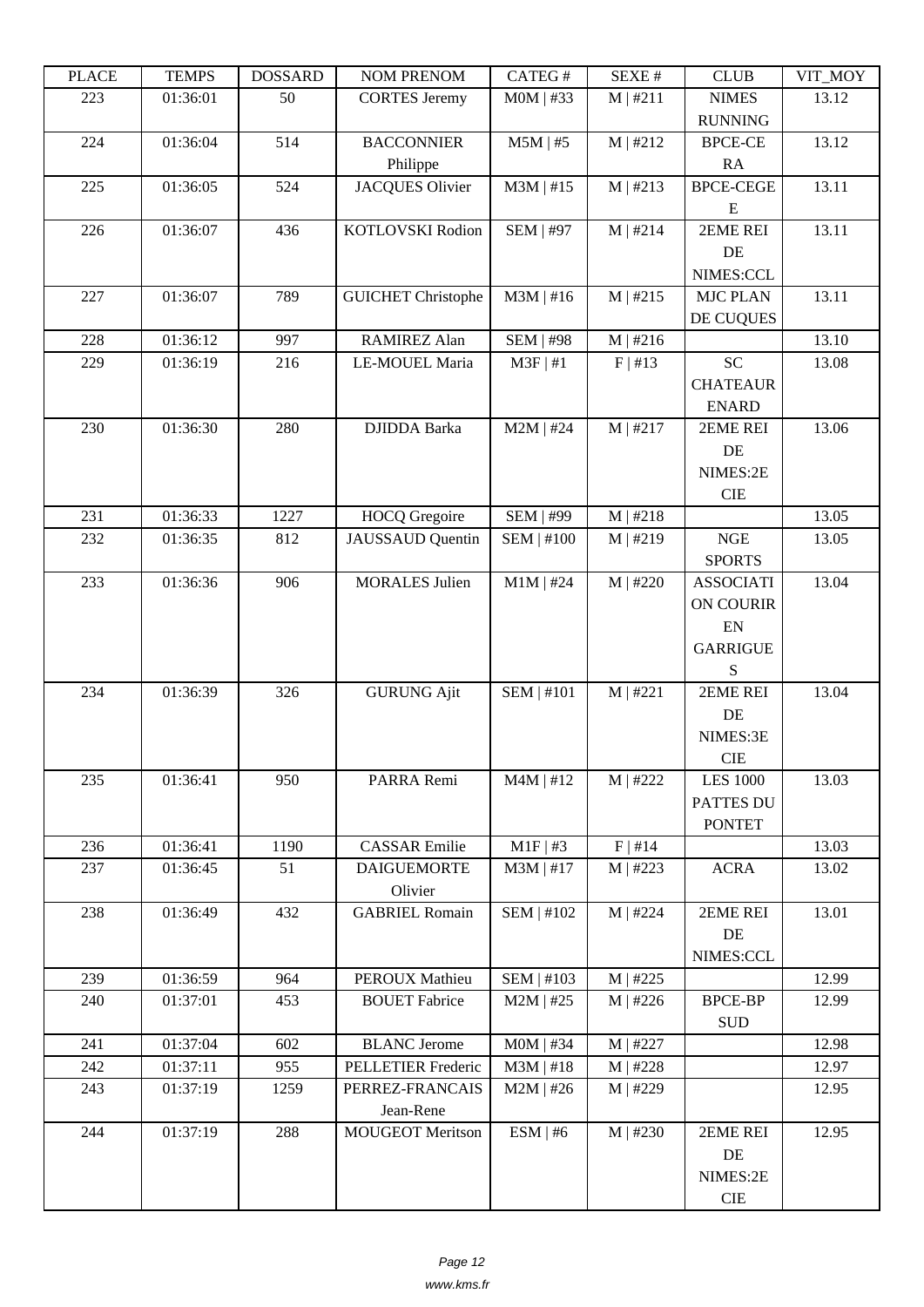| LEUCE | L LIVIII IJ | <b>UUUUUUU</b> | NUM TNENUM              | $CALU\pi$         | DL/AL π    | CLUD                        | VII_NIVI |
|-------|-------------|----------------|-------------------------|-------------------|------------|-----------------------------|----------|
| 245   | 01:37:24    | 1211           | <b>FOUBERT Jason</b>    | SEM   #104        | $M$   #231 |                             | 12.94    |
| 246   | 01:37:30    | 125            | <b>LEBEDINSKIY</b>      | $MOM$   #35       | M   #232   | <b>NIMES</b>                | 12.92    |
|       |             |                | Sergey                  |                   |            | <b>MARATHO</b>              |          |
|       |             |                |                         |                   |            | $\mathbf N$                 |          |
| 247   | 01:37:31    | 422            | <b>TAHERI Alexander</b> | $M1M$   #25       | M   #233   | 2EME REI                    | 12.92    |
|       |             |                |                         |                   |            | DE                          |          |
|       |             |                |                         |                   |            | NIMES:CA                    |          |
| 248   | 01:37:31    | 179            | <b>DOMERGUE Cecile</b>  | $M1F$ #4          | F   #15    | ACM                         | 12.92    |
|       |             |                |                         |                   |            | (ATHETIC                    |          |
|       |             |                |                         |                   |            | <b>CLUB</b>                 |          |
|       |             |                |                         |                   |            | <b>MONTPELLI</b>            |          |
|       |             |                |                         |                   |            | ER)                         |          |
| 249   | 01:37:33    | 508            | <b>CHEVALIER</b>        | SEM   #105        | M   #234   | <b>BPCE-CEN</b>             | 12.92    |
|       |             |                | Pierre-Jean             |                   |            |                             |          |
| 250   | 01:37:36    | 484            | <b>JUIN Daniel</b>      | $M6M$   #1        | M   #235   | <b>BPCE-CE</b>              | 12.91    |
|       |             |                |                         |                   |            | <b>APC</b>                  |          |
| 251   | 01:37:37    | 465            | <b>BOURDEAUX Valere</b> | SEM   #106        | M   #236   | <b>BPCE-BPAU</b>            | 12.91    |
|       |             |                |                         |                   |            | RA                          |          |
| 252   | 01:37:49    | 330            | <b>HADROSEK Marcel</b>  | <b>SEM   #107</b> | M   #237   | 2EME REI                    | 12.88    |
|       |             |                |                         |                   |            | DE                          |          |
|       |             |                |                         |                   |            |                             |          |
|       |             |                |                         |                   |            | NIMES:3E                    |          |
|       |             |                |                         |                   |            | <b>CIE</b>                  |          |
| 253   | 01:37:51    | 441            | <b>PONTICELLI</b>       | $MOM$   #36       | M   #238   | 2EME REI                    | 12.88    |
|       |             |                | Nathanael               |                   |            | DE                          |          |
|       |             |                |                         |                   |            | NIMES:CCL                   |          |
| 254   | 01:37:52    | 1089           | <b>BOYER Benoit</b>     | $M1M$   #26       | M   #239   | <b>ASVA</b>                 | 12.87    |
|       |             |                |                         |                   |            | <b>VILLENEUV</b>            |          |
|       |             |                |                         |                   |            | E LES                       |          |
|       |             |                |                         |                   |            | <b>AVIGNON</b>              |          |
| 255   | 01:37:53    | 677            | <b>CONDE Thibault</b>   | <b>SEM   #108</b> | M   #240   |                             | 12.87    |
| 256   | 01:37:55    | 883            | <b>MASTROIANNI</b>      | $MOM$   #37       | $M$   #241 | <b>ESPRIT</b>               | 12.87    |
|       |             |                | Joseph                  |                   |            |                             |          |
| 257   | 01:37:55    | 1134           | <b>DAUDE</b> Arnaud     | $M1M$   #27       | M   #242   | <b>BPCE-BP</b>              | 12.87    |
|       |             |                |                         |                   |            | <b>SUD</b>                  |          |
| 258   | 01:37:56    | 419            | <b>LIU</b> Augustin     | ESM   #7          | M   #243   | 2EME REI                    | 12.87    |
|       |             |                |                         |                   |            | DE                          |          |
|       |             |                |                         |                   |            | NIMES:CA                    |          |
| 259   | 01:37:56    | $10\,$         | <b>COLONNA Xavier</b>   | $MOM$   #38       | $M$   #244 | <b>ATHLE</b>                | 12.87    |
|       |             |                |                         |                   |            | NIMES 30                    |          |
| 260   | 01:37:58    | 346            | <b>MURANDA Jamal</b>    | <b>SEM   #109</b> | M   #245   | 2EME REI                    | 12.86    |
|       |             |                |                         |                   |            | $\rm DE$                    |          |
|       |             |                |                         |                   |            | NIMES:3E                    |          |
|       |             |                |                         |                   |            | <b>CIE</b>                  |          |
| 261   | 01:37:59    | 12             | GOMES-DA-SILVA-         | $M4M \mid #13$    | M   #246   | <b>ATHLE</b>                | 12.86    |
|       |             |                | <b>VALENTE Fernando</b> |                   |            | NIMES 30                    |          |
| 262   | 01:38:04    | 650            | <b>CAUDRY</b> Arnaud    | $M1M$   #28       | $M$   #247 | $\ensuremath{\mathsf{DTC}}$ | 12.85    |
| 263   | 01:38:05    | 331            | HERNANDEZ-GUTI          | SEM   #110        | M   #248   | 2EME REI                    | 12.85    |
|       |             |                | ERREZ Kalet-Abisai      |                   |            | DE                          |          |
|       |             |                |                         |                   |            | NIMES:3E                    |          |
|       |             |                |                         |                   |            | $\rm CIE$                   |          |
|       |             |                |                         |                   |            |                             |          |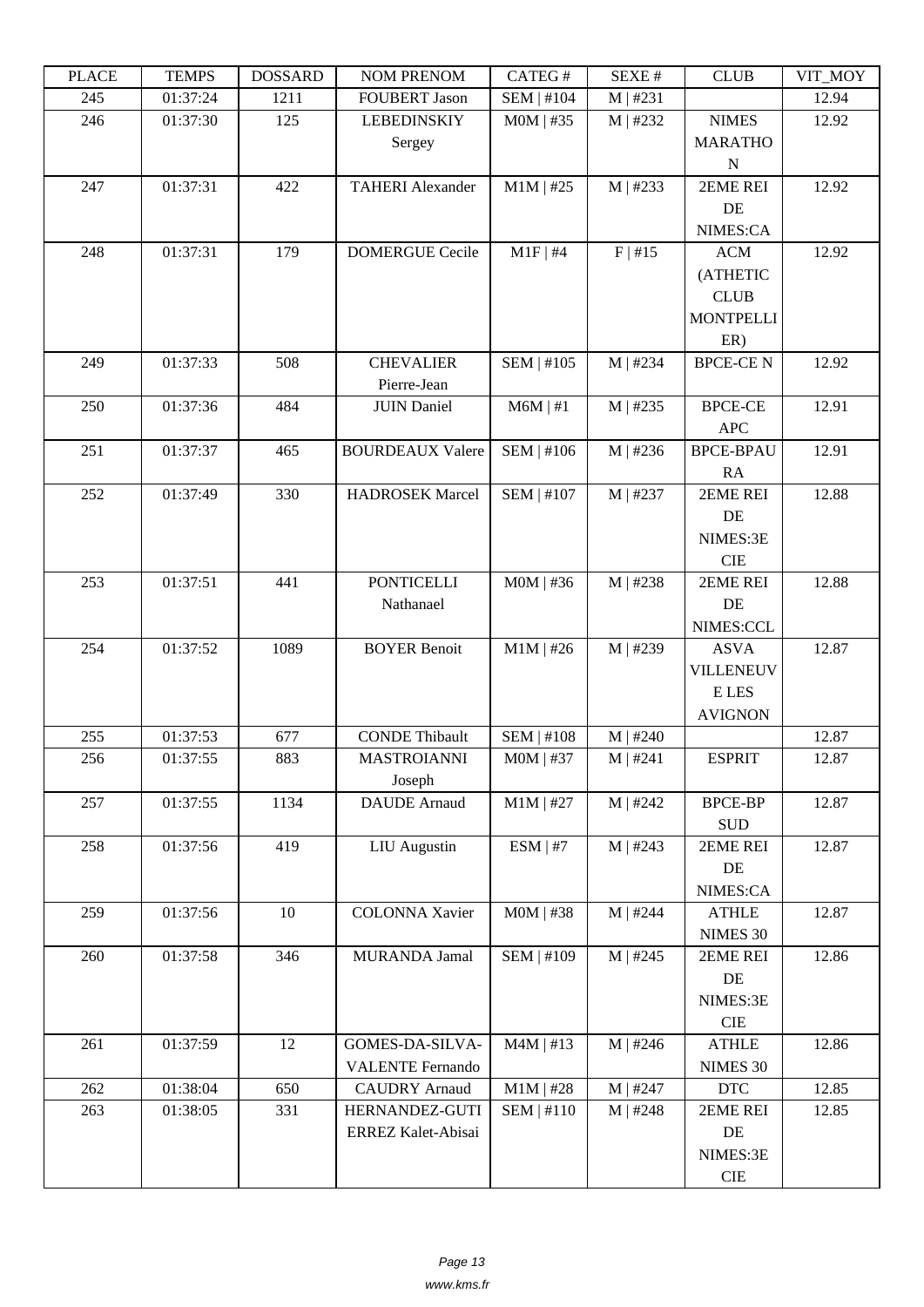| LEUCE | L LIVIII IJ | <b>ANURGOA</b> | <b>INUINI I INEINUINI</b> | CATLOT            | DL/AL π    | CLUD             | YII_MUI |
|-------|-------------|----------------|---------------------------|-------------------|------------|------------------|---------|
| 264   | 01:38:07    | 321            | <b>FERREIRA-DOS-SA</b>    | $M1M$   #29       | M   #249   | 2EME REI         | 12.84   |
|       |             |                | NTOS Gabriel              |                   |            | DE               |         |
|       |             |                |                           |                   |            | NIMES:3E         |         |
|       |             |                |                           |                   |            | <b>CIE</b>       |         |
| 265   | 01:38:07    | 609            | <b>BONNEFOY Emilie</b>    | $M1F$   #5        | $F$   #16  | <b>L.A SPORT</b> | 12.84   |
|       |             |                |                           |                   |            | <b>CONSEIL</b>   |         |
| 266   | 01:38:08    | 554            | <b>AURAND</b> Frederic    | $M2M$   #27       | M   #250   | <b>TEAM TIME</b> | 12.84   |
| 267   | 01:38:11    | 469            | <b>ARGAUD Denis</b>       | $M2M$   #28       | M   #251   | <b>BPCE-BPCE</b> | 12.83   |
|       |             |                |                           |                   |            | IT               |         |
| 268   | 01:38:13    | 1231           | <b>LARENAUDIE</b>         | <b>SEM   #111</b> | M   #252   |                  | 12.83   |
|       |             |                | Mathias                   |                   |            |                  |         |
| 269   | 01:38:20    | 219            | <b>GACHON</b> Anais       | $SEF$   #7        | F   #17    |                  | 12.81   |
| 270   | 01:38:21    | 523            | <b>GRAVIER Michel</b>     | $M6M$   #2        | M   #253   | <b>BPCE-CEGE</b> | 12.81   |
|       |             |                |                           |                   |            | E                |         |
| 271   | 01:38:25    | 697            | <b>DENECE Guillaume</b>   | SEM   #112        | M   #254   |                  | 12.80   |
| 272   | 01:38:27    | 337            | <b>KARNEIKOU</b>          | SEM   #113        | M   #255   | 2EME REI         | 12.80   |
|       |             |                | Dzmitry                   |                   |            | DE               |         |
|       |             |                |                           |                   |            | NIMES:3E         |         |
|       |             |                |                           |                   |            | <b>CIE</b>       |         |
| 273   | 01:38:28    | 968            | PETOLAT Marc              | <b>SEM   #114</b> | M   #256   |                  | 12.80   |
| 274   | 01:38:34    | 289            | <b>MUNKHBAT</b>           | SEM   #115        | $M$   #257 | 2EME REI         | 12.78   |
|       |             |                | Baasankhuu                |                   |            | DE               |         |
|       |             |                |                           |                   |            | NIMES:2E         |         |
|       |             |                |                           |                   |            | <b>CIE</b>       |         |
| 275   | 01:38:37    | 243            | <b>DIALLO</b> Saikou      | SEM   #116        | $M$   #258 | 2EME REI         | 12.78   |
|       |             |                |                           |                   |            | DE               |         |
|       |             |                |                           |                   |            | NIMES:1E         |         |
|       |             |                |                           |                   |            | <b>CIE</b>       |         |
| 276   | 01:38:47    | 319            | <b>DHUNGANA Saurav</b>    | SEM   #117        | M   #259   | 2EME REI         | 12.76   |
|       |             |                |                           |                   |            | DE               |         |
|       |             |                |                           |                   |            | NIMES:3E         |         |
|       |             |                |                           |                   |            | <b>CIE</b>       |         |
| 277   | 01:38:51    | 1144           | PETTRONE Stephano         | SEM   #118        | $M$   #260 | <b>LE ROYAL</b>  | 12.75   |
|       |             |                |                           |                   |            | <b>SPORT</b>     |         |
| 278   | 01:38:52    | 594            | <b>BESSID Nadia</b>       | $MOF$   #4        | F   #18    | <b>US</b>        | 12.74   |
| 279   | 01:38:55    | 1065           | <b>TORREMONEIL Lea</b>    | SEF   #8          | F   #19    |                  | 12.74   |
|       |             |                |                           |                   |            | PALAISEAU        |         |
|       |             |                |                           |                   |            | <b>TRIATHLO</b>  |         |
| 280   | 01:38:55    | 644            | <b>CARPENTIER Franck</b>  | SEM   #119        | M   #261   | ${\bf N}$        | 12.74   |
| 281   | 01:38:56    | 686            | <b>CUQ Floriane</b>       | $MOF$   #5        | $F$   #20  | <b>WAIMEA</b>    | 12.74   |
|       |             |                |                           |                   |            | <b>LUNEL</b>     |         |
|       |             |                |                           |                   |            | <b>TRIATHLO</b>  |         |
|       |             |                |                           |                   |            | ${\bf N}$        |         |
| 282   | 01:38:57    | 195            | <b>QUILES</b> Christine   | $M3F$   #2        | F   #21    | <b>ACRA</b>      | 12.73   |
|       |             |                |                           |                   |            | <b>ARLES</b>     |         |
| 283   | 01:38:58    | 723            | <b>ESTIENNE Thomas</b>    | $MOM$   #39       | M   #262   |                  | 12.73   |
| 284   | 01:38:58    | 984            | POULAIN Benoit            | $MOM$   #40       | M   #263   |                  | 12.73   |
| 285   | 01:39:02    | 870            | <b>MARIANI</b> Emmanuel   | $MOM$   #41       | $M$   #264 |                  | 12.72   |
| 286   | 01:39:05    | 489            | <b>FRANGEUL</b>           | $M5M$   #6        | M   #265   | <b>BPCE-CE</b>   | 12.72   |
|       |             |                |                           |                   |            |                  |         |
|       |             |                | Jean-Marc                 |                   |            | <b>BPL</b>       |         |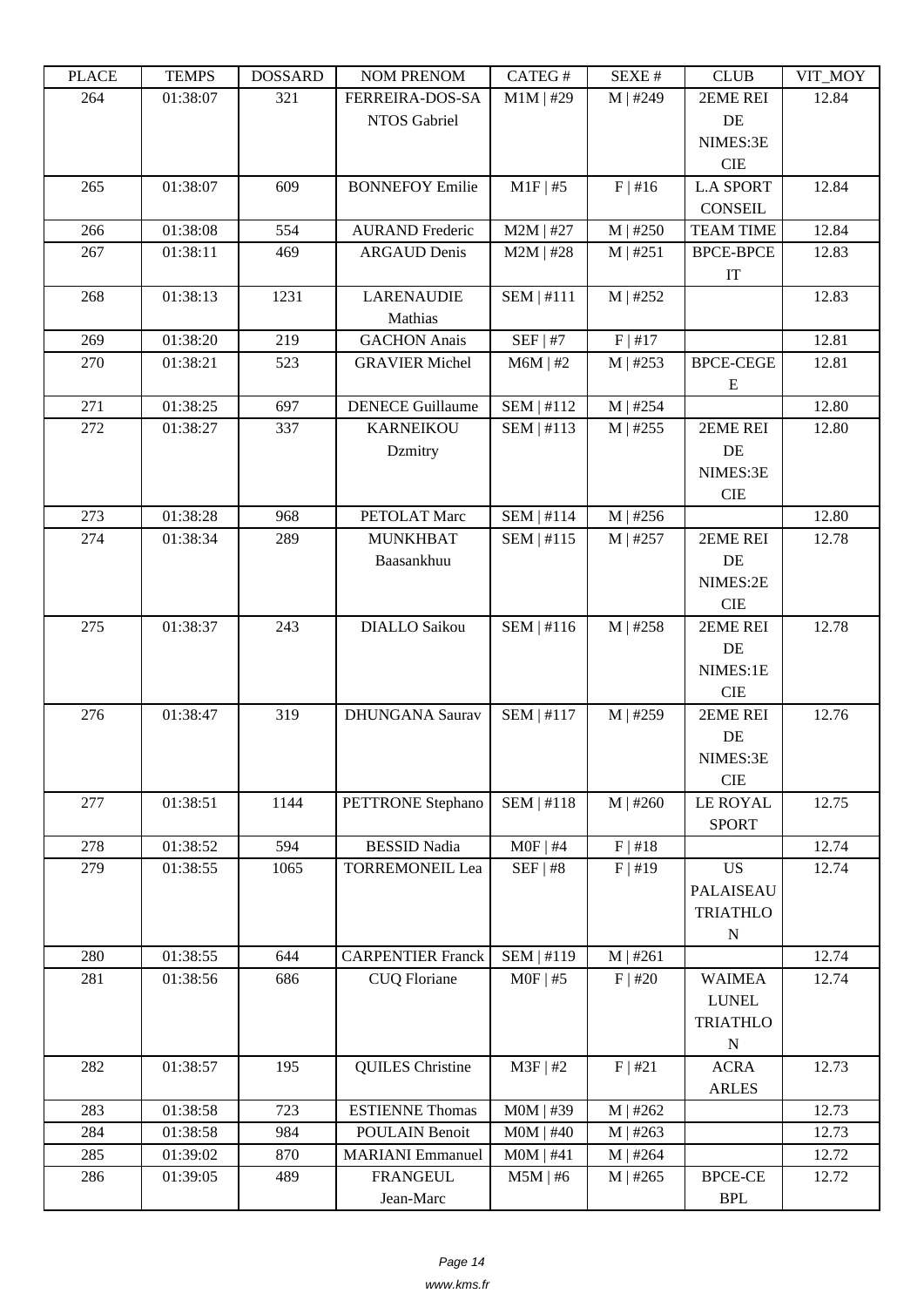| ם המדו | 1 LIVII D | חשממחת | <b>TAQIMET IZETAQIME</b>          | $CATEO \pi$       | л سد       | <b>CLOD</b>      | $V11$ $V1$ |
|--------|-----------|--------|-----------------------------------|-------------------|------------|------------------|------------|
| 287    | 01:39:06  | 699    | <b>DENECHAUD</b>                  | SEM   #120        | $M$   #266 |                  | 12.71      |
| 288    | 01:39:12  | 398    | Gaspard<br><b>MATVIEKAS Tumas</b> | ESM   #8          | $M$   #267 | 2EME REI         | 12.70      |
|        |           |        |                                   |                   |            | DE               |            |
|        |           |        |                                   |                   |            | NIMES:4E         |            |
|        |           |        |                                   |                   |            | $\rm CIE$        |            |
| 289    | 01:39:12  | 413    | <b>DEMERS</b> Alain               | ESM   #9          | M   #268   | 2EME REI         | 12.70      |
|        |           |        |                                   |                   |            | DE               |            |
|        |           |        |                                   |                   |            | NIMES:CA         |            |
| 290    | 01:39:18  | 1166   | <b>GARCIN Nicolas</b>             | $M2M$   #29       | M   #269   | <b>TEAM</b>      | 12.69      |
|        |           |        |                                   |                   |            | ORANGE           |            |
|        |           |        |                                   |                   |            | <b>RUNNING</b>   |            |
| 291    | 01:39:26  | 23     | <b>ROUSSET Gregory</b>            | $MOM$   #42       | M   #270   | <b>ALSG</b>      | 12.67      |
|        |           |        |                                   |                   |            | <b>ATHLETISM</b> |            |
|        |           |        |                                   |                   |            | ${\bf E}$        |            |
| 292    | 01:39:27  | 237    | <b>BANEN Trevor</b>               | <b>SEM   #121</b> | M   #271   | 2EME REI         | 12.67      |
|        |           |        |                                   |                   |            | DE               |            |
|        |           |        |                                   |                   |            | NIMES:1E         |            |
|        |           |        |                                   |                   |            | CIE              |            |
| 293    | 01:39:31  | 236    | <b>BALAMI</b> Samir               | <b>SEM   #122</b> | M   #272   | 2EME REI         | 12.66      |
|        |           |        |                                   |                   |            | DE               |            |
|        |           |        |                                   |                   |            | NIMES:1E         |            |
|        |           |        |                                   |                   |            | <b>CIE</b>       |            |
| 294    | 01:39:32  | 272    | <b>CAMPOS Breno</b>               | SEM   #123        | M   #273   | 2EME REI         | 12.66      |
|        |           |        |                                   |                   |            | DE               |            |
|        |           |        |                                   |                   |            | NIMES:2E         |            |
|        |           |        |                                   |                   |            | $\rm CIE$        |            |
| 295    | 01:39:33  | 291    | PEREIRA Ferdinand                 | <b>SEM   #124</b> | $M$   #274 | 2EME REI         | 12.66      |
|        |           |        |                                   |                   |            | DE               |            |
|        |           |        |                                   |                   |            | NIMES:2E         |            |
|        |           |        |                                   |                   |            | $\rm CIE$        |            |
| 296    | 01:39:35  | 1067   | TORRES-CANIZARE                   | $MOM$   #43       | M   #275   | <b>RUNNING</b>   | 12.65      |
|        |           |        | S Enrique                         |                   |            | <b>CLUB</b>      |            |
|        |           |        |                                   |                   |            | <b>BELLEGAR</b>  |            |
|        |           |        |                                   |                   |            | DE               |            |
| 297    | 01:39:35  | 347    | <b>NDOYE</b> Alioune              | SEM   #125        | M   #276   | 2EME REI         | 12.65      |
|        |           |        |                                   |                   |            | DE               |            |
|        |           |        |                                   |                   |            | NIMES:3E         |            |
| 298    | 01:39:38  | 1106   | <b>ZAMMIT</b> Aurelien            | SEM   #126        | $M$   #277 | CIE              | 12.65      |
| 299    | 01:39:40  | 701    | <b>DE-OLIVEIRA</b>                | ESM   #10         | M   #278   |                  | 12.64      |
|        |           |        | Antoine                           |                   |            |                  |            |
| 300    | 01:39:43  | 265    | <b>VEYER</b>                      | ESM   #11         | M   #279   | 2EME REI         | 12.64      |
|        |           |        | Melvin-Stephane-Vinc              |                   |            | DE               |            |
|        |           |        | ent                               |                   |            | NIMES:1E         |            |
|        |           |        |                                   |                   |            | $\rm CIE$        |            |
| 301    | 01:39:43  | 908    | <b>MORAND</b> Geoffroy            | $MOM$   #44       | M   #280   |                  | 12.64      |
| 302    | 01:39:44  | 38     | <b>BOITIAUX Guillaume</b>         | $MOM$   #45       | M   #281   | AC               | 12.63      |
|        |           |        |                                   |                   |            | <b>MIRAMAS</b>   |            |
| 303    | 01:39:52  | 176    | <b>COUETUHAN</b>                  | $MOF$   #6        | F   #22    | <b>NIMES</b>     | 12.62      |
|        |           |        | Marjorie                          |                   |            | <b>RUNNING</b>   |            |
|        |           |        |                                   |                   |            |                  |            |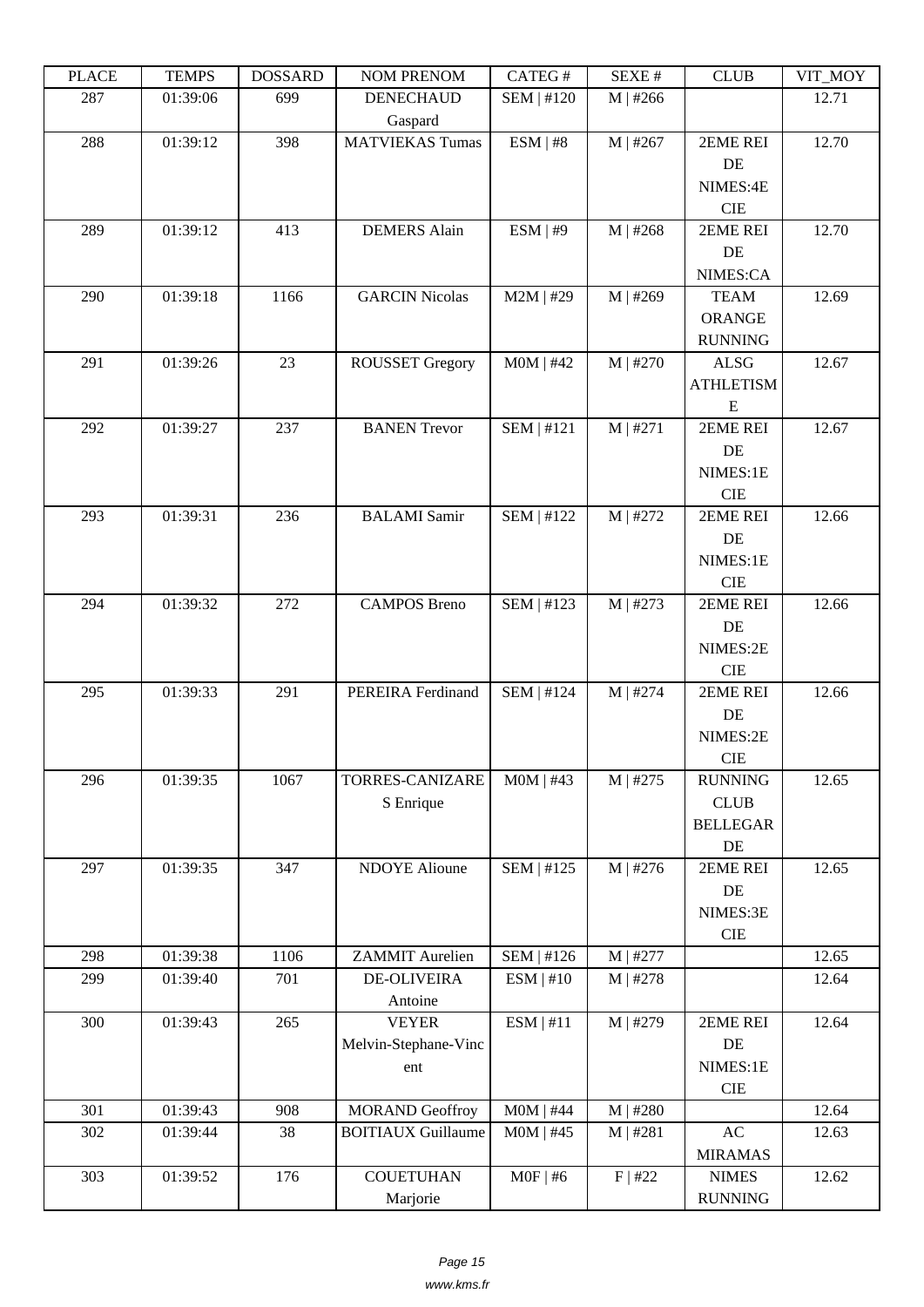| LLAUL | <u>ר דוגרדו</u> | <b>UUDDAIND</b> | I VUNI I I NEI VUNI                         | CATLO T           | υL/ΛL π    | CLUD             | VII_MUI |
|-------|-----------------|-----------------|---------------------------------------------|-------------------|------------|------------------|---------|
| 304   | 01:39:55        | 205             | <b>ZINTHALER</b>                            | $M2F$   #1        | $F$   #23  | <b>OSH</b>       | 12.61   |
|       |                 |                 | Christelle                                  |                   |            | <b>ATHLETISM</b> |         |
|       |                 |                 |                                             |                   |            | ${\bf E}$        |         |
| 305   | 01:39:55        | 220             | <b>CIAVATTI Muriel</b>                      | $M4F$   #2        | $F$   #24  |                  | 12.61   |
| 306   | 01:39:58        | 625             | <b>BREJON Victor</b>                        | SEM   #127        | M   #282   |                  | 12.60   |
| 307   | 01:40:02        | 1243            | <b>MAURIN</b> Mickael                       | <b>SEM   #128</b> | M   #283   |                  | 12.60   |
| 308   | 01:40:04        | 190             | <b>MATHON-SEJIL</b>                         | $M2F$   #2        | $F$   #25  | <b>ATHLETIC</b>  | 12.59   |
|       |                 |                 | Estelle                                     |                   |            | <b>BERRE</b>     |         |
|       |                 |                 |                                             |                   |            | <b>CLUB</b>      |         |
| 309   | 01:40:13        | 860             | <b>MAKAIA</b> Aymrick                       | SEM   #129        | $M$   #284 |                  | 12.57   |
| 310   | 01:40:18        | 420             | <b>DUPRET Joris</b>                         | SEM   #130        | M   #285   |                  | 12.56   |
| 311   | 01:40:22        | 45              | <b>BRUZEAU Christian</b>                    | $M3M$   #19       | M   #286   | <b>ACA</b>       | 12.55   |
|       |                 |                 |                                             |                   |            | <b>BEAUVAIS</b>  |         |
| 312   | 01:40:22        | 603             | <b>BLANC Mikael</b>                         | $MOM$   #46       | M   #287   |                  | 12.55   |
| 313   | 01:40:22        | 615             | <b>BOUDET</b> Candice                       | $MOF$   #7        | $F$   #26  | <b>JOG IN</b>    | 12.55   |
|       |                 |                 |                                             |                   |            | <b>NATURE</b>    |         |
|       |                 |                 |                                             |                   |            | <b>TAVEL</b>     |         |
| 314   | 01:40:23        | 1185            | <b>BOUGUET</b>                              | $MOM$   #47       | M   #288   |                  | 12.55   |
|       |                 |                 | Christophe                                  |                   |            |                  |         |
| 315   | 01:40:25        | 736             | <b>FERNISSE Riwan</b>                       | SEM   #131        | M   #289   |                  | 12.55   |
| 316   | 01:40:30        | 47              | <b>CASSERON</b> Daniel                      | $M5M$   #7        | M   #290   | <b>OSH</b>       | 12.54   |
|       |                 |                 |                                             |                   |            | <b>ATHLETISM</b> |         |
|       |                 |                 |                                             |                   |            | E                |         |
| 317   | 01:40:31        | 25              | ZANGRANDO                                   | $M3M$   #20       | M   #291   | <b>ALSG</b>      | 12.54   |
|       |                 |                 | Stephan                                     |                   |            | <b>ATHLETISM</b> |         |
|       |                 |                 |                                             |                   |            | Ε                |         |
| 318   | 01:40:35        | 582             | <b>BELLE Thierry</b>                        | $M1M$   #30       | M   #292   |                  | 12.53   |
| 319   | 01:40:38        | 641             | <b>CARAYOL</b> Emile                        | SEM   #132        | M   #293   |                  | 12.52   |
| 320   | 01:40:43        | 324             | <b>GIMENO-CARNICE</b>                       | SEM   #133        | $M$   #294 | 2EME REI         | 12.51   |
|       |                 |                 | R Esteban                                   |                   |            | DE               |         |
|       |                 |                 |                                             |                   |            | NIMES:3E         |         |
|       |                 |                 |                                             |                   |            | <b>CIE</b>       |         |
| 321   | 01:40:44        | 364             | SENRA-MAGALHAE                              | $ESM$   #12       | M   #295   | 2EME REI         | 12.51   |
|       |                 |                 | S Alexandre                                 |                   |            | DE               |         |
|       |                 |                 |                                             |                   |            | NIMES:3E         |         |
|       |                 |                 |                                             |                   |            | <b>CIE</b>       |         |
| 322   | 01:40:44        | 322             | <b>GARCIA-BANOS</b>                         | ESM   #13         | M   #296   | 2EME REI         | 12.51   |
|       |                 |                 | David                                       |                   |            | DE               |         |
|       |                 |                 |                                             |                   |            | NIMES:3E         |         |
|       |                 |                 |                                             |                   |            | CIE              |         |
| 323   | 01:40:44        | 1080            | VAN-HAUDENHUY                               | $MOM$   #48       | M   #297   |                  | 12.51   |
|       |                 |                 | SE Jonathan                                 |                   |            |                  |         |
| 324   | 01:40:49        | 261             | <b>TAMANG</b>                               | SEM   #134        | M   #298   | 2EME REI         | 12.50   |
|       |                 |                 | Mohan-Kumar                                 |                   |            | DE               |         |
|       |                 |                 |                                             |                   |            | NIMES:1E         |         |
|       |                 |                 |                                             |                   |            | $\rm CIE$        |         |
| 325   | 01:40:50        | 1105            |                                             | $M1M$   #31       | M   #299   |                  | 12.50   |
| 326   | 01:40:53        | 562             | RIPETTI Stephan<br><b>BALAZARD</b> Francois | $M5M$   #8        | M   #300   | <b>MARTINOU</b>  | 12.49   |
|       |                 |                 |                                             |                   |            |                  |         |
| 327   | 01:40:56        | 1050            | STOJANOVIC Sacha                            | ESM   #14         | M   #301   |                  | 12.48   |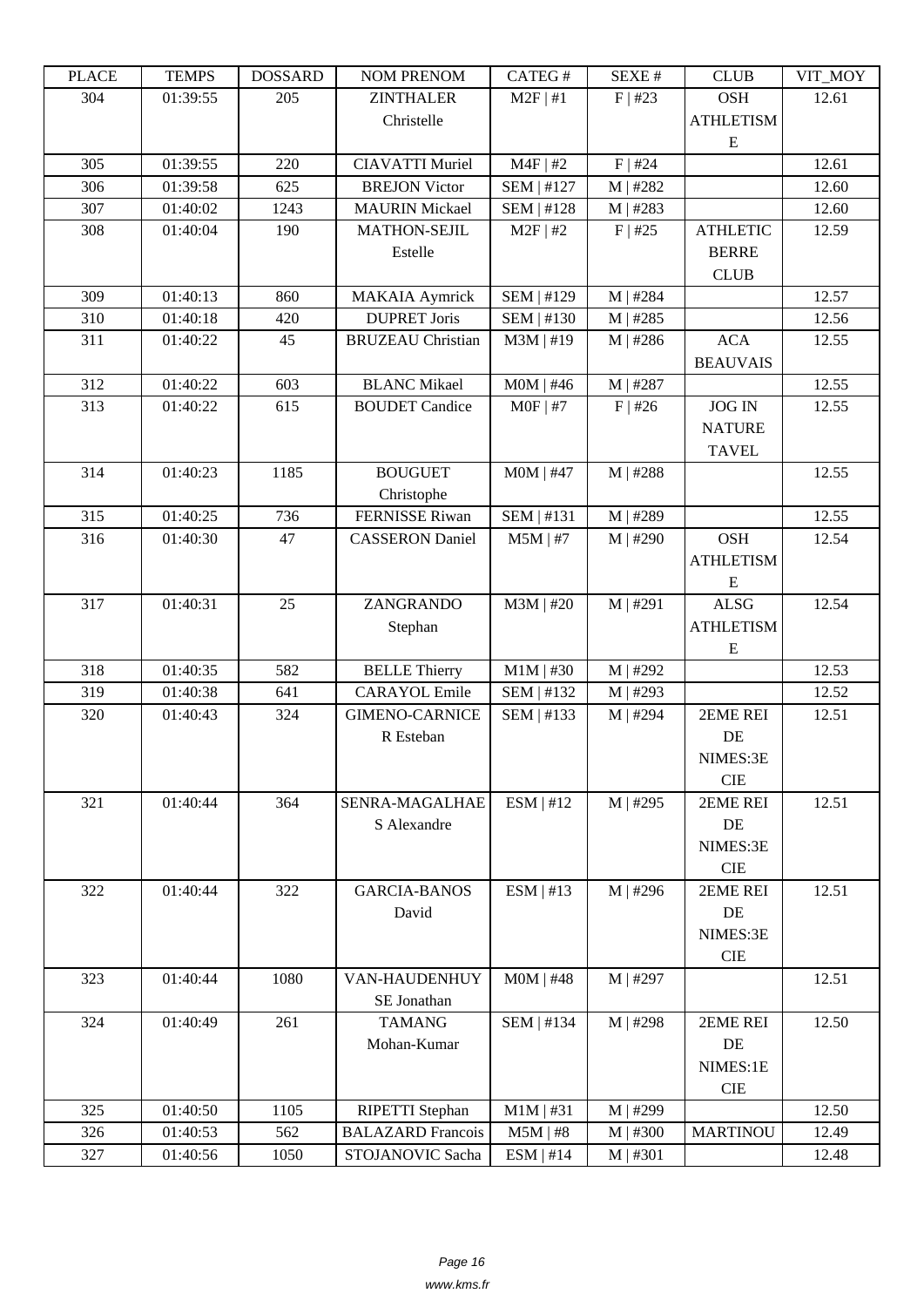| ם המדו | 1 LIVII D | DODDAND        | <b>INUMER IN THE PROPE</b> | $CATEO \pi$ | JLΛL π     | <b>CEOD</b>       | VII IVIUI |
|--------|-----------|----------------|----------------------------|-------------|------------|-------------------|-----------|
| 328    | 01:40:56  | 257            | <b>NONASHVILI Alexis</b>   | SEM   #135  | M   #302   | 2EME REI<br>DE    | 12.48     |
|        |           |                |                            |             |            | NIMES:1E          |           |
|        |           |                |                            |             |            | CIE               |           |
| 329    | 01:40:57  | 202            | <b>VANICAT</b> Irene       | SEF   #9    | $F$   #27  | <b>ASVEL</b>      | 12.48     |
|        |           |                |                            |             |            | <b>ATHLETISM</b>  |           |
|        |           |                |                            |             |            | E                 |           |
| 330    | 01:40:59  | 991            | PRUVOST Damien             | $MOM$   #49 | $M$   #303 |                   | 12.48     |
| 331    | 01:41:00  | 148            | VIGNERON Thibaut           | $MOM$   #50 | $M$   #304 |                   | 12.48     |
| 332    | 01:41:02  | 370            | <b>TAMANG</b> Saurav       | SEM   #136  | $M$   #305 | 2EME REI          | 12.47     |
|        |           |                |                            |             |            | DE                |           |
|        |           |                |                            |             |            | NIMES:3E          |           |
|        |           |                |                            |             |            | $\rm CIE$         |           |
| 333    | 01:41:02  | 1163           | <b>RAYNAUD</b>             | $M1M$   #32 | $M$   #306 | <b>MON</b>        | 12.47     |
|        |           |                | Guillaume                  |             |            | <b>NOTAIRE</b>    |           |
|        |           |                |                            |             |            | <b>EST DANS</b>   |           |
|        |           |                |                            |             |            | <b>LA COURSE</b>  |           |
| 334    | 01:41:04  | 1225           | <b>GUIRAUD Jean-Marc</b>   | $M3M$   #21 | $M$   #307 |                   | 12.47     |
| 335    | 01:41:06  | 636            | CALVO-MUNOZ                | $M1M$   #33 | $M$   #308 |                   | 12.46     |
|        |           |                | Gabriel                    |             |            |                   |           |
| 336    | 01:41:07  | 409            | <b>VAN-ALPHEN</b>          | SEM   #137  | $M$   #309 | 2EME REI          | 12.46     |
|        |           |                | Aymeric                    |             |            | DE                |           |
|        |           |                |                            |             |            | NIMES:4E          |           |
|        |           |                |                            |             |            | $\rm CIE$         |           |
| 337    | 01:41:07  | $\overline{2}$ | <b>DURAND</b> Christian    | $M6M$   #3  | M   #310   | <b>MACADAM</b>    | 12.46     |
|        |           |                |                            |             |            | <b>CLUB</b>       |           |
|        |           |                |                            |             |            | <b>NIMOIS</b>     |           |
| 338    | 01:41:10  | 838            | <b>LEITNER Anna</b>        | ESF   #1    | F   #28    | <b>AIX ATHLE</b>  | 12.45     |
| 339    | 01:41:16  | 832            | <b>LAYRISSE</b>            | $M1M$   #34 | M   #311   | <b>TEAM</b>       | 12.44     |
|        |           |                | Jean-Emile                 |             |            | <b>RAIDLIGHT</b>  |           |
|        |           |                |                            |             |            | <b>CEVENNES</b>   |           |
| 340    | 01:41:17  | 1021           | <b>ROUXEL Damien</b>       | $M2M$   #30 | M   #312   | 50 FORT ET        | 12.44     |
|        |           |                |                            |             |            | <b>VERT</b>       |           |
| 341    | 01:41:18  | 433            | <b>GATEV Ventzislav</b>    | $M3M$   #22 | M   #313   | 2EME REI          | 12.44     |
|        |           |                |                            |             |            | DE                |           |
|        |           |                |                            |             |            | NIMES:CCL         |           |
| 342    | 01:41:22  | 1147           | <b>CHAUDESAYGUES</b>       | $ESM$   #15 | M   #314   | <b>LES</b>        | 12.43     |
|        |           |                | Remy                       |             |            | <b>BIPEDES DE</b> |           |
|        |           |                |                            |             |            | LA                |           |
|        |           |                |                            |             |            | VAUNAGE.          |           |
| 343    | 01:41:25  | 13             | <b>HERMAND Nicolas</b>     | $M1M$   #35 | M   #315   | <b>ATHLE</b>      | 12.42     |
|        |           |                |                            |             |            | NIMES 30          |           |
| 344    | 01:41:28  | 967            | PETIT Lionel               | SEM   #138  | M   #316   |                   | 12.42     |
| 345    | 01:41:28  | 852            | LOQUET-PACIER              | SEF   #10   | $F$   #29  | <b>VENTOUX</b>    | 12.42     |
|        |           |                | Sophie                     |             |            | <b>TRIATHLO</b>   |           |
|        |           |                |                            |             |            | ${\bf N}$ CLUB    |           |
|        |           |                |                            |             |            | <b>CARPENTR</b>   |           |
|        |           |                |                            |             |            | AS                |           |
| 346    | 01:41:31  | 132            | DEL-RIO David              | $M2M$   #31 | M   #317   |                   | 12.41     |
| 347    | 01:41:33  | 29             | <b>DURON</b> Jean-Luc      | $M4M$   #14 | M   #318   | <b>BPCE-CE</b>    | 12.41     |
|        |           |                |                            |             |            | PAL               |           |
|        |           |                |                            |             |            |                   |           |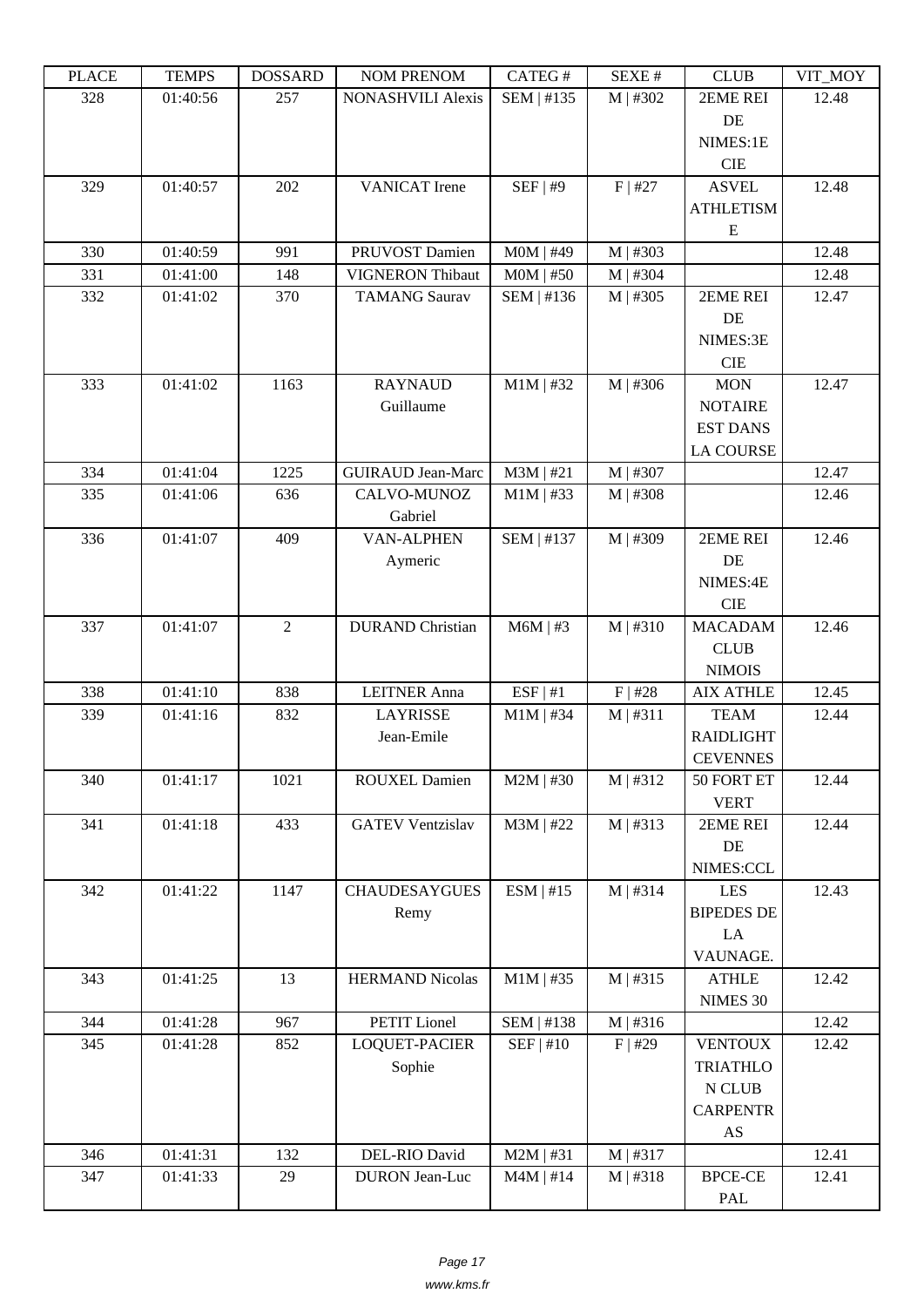| ם המדו | <b>TEIATI</b> 2 | DODDAIND | <b>TAQIMET IVERLAQIME</b> | $CALU \pi$        | л سد       | <b>CEOD</b>            | $V11$ $N1$ |
|--------|-----------------|----------|---------------------------|-------------------|------------|------------------------|------------|
| 348    | 01:41:40        | 210      | PASCAL-VAREILHE           | $M1F$   #6        | $F$   #30  | <b>MACADAM</b>         | 12.39      |
|        |                 |          | S Gaelle                  |                   |            | CLUB                   |            |
|        |                 |          |                           |                   |            | <b>NIMOIS</b>          |            |
| 349    | 01:41:41        | 328      | <b>GURUNG Ujjwal</b>      | SEM   #139        | M   #319   | 2EME REI               | 12.39      |
|        |                 |          |                           |                   |            | $\rm DE$               |            |
|        |                 |          |                           |                   |            | NIMES:3E               |            |
|        |                 |          |                           |                   |            | $\rm CIE$              |            |
| 350    | 01:41:43        | 343      | <b>MATEU-BURGUES</b>      | <b>SEM   #140</b> | M   #320   | 2EME REI               | 12.39      |
|        |                 |          | David                     |                   |            | DE                     |            |
|        |                 |          |                           |                   |            | NIMES:3E               |            |
|        |                 |          |                           |                   |            | $\rm CIE$              |            |
| 351    | 01:41:45        | 297      | <b>SILVA-VIEIRA</b>       | <b>SEM   #141</b> | M   #321   | 2EME REI               | 12.38      |
|        |                 |          | Ezequiel                  |                   |            | DE                     |            |
|        |                 |          |                           |                   |            | NIMES:2E<br><b>CIE</b> |            |
| 352    | 01:41:47        | 1191     | <b>CASSAR Jean-Claude</b> | $M1M$   #36       | M   #322   |                        | 12.38      |
| 353    | 01:41:51        | 816      | <b>JOSSAIME</b> Xavier    | <b>SEM   #142</b> | M   #323   |                        | 12.37      |
| 354    | 01:41:54        | 666      | <b>CHIARI</b> Andrea      | $MOM$   #51       | M   #324   | <b>CROCO</b>           | 12.37      |
|        |                 |          |                           |                   |            | <b>D'AIRAIN</b>        |            |
|        |                 |          |                           |                   |            | <b>NIMES</b>           |            |
|        |                 |          |                           |                   |            | <b>TRIATHLO</b>        |            |
|        |                 |          |                           |                   |            | $\mathbf N$            |            |
| 356    | 01:42:03        | 1125     | PELUT Adrien              | <b>SEM   #144</b> | M   #326   | 5CIE                   | 12.35      |
| 357    | 01:42:15        | 284      | <b>IZOURARI</b> Belaid    | $SEM$   #145      | $M$   #327 | 2EME REI               | 12.32      |
|        |                 |          |                           |                   |            | DE                     |            |
|        |                 |          |                           |                   |            | NIMES:2E               |            |
|        |                 |          |                           |                   |            | $\rm CIE$              |            |
| 358    | 01:42:23        | 387      | <b>DELAGE</b> Samuel      | ESM   #16         | M   #328   | 2EME REI               | 12.31      |
|        |                 |          |                           |                   |            | DE                     |            |
|        |                 |          |                           |                   |            | NIMES:4E               |            |
|        |                 |          |                           |                   |            | CIE                    |            |
| 359    | 01:42:25        | 142      | <b>VAL Guillaume</b>      | $SEM$   #146      | M   #329   |                        | 12.30      |
| 360    | 01:42:26        | 298      | <b>SINGH Kuldeep</b>      | <b>SEM   #147</b> | M   #330   | 2EME REI               | 12.30      |
|        |                 |          |                           |                   |            | DE                     |            |
|        |                 |          |                           |                   |            | NIMES:2E               |            |
|        |                 |          |                           |                   |            | ${\rm CIE}$            |            |
| 361    | 01:42:27        | 459      | <b>LACOSTE Mallaury</b>   | SEF   #11         | F   #31    | <b>BPCE-BP</b>         | 12.30      |
|        |                 |          |                           |                   |            | $\operatorname{SUB}$   |            |
| 362    | 01:42:27        | 352      | PEDROZO Jose              | <b>SEM   #148</b> | M   #331   | 2EME REI               | 12.30      |
|        |                 |          |                           |                   |            | DE                     |            |
|        |                 |          |                           |                   |            | NIMES:3E               |            |
|        |                 |          | <b>RANAIVOMANJAT</b>      |                   |            | ${\rm CIE}$            | 12.30      |
| 363    | 01:42:28        | 293      | O Andry                   | SEM   #149        | M   #332   | 2EME REI<br>DE         |            |
|        |                 |          |                           |                   |            | NIMES:2E               |            |
|        |                 |          |                           |                   |            | ${\rm CIE}$            |            |
| 364    | 01:42:30        | 273      | <b>CARDENAS</b> Jose      | $MOM$   #52       | M   #333   | 2EME REI               | 12.29      |
|        |                 |          |                           |                   |            | DE                     |            |
|        |                 |          |                           |                   |            | NIMES:2E               |            |
|        |                 |          |                           |                   |            | ${\rm CIE}$            |            |
|        |                 |          |                           |                   |            |                        |            |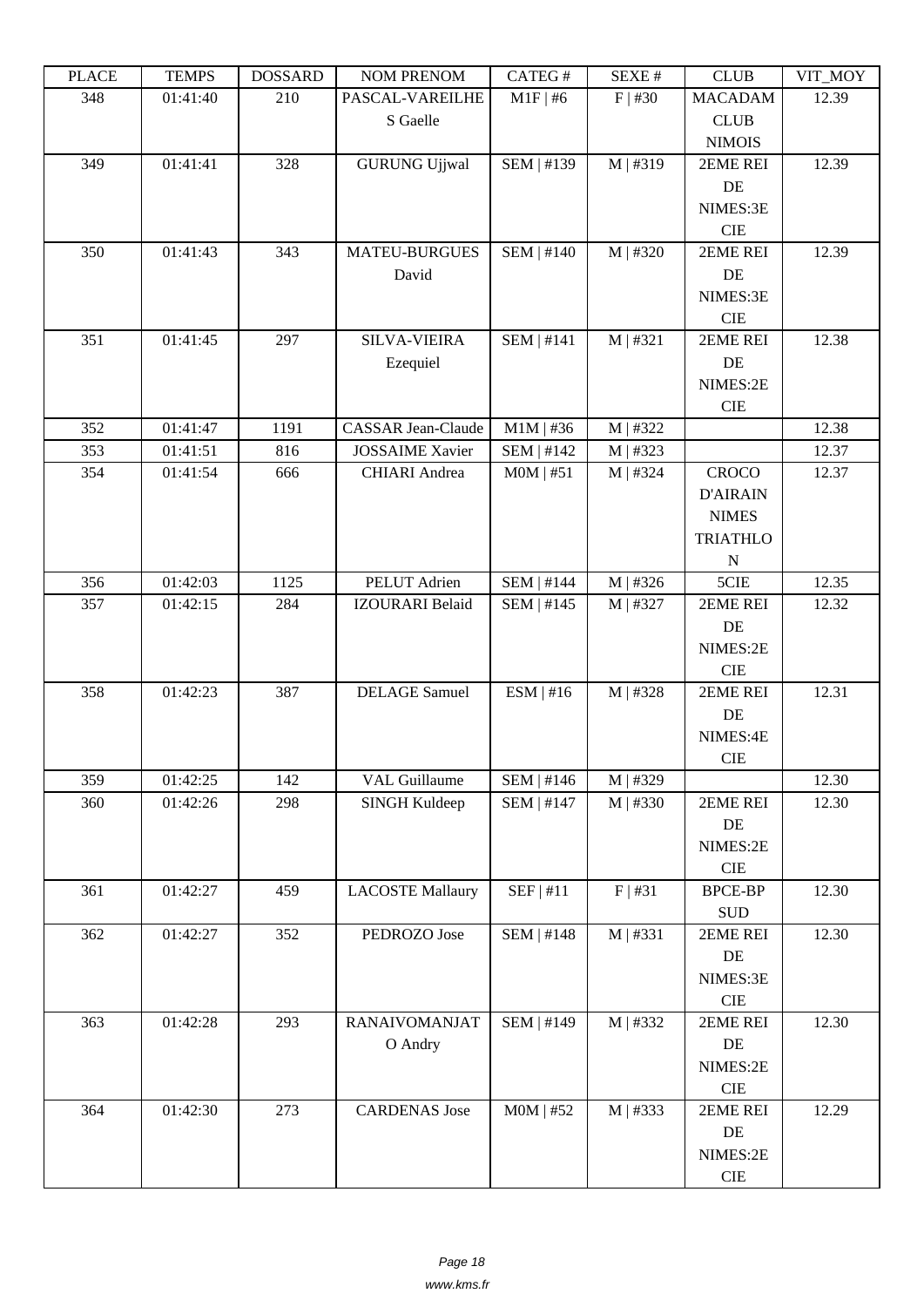| LLAUL      | ר TL'IVII            | <u> שעורוממטען</u> | <b>INUMER NETVUM</b>                            | CATLO T                    | DL/AL π              | CLUD            | YII_MUI        |
|------------|----------------------|--------------------|-------------------------------------------------|----------------------------|----------------------|-----------------|----------------|
| 365        | 01:42:30             | $\overline{4}$     | DESGREES-DU-LOU                                 | $M2M$   #32                | $M$   #334           | 2EME REI        | 12.29          |
|            |                      |                    | Geoffroy                                        |                            |                      | DE              |                |
|            |                      |                    |                                                 |                            |                      | NIMES:CCL       |                |
| 366        | 01:42:32             | 905                | <b>MONTELS Vincent</b>                          | $M2M$   #33                | M   #335             |                 | 12.29          |
| 367        | 01:42:33             | 480                | <b>COLIN Patrick</b>                            | $M4M$   #15                | M   #336             | <b>BPCE-CE</b>  | 12.29          |
|            |                      |                    |                                                 |                            |                      | <b>APC</b>      |                |
| 368<br>369 | 01:42:39<br>01:42:39 | 430<br>1224        | <b>PERROT</b> Gregory<br><b>GUINET Bertrand</b> | $M2M$   #34<br>$M4M$   #16 | M   #337<br>M   #338 |                 | 12.27<br>12.27 |
| 370        | 01:42:43             | 113                | <b>LOMBARD</b>                                  | $M8M$   #1                 | M   #339             | <b>ASSP</b>     | 12.27          |
|            |                      |                    | Jean-Claude                                     |                            |                      | <b>VERGEZE</b>  |                |
| 371        | 01:42:45             | 797                | <b>HASQUETTE</b>                                | $MOM$   #53                | M   #340             |                 | 12.26          |
|            |                      |                    | Mathieu                                         |                            |                      |                 |                |
| 372        | 01:42:47             | 808                | <b>INGRASSIA Michael</b>                        | $MOM$   #54                | $M$   #341           |                 | 12.26          |
| 373        | 01:42:53             | 935                | <b>OURAHMOUN</b>                                | SEF   #12                  | $F$   #32            |                 | 12.25          |
|            |                      |                    | Myriam                                          |                            |                      |                 |                |
| 374        | 01:42:56             | 438                | <b>MC-MAHON Daniel</b>                          | SEM   #150                 | M   #342             | 2EME REI        | 12.24          |
|            |                      |                    |                                                 |                            |                      | DE              |                |
|            |                      |                    |                                                 |                            |                      | NIMES:CCL       |                |
| 375        | 01:42:58             | 1179               | <b>BERTRAND Thierry</b>                         | $\overline{M}$ 4M   #17    | M   #343             |                 | 12.24          |
| 376        | 01:43:02             | 149                | <b>VOLF</b> Loic                                | $MOM$   #55                | M   #344             |                 | 12.23          |
| 377        | 01:43:09             | 268                | <b>ARANGO Brayan</b>                            | SEM   #151                 | $M$   #345           | 2EME REI        | 12.22          |
|            |                      |                    |                                                 |                            |                      | DE              |                |
|            |                      |                    |                                                 |                            |                      | NIMES:2E        |                |
|            |                      |                    |                                                 |                            |                      | <b>CIE</b>      |                |
| 378        | 01:43:09             | 171                | <b>BOURDON Brigitte</b>                         | $M4F$   #3                 | $F$   #33            | <b>COURIR A</b> | 12.22          |
|            |                      |                    |                                                 |                            |                      | <b>SAUSSET</b>  |                |
| 379        | 01:43:12             | 849                | <b>LOCTIN Claude</b>                            | $M1M$   #37                | M   #346             |                 | 12.21          |
| 380        | 01:43:12             | 690                | <b>VIEILLARD David</b>                          | $M1M$   #38                | M   #347             |                 | 12.21          |
| 381        | 01:43:14             | 350                | <b>PANTHA Patrik</b>                            | SEM   #152                 | M   #348             | 2EME REI        | 12.21          |
|            |                      |                    |                                                 |                            |                      | DE              |                |
|            |                      |                    |                                                 |                            |                      | NIMES:3E        |                |
|            |                      |                    |                                                 |                            |                      | <b>CIE</b>      |                |
| 382        | 01:43:15             | 215                | <b>VALLES Marie</b>                             | $M2F$   #3                 | $F$   #34            | <b>EVEIL</b>    | 12.20          |
|            |                      |                    |                                                 |                            |                      | <b>MENDOISA</b> |                |
|            |                      |                    |                                                 |                            |                      | <b>THLE</b>     |                |
| 383        |                      | 900                |                                                 |                            |                      | <b>LOZERE</b>   | 12.20          |
| 384        | 01:43:19<br>01:43:19 | 1038               | MIZAC Frederic<br><b>SENAC Frederic</b>         | $M3M$   #23<br>$M2M$   #35 | M   #349<br>M   #350 | <b>MANDUEL</b>  | 12.20          |
|            |                      |                    |                                                 |                            |                      | <b>METROPOL</b> |                |
|            |                      |                    |                                                 |                            |                      | ${\bf E}$       |                |
|            |                      |                    |                                                 |                            |                      | <b>MARATHO</b>  |                |
|            |                      |                    |                                                 |                            |                      | N.              |                |
| 385        | 01:43:20             | 334                | <b>HROVAT Zan</b>                               | SEM   #153                 | M   #351             | 2EME REI        | 12.19          |
|            |                      |                    |                                                 |                            |                      | DE              |                |
|            |                      |                    |                                                 |                            |                      | NIMES:3E        |                |
|            |                      |                    |                                                 |                            |                      | <b>CIE</b>      |                |
| 386        | 01:43:25             | 444                | RAOILIJAONA Luca                                | SEM   #154                 | M   #352             | 2EME REI        | 12.18          |
|            |                      |                    |                                                 |                            |                      | DE              |                |
|            |                      |                    |                                                 |                            |                      | NIMES:CCL       |                |
| 387        | 01:43:28             | 874                | <b>MARTEAU</b>                                  | SEM   #155                 | M   #353             | <b>SANS</b>     | 12.18          |
|            |                      |                    | Pierre-Yves                                     |                            |                      |                 |                |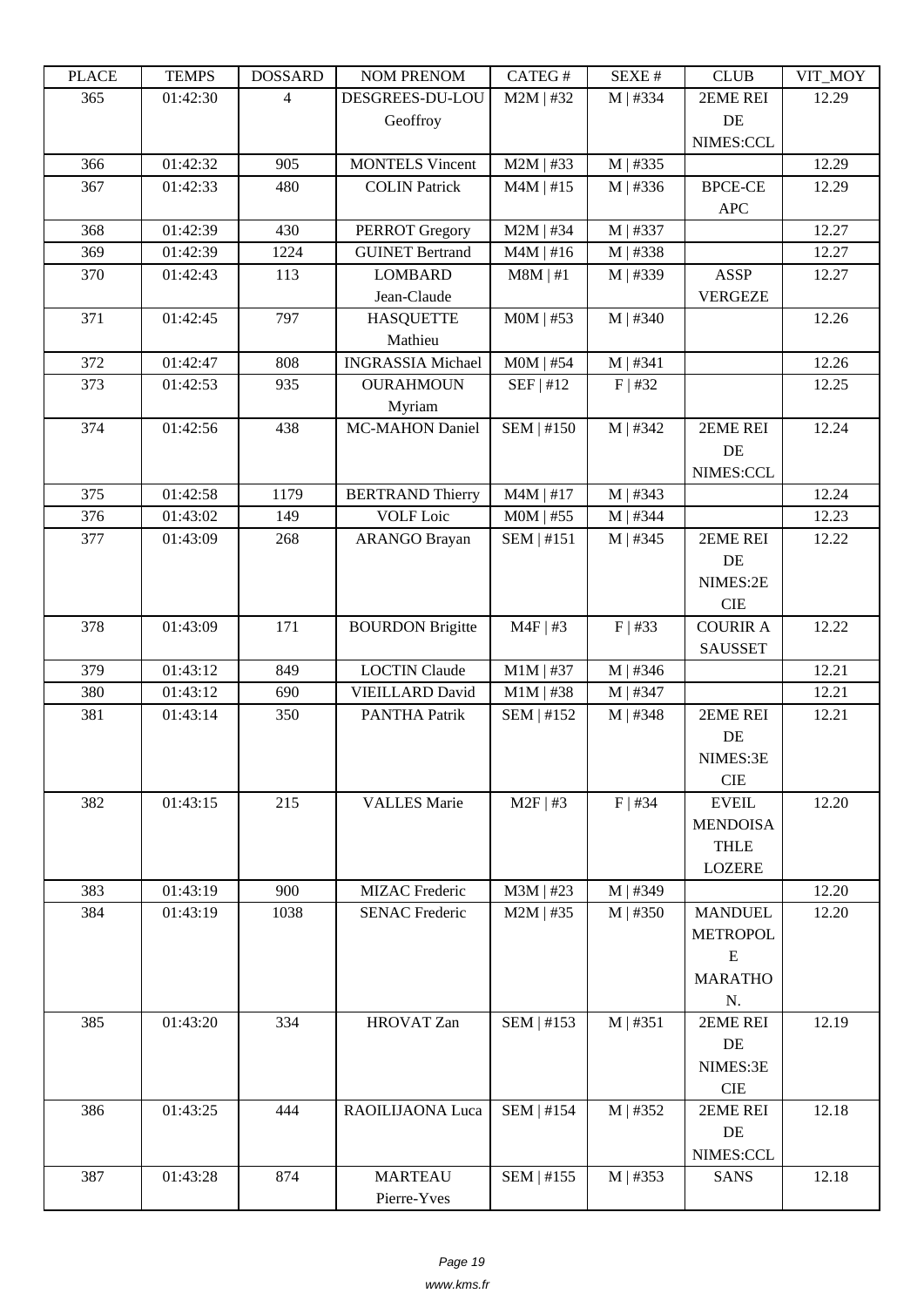| i lati | ט וואדד ד | חשממחת | <b>TAOIM I IVETAOIM</b>                       | $CALU \pi$        | л سد       | <b>CLUD</b>      | $V11$ $N1$ |
|--------|-----------|--------|-----------------------------------------------|-------------------|------------|------------------|------------|
| 388    | 01:43:28  | 930    | <b>OGIER Philippe</b>                         | $M3M$   #24       | $M$   #354 | <b>RCC</b>       | 12.18      |
| 389    | 01:43:31  | 262    | <b>TELESCU Egor</b>                           | $ESM$   #17       | M   #355   | 2EME REI         | 12.17      |
|        |           |        |                                               |                   |            | DE               |            |
|        |           |        |                                               |                   |            | NIMES:1E         |            |
|        |           |        |                                               |                   |            | <b>CIE</b>       |            |
| 390    | 01:43:31  | 937    | <b>OUSTRIC Romain</b>                         | $MOM$   #56       | M   #356   |                  | 12.17      |
| 391    | 01:43:32  | 58     | <b>ESPERANDIEU</b>                            | $M3M$   #25       | $M$   #357 | <b>ACCOLOMB</b>  | 12.17      |
|        |           |        | Vincent                                       |                   |            | ES               |            |
| 392    | 01:43:32  | 197    | <b>SAUTEL Tamara</b>                          | SEF   #13         | $F$   #35  | <b>SC</b>        | 12.17      |
|        |           |        |                                               |                   |            | <b>CHATEAUR</b>  |            |
|        |           |        |                                               |                   |            | <b>ENARD</b>     |            |
| 393    | 01:43:34  | 1127   | <b>AMAT Florian</b>                           | SEM   #156        | M   #358   | <b>6EME CCT</b>  | 12.17      |
| 394    | 01:43:36  | 880    | <b>MARY Malory</b>                            | $SEM$   #157      | M   #359   |                  | 12.16      |
| 395    | 01:43:36  | 327    | <b>GURUNG Bikash</b>                          | SEM   #158        | M   #360   | 2EME REI         | 12.16      |
|        |           |        |                                               |                   |            | DE               |            |
|        |           |        |                                               |                   |            | NIMES:3E         |            |
|        |           |        |                                               |                   |            | <b>CIE</b>       |            |
| 396    | 01:43:37  | 56     | <b>DUBOIS</b> Georges                         | $M4M$   #18       | M   #361   | KB               | 12.16      |
|        |           |        |                                               |                   |            | <b>RUNNING</b>   |            |
| 397    | 01:43:42  | 421    | <b>PONS</b>                                   | <b>SEM   #159</b> | M   #362   | 2EME REI         | 12.15      |
|        |           |        | Louis-Emmanuel                                |                   |            | DE               |            |
|        |           |        |                                               |                   |            | NIMES:CA         |            |
| 398    | 01:43:43  | 1119   | <b>BAZIN</b>                                  | SEM   #160        | $M$   #363 | 5CIE             | 12.15      |
|        |           |        |                                               |                   |            |                  |            |
| 399    | 01:43:51  | 506    | Francois-Henry                                | $M2M$   #36       | M   #364   | <b>BPCE-CELR</b> | 12.13      |
| 400    |           | 184    | <b>TANGUY Erig</b><br><b>GARNESSON Lucile</b> |                   |            | <b>OSH</b>       |            |
|        | 01:43:56  |        |                                               | $SEF$   #14       | $F$ #36    |                  | 12.12      |
| 401    |           | 187    | <b>GRAIL Amandine</b>                         | $SEF$   #15       |            | <b>HYERES</b>    |            |
|        | 01:43:56  |        |                                               |                   | $F$   #37  | CLUB             | 12.12      |
|        |           |        |                                               |                   |            | <b>OMNISPOR</b>  |            |
|        |           |        |                                               |                   |            | <b>T HYEROIS</b> |            |
|        |           |        |                                               |                   |            | <b>ATHLETISM</b> |            |
|        |           |        |                                               |                   |            | E                |            |
| 402    | 01:43:56  | 372    | TARAMI-MAGAR                                  | SEM   #161        | $M$   #365 | 2EME REI         | 12.12      |
|        |           |        | Shivashkati                                   |                   |            | DE               |            |
|        |           |        |                                               |                   |            | NIMES:3E         |            |
|        |           |        |                                               |                   |            | CIE              |            |
| 403    | 01:44:00  | 311    | <b>CARLIER Gabriel</b>                        | $JUM$   #3        | M   #366   | 2EME REI         | 12.12      |
|        |           |        |                                               |                   |            | DE               |            |
|        |           |        |                                               |                   |            | NIMES:3E         |            |
|        |           |        |                                               |                   |            | <b>CIE</b>       |            |
| 404    | 01:44:00  | 546    | <b>AMARGIER</b>                               | $M2M$   #37       | M   #367   |                  | 12.12      |
|        |           |        | Christophe                                    |                   |            |                  |            |
| 405    | 01:44:04  | 575    | <b>BAUDOIN Pascal</b>                         | $M3M$   #26       | M   #368   |                  | 12.11      |
| 406    | 01:44:06  | 249    | <b>INADA Yuuya</b>                            | ESM   #18         | M   #369   | 2EME REI         | 12.10      |
|        |           |        |                                               |                   |            | DE               |            |
|        |           |        |                                               |                   |            | NIMES:1E         |            |
|        |           |        |                                               |                   |            | $\rm CIE$        |            |
| 407    | 01:44:06  | 842    | LE-ROUX Herve                                 | M3M   #27         | M   #370   |                  | 12.10      |
| 408    | 01:44:06  | 178    | <b>DIDIER</b> Johanna                         | ESF   #2          | $F$ #38    | <b>MONTPELLI</b> | 12.10      |
|        |           |        |                                               |                   |            | ER START         |            |
|        |           |        |                                               |                   |            | <b>RUNNING</b>   |            |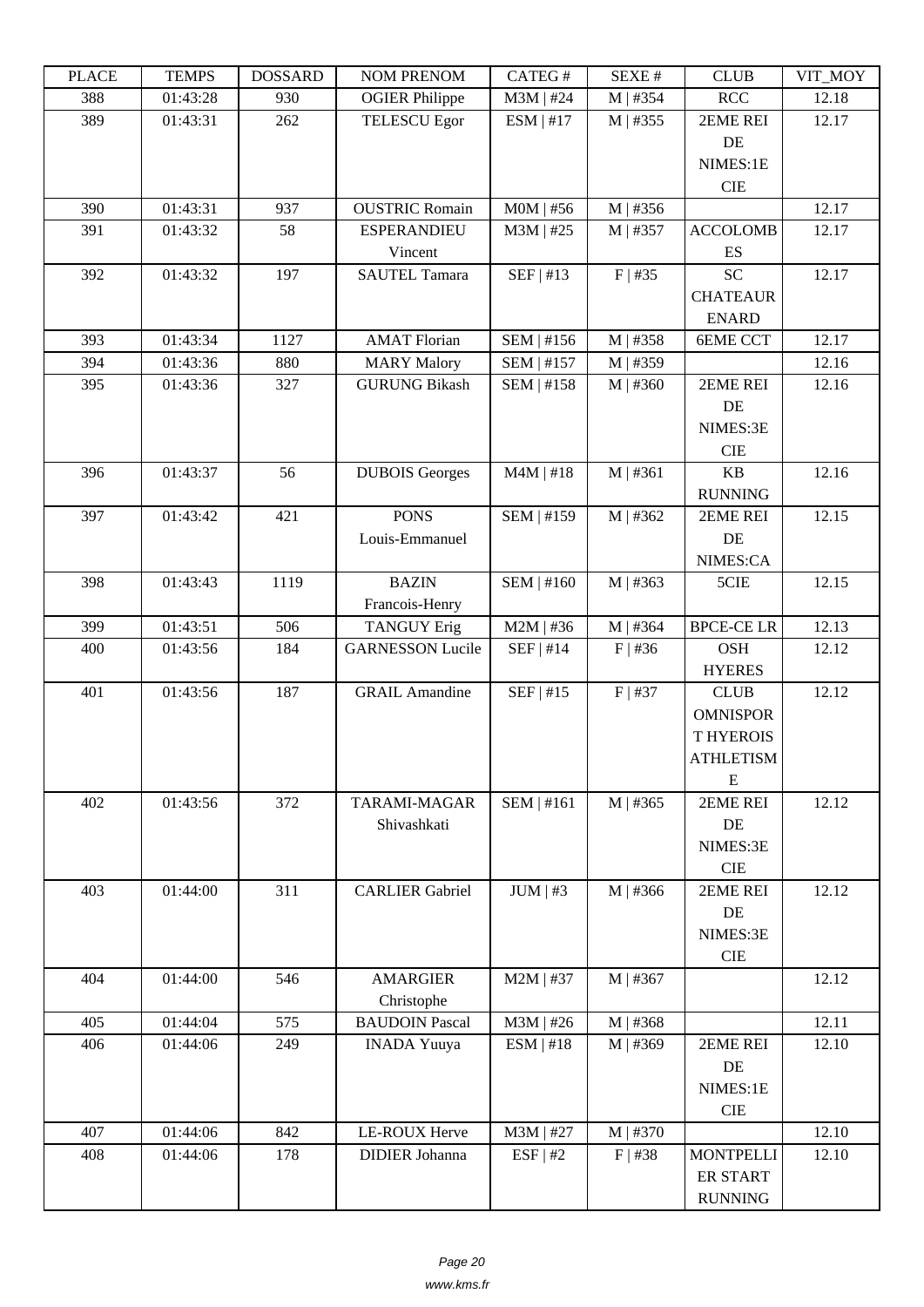| I LAUD | L LIVIL D | <b>DOPPULP</b> | <b>TAQIM T IZETAQIMI</b>  | $CALU \pi$  | NL/NL π    | <b>CLOD</b>      | $V11$ $V1$ |
|--------|-----------|----------------|---------------------------|-------------|------------|------------------|------------|
| 409    | 01:44:08  | 175            | <b>COSSON-HUGUET</b>      | $M3F$   #3  | $F$   #39  | <b>ASPTT</b>     | 12.10      |
|        |           |                | Veronique                 |             |            | <b>CARPENTR</b>  |            |
|        |           |                |                           |             |            | AS               |            |
|        |           |                |                           |             |            | <b>RUNNING</b>   |            |
| 410    | 01:44:08  | 232            | <b>ALESI Kevin</b>        | SEM   #162  | M   #371   | 2EME REI         | 12.10      |
|        |           |                |                           |             |            | DE               |            |
|        |           |                |                           |             |            | NIMES:1E         |            |
|        |           |                |                           |             |            | <b>CIE</b>       |            |
| 411    | 01:44:11  | 500            | LUONG-SI Daniel           | $M4M$   #19 | M   #372   | <b>BPCE-CE</b>   | 12.09      |
|        |           |                |                           |             |            | IDF              |            |
| 412    | 01:44:15  | 378            | ZIN Yona                  | SEM   #163  | M   #373   | 2EME REI         | 12.09      |
|        |           |                |                           |             |            | DE               |            |
|        |           |                |                           |             |            | NIMES:3E         |            |
|        |           |                |                           |             |            | <b>CIE</b>       |            |
| 413    | 01:44:15  | 1260           | <b>LANDAIS</b> Christophe | $M3M$   #28 | $M$   #374 | <b>AUCUN</b>     | 12.09      |
| 414    | 01:44:16  | 348            | NICHOLS Emil              | ESM   #19   | $M$   #375 | 2EME REI         | 12.08      |
|        |           |                |                           |             |            | DE               |            |
|        |           |                |                           |             |            | NIMES:3E         |            |
|        |           |                |                           |             |            | <b>CIE</b>       |            |
| 415    | 01:44:16  |                |                           |             |            |                  |            |
|        |           | 1008           | <b>RODRIGUES</b> Steven   | SEM   #164  | M   #376   |                  | 12.08      |
| 416    | 01:44:20  | 451            | <b>GEOFFRE Alexandre</b>  | SEM   #165  | M   #377   | <b>BPCE-BP</b>   | 12.08      |
|        |           |                |                           |             |            | <b>ACA</b>       |            |
| 417    | 01:44:21  | 386            | <b>CECAN</b> Petru        | SEM   #166  | M   #378   | 2EME REI         | 12.07      |
|        |           |                |                           |             |            | DE               |            |
|        |           |                |                           |             |            | NIMES:4E         |            |
|        |           |                |                           |             |            | <b>CIE</b>       |            |
| 418    | 01:44:21  | 951            | PAULET Yann               | $M1M$   #39 | M   #379   |                  | 12.07      |
| 419    | 01:44:23  | 866            | <b>MARC</b> Renaud        | SEM   #167  | M   #380   |                  | 12.07      |
| 420    | 01:44:25  | 385            | <b>BUZGO</b> Sanjin       | SEM   #168  | M   #381   | 2EME REI         | 12.07      |
|        |           |                |                           |             |            | DE               |            |
|        |           |                |                           |             |            | NIMES:4E         |            |
|        |           |                |                           |             |            | <b>CIE</b>       |            |
| 421    | 01:44:26  | 751            | <b>FUNDA Hugo</b>         | ESM   #20   | M   #382   |                  | 12.07      |
| 422    | 01:44:29  | 52             | DE-GASQUET                | $M3M$   #29 | M   #383   | <b>BMA</b>       | 12.06      |
|        |           |                | Olivier                   |             |            | (BAGNOLS         |            |
|        |           |                |                           |             |            | <b>MARCOULE</b>  |            |
|        |           |                |                           |             |            | <b>ATHLETISM</b> |            |
|        |           |                |                           |             |            | E)               |            |
| 423    | 01:44:29  | 876            | <b>MARTIN</b> Aurelien    | SEM   #169  | M   #384   |                  | 12.06      |
| 424    | 01:44:30  | 565            | <b>BARALLE Remy</b>       | $M1M$   #40 | $M$   #385 |                  | 12.06      |
| 425    | 01:44:30  | 1226           | <b>HEKMAN Paulus</b>      | $M5M$   #9  | M   #386   |                  | 12.06      |
| 426    | 01:44:30  | 843            | <b>LEROY Olivier</b>      | $M2M$   #38 | M   #387   |                  | 12.06      |
| 427    | 01:44:31  | 704            | <b>DEZILE</b> Julien      | SEM   #170  | M   #388   |                  | 12.06      |
| 428    | 01:44:31  | 314            | <b>COLIN Stanislas</b>    | SEM   #171  | M   #389   | 2EME REI         | 12.06      |
|        |           |                |                           |             |            | DE               |            |
|        |           |                |                           |             |            | NIMES:3E         |            |
|        |           |                |                           |             |            | CIE              |            |
| 429    | 01:44:32  | 392            | <b>LABAT Vincent</b>      | SEM   #172  | M   #390   | 2EME REI         | 12.05      |
|        |           |                |                           |             |            | DE               |            |
|        |           |                |                           |             |            | NIMES:4E         |            |
|        |           |                |                           |             |            | $\rm CIE$        |            |
|        |           |                |                           |             |            |                  |            |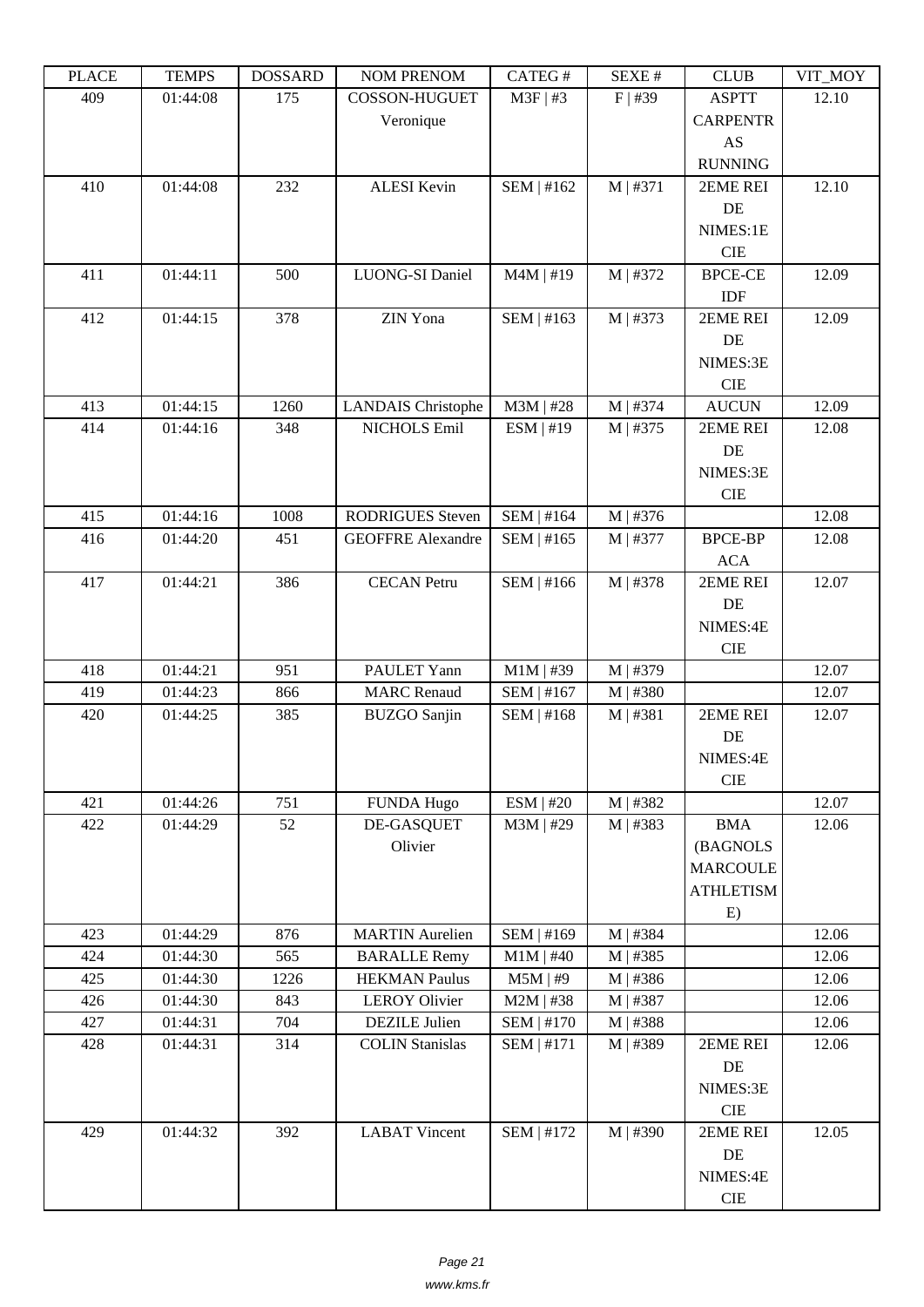| LLAUL | L LIVIII D | <b>UUUUUUU</b> | I'UM I KEIVUM            | CATLOT            | ד בר⁄זבט   | CLUD             | VII_MUI |
|-------|------------|----------------|--------------------------|-------------------|------------|------------------|---------|
| 430   | 01:44:33   | 1175           | <b>BAKER Valerie</b>     | $M3F$   #4        | $F$   #40  |                  | 12.05   |
| 431   | 01:44:37   | 85             | <b>PIPITONE Eric</b>     | $M2M$   #39       | M   #391   | <b>SMUC</b>      | 12.04   |
| 432   | 01:44:37   | 891            | <b>MELIN</b> Steven      | SEM   #173        | M   #392   |                  | 12.04   |
| 433   | 01:44:37   | 541            | <b>ALAZARD</b> Arthur    | SEM   #174        | M   #393   |                  | 12.04   |
| 434   | 01:44:38   | 68             | <b>HURTADO Bruno</b>     | $MOM$   #57       | M   #394   | <b>ACRA</b>      | 12.04   |
|       |            |                |                          |                   |            | <b>ARLES</b>     |         |
| 435   | 01:44:40   | 203            | <b>VERDU Dorine</b>      | SEF   #16         | F   #41    | <b>AIX ATHLE</b> | 12.04   |
|       |            |                |                          |                   |            | (ROGNES)         |         |
| 436   | 01:44:41   | 982            | PONS Guillaume           | SEM   #175        | M   #395   | <b>FIGHT</b>     | 12.04   |
|       |            |                |                          |                   |            | <b>CLUB</b>      |         |
| 437   | 01:44:46   | 1091           | <b>VIEIRA Florent</b>    | $M1M$   #41       | M   #396   | <b>RUNNING</b>   | 12.03   |
|       |            |                |                          |                   |            | <b>DRAGI</b>     |         |
| 438   | 01:44:51   | 998            | <b>RAMIREZ Thierry</b>   | $M3M$   #30       | M   #397   |                  | 12.02   |
| 439   | 01:44:51   | 49             | <b>COGNON Pierre</b>     | SEM   #176        | M   #398   | <b>TARASCON</b>  | 12.02   |
|       |            |                |                          |                   |            | <b>ATHLETHIS</b> |         |
|       |            |                |                          |                   |            |                  |         |
|       |            |                |                          |                   |            | <b>ME</b>        |         |
| 440   | 01:44:52   | 986            | PRADAL Sebastien         | $M2M$   #40       | M   #399   |                  | 12.02   |
| 441   | 01:44:55   | 67             | <b>HANNARD Bernard</b>   | $M4M$   #20       | $M$   #400 | <b>XVE</b>       | 12.01   |
|       |            |                |                          |                   |            | <b>ATHLETIC</b>  |         |
|       |            |                |                          |                   |            | <b>CLUB</b>      |         |
| 442   | 01:44:55   | 180            | <b>FARGEAUD Adeline</b>  | $M2F$   #4        | $F$   #42  | <b>XVE</b>       | 12.01   |
|       |            |                |                          |                   |            | <b>ATHLETIC</b>  |         |
|       |            |                |                          |                   |            | <b>CLUB</b>      |         |
| 443   | 01:45:02   | 945            | <b>PANIS Marien</b>      | $M1M$   #42       | M   #401   |                  | 12.00   |
| 444   | 01:45:03   | 463            | <b>GRANGE Olivier</b>    | $M1M$   #43       | $M$   #402 | <b>BPCE-BPAC</b> | 11.99   |
|       |            |                |                          |                   |            | A                |         |
| 445   | 01:45:05   | 182            | <b>FRAISSINET Muriel</b> | $M2F$   #5        | $F$   #43  | <b>ACRA</b>      | 11.99   |
|       |            |                |                          |                   |            | <b>ARLES</b>     |         |
| 446   | 01:45:06   | 592            | <b>BERTHUIT</b> Jean     | SEM   #177        | $M$   #403 |                  | 11.99   |
| 447   | 01:45:09   | 623            | <b>BOWMAKER</b>          | ESM   #21         | $M$   #404 |                  | 11.98   |
|       |            |                | Camron                   |                   |            |                  |         |
| 448   | 01:45:11   | 371            | <b>TANDASHVILI</b>       | ESM   #22         | $M$   #405 | 2EME REI         | 11.98   |
|       |            |                | Guram                    |                   |            | DE               |         |
|       |            |                |                          |                   |            | NIMES:3E         |         |
|       |            |                |                          |                   |            | CIE              |         |
| 449   | 01:45:15   | 64             | <b>GALLET</b> Francois   | $M6M$   #4        | $M$   #406 | SG               | 11.97   |
|       |            |                |                          |                   |            | <b>HERICOUR</b>  |         |
|       |            |                |                          |                   |            | <b>T ATHLE</b>   |         |
| 450   | 01:45:23   | 271            | <b>CALVO Jesus</b>       | <b>SEM   #178</b> | M   #407   | 2EME REI         | 11.96   |
|       |            |                |                          |                   |            | DE               |         |
|       |            |                |                          |                   |            | NIMES:2E         |         |
|       |            |                |                          |                   |            | <b>CIE</b>       |         |
| 451   | 01:45:28   | 423            | <b>TRAVADEL Frederic</b> | SEM   #179        | $M$   #408 | 2EME REI         | 11.95   |
|       |            |                |                          |                   |            | DE               |         |
|       |            |                |                          |                   |            |                  |         |
|       |            |                |                          |                   |            | NIMES:CA         |         |
| 452   | 01:45:31   | 241            | <b>CHABATURA Leonid</b>  | ESM   #23         | $M$   #409 | 2EME REI         | 11.94   |
|       |            |                |                          |                   |            | DE               |         |
|       |            |                |                          |                   |            | NIMES:1E         |         |
|       |            |                |                          |                   |            | $\rm CIE$        |         |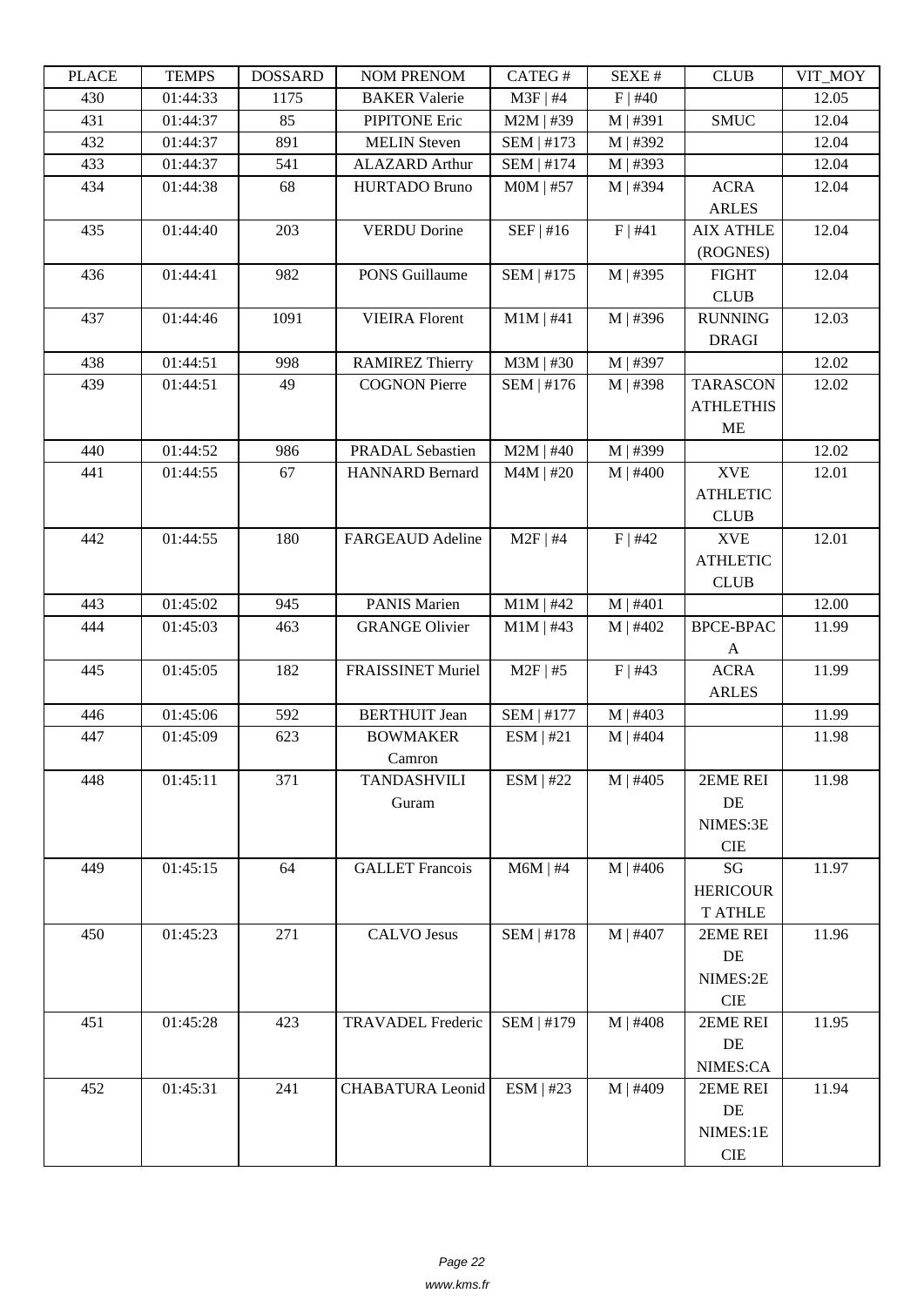| ם בתונד | L LIVIL D | DODDAIND | <b>INOINET IVERFOINE</b>          | CAILO T           | π تىدىد    | <b>CLOD</b>                         | VII IVIUI |
|---------|-----------|----------|-----------------------------------|-------------------|------------|-------------------------------------|-----------|
| 453     | 01:45:33  | 1158     | <b>MALARTRE Eve</b>               | $MOF$   #8        | $F$   #44  | <b>MON</b><br><b>NOTAIRE</b>        | 11.94     |
|         |           |          |                                   |                   |            | <b>EST DANS</b><br><b>LA COURSE</b> |           |
| 454     | 01:45:34  | 239      | <b>BEEHARRY Jimmy</b>             | ESM   #24         | $M$   #410 | 2EME REI                            | 11.94     |
|         |           |          |                                   |                   |            | DE                                  |           |
|         |           |          |                                   |                   |            | NIMES:1E                            |           |
|         |           |          |                                   |                   |            | <b>CIE</b>                          |           |
| 455     | 01:45:37  | 627      | <b>BRIAND</b> Sarah               | SEF   #17         | $F$   #45  |                                     | 11.93     |
| 456     | 01:45:39  | 30       | <b>ALBARACINE</b>                 | $M2M$   #41       | M   #411   | <b>ROCHEFOR</b>                     | 11.93     |
|         |           |          | Renaud                            |                   |            | <b>T SPORT</b>                      |           |
|         |           |          |                                   |                   |            | <b>ATHLETISM</b>                    |           |
|         |           |          |                                   |                   |            | E                                   |           |
| 457     | 01:45:48  | 1123     | <b>JIVARONCA</b> Sandu            | $M1M$   #44       | M   #412   | 5CIE                                | 11.91     |
| 458     | 01:45:49  | 310      | <b>CARASI Mark</b>                | $ESM$   #25       | M   #413   | 2EME REI                            | 11.91     |
|         |           |          |                                   |                   |            | DE<br>NIMES:3E                      |           |
|         |           |          |                                   |                   |            | CIE                                 |           |
| 459     | 01:45:49  | 136      | <b>SALESSE Pierre</b>             | $M3M$   #31       | $M$   #414 |                                     | 11.91     |
| 460     | 01:45:49  | 1219     | <b>GAUSSERAND</b>                 | $M1M$   #45       | M   #415   |                                     | 11.91     |
|         |           |          | Cedric                            |                   |            |                                     |           |
| 461     | 01:45:52  | 300      | <b>SUNAR Prayash</b>              | <b>SEM   #180</b> | M   #416   | 2EME REI                            | 11.90     |
|         |           |          |                                   |                   |            | DE                                  |           |
|         |           |          |                                   |                   |            | NIMES:2E                            |           |
|         |           |          |                                   |                   |            | <b>CIE</b>                          |           |
| 462     | 01:45:53  | 1122     | <b>HOARAU Brice</b>               | <b>SEM   #181</b> | $M$   #417 | 5CIE                                | 11.90     |
| 463     | 01:45:59  | 949      | PARMIGIANI Ivan                   | $M2M$   #42       | M   #418   | <b>CROCOS</b>                       | 11.89     |
|         |           |          |                                   |                   |            | <b>D'AIRAIN</b>                     |           |
|         |           |          |                                   |                   |            | <b>NIMES</b>                        |           |
|         |           |          |                                   |                   |            | <b>TRIATHLO</b>                     |           |
|         |           |          |                                   |                   |            | ${\bf N}$                           |           |
| 464     | 01:46:00  | 269      | <b>ARCHILA-ORTIZ</b>              | $MOM$   #58       | M   #419   | 2EME REI                            | 11.89     |
|         |           |          | Juan                              |                   |            | DE<br>NIMES:2E                      |           |
|         |           |          |                                   |                   |            | CIE                                 |           |
| 465     | 01:46:01  | 1118     | <b>BARRERA Pablo</b>              | SEM   #182        | M   #420   | 5CIE                                | 11.88     |
| 466     | 01:46:03  | 771      | <b>GHERRAT Sebastien</b>          | $M1M$   #46       | M   #421   |                                     | 11.88     |
| 467     | 01:46:07  | 788      | <b>PROUVOYEUR</b>                 | $M3M$   #32       | M   #422   |                                     | 11.87     |
|         |           |          | Sebastien                         |                   |            |                                     |           |
| 468     | 01:46:10  | 776      | <b>GIBAND Nadia</b>               | $M1F$   #7        | $F$   #46  | KB                                  | 11.87     |
|         |           |          |                                   |                   |            | <b>RUINNING</b>                     |           |
| 469     | 01:46:11  | 405      | <b>SCOTT Kevin</b>                | SEM   #183        | M   #423   | 2EME REI                            | 11.87     |
|         |           |          |                                   |                   |            | DE                                  |           |
|         |           |          |                                   |                   |            | NIMES:4E                            |           |
|         |           |          |                                   |                   |            | CIE                                 |           |
| 470     | 01:46:11  | 646      | <b>CARRONDA Joao</b>              | SEM   #184        | $M$   #424 | $\mathbf{KB}$                       | 11.87     |
|         |           |          |                                   |                   |            | <b>RUINNING</b>                     |           |
| 471     | 01:46:13  | 1115     | <b>GARIDEL Delphine</b>           | SEF   #18         | $F$   #47  |                                     | 11.86     |
| 472     | 01:46:14  | 796      | HAPPI-MOUAPI                      | $MOM$   #59       | $M$   #425 |                                     | 11.86     |
| 473     | 01:46:15  | 873      | Mike-Davy<br><b>MARROT</b> Carine | $M2F$   #6        |            |                                     |           |
|         |           |          |                                   |                   | $F$   #48  |                                     | 11.86     |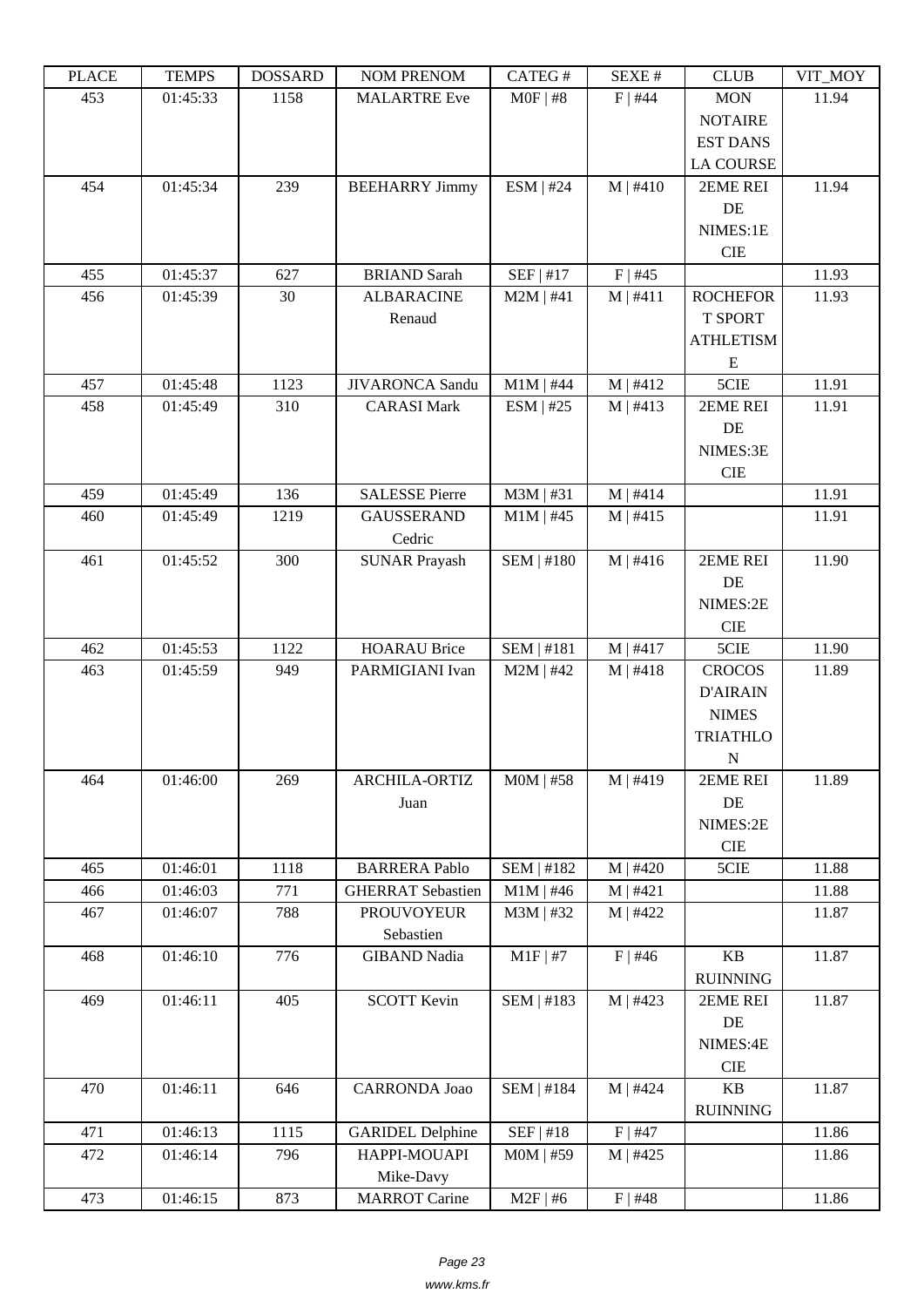| LLAVE | L LIVIII IJ | <u> תעדיממטע</u> | I'UM I KEIVUM            | CATLOT            | DL/AL π    | CLUD             | YII_MUI |
|-------|-------------|------------------|--------------------------|-------------------|------------|------------------|---------|
| 474   | 01:46:16    | 806              | <b>HUGUET Remy</b>       | SEM   #185        | $M$   #426 | <b>ASPTT</b>     | 11.86   |
|       |             |                  |                          |                   |            | <b>CARPENTR</b>  |         |
|       |             |                  |                          |                   |            | AS               |         |
|       |             |                  |                          |                   |            | <b>RUNNING</b>   |         |
| 475   | 01:46:17    | 741              | <b>FERRIER Joel</b>      | $M5M$   #10       | M   #427   | LA               | 11.86   |
|       |             |                  |                          |                   |            | <b>BRUGUIER</b>  |         |
|       |             |                  |                          |                   |            | <b>E RUNNING</b> |         |
| 476   | 01:46:21    | 844              | <b>LE-SAINT Stephane</b> | M3M   #33         | M   #428   |                  | 11.85   |
| 477   | 01:46:21    | 793              | <b>GUILLAUMONT</b>       | SEM   #186        | M   #429   | <b>MANDUEL</b>   | 11.85   |
|       |             |                  | <b>Brice</b>             |                   |            | <b>METROPOL</b>  |         |
|       |             |                  |                          |                   |            | ${\bf E}$        |         |
|       |             |                  |                          |                   |            | <b>MARATHO</b>   |         |
|       |             |                  |                          |                   |            | $\mathbf N$      |         |
| 478   | 01:46:22    | 674              | <b>COLOMBO</b> Gilbert   | $M5M$   #11       | $M$   #430 |                  | 11.85   |
| 479   | 01:46:22    | 406              | <b>THAPA</b> Pradeep     | SEM   #187        | M   #431   | 2EME REI         | 11.85   |
|       |             |                  |                          |                   |            | DE               |         |
|       |             |                  |                          |                   |            | NIMES:4E         |         |
|       |             |                  |                          |                   |            | <b>CIE</b>       |         |
| 480   | 01:46:22    | 254              | <b>MELO William</b>      | <b>SEM   #188</b> | M   #432   | 2EME REI         | 11.85   |
|       |             |                  |                          |                   |            | DE               |         |
|       |             |                  |                          |                   |            | NIMES:1E         |         |
|       |             |                  |                          |                   |            | <b>CIE</b>       |         |
| 481   | 01:46:25    | 94               | TROS Jean-Louis          | $M6M$   #5        | M   #433   | <b>ACRA</b>      | 11.84   |
|       |             |                  |                          |                   |            | <b>ARLES</b>     |         |
| 482   | 01:46:26    | 92               | <b>RUINET</b> Stephane   | $M2M$   #43       | M   #434   | <b>ISTRES</b>    | 11.84   |
|       |             |                  |                          |                   |            | <b>SPORTS</b>    |         |
|       |             |                  |                          |                   |            | <b>ATHLETISM</b> |         |
|       |             |                  |                          |                   |            | E                |         |
| 483   | 01:46:26    | 691              | DE-BOULATSEL             | $M3F$   #5        | $F$   #49  | <b>VAUNAGE</b>   | 11.84   |
|       |             |                  | Catherine                |                   |            | <b>ESCAPADE</b>  |         |
|       |             |                  |                          |                   |            | <b>S VTT</b>     |         |
| 484   | 01:46:28    | 785              | <b>GREFFEUILLE Axel</b>  | ESM   #26         | $M$   #435 | <b>RUNNING</b>   | 11.83   |
|       |             |                  |                          |                   |            | <b>FUN</b>       |         |
|       |             |                  |                          |                   |            | <b>VERGEZOIS</b> |         |
| 485   | 01:46:30    | 892              | <b>MERIGOT William</b>   | $M2M$   #44       | $M$   #436 | <b>RUNNING</b>   | 11.83   |
|       |             |                  |                          |                   |            | <b>FUN</b>       |         |
|       |             |                  |                          |                   |            | <b>VERGEZOIS</b> |         |
| 486   | 01:46:31    | 1248             | <b>MORETTI Anthony</b>   | $M1M$   #47       | M   #437   |                  | 11.83   |
| 487   | 01:46:32    | 403              | <b>RASOLOFOMANAN</b>     | SEM   #189        | M   #438   | 2EME REI         | 11.83   |
|       |             |                  | A Tiasoa                 |                   |            | $\rm DE$         |         |
|       |             |                  |                          |                   |            | NIMES:4E         |         |
|       |             |                  |                          |                   |            | <b>CIE</b>       |         |
| 488   | 01:46:32    | 526              | FAYEL Christian          | $M5M$   #12       | M   #439   | <b>BPCE-CEMP</b> | 11.83   |
| 489   | 01:46:34    | 622              | <b>BOUTIN Raphael</b>    | $MOM$   #60       | M   #440   |                  | 11.82   |
| 490   | 01:46:38    | 610              | <b>BORDAS</b> Chloe      | SEF   #19         | $F$   #50  | <b>START</b>     | 11.82   |
|       |             |                  |                          |                   |            | <b>RUNNING</b>   |         |
|       |             |                  |                          |                   |            | <b>MONTPELLI</b> |         |
|       |             |                  |                          |                   |            | $\rm ER$         |         |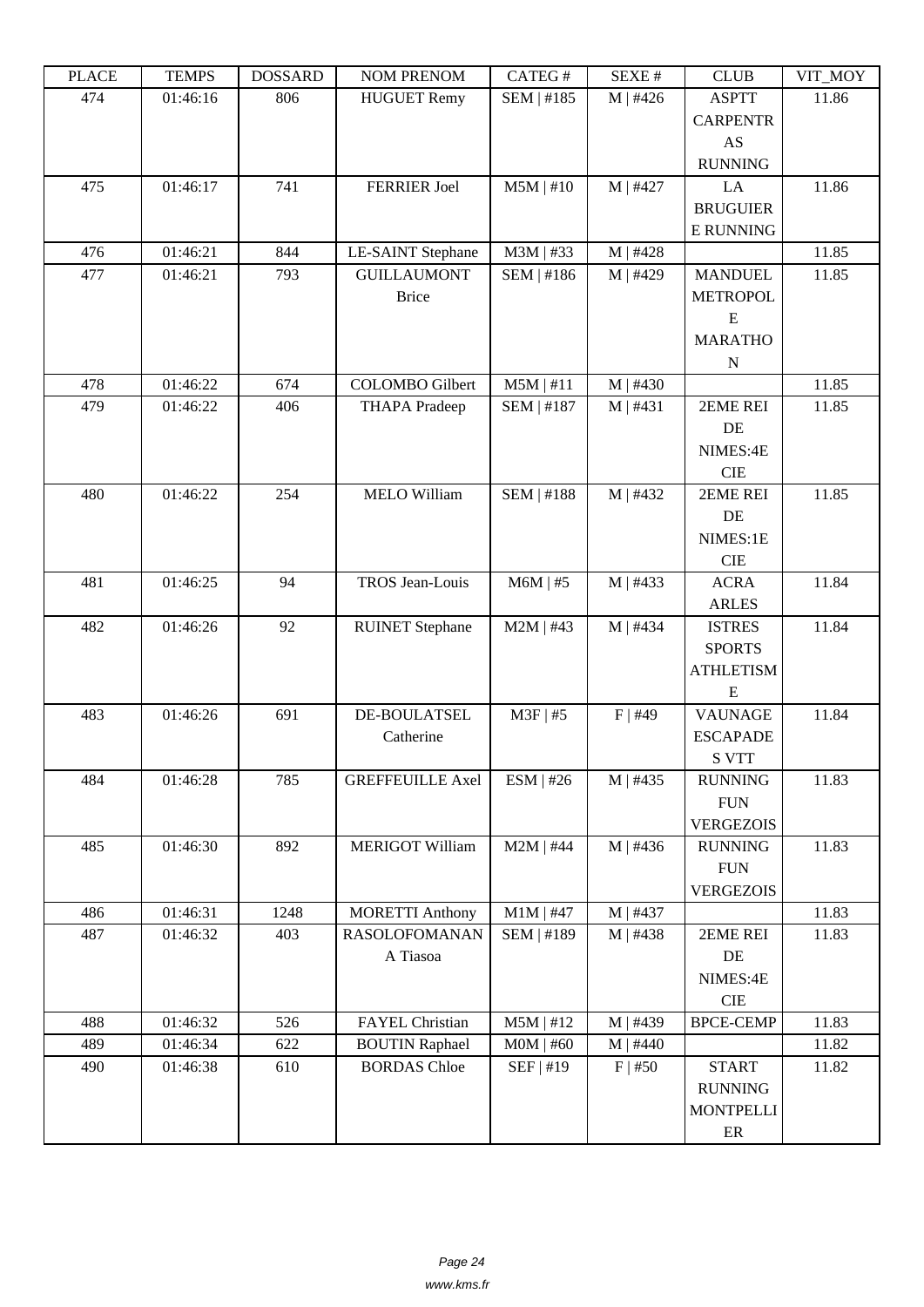| i lati | ט וואדד ו | חשממחת | TAARTEE LATERAART        | CAILO T     | π تىدىد    | <b>CLUD</b>       | VII IVIUI |
|--------|-----------|--------|--------------------------|-------------|------------|-------------------|-----------|
| 492    | 01:46:48  | 1139   | <b>VIDAL-LAPORTE</b>     | $M1F$   #8  | F   #51    | <b>CROCO</b>      | 11.80     |
|        |           |        | Mylene                   |             |            | <b>D'AIRAIN</b>   |           |
|        |           |        |                          |             |            | <b>TRIATHLO</b>   |           |
|        |           |        |                          |             |            | <b>N NIMES</b>    |           |
| 493    | 01:46:55  | 1193   | <b>CATHALA Julien</b>    | $M1M$   #48 | M   #442   |                   | 11.78     |
| 494    | 01:46:55  | 831    | <b>LAYE</b> Cedric       | $M1M$   #49 | $M$   #443 |                   | 11.78     |
| 495    | 01:46:56  | 1245   | <b>MEICHTRY Julien</b>   | $M1M$   #50 | $M$   #444 |                   | 11.78     |
| 496    | 01:46:57  | 24     | <b>ROUX Michel</b>       | $M5M$   #13 | $M$   #445 | <b>ALSG</b>       | 11.78     |
|        |           |        |                          |             |            | <b>ATHLETISM</b>  |           |
|        |           |        |                          |             |            | E                 |           |
| 497    | 01:46:57  | 264    | TOA Sefo                 | $ESM$   #27 | $M$   #446 | 2EME REI          | 11.78     |
|        |           |        |                          |             |            | DE                |           |
|        |           |        |                          |             |            | NIMES:1E          |           |
|        |           |        |                          |             |            | <b>CIE</b>        |           |
| 498    | 01:46:59  | 360    | <b>RICARDOS Dany</b>     | SEM   #191  | M   #447   | 2EME REI          | 11.78     |
|        |           |        |                          |             |            | DE                |           |
|        |           |        |                          |             |            | NIMES:3E          |           |
|        |           |        |                          |             |            | <b>CIE</b>        |           |
| 499    | 01:47:00  | 568    | <b>BARBIER Yannick</b>   | M3M   #34   | $M$   #448 |                   | 11.78     |
| 500    | 01:47:01  | 315    | <b>CORREDOR-CASTB</b>    | SEM   #192  | M   #449   | 2EME REI          | 11.77     |
|        |           |        | <b>LANCO Bryam</b>       |             |            | DE                |           |
|        |           |        |                          |             |            | NIMES:3E          |           |
|        |           |        |                          |             |            | <b>CIE</b>        |           |
| 501    | 01:47:02  | 411    | <b>BATSAIKHAN</b>        | SEM   #193  | $M$   #450 | 2EME REI          | 11.77     |
|        |           |        | Saikhanbat               |             |            | DE                |           |
|        |           |        |                          |             |            | NIMES:CA          |           |
| 502    | 01:47:03  | 667    | CHOL Sophie              | $MOF$   #9  | $F$   #52  |                   | 11.77     |
| 503    | 01:47:04  | 1201   | <b>DRAICCHIO Nicolas</b> | $MOM$   #61 | M   #451   |                   | 11.77     |
| 504    | 01:47:06  | 1078   | <b>VACHEROT Boris</b>    | $MOM$   #62 | $M$   #452 |                   | 11.76     |
| 505    | 01:47:08  | 296    | <b>SERVERA Augustin</b>  | SEM   #194  | $M$   #453 | 2EME REI          | 11.76     |
|        |           |        |                          |             |            | DE                |           |
|        |           |        |                          |             |            | NIMES:2E          |           |
|        |           |        |                          |             |            | <b>CIE</b>        |           |
| 506    | 01:47:08  | 282    | <b>GALLOIS Frederic</b>  | $MOM$   #63 | M   #454   | 2EME REI          | 11.76     |
|        |           |        |                          |             |            | DE                |           |
|        |           |        |                          |             |            | NIMES:2E          |           |
|        |           |        |                          |             |            | $\rm CIE$         |           |
| 507    | 01:47:12  | 612    | <b>BORIE Pascal</b>      | $MOM$   #64 | $M$   #455 | <b>LES BISONS</b> | 11.75     |
| 508    | 01:47:14  | 160    | <b>JULIEN</b> Ingrid     | $M3F$   #6  | $F$   #53  | <b>ATHLE</b>      | 11.75     |
|        |           |        |                          |             |            | NIMES 30          |           |
| 509    | 01:47:17  | 397    | <b>MATHE Thabang</b>     | SEM   #195  | M   #456   | 2EME REI          | 11.74     |
|        |           |        |                          |             |            | DE                |           |
|        |           |        |                          |             |            | NIMES:4E          |           |
|        |           |        |                          |             |            | CIE               |           |
| 510    | 01:47:19  | 111    | <b>CARNER</b>            | $M1M$   #51 | M   #457   | <b>AATAC</b>      | 11.74     |
|        |           |        |                          |             |            |                   |           |
|        |           |        | Jean-Christophe          | $M1F$ #9    |            |                   |           |
| 511    | 01:47:20  | 153    | <b>SCHINCARIOL</b>       |             | $F$   #54  | <b>CROCO</b>      | 11.74     |
|        |           |        | Cecile                   |             |            | <b>D'AIRAIN</b>   |           |
|        |           |        |                          |             |            | <b>TRIATHLO</b>   |           |
|        |           |        |                          |             |            | N NIMES           |           |
| 512    | 01:47:21  | 1032   | <b>SAVEY Pierre</b>      | $M3M$   #35 | $M$   #458 |                   | 11.74     |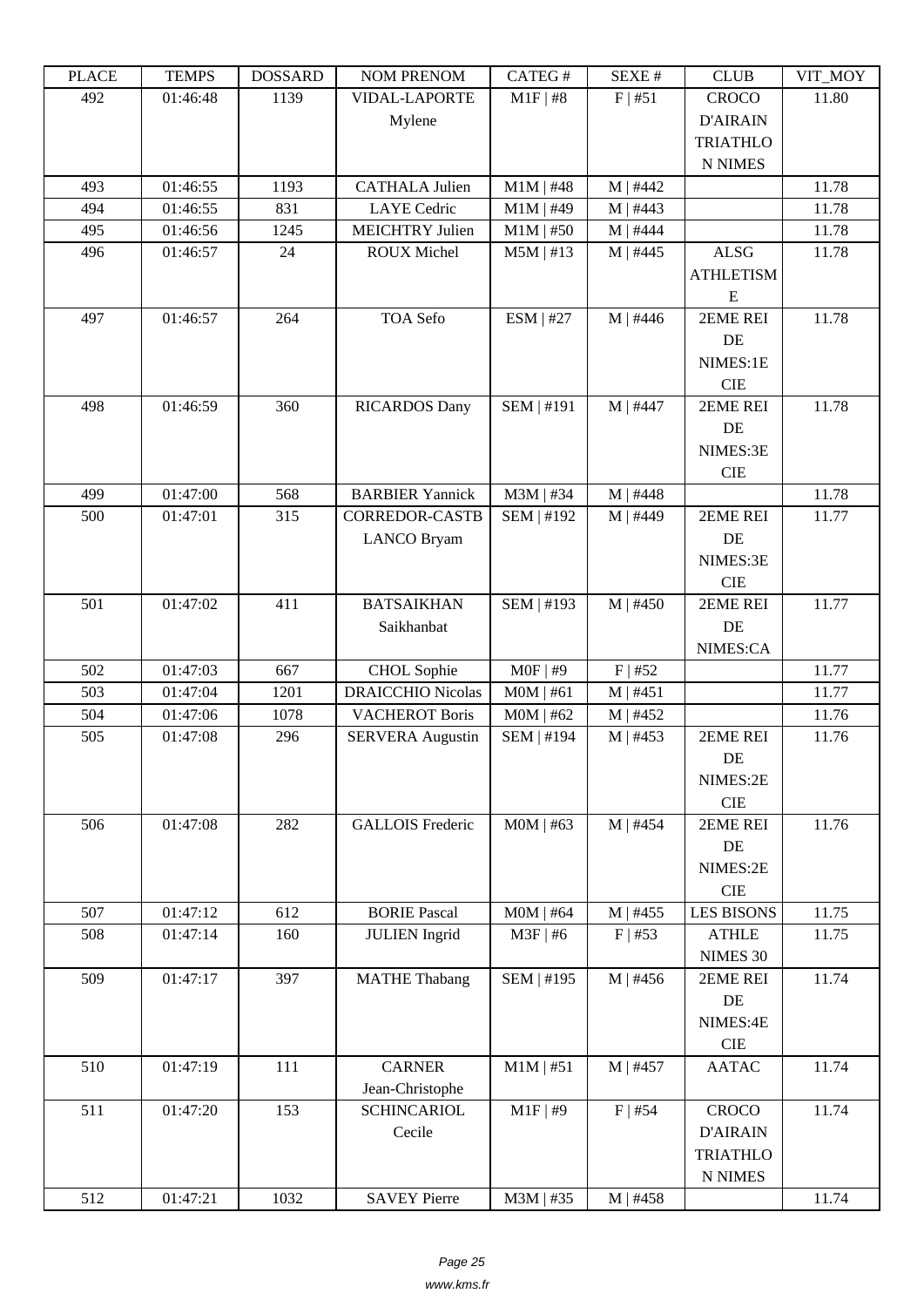| LLAUD | L TIATI D | <b><i>ANURGOA</i></b> | <b>NUMERENUM</b>         | CATLOT      | DL/AL π    | CLUD                       | VII_MUI |
|-------|-----------|-----------------------|--------------------------|-------------|------------|----------------------------|---------|
| 513   | 01:47:24  | 18                    | <b>ROMERO</b> Etienne    | $MOM$   #65 | $M$   #459 | <b>ATHLE</b>               | 11.73   |
|       |           |                       |                          |             |            | NIMES 30                   |         |
| 514   | 01:47:26  | 780                   | <b>GIRARD Dorian</b>     | $MOM$   #66 | $M$   #460 |                            | 11.73   |
| 515   | 01:47:26  | 189                   | <b>MARTINEZ</b>          | $M1F$   #10 | $F$   #55  | CAP                        | 11.73   |
|       |           |                       | Emmanuelle               |             |            | <b>BOMBONER</b>            |         |
|       |           |                       |                          |             |            | $\mathbf{A}$               |         |
| 516   | 01:47:37  | 470                   | <b>GIESI</b> Thibaut     | $M1M$   #52 | $M$   #461 | <b>BPCE-BPCE</b>           | 11.71   |
|       |           |                       |                          |             |            | $\ensuremath{\mathsf{IT}}$ |         |
| 517   | 01:47:42  | 658                   | <b>CHAPUIS Laura</b>     | SEF   #20   | $F$   #56  |                            | 11.70   |
| 518   | 01:47:47  | 822                   | <b>LABADIE</b> Alexandre | $MOM$   #67 | $M$   #462 |                            | 11.69   |
| 519   | 01:47:50  | 510                   | <b>SABERI</b> Mohammed   | $MOM$   #68 | M   #463   | <b>BPCE-CEN</b>            | 11.68   |
| 520   | 01:47:50  | 914                   | <b>MOUMA</b> Thierry     | M3M   #36   | $M$   #464 | <b>MOVE</b>                | 11.68   |
|       |           |                       |                          |             |            | <b>YOUR</b>                |         |
|       |           |                       |                          |             |            |                            |         |
|       |           |                       |                          |             |            | <b>BODY</b>                |         |
|       |           |                       |                          |             |            | <b>NIMES</b>               |         |
| 521   | 01:47:59  | 362                   | RUZICSKA Tamas           | $ESM$   #28 | $M$   #465 | 2EME REI                   | 11.67   |
|       |           |                       |                          |             |            | DE                         |         |
|       |           |                       |                          |             |            | NIMES:3E                   |         |
|       |           |                       |                          |             |            | <b>CIE</b>                 |         |
| 522   | 01:47:59  | 365                   | <b>SEQAT Miron</b>       | SEM   #196  | $M$   #466 | 2EME REI                   | 11.67   |
|       |           |                       |                          |             |            | DE                         |         |
|       |           |                       |                          |             |            | NIMES:3E                   |         |
|       |           |                       |                          |             |            | <b>CIE</b>                 |         |
| 523   | 01:48:04  | 119                   | <b>OBRIOT</b> Jerome     | $M5M$   #14 | M   #467   | <b>COURIR A</b>            | 11.66   |
|       |           |                       |                          |             |            | <b>SAUSSET</b>             |         |
| 524   | 01:48:07  | 756                   | <b>GAILLARD Vincent</b>  | ESM   #29   | M   #468   |                            | 11.65   |
| 525   | 01:48:10  | 1099                  | <b>WILKES</b> Jean-Marc  | $M2M$   #45 | $M$   #469 |                            | 11.65   |
| 526   | 01:48:11  | 815                   | <b>JOSEPH Nicolas</b>    | $M2M$   #46 | M   #470   |                            | 11.65   |
| 527   | 01:48:12  | 670                   | <b>COIGNUS</b> Quentin   | SEM   #197  | M   #471   |                            | 11.65   |
| 528   | 01:48:12  | 853                   | <b>LUSINI</b> Sebastien  | $M2M$   #47 | M   #472   | <b>COURIR</b>              | 11.65   |
|       |           |                       |                          |             |            |                            |         |
|       |           |                       |                          |             |            | <b>TRANQUIL</b>            |         |
|       |           |                       |                          |             |            | LE                         |         |
| 529   | 01:48:12  | 700                   | <b>DENIS Renaud</b>      | $M2M$   #48 | $M$   #473 |                            | 11.65   |
| 530   | 01:48:20  | 302                   | <b>AGAPOV Mikhail</b>    | SEM   #198  | M   #474   | 2EME REI                   | 11.63   |
|       |           |                       |                          |             |            | DE                         |         |
|       |           |                       |                          |             |            | NIMES:3E                   |         |
|       |           |                       |                          |             |            | CIE                        |         |
| 531   | 01:48:26  | 566                   | <b>BARBARET Claire</b>   | $M4F$   #4  | $F$   #57  |                            | 11.62   |
| 532   | 01:48:32  | 141                   | <b>THOMAS Chloe</b>      | SEF   #21   | $F$   #58  |                            | 11.61   |
| 533   | 01:48:36  | 476                   | <b>MOURIAUX Boris</b>    | $M1M$   #53 | $M$   #475 | <b>BPCE-BPME</b>           | 11.60   |
|       |           |                       |                          |             |            | $\mathbf D$                |         |
| 534   | 01:48:38  | 1117                  | <b>ADORJAN Zsolt</b>     | $M1M$   #54 | $M$   #476 | 5CIE                       | 11.60   |
| 535   | 01:48:51  | 172                   | <b>BOVIS Emmeline</b>    | $M2F$   #7  | $F$   #59  | <b>COURIR A</b>            | 11.58   |
|       |           |                       |                          |             |            | <b>SAUSSET</b>             |         |
| 536   | 01:48:52  | 638                   | <b>CANVA Jeremy</b>      | $M1M$   #55 | M   #477   | <b>TEAM MTP</b>            | 11.57   |
| 537   | 01:48:55  | 158                   | <b>GORSE Elsa</b>        | SEF   #22   | $F$   #60  | <b>ATHLE</b>               | 11.57   |
|       |           |                       |                          |             |            | NIMES 30                   |         |
| 538   | 01:48:58  | 1036                  | <b>SEBBAK</b> Christelle | $MOF$   #10 | F   #61    |                            | 11.56   |
| 539   | 01:48:59  | 1232                  | <b>LAURENT</b>           | SEM   #199  | $M$   #478 |                            | 11.56   |
|       |           |                       | Pierre-Charles           |             |            |                            |         |
|       |           |                       |                          |             |            |                            |         |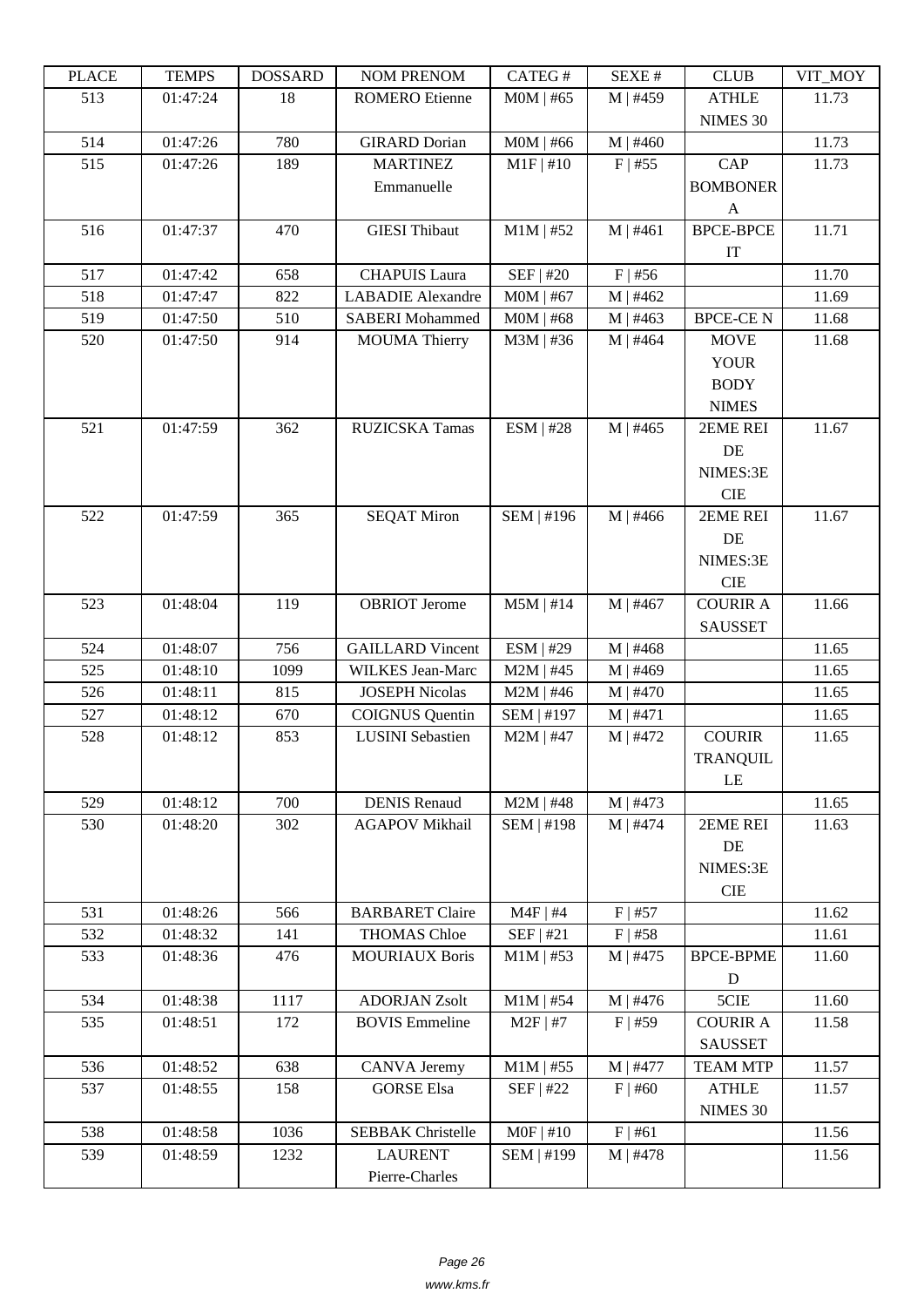| LLAUL | L LIVIII IJ | <u> חשדיממה ח</u> | <b>INUMER IN THE TWO IM</b> | CATLO T           | DL/AL π    | CLUD                        | VII_MUI |
|-------|-------------|-------------------|-----------------------------|-------------------|------------|-----------------------------|---------|
| 540   | 01:49:03    | 977               | PINKOWSKI Martial           | M3M   #37         | M   #479   | <b>TEAM</b><br><b>PINKO</b> | 11.55   |
| 541   | 01:49:03    | 114               | <b>BELLON Bernard</b>       | $M6M$   #6        | $M$   #480 | <b>ASSP</b>                 | 11.55   |
|       |             |                   |                             |                   |            | <b>VERGEZE</b>              |         |
| 542   | 01:49:03    | 213               | <b>BOIBIEN Violaine</b>     | $M3F$   #7        | $F$   #62  | <b>ASSP</b>                 | 11.55   |
| 543   | 01:49:06    | 549               | <b>AMGHAR Nathan</b>        | M3M   #38         | M   #481   | <b>VERGEZE</b>              | 11.55   |
| 544   | 01:49:12    | 542               | <b>ALIAGA</b> Jose          | $M2M$   #49       | M   #482   | LA                          | 11.54   |
|       |             |                   |                             |                   |            | <b>BRUGUIER</b>             |         |
|       |             |                   |                             |                   |            | <b>E RUNNING</b>            |         |
| 545   | 01:49:17    | 138               | SANCHEZ-DEL-CA              | $M1M$   #56       | M   #483   |                             | 11.53   |
|       |             |                   | <b>MPO</b> Andres           |                   |            |                             |         |
| 546   | 01:49:20    | 750               | <b>FRAYSSE Anthony</b>      | $MOM$   #69       | M   #484   |                             | 11.52   |
| 547   | 01:49:26    | 522               | <b>BOULHAUT</b>             | $M4M$   #21       | $M$   #485 | <b>BPCE-CEGE</b>            | 11.51   |
|       |             |                   | Christian                   |                   |            | Ε                           |         |
| 548   | 01:49:27    | 1167              | <b>GAULUET Christelle</b>   | $MOF$   #11       | $F$   #63  | <b>THN</b>                  | 11.51   |
| 549   | 01:49:33    | 777               | <b>GIBERT Nico</b>          | $M2M$   #50       | $M$   #486 | <b>MANCHEST</b>             | 11.50   |
|       |             |                   |                             |                   |            | ER                          |         |
|       |             |                   |                             |                   |            | <b>FRONTRUN</b>             |         |
|       |             |                   |                             |                   |            | <b>NERS</b>                 |         |
| 550   | 01:49:34    | 468               | <b>ROUSSEL Marc</b>         | M3M   #39         | M   #487   | <b>BPCE-BPAU</b>            | 11.50   |
|       |             |                   |                             |                   |            | RA                          |         |
| 551   | 01:49:38    | 33                | <b>BANOS-ROBLES</b>         | $M4M$   #22       | $M$   #488 | <b>ASSA</b>                 | 11.49   |
|       |             |                   | Thierry                     |                   |            |                             |         |
| 552   | 01:49:41    | 427               | <b>BOLLE Xavier</b>         | $MOM$   #70       | M   #489   | 2EME REI                    | 11.49   |
|       |             |                   |                             |                   |            | DE                          |         |
|       |             |                   |                             |                   |            | NIMES:CCL                   |         |
| 553   | 01:49:41    | 426               | <b>BENNAMANE Karim</b>      | $M2M$   #51       | M   #490   | 2EME REI                    | 11.49   |
|       |             |                   |                             |                   |            | DE                          |         |
|       |             |                   |                             |                   |            | NIMES:CCL                   |         |
| 554   | 01:49:42    | 446               | <b>STRYELKO Andriy</b>      | $MOM$   #71       | $M$   #491 | 2EME REI                    | 11.49   |
|       |             |                   |                             |                   |            | DE                          |         |
|       |             |                   |                             |                   |            | NIMES:CCL                   |         |
| 555   | 01:49:42    | 448               | <b>VITALIS Istvan-Jeno</b>  | $MOM$   #72       | M   #492   | 2EME REI                    | 11.49   |
|       |             |                   |                             |                   |            | DE                          |         |
|       |             |                   |                             |                   |            | NIMES:CCL                   |         |
| 556   | 01:49:43    | 651               | <b>CAUSSE</b> Kevin         | <b>SEM   #200</b> | M   #493   |                             | 11.48   |
| 557   | 01:49:43    | 1047              | <b>STEHLIN Clement</b>      | $MOM$   #73       | $M$   #494 | <b>AVC NIMES</b>            | 11.48   |
| 558   | 01:49:43    | 1241              | <b>MARY</b> Lionel          | $M1M$   #57       | $M$   #495 |                             | 11.48   |
| 559   | 01:49:44    | 1002              | RIEU Alicia                 | $SEF$   #23       | $F$   #64  | <b>CRC</b>                  | 11.48   |
|       |             |                   |                             |                   |            | <b>CASTRIE</b>              |         |
|       |             |                   |                             |                   |            | <b>RUNNING</b>              |         |
|       |             |                   |                             |                   |            | <b>CLUB</b>                 |         |
| 560   | 01:49:46    | 457               | <b>JEAN Olivier</b>         | $M2M$   #52       | M   #496   | <b>BPCE-BP</b>              | 11.48   |
|       |             |                   |                             |                   |            | <b>SUD</b>                  |         |
| 561   | 01:49:48    | 279               | DAO Salif                   | SEM   #201        | M   #497   | 2EME REI                    | 11.48   |
|       |             |                   |                             |                   |            | DE                          |         |
|       |             |                   |                             |                   |            | NIMES:2E                    |         |
|       |             |                   |                             |                   |            | CIE                         |         |
| 562   | 01:49:49    | 990               | PRIMOT David                | $M2M$   #53       | $M$   #498 |                             | 11.47   |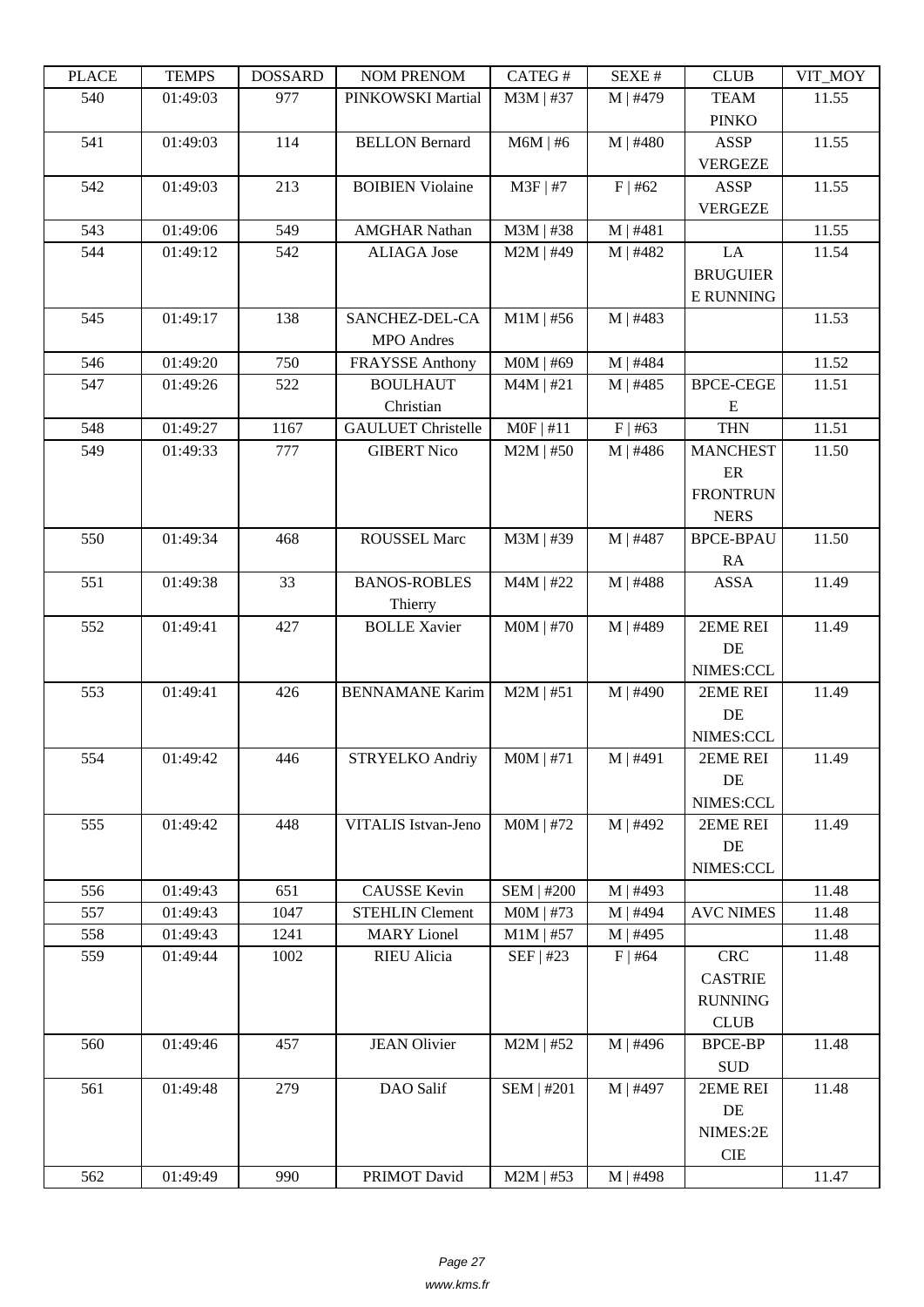|                                                                                                   | $V11$ $N1$ |
|---------------------------------------------------------------------------------------------------|------------|
| 563<br>01:49:50<br>169<br><b>BOUDES</b> Amelie<br>SEF   #24<br>$F$   #65<br>AC                    | 11.47      |
| <b>ORANGE</b>                                                                                     |            |
| <b>TRIATHLO</b>                                                                                   |            |
| N                                                                                                 |            |
| M   #499<br>564<br>01:49:51<br>980<br>POIREY Paul<br><b>SEM   #202</b>                            | 11.47      |
| <b>LAMATY Cesar</b><br>SEM   #203<br>$M$   #500<br>565<br>01:49:51<br>826                         | 11.47      |
| 1048<br>566<br>01:49:53<br><b>STEINMANN</b><br><b>SEM   #204</b><br>M   #501                      | 11.47      |
| Raphael                                                                                           |            |
| <b>SEM   #205</b><br>$M$   #502<br>567<br>01:49:56<br>295<br><b>SAGON Louis-Marie</b><br>2EME REI | 11.46      |
| DE                                                                                                |            |
| NIMES:2E                                                                                          |            |
| <b>CIE</b>                                                                                        |            |
| <b>COLLART Thomas</b><br><b>SEM   #206</b><br>568<br>01:49:58<br>673<br>$M$   #503                | 11.46      |
| 569<br>1042<br><b>SODAVALLE</b><br>$M3F$   #8<br>$F$   #66<br><b>LES 1000</b><br>01:49:58         | 11.46      |
| Christele<br><b>PATTES DU</b>                                                                     |            |
| <b>PONTET</b>                                                                                     |            |
| <b>SEM   #207</b><br>570<br>01:49:59<br>899<br><b>MILLERET</b> Kevin<br>$M$   #504                | 11.46      |
| 571<br>01:50:07<br>221<br><b>MLAPA Lison</b><br>$SEF$   #25<br>$F$   #67                          | 11.44      |
| 572<br>01:50:10<br>593<br><b>BERTIN</b> Dorian<br><b>SEM   #208</b><br>$M$   #505                 | 11.44      |
| 46<br>$M3M$   #40<br>$M$   #506<br><b>ACRA</b><br>573<br>01:50:12<br><b>CAMPO</b> Angelo          | 11.43      |
| <b>ARLES</b>                                                                                      |            |
| <b>FRANCESCHINI</b><br>574<br>01:50:14<br>748<br>SEM   #209<br>M   #507                           | 11.43      |
| Damien                                                                                            |            |
| 575<br>01:50:15<br>15<br><b>JULIER Jean-Marie</b><br>$M3M$   #41<br>M   #508<br><b>ATHLE</b>      | 11.43      |
| NIMES 30                                                                                          |            |
| 576<br>01:50:18<br><b>WATTEL Marie-Lise</b><br>$M4F$   #5<br>$F$   #68<br>204<br><b>PEROLS</b>    | 11.42      |
| <b>FOOTING</b>                                                                                    |            |
| 01:50:19<br><b>DEMAS</b> Christian<br>$M3M$   #42<br>M   #509<br>577<br>456<br><b>BPCE-BP</b>     | 11.42      |
| <b>SUD</b>                                                                                        |            |
| $M1F$   #11<br>578<br>01:50:20<br><b>MARCHETAUX</b><br>$F$   #69<br>ALSG<br>164                   | 11.42      |
| Nathalie<br><b>ATHLETISM</b>                                                                      |            |
| Ε                                                                                                 |            |
| 1113<br>$M4F$   #6<br>$F$   #70<br>579<br>01:50:22<br><b>PEREZ Pascale</b><br><b>MANDUEL</b>      | 11.42      |
| <b>METROPOL</b>                                                                                   |            |
| E                                                                                                 |            |
| <b>MARATHO</b>                                                                                    |            |
| ${\bf N}$                                                                                         |            |
| 784<br>580<br>01:50:26<br><b>GRANIER Alain</b><br>$M5M$   #15<br>M   #510                         | 11.41      |
| <b>PEREZ Laurent</b><br>581<br>01:50:28<br>1258<br>$MOM$   #74<br>M   #511                        | 11.41      |
| 582<br>1238<br><b>MARTIN Herve</b><br>M   #512<br>01:50:32<br>$M5M$   #16                         | 11.40      |
| 1239<br><b>MARTINEAU</b><br>583<br>01:50:36<br>SEM   #210<br>M   #513                             | 11.39      |
| Guillaume                                                                                         |            |
| 551<br>$MOF$   #12<br>01:50:39<br><b>ARNAL Melanie</b><br>F   #71<br>584                          | 11.39      |
| 1029<br><b>SARTORE Jean-Pierre</b><br>585<br>01:50:40<br>$M4M$   #23<br>M   #514                  | 11.39      |
| 473<br>$M2M$   #54<br>M   #515<br>586<br>01:50:41<br><b>GALTIER Sebastien</b><br><b>BPCE-BPCE</b> | 11.38      |
| SA                                                                                                |            |
| 587<br>01:50:43<br><b>AMADHILA</b><br>SEM   #211<br>M   #516<br>2EME REI<br>267                   | 11.38      |
| Pinehas-Macacu<br>DE                                                                              |            |
| NIMES:2E                                                                                          |            |
| ${\rm CIE}$                                                                                       |            |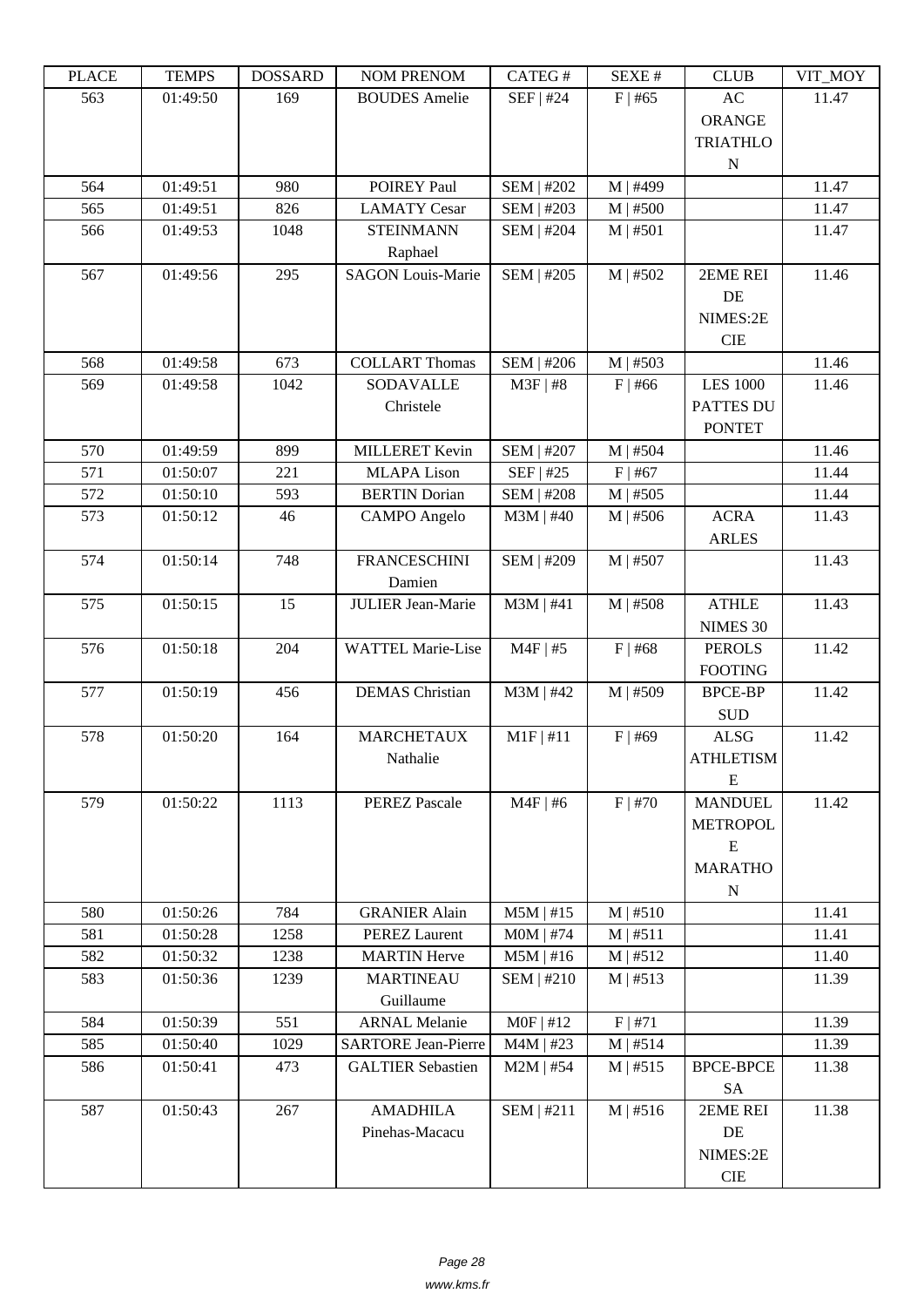| ם המדו | 1 LIVII D | DODDAIND | <b>TAQIME E IZETAQIME</b> | $CATEO \pi$   | JLΛL π    | <b>CEOD</b>             | $V11$ $V1$ |
|--------|-----------|----------|---------------------------|---------------|-----------|-------------------------|------------|
| 588    | 01:50:44  | 358      | RASATA Riandranto         | SEM   #212    | M   #517  | 2EME REI                | 11.38      |
|        |           |          |                           |               |           | DE                      |            |
|        |           |          |                           |               |           | NIMES:3E                |            |
|        |           |          |                           |               |           | CIE                     |            |
| 589    | 01:50:47  | 336      | <b>KAPUSTIN Nikolay</b>   | SEM   #213    | M   #518  | 2EME REI                | 11.37      |
|        |           |          |                           |               |           | DE                      |            |
|        |           |          |                           |               |           | NIMES:3E                |            |
|        |           |          |                           |               |           | $\rm CIE$               |            |
| 590    | 01:50:54  | 1141     | <b>BENHEDA Linda</b>      | $M2F$   #8    | F   #72   | LA                      | 11.36      |
|        |           |          |                           |               |           | <b>BRUGUIER</b>         |            |
|        |           |          |                           |               |           | <b>E RUNNING</b>        |            |
| 591    | 01:50:54  | 961      | <b>PEREZ Nicolas</b>      | $M2M$   #55   | M   #519  | LA                      | 11.36      |
|        |           |          |                           |               |           | <b>BRUGUIER</b>         |            |
|        |           |          |                           |               |           | <b>E RUNNING</b>        |            |
| 592    | 01:50:54  | 1110     | <b>SAVANIER Olivier</b>   | $M2M$   #56   | M   #520  | <b>LYCEE CCI</b>        | 11.36      |
|        |           |          |                           |               |           | <b>GARD</b>             |            |
| 593    | 01:50:58  | 234      | <b>ATHIE Jean</b>         | $JUM \mid #4$ | M   #521  | 2EME REI                | 11.35      |
|        |           |          |                           |               |           | DE                      |            |
|        |           |          |                           |               |           | NIMES:1E                |            |
|        |           |          |                           |               |           | <b>CIE</b>              |            |
| 594    | 01:50:59  | 863      | <b>MANIC Guenael</b>      | $M2M$   #57   | M   #522  |                         | 11.35      |
| 595    | 01:51:03  | 1093     | VIRETTO Remi              | $MOM$   #75   | M   #523  | TR1BE OCR               | 11.35      |
| 596    | 01:51:04  | 339      | <b>KASZNICKI Pawel</b>    | $MOM$   #76   | M   #524  | <b>TEAM</b><br>2EME REI | 11.34      |
|        |           |          |                           |               |           | DE                      |            |
|        |           |          |                           |               |           | NIMES:3E                |            |
|        |           |          |                           |               |           | $\rm CIE$               |            |
| 597    | 01:51:05  | 338      | KASJANOWICZ               | SEM   #214    | M   #525  | 2EME REI                | 11.34      |
|        |           |          | Pawel                     |               |           | DE                      |            |
|        |           |          |                           |               |           | NIMES:3E                |            |
|        |           |          |                           |               |           | CIE                     |            |
| 598    | 01:51:07  | 447      | <b>UGER Fredy</b>         | $M2M$   #58   | M   #526  | 2EME REI                | 11.34      |
|        |           |          |                           |               |           | DE                      |            |
|        |           |          |                           |               |           | NIMES:CCL               |            |
| 599    | 01:51:23  | 578      | <b>BEAUD</b> Philippe     | $M2M$   #59   | M   #527  |                         | 11.31      |
| 600    | 01:51:25  | 425      | ANDRIAMAMPIAD             | SEM   #215    | M   #528  | 2EME REI                | 11.31      |
|        |           |          | ANA Razafindrabe          |               |           | DE                      |            |
|        |           |          |                           |               |           | NIMES:CCL               |            |
| 601    | 01:51:27  | 995      | <b>QUARATO Lisa</b>       | SEF   #26     | $F$   #73 | <b>TRIRUN</b>           | 11.31      |
|        |           |          |                           |               |           | <b>FRONTIGN</b>         |            |
|        |           |          |                           |               |           | AN                      |            |
| 602    | 01:51:33  | 1072     | <b>TRINQUIER Elodie</b>   | SEF   #27     | $F$   #74 |                         | 11.30      |
| 603    | 01:51:33  | 933      | <b>ORIOT</b> Vincent      | SEM   #216    | M   #529  |                         | 11.30      |
| 604    | 01:51:33  | 505      | MAS Christine             | $M4F$   #7    | $F$   #75 | <b>BPCE-CE LR</b>       | 11.30      |
| 605    | 01:51:33  | 1171     | <b>ALBERT Olivier</b>     | $MOM$   #77   | M   #530  |                         | 11.30      |
| 606    | 01:51:36  | 525      | <b>LAURENT Francis</b>    | $M6M$   #7    | M   #531  | <b>BPCE-CEGE</b>        | 11.29      |
|        |           |          |                           |               |           | ${\bf E}$               |            |
| 607    | 01:51:39  | 757      | <b>GALINDO</b> Andre      | $M5M$   #17   | M   #532  | <b>JOGGINGC</b>         | 11.29      |
|        |           |          |                           |               |           | <b>ASTELNAU</b>         |            |
|        |           |          |                           |               |           | 34                      |            |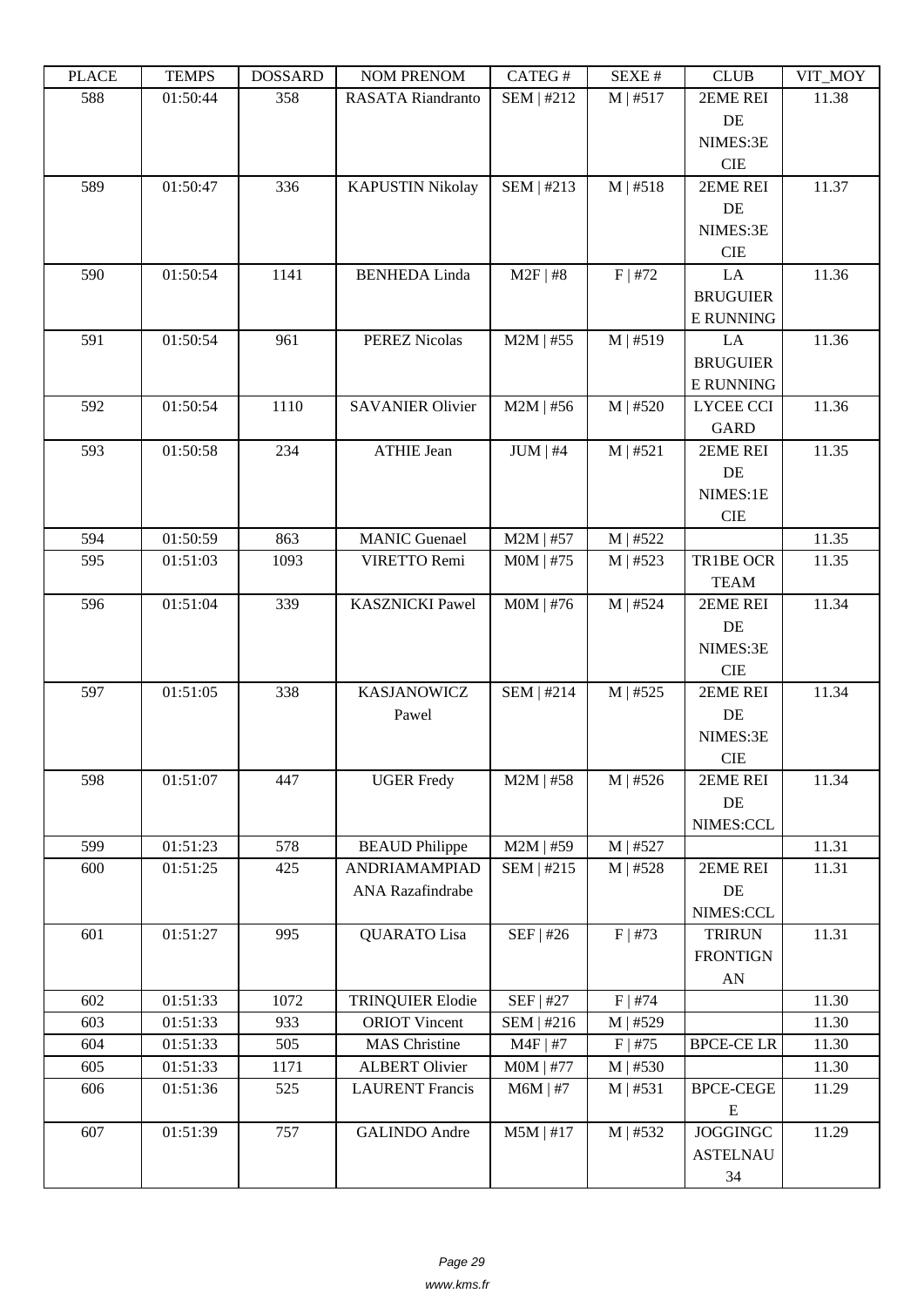| LEUCE | L LIVIII IJ | <b>UUUUUUU</b> | <b>NUMERIAL NUM</b>      | CATLO T           | יד בבלגבוט | CLUD                  | VII_MUI |
|-------|-------------|----------------|--------------------------|-------------------|------------|-----------------------|---------|
| 608   | 01:51:39    | 1124           | MONTAGNE-LOISE           | $M2M$   #60       | $M$   #533 | 5CIE                  | 11.29   |
|       |             |                | AU Guillaume             |                   |            |                       |         |
| 609   | 01:51:41    | 1194           | <b>CESSES</b> Johann     | $M1M$   #58       | M   #534   |                       | 11.28   |
| 610   | 01:51:43    | 353            | PETREAN Denis            | SEM   #217        | $M$   #535 | 2EME REI              | 11.28   |
|       |             |                |                          |                   |            | DE                    |         |
|       |             |                |                          |                   |            | NIMES:3E              |         |
|       |             |                |                          |                   |            | <b>CIE</b>            |         |
| 611   | 01:51:46    | 958            | PEQUIGNOT Andre          | $M5M$   #18       | $M$   #536 |                       | 11.27   |
| 612   | 01:51:48    | 1073           | <b>TROCCAZ</b> Stephane  | $M2M$   #61       | M   #537   |                       | 11.27   |
| 613   | 01:51:49    | 252            | LORE-PACHECO             | SEM   #218        | $M$   #538 | 2EME REI              | 11.27   |
|       |             |                | Victor-Alejandro         |                   |            | DE                    |         |
|       |             |                |                          |                   |            | NIMES:1E              |         |
|       |             |                |                          |                   |            | <b>CIE</b>            |         |
| 614   | 01:51:51    | 335            | <b>HUARCAYA-BRAV</b>     | SEM   #219        | M   #539   | 2EME REI              | 11.27   |
|       |             |                | O Richard-Esbeck         |                   |            | DE                    |         |
|       |             |                |                          |                   |            | NIMES:3E              |         |
|       |             |                |                          |                   |            | CIE                   |         |
| 615   | 01:51:52    | 631            | <b>BRUN</b>              | $MOM$   #78       | $M$   #540 |                       | 11.26   |
|       |             |                | Jehan-Bernhard           |                   |            |                       |         |
| 616   | 01:51:55    | 724            | <b>EUMONT Fabrice</b>    | $M2M$   #62       | M   #541   |                       | 11.26   |
| 617   | 01:51:58    | 1074           | <b>TROMPIER Aurelien</b> | $M1M$   #59       | $M$   #542 | <b>TRICASTIN</b>      | 11.25   |
|       |             |                |                          |                   |            | <b>TRIATHLO</b>       |         |
|       |             |                |                          |                   |            | N CLUB                |         |
| 618   | 01:52:01    | 618            | PIQUEMAL Cedric          | M0M   #79         | $M$   #543 |                       | 11.25   |
| 619   | 01:52:03    | 373            | <b>TIIHIVA Auguste</b>   | SEM   #220        | M   #544   | 2EME REI              | 11.24   |
|       |             |                |                          |                   |            | DE                    |         |
|       |             |                |                          |                   |            | NIMES:3E              |         |
|       |             |                |                          |                   |            | <b>CIE</b>            |         |
| 620   | 01:52:04    | 369            | SIVAKOV Igor             | <b>SEM   #221</b> | $M$   #545 | 2EME REI              | 11.24   |
|       |             |                |                          |                   |            | DE                    |         |
|       |             |                |                          |                   |            | NIMES:3E              |         |
|       |             |                |                          |                   |            | <b>CIE</b>            |         |
| 621   | 01:52:06    | 966            | PETIT Laura              | <b>SEF   #28</b>  | $F$   #76  |                       | 11.24   |
| 622   | 01:52:09    | 511            | <b>BILLOT</b> Aurore     | SEF   #29         | $F$   #77  | <b>BPCE-CE</b>        | 11.23   |
|       |             |                |                          |                   |            | PAC                   |         |
| 623   | 01:52:13    | 1079           | <b>VANDEVENTER</b>       | $M4M$   #24       | $M$   #546 |                       | 11.23   |
|       |             |                | Loic                     |                   |            |                       |         |
| 624   | 01:52:14    | 323            | <b>GHALE Yubraj</b>      | SEM   #222        | M   #547   | 2EME REI              | 11.23   |
|       |             |                |                          |                   |            | DE                    |         |
|       |             |                |                          |                   |            | NIMES:3E              |         |
|       |             |                |                          |                   |            | CIE                   |         |
| 625   | 01:52:15    | 199            | <b>SERVIERE Linda</b>    | $M2F$   #9        | $F$   #78  | LA                    | 11.22   |
|       |             |                |                          |                   |            | <b>LORIOLAD</b>       |         |
|       |             |                |                          |                   |            |                       |         |
| 626   | 01:52:20    | 351            | PAREDES Eduardo          | ESM   #30         | M   #548   | ${\bf E}$<br>2EME REI | 11.22   |
|       |             |                |                          |                   |            |                       |         |
|       |             |                |                          |                   |            | DE                    |         |
|       |             |                |                          |                   |            | NIMES:3E              |         |
|       |             |                |                          |                   |            | $\rm CIE$             |         |
| 627   | 01:52:23    | 971            | N:ANONYMAT-D97           | $M5M$   #19       | M   #549   |                       | 11.21   |
|       |             |                | 1                        |                   |            |                       |         |
|       |             |                | P:Cnil-Actif-Doss971     |                   |            |                       |         |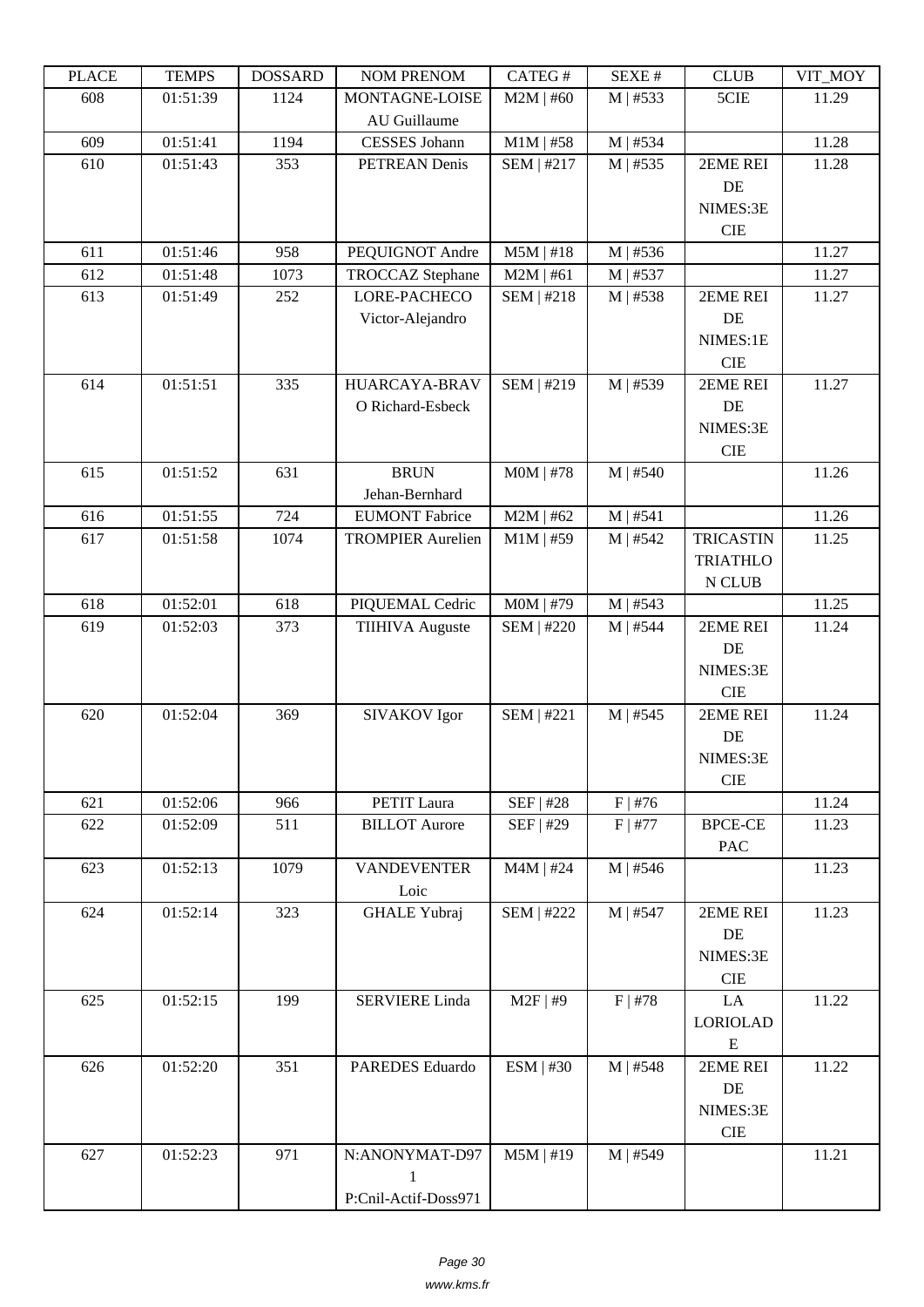| LEUCE      | L LIVIII IJ | <u> חשדיממה ח</u> | I VUNI I I NETVUNI        | CΛ1 LU π                   | υL/VL π                | CLUD                     | VII_MUI        |
|------------|-------------|-------------------|---------------------------|----------------------------|------------------------|--------------------------|----------------|
| 628        | 01:52:25    | 255               | <b>MONTERROSO</b>         | ESM   #31                  | $M$   #550             | 2EME REI                 | 11.21          |
|            |             |                   | Diego                     |                            |                        | DE                       |                |
|            |             |                   |                           |                            |                        | NIMES:1E                 |                |
|            |             |                   |                           |                            |                        | <b>CIE</b>               |                |
| 629<br>630 | 01:52:25    | 705<br>1026       | <b>DIET Victor</b>        | $JUM$   #5                 | M   #551<br>$M$   #552 |                          | 11.21<br>11.21 |
|            | 01:52:26    |                   | <b>SALADIN Christophe</b> | $MOM$   #80<br>$M1F$   #12 |                        |                          | 11.20          |
| 631        | 01:52:33    | 472               | <b>DAVID</b> Lucie-Anne   |                            | $F$   #79              | <b>BPCE-BPCE</b>         |                |
| 632        | 01:52:33    | 1208              | <b>FAUVEL-JAEGER</b>      | SEM   #223                 | $M$   #553             | <b>SA</b>                | 11.20          |
|            |             |                   | Olivier                   |                            |                        |                          |                |
| 633        | 01:52:38    | 357               | <b>RANDRIAMAMPITA</b>     | SEM   #224                 | $M$   #554             | 2EME REI                 | 11.19          |
|            |             |                   | Aina                      |                            |                        | DE                       |                |
|            |             |                   |                           |                            |                        | NIMES:3E                 |                |
|            |             |                   |                           |                            |                        | <b>CIE</b>               |                |
| 634        | 01:52:42    | 313               | <b>CHYRCHKOV</b>          | <b>SEM   #225</b>          | $M$   #555             | 2EME REI                 | 11.18          |
|            |             |                   | Andriy                    |                            |                        | DE                       |                |
|            |             |                   |                           |                            |                        | NIMES:3E                 |                |
|            |             |                   |                           |                            |                        | <b>CIE</b>               |                |
| 635        | 01:52:46    | 630               | <b>BRINAS Philippe</b>    | $M4M$   #25                | $M$   #556             | VO2                      | 11.17          |
|            |             |                   |                           |                            |                        | <b>TRIATHLO</b>          |                |
|            |             |                   |                           |                            |                        | ${\bf N}$                |                |
| 636        | 01:52:50    | 652               | <b>CAVAILLE Francois</b>  | SEM   #226                 | M   #557               |                          | 11.17          |
| 637        | 01:52:57    | 491               | <b>BEVAN</b> Steven       | SEM   #227                 | $M$   #558             | <b>BPCE-CE</b>           | 11.16          |
|            |             |                   |                           |                            |                        | <b>HDF</b>               |                |
| 638        | 01:52:58    | 855               | <b>LYOEN Pascal</b>       | $MOM$   #81                | $M$   #559             |                          | 11.15          |
| 639        | 01:52:59    | 706               | DI-GIORGIO Cedric         | $MOM$   #82                | $M$   #560             |                          | 11.15          |
| 640        | 01:53:02    | 1005              | ZAGALA Remi               | <b>SEM   #228</b>          | M   #561               |                          | 11.15          |
| 641        | 01:53:02    | 400               | PAK Rouslan               | SEM   #229                 | $M$   #562             | 2EME REI                 | 11.15          |
|            |             |                   |                           |                            |                        | DE                       |                |
|            |             |                   |                           |                            |                        | NIMES:4E                 |                |
|            |             |                   |                           |                            |                        | <b>CIE</b>               |                |
| 642        | 01:53:02    | 167               | <b>BLASCO</b> Celine      | M3F   #9                   | $F$   #80              | <b>OSH</b>               | 11.15          |
| 643        | 01:53:03    | 454               | <b>CARPENTIER Gael</b>    | $M2M$   #63                | $M$   #563             | <b>BPCE-BP</b>           | 11.15          |
|            |             |                   |                           |                            |                        | <b>SUD</b>               |                |
| 644        | 01:53:05    | 214               | <b>ALEXANDRE</b>          | $M2F$   #10                | F   #81                | <b>ASVA</b>              | 11.14          |
|            |             |                   | Marie-Pierre              |                            |                        | <b>VILLENEUV</b>         |                |
|            |             |                   |                           |                            |                        | E LES                    |                |
|            |             |                   |                           |                            |                        | <b>AVIGNON</b>           |                |
| 645        | 01:53:06    | 869               | <b>MARCES</b> Clement     | SEM   #230                 | $M$   #564             | <b>ASPTT</b>             | 11.14          |
|            |             |                   |                           |                            |                        | <b>CARPENTR</b>          |                |
|            |             |                   |                           |                            |                        | $\mathbf{A}\mathbf{S}$   |                |
|            |             |                   |                           |                            |                        | <b>RUNNING</b>           |                |
| 646        | 01:53:08    | 461               | DELPLANQUE                | SEM   #231                 | $M$   #565             | <b>BPCE-BPAC</b>         | 11.14          |
|            |             |                   | Jean-Baptiste             |                            |                        | $\mathbf{A}$             |                |
| 647        | 01:53:13    | 19                | ANGOSTO Eric              | $M2M$   #64                | $M$   #566             | <b>ALSG</b>              | 11.13          |
|            |             |                   |                           |                            |                        | <b>ATHLETISM</b>         |                |
|            |             |                   |                           |                            |                        | ${\bf E}$                |                |
| 648        | 01:53:16    | 1136              | <b>CASTAN Christophe</b>  | M3M   #43                  | $M$   #567             | <b>COURIR A</b>          | 11.12          |
|            |             |                   |                           |                            |                        | CAISSARGU                |                |
|            |             |                   |                           |                            |                        | $\mathop{\hbox{\rm ES}}$ |                |
| 649        | 01:53:20    | 655               | <b>CHAMPETIER Remy</b>    | SEM   #232                 | $M$   #568             |                          | 11.12          |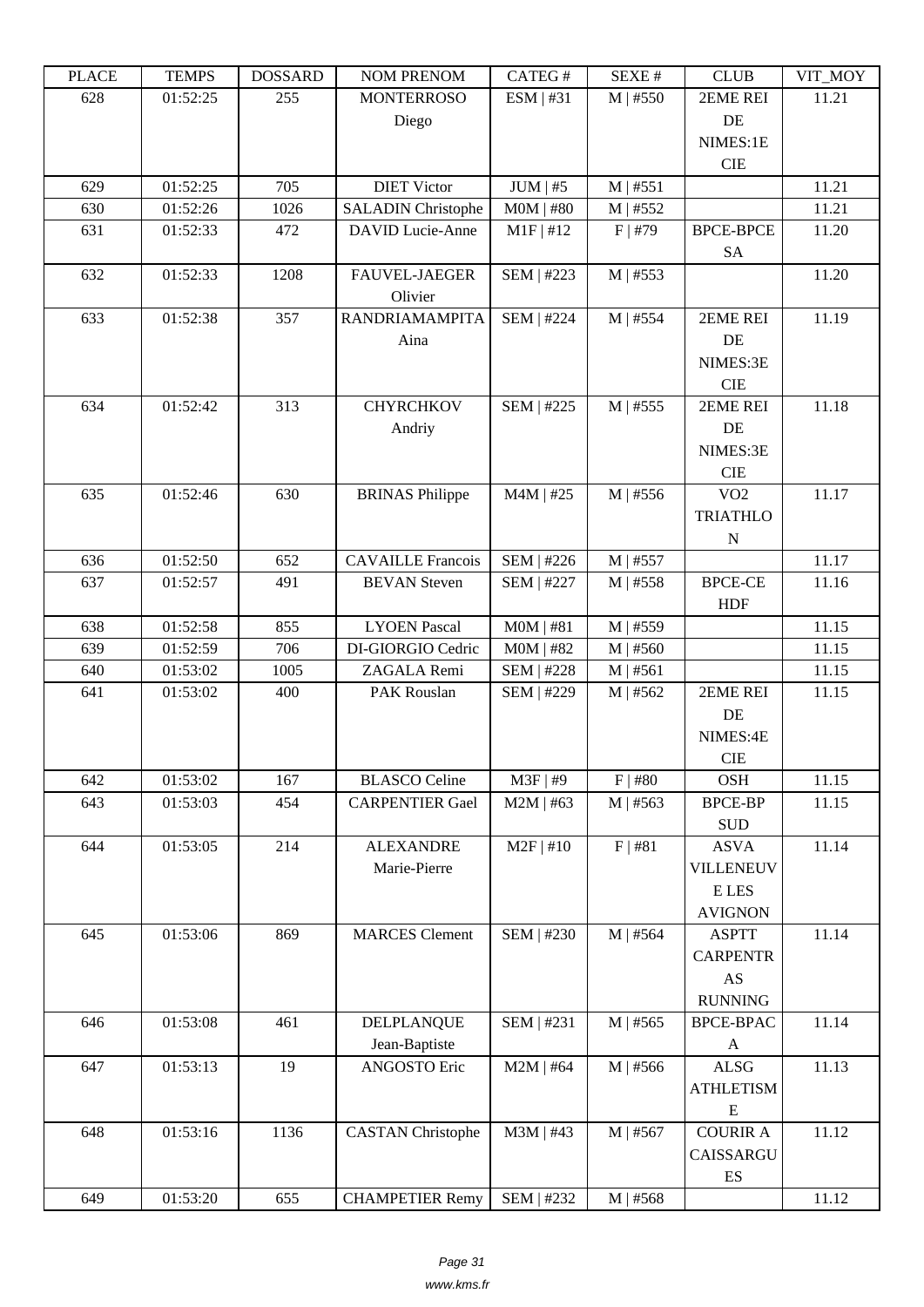| LEUCE | L LIVIII D | <u> שעורוממטעו</u> | I VUNI I I NEI VUNI         | <b>CATLOT</b> | υL/ΛL π    | CLUD             | VII_WIO I |
|-------|------------|--------------------|-----------------------------|---------------|------------|------------------|-----------|
| 650   | 01:53:22   | 773                | <b>GHIONE Alain</b>         | $M5M$   #20   | $M$   #569 |                  | 11.11     |
| 651   | 01:53:24   | 764                | <b>GAU</b> Florian          | SEM   #233    | $M$   #570 |                  | 11.11     |
| 652   | 01:53:28   | 1083               | <b>VASSAS</b> Stephane      | $M3M$   #44   | M   #571   |                  | 11.10     |
| 653   | 01:53:29   | 173                | CASSOL Sonia                | $M3F$   #10   | F   #82    | <b>SAINT</b>     | 11.10     |
|       |            |                    |                             |               |            | <b>CHRISTOL</b>  |           |
|       |            |                    |                             |               |            | <b>ATHLETIC</b>  |           |
|       |            |                    |                             |               |            | <b>CEVENOL</b>   |           |
|       |            |                    |                             |               |            | (SCAC)           |           |
| 654   | 01:53:31   | 680                | <b>COULON</b> Cedrik        | $M2M$   #65   | M   #572   | <b>WAIMEA</b>    | 11.10     |
|       |            |                    |                             |               |            | <b>TRIATHLO</b>  |           |
|       |            |                    |                             |               |            | N LUNEL          |           |
| 655   | 01:53:35   | 11                 | <b>GAINI</b> David          | SEM   #234    | M   #573   | <b>ATHLE</b>     | 11.09     |
|       |            |                    |                             |               |            | NIMES 30         |           |
| 656   | 01:53:45   | 959                | PEQUIGNOT Raphael           | SEM   #235    | M   #574   |                  | 11.08     |
| 657   | 01:53:47   | 598                | <b>BIEHLER Axel</b>         | SEM   #236    | $M$   #575 |                  | 11.07     |
| 658   | 01:53:51   | 1088               | <b>VIAL Carine</b>          | $M2F$   #11   | $F$   #83  |                  | 11.07     |
| 659   | 01:53:52   | 1028               | <b>SAPEDE Chloe</b>         | SEF   #30     | $F$   #84  |                  | 11.07     |
| 660   | 01:53:52   | 1150               | VAMVAKAS Yael               | $JUM \mid #6$ | $M$   #576 | <b>LES KINE</b>  | 11.07     |
| 661   | 01:53:52   | 137                | <b>SALEZ Anais</b>          | SEF   #31     | $F$   #85  |                  | 11.07     |
| 662   | 01:53:53   | 44                 | <b>BROUSSE Philippe</b>     | $M5M$   #21   | $M$   #577 | KB               | 11.06     |
|       |            |                    |                             |               |            | <b>RUNNING</b>   |           |
|       |            |                    |                             |               |            | <b>HANDISPO</b>  |           |
|       |            |                    |                             |               |            |                  |           |
|       |            |                    |                             |               |            | RT               |           |
| 663   | 01:53:53   | 1017               | <b>ROUQUETTE</b><br>Clement | $M1M$   #60   | $M$   #578 |                  | 11.06     |
|       |            |                    |                             |               |            |                  |           |
| 664   | 01:53:56   | 1022               | RUSSELL Alastair            | $M4M$   #26   | M   #579   |                  | 11.06     |
| 665   | 01:54:00   | 37                 | <b>BICHON Christophe</b>    | $M2M$   #66   | M   #580   | <b>AIX ATHLE</b> | 11.05     |
|       |            |                    |                             |               |            | PROVENCE-        |           |
|       |            |                    |                             |               |            | <b>ANTENNE</b>   |           |
|       |            |                    |                             |               |            | <b>ROGNES</b>    |           |
| 666   | 01:54:01   | 89                 | <b>RINGAUD Francois</b>     | $M5M$   #22   | $M$   #581 | <b>CLUB</b>      | 11.05     |
|       |            |                    |                             |               |            | <b>ATHLETIC</b>  |           |
|       |            |                    |                             |               |            | <b>BRIOUDE</b>   |           |
| 667   | 01:54:17   | 552                | <b>ARRONDEAU Patrice</b>    | $M5M$   #23   | M   #582   | <b>NON</b>       | 11.03     |
| 668   | 01:54:23   | 519                | <b>CANALES</b> Joseph       | $M3M$   #45   | $M$   #583 | <b>BPCE-CECA</b> | 11.02     |
|       |            |                    |                             |               |            | Ζ                |           |
| 669   | 01:54:28   | 774                | <b>GHIONE</b> Christine     | $MOF$   #13   | $F$   #86  |                  | 11.01     |
| 670   | 01:54:35   | 948                | <b>PAREDES</b> Audree       | $MOF$   #14   | $F$   #87  |                  | 11.00     |
| 671   | 01:54:43   | 242                | <b>CURAJH Harjit</b>        | SEM   #237    | $M$   #584 | 2EME REI         | 10.98     |
|       |            |                    |                             |               |            | DE               |           |
|       |            |                    |                             |               |            | NIMES:1E         |           |
|       |            |                    |                             |               |            | CIE              |           |
| 672   | 01:54:46   | 1236               | LUTZ Alexandra              | SEF   #32     | $F$   #88  |                  | 10.98     |
| 673   | 01:54:46   | 443                | <b>RANDRIAMPARAN</b>        | $M1M$   #61   | M   #585   | 2EME REI         | 10.98     |
|       |            |                    | Y Herizo                    |               |            | DE               |           |
|       |            |                    |                             |               |            | NIMES:CCL        |           |
| 674   | 01:54:46   | 1121               | GHIOTTO-CHAGAS              | SEM   #238    | $M$   #586 | 5CIE             | 10.98     |
|       |            |                    | Jonathas-Jorge              |               |            |                  |           |
| 675   | 01:54:47   | 163                | <b>HIGONNET Nicole</b>      | $M5F$   #1    | $F$   #89  | <b>ALSG</b>      | 10.98     |
|       |            |                    |                             |               |            | <b>ATHLETISM</b> |           |
|       |            |                    |                             |               |            | E                |           |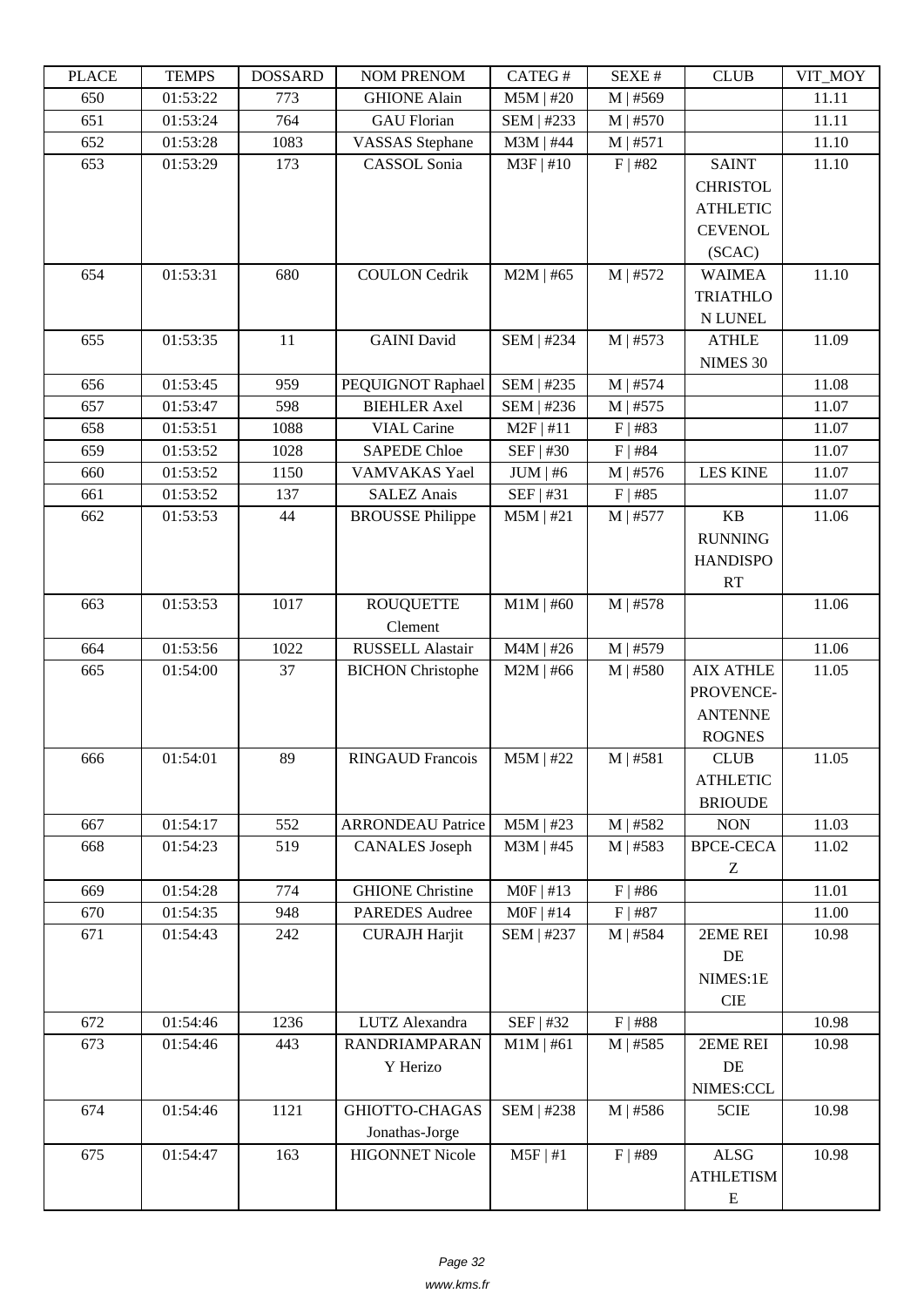| LLAUL | <u>ר דוגודו</u> | <b>UUUNAMU</b> | <b>INVIVET INDIVIDUAL</b> | <b>CAILUT</b>     | υL/VL π               | CLUD             | VII_MUI |
|-------|-----------------|----------------|---------------------------|-------------------|-----------------------|------------------|---------|
| 676   | 01:54:48        | 1247           | <b>MIQUELESTORENA</b>     | $M1M$   #62       | M   #587              |                  | 10.98   |
|       |                 |                | David                     |                   |                       |                  |         |
| 677   | 01:54:49        | 53             | <b>DEMAZURE Thierry</b>   | $M2M$   #67       | M   #588              | <b>ATAAC</b>     | 10.97   |
| 678   | 01:54:51        | 332            | <b>HORTIUC Anatoli</b>    | SEM   #239        | M   #589              | 2EME REI         | 10.97   |
|       |                 |                |                           |                   |                       | DE               |         |
|       |                 |                |                           |                   |                       | NIMES:3E         |         |
|       |                 |                |                           |                   |                       | <b>CIE</b>       |         |
| 679   | 01:54:51        | 1234           | <b>LONJON Raphael</b>     | ESM   #32         | M   #590              |                  | 10.97   |
| 680   | 01:54:53        | 737            | FERRAN Benjamin           | $MOM$   #83       | M   #591              |                  | 10.97   |
| 681   | 01:54:54        | 112            | <b>CASAS</b> Richard      | $M2M$   #68       | M   #592              | <b>AC2A ALES</b> | 10.97   |
| 682   | 01:54:54        | 429            | <b>LAURES Bruno</b>       | $M5M$   #24       | M   #593              |                  | 10.97   |
| 683   | 01:54:55        | 878            | <b>MARTINUZZI</b>         | $M3M$   #46       | M   #594              |                  | 10.96   |
|       |                 |                | Stephan                   |                   |                       |                  |         |
| 684   | 01:54:56        | 917            | MOYNE-BRESSAND            | M3M   #47         | $\overline{M}$   #595 | <b>CSE</b>       | 10.96   |
|       |                 |                |                           |                   |                       |                  |         |
|       |                 |                | Arnaud                    |                   |                       | <b>BANQUE</b>    |         |
|       |                 |                |                           |                   |                       | <b>POPULAIRE</b> |         |
|       |                 |                |                           |                   |                       | DU SUD           |         |
| 685   | 01:54:56        | 1058           | <b>THIBAULT Denis</b>     | SEM   #240        | M   #596              |                  | 10.96   |
| 686   | 01:55:00        | 1040           | <b>SIERO</b> Frederic     | SEM   #241        | M   #597              |                  | 10.96   |
| 687   | 01:55:03        | 763            | <b>GARRIGOU Nicolas</b>   | $M1M$   #63       | M   #598              |                  | 10.95   |
| 688   | 01:55:05        | 861            | <b>MALBOS</b> Sylvain     | $MOM$   #84       | M   #599              |                  | 10.95   |
| 689   | 01:55:09        | 985            | POURTAU Olivier           | $M5M$   #25       | $M$   #600            |                  | 10.94   |
| 690   | 01:55:15        | 123            | <b>VUEBAT</b> Frederic    | $M2M$   #69       | $M$   #601            | <b>MON</b>       | 10.93   |
|       |                 |                |                           |                   |                       | <b>NOTAIRE</b>   |         |
|       |                 |                |                           |                   |                       | <b>EST DANS</b>  |         |
|       |                 |                |                           |                   |                       | <b>LA COURSE</b> |         |
| 691   | 01:55:17        | 471            | <b>BOUDET Patrice</b>     | $M1M$   #64       | M   #602              | <b>BPCE-BPCE</b> | 10.93   |
|       |                 |                |                           |                   |                       | <b>SA</b>        |         |
| 692   | 01:55:21        | 758            | <b>GALIOTTO Yoann</b>     | $M1M$   #65       | $M$   #603            |                  | 10.92   |
| 693   | 01:55:22        | 587            | <b>BENOIT Yann</b>        | SEM   #242        | M   #604              |                  | 10.92   |
| 694   | 01:55:27        | 620            | <b>BOURQUIN</b>           | $M4M$   #27       | $M$   #605            |                  | 10.91   |
|       |                 |                | Christophe                |                   |                       |                  |         |
| 695   | 01:55:28        | 923            | NIQUET Julien             | SEM   #243        | $M$   #606            |                  | 10.91   |
| 696   | 01:55:28        | 1159           | <b>MARGAROT Malvina</b>   | $M2F$   #12       | $F$   #90             | <b>MON</b>       | 10.91   |
|       |                 |                |                           |                   |                       | <b>NOTAIRE</b>   |         |
|       |                 |                |                           |                   |                       | <b>EST DANS</b>  |         |
|       |                 |                |                           |                   |                       | <b>LA COURSE</b> |         |
| 697   | 01:55:32        | 946            | PAOLINI Raphael           | $MOM$   #85       | $M$   #607            |                  | 10.91   |
| 698   | 01:55:38        | 628            | <b>BRINAS Fanny</b>       | SEF   #33         | F   #91               |                  | 10.90   |
| 699   | 01:55:46        | 928            | <b>NOUVEL Maxime</b>      | SEM   #244        | M   #608              |                  | 10.88   |
| 700   | 01:55:59        | 1082           | <b>VARENNE Victor</b>     | SEM   #245        | M   #609              |                  | 10.86   |
| 701   | 01:56:07        | 345            | MORALES-SOTTO             | SEM   #246        | M   #610              | 2EME REI         | 10.85   |
|       |                 |                | Victor-Javier             |                   |                       | DE               |         |
|       |                 |                |                           |                   |                       | NIMES:3E         |         |
|       |                 |                |                           |                   |                       | <b>CIE</b>       |         |
|       |                 |                |                           |                   |                       |                  |         |
| 702   | 01:56:09        | 682            | <b>COUTURIER</b>          | $M4M$   #28       | M   #611              |                  | 10.85   |
|       |                 |                | Dominique                 |                   |                       |                  |         |
| 703   | 01:56:11        | 437            | <b>LEGRAND Guillaume</b>  | <b>SEM   #247</b> | M   #612              | 2EME REI         | 10.84   |
|       |                 |                |                           |                   |                       | DE               |         |
|       |                 |                |                           |                   |                       | NIMES:CCL        |         |
| 705   | 01:56:14        | 787            | <b>GRILLET</b> Lea        | SEF   #34         | $F$   #92             |                  | 10.84   |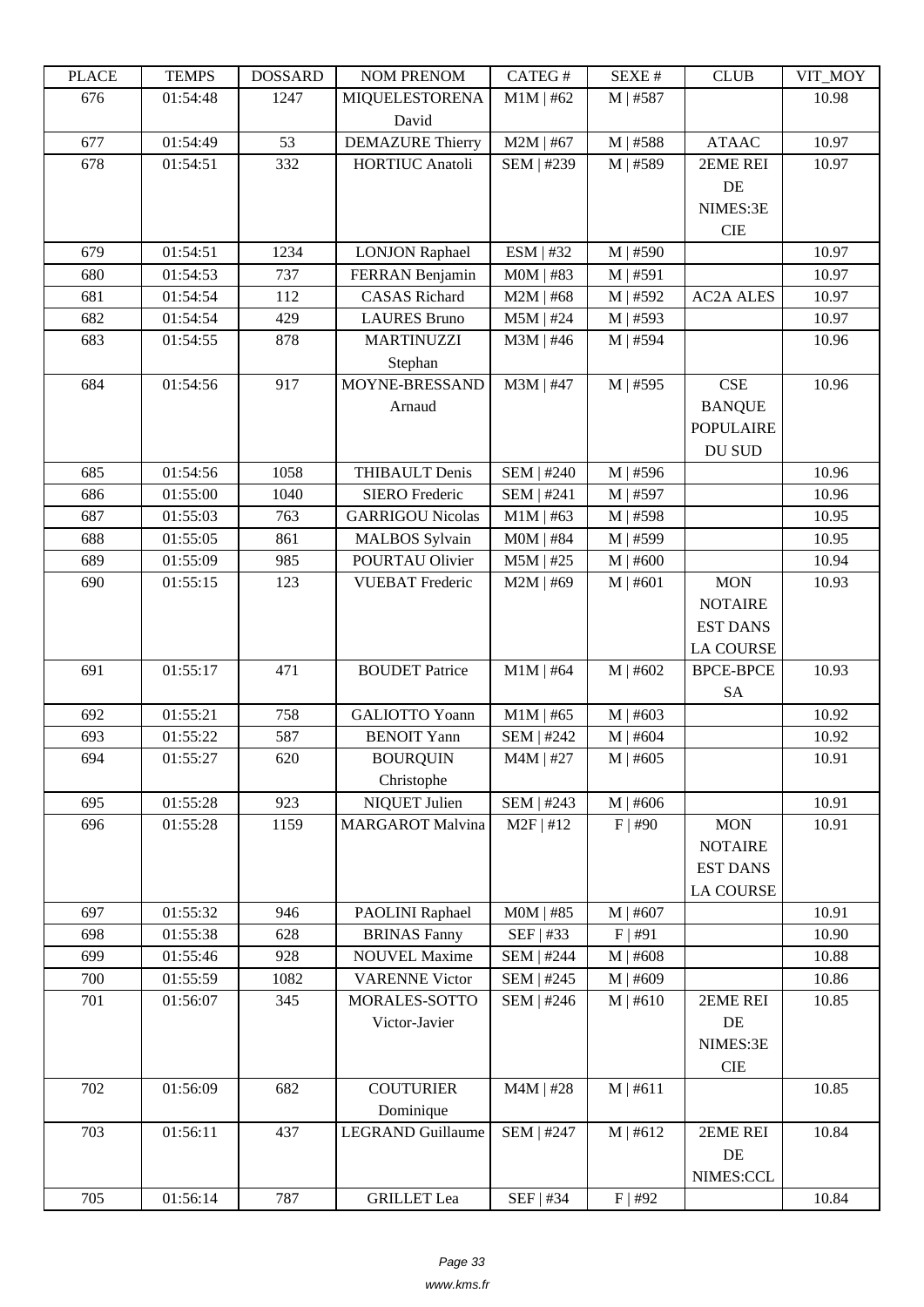| LLAUL | <u>ר דוגודו</u> | <b>UUUUUUU</b> | <b>INVIVE ENERVOIM</b>   | <b>CAILUT</b> | DL/AL π    | CLUD             | VII_MUI |
|-------|-----------------|----------------|--------------------------|---------------|------------|------------------|---------|
| 706   | 01:56:15        | 596            | <b>BEYRAC</b> Aurelie    | $M1F$ #13     | $F$   #93  |                  | 10.84   |
| 707   | 01:56:15        | 1061           | <b>THIRON Fabrice</b>    | $M3M$   #48   | M   #614   |                  | 10.84   |
| 708   | 01:56:18        | 535            | <b>TIXIER Sylvain</b>    | M3M   #49     | M   #615   | <b>BPCE-US</b>   | 10.83   |
|       |                 |                |                          |               |            | <b>NATIXIS</b>   |         |
| 709   | 01:56:23        | 970            | <b>PEYRE Sebastien</b>   | $M2M$   #70   | M   #616   |                  | 10.83   |
| 710   | 01:56:24        | 969            | <b>PEYRE</b> Mathieu     | $M1M$   #67   | M   #617   |                  | 10.82   |
| 711   | 01:56:31        | 801            | <b>HERVOIR Olivier</b>   | $M5M$   #26   | M   #618   |                  | 10.81   |
| 712   | 01:56:35        | 805            | <b>HUBER Isabelle</b>    | $M3F$   #11   | $F$   #94  |                  | 10.81   |
| 713   | 01:56:38        | 962            | <b>PEREZ Pascal</b>      | M4M   #29     | M   #619   | <b>CHASSEUR</b>  | 10.80   |
|       |                 |                |                          |               |            | <b>NIMOIS</b>    |         |
| 714   | 01:56:38        | 689            | <b>DARTIN</b> Emmanuel   | $M1M$   #68   | M   #620   |                  | 10.80   |
| 715   | 01:56:39        | 474            | <b>MONFRAY Laurent</b>   | $M2M$   #71   | M   #621   | <b>BPCE-BPCE</b> | 10.80   |
|       |                 |                |                          |               |            | <b>SA</b>        |         |
| 716   | 01:56:39        | 920            | <b>NAPIERALSKI Denis</b> | $M4M$   #30   | M   #622   | LA               | 10.80   |
|       |                 |                |                          |               |            | <b>LORIOLAD</b>  |         |
|       |                 |                |                          |               |            | E                |         |
| 717   | 01:56:40        | 439            | PETITMANGIN Paul         | $JUM$   #7    | M   #623   |                  | 10.80   |
| 718   | 01:56:41        | 1237           | <b>MARCHI</b> Terence    | $JUM$   #8    | M   #624   |                  | 10.80   |
| 719   | 01:56:47        | 139            | <b>SAUTRON Bertrand</b>  | $M1M$   #69   | M   #625   |                  | 10.79   |
| 720   | 01:56:48        | 1075           | <b>TUDELA Laetitia</b>   | $MOF$   #15   | $F$   #95  |                  | 10.79   |
| 721   |                 |                |                          |               |            | <b>ACN</b>       | 10.79   |
|       | 01:56:48        | 207            | <b>TOUARHI Magali</b>    | $M2F$   #13   | $F$ #96    |                  |         |
|       |                 |                |                          |               |            | <b>ANDUZE</b>    |         |
| 722   | 01:56:49        | 1131           | <b>BOSIO</b> Claudine    | $M6F$   #1    | $F$   #97  | AC ST            | 10.79   |
|       |                 |                |                          |               |            | <b>REMY DE</b>   |         |
|       |                 |                |                          |               |            | <b>PROVENCE</b>  |         |
| 723   | 01:56:54        | 614            | <b>BOUCLIER Carine</b>   | $MOF$   #16   | $F$   #98  |                  | 10.78   |
| 724   | 01:56:55        | 910            | <b>MORENO</b> Juan-Jose  | $M6M$   #8    | M   #626   |                  | 10.78   |
| 725   | 01:56:58        | 800            | <b>HENRY Sandra</b>      | $M2F$   #14   | $F$   #99  | <b>LBR</b>       | 10.77   |
| 726   | 01:56:59        | 414            | <b>DEMIRANDA-BARR</b>    | SEM   #248    | M   #627   | 2EME REI         | 10.77   |
|       |                 |                | <b>OS-NETO</b>           |               |            | DE               |         |
|       |                 |                | Luiz-Alberto             |               |            | NIMES:CA         |         |
| 727   | 01:57:01        | 643            | <b>CARITA Guillaume</b>  | $MOM$   #86   | M   #628   | CAP              | 10.77   |
|       |                 |                |                          |               |            | <b>BOMBONER</b>  |         |
|       |                 |                |                          |               |            | A ST             |         |
|       |                 |                |                          |               |            | <b>GERVASY</b>   |         |
| 728   | 01:57:03        | 509            | <b>LECUYER Jeremy</b>    | SEM   #249    | M   #629   | <b>BPCE-CEN</b>  | 10.76   |
| 729   | 01:57:05        | 957            | PENCHINAT Remi           | $M5M$   #27   | M   #630   |                  | 10.76   |
| 730   | 01:57:06        | 833            | <b>LEBOUCQ Nicolas</b>   | $M6M$   #9    | M   #631   |                  | 10.76   |
| 731   | 01:57:17        | 529            | <b>BETTON Marie</b>      | $M1F$   #14   | $F$   #100 | <b>BPCE-PALA</b> | 10.74   |
|       |                 |                |                          |               |            | <b>TINE</b>      |         |
| 732   | 01:57:19        | 657            | <b>CHANTRY Stephanie</b> | $MOF$   #17   | F   #101   |                  | 10.74   |
| 733   | 01:57:20        | 1129           | <b>LAMBERET Remy</b>     | SEM   #250    | M   #632   | <b>6EME CCT</b>  | 10.74   |
| 734   | 01:57:20        | 62             | <b>FRICOTTEAU</b>        | $M1M$   #70   | M   #633   | <b>CABBA</b>     | 10.74   |
|       |                 |                | Arnaud                   |               |            | (COURIR A        |         |
|       |                 |                |                          |               |            | <b>BOUC BEL</b>  |         |
|       |                 |                |                          |               |            | AIR)             |         |
| 735   | 01:57:21        | 1180           | <b>BETI</b> Vincent      | $M2M$   #72   | M   #634   |                  | 10.74   |
| 736   | 01:57:22        | 802            | <b>HEYDON Thomas</b>     | $M2M$   #73   | M   #635   |                  | 10.74   |
| 737   | 01:57:25        | 726            | <b>EYMOND Alain</b>      | $M5M$   #28   | M   #636   | <b>XRUN</b>      | 10.73   |
|       |                 |                |                          |               |            |                  |         |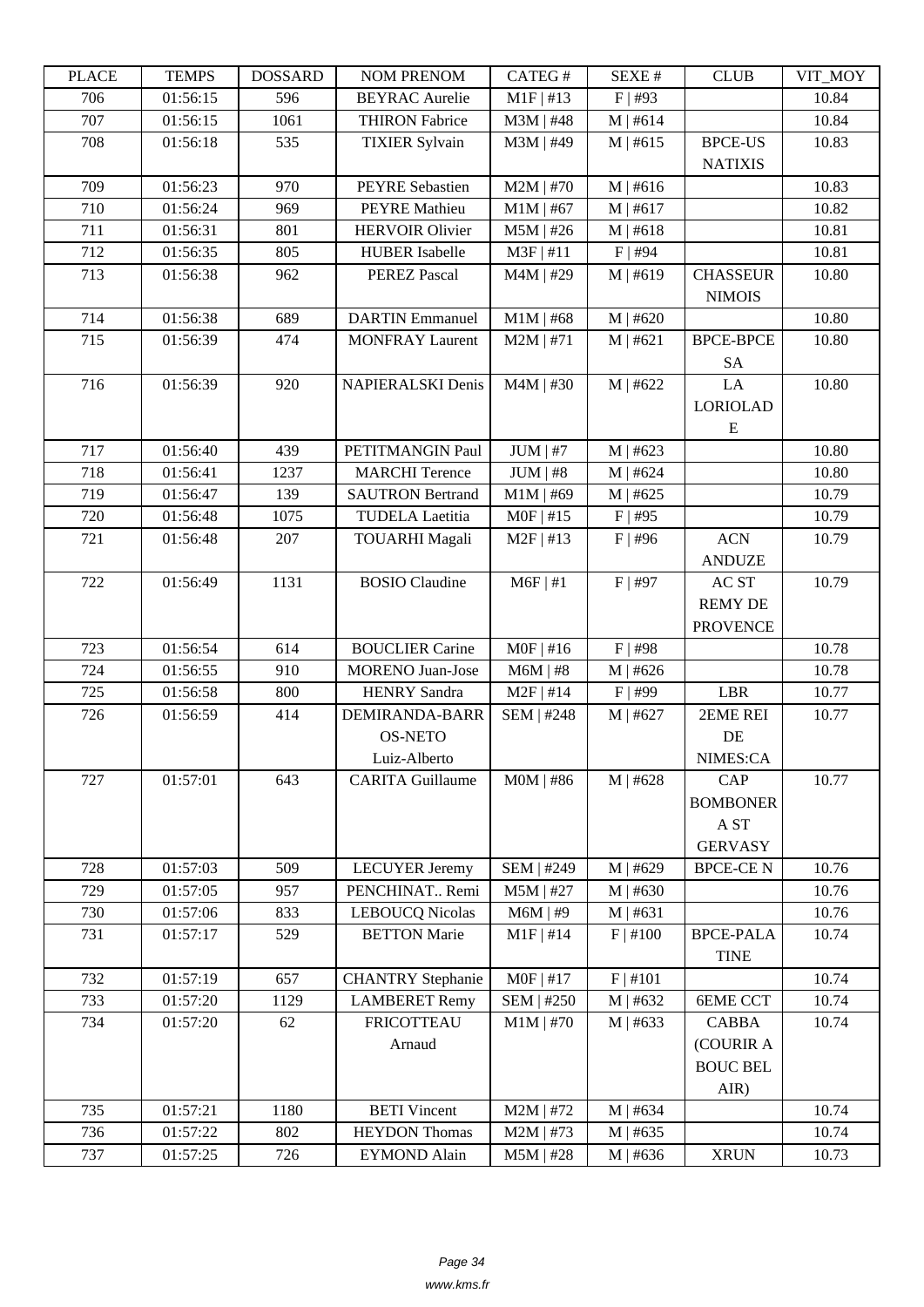| LLAUL      | L LIVIII D           | <b>UUUUUUU</b> | <b>NUMERICA</b>         | CΛ1 LU π                  | יד בבלגבוט | CLUD             | VII_MUI |
|------------|----------------------|----------------|-------------------------|---------------------------|------------|------------------|---------|
| 738        | 01:57:27             | 22             | <b>BLONER Xavier</b>    | $MOM$   #87               | $M$   #637 | <b>ALSG</b>      | 10.73   |
|            |                      |                |                         |                           |            | <b>ATHLETISM</b> |         |
| 739        | 01:57:32             | 599            | <b>BLAIN Alisson</b>    | SEF   #35                 | F   #102   | ${\bf E}$        | 10.72   |
| 740        | 01:57:32             | 1104           | <b>YOUNG</b> Steven     | SEM   #251                | M   #638   |                  | 10.72   |
| 741        | 01:57:35             | 1086           | <b>VERGER Anthony</b>   | $MOM$   #88               | M   #639   | <b>SANS CLUB</b> | 10.72   |
|            |                      |                |                         |                           |            | <b>FIXE</b>      |         |
| 742        | 01:57:36             | 579            | <b>BECAMEL Francis</b>  | $M1M$   #71               | M   #640   |                  | 10.71   |
| 743        | 01:57:38             | 389            | <b>IMOUCHE Kevin</b>    | ESM   #33                 | M   #641   | 2EME REI         | 10.71   |
|            |                      |                |                         |                           |            | DE               |         |
|            |                      |                |                         |                           |            | NIMES:4E         |         |
|            |                      |                |                         |                           |            | <b>CIE</b>       |         |
| 744        | 01:57:38             | 590            | <b>BERTHOD</b>          | $M5M$   #29               | M   #642   |                  | 10.71   |
|            |                      |                | Jean-Jacques            |                           |            |                  |         |
| 745        | 01:57:38             | 391            | <b>KHAREL Manish</b>    | ESM   #34                 | M   #643   | 2EME REI         | 10.71   |
|            |                      |                |                         |                           |            | DE               |         |
|            |                      |                |                         |                           |            | NIMES:4E         |         |
|            |                      |                |                         |                           |            | <b>CIE</b>       |         |
| 746        | 01:57:43             | 481            | <b>COMMIN Sebastien</b> | $M3M$   #50               | $M$   #644 | <b>BPCE-CE</b>   | 10.70   |
|            |                      |                |                         |                           |            | <b>APC</b>       |         |
| 747        | 01:57:43             | 817            | <b>JOUVE Francois</b>   | $M4M$   #31               | M   #645   |                  | 10.70   |
| 748        | 01:57:43             | 1154           | <b>GANDOLFO</b> Claudia | $M2F$   #15               | F   #103   | <b>MJC PLAN</b>  | 10.70   |
|            |                      |                |                         |                           |            | DE               |         |
|            |                      |                |                         |                           |            | <b>CUCQUES</b>   |         |
| 749        | 01:57:44             | 464            | PESME-BOULET            | M3F   #12                 | F   #104   | <b>BPCE-BPAC</b> | 10.70   |
|            |                      |                | Marie-Stephane          |                           |            | A                |         |
| 750        | 01:57:52             | 1242           | <b>MAURIN</b> Elodie    | $MOF$   #18               | F   #105   |                  | 10.69   |
| 751        | 01:57:53             | 320            | <b>EPPELLE Quentin</b>  | SEM   #252                | M   #646   | 2EME REI         | 10.69   |
|            |                      |                |                         |                           |            | DE               |         |
|            |                      |                |                         |                           |            | NIMES:3E         |         |
|            |                      |                |                         |                           |            | <b>CIE</b>       |         |
| 752        | 01:57:55             | 921            | <b>NESTA Lucas</b>      | SEM   #253                | $M$   #647 |                  | 10.69   |
| 753        | 01:57:55             | 573            | <b>BASCANS</b> Thibaut  | SEM   #254                | M   #648   |                  | 10.69   |
| 754<br>755 | 01:57:56<br>01:58:02 | 1251           | <b>MOUNIER Logan</b>    | SEM   #255<br>$M3F$   #13 | M   #649   | MIC              | 10.68   |
|            |                      | 895            | <b>MEYERE</b> Delphine  |                           | F   #106   | PLAN-DE-C        | 10.67   |
|            |                      |                |                         |                           |            |                  |         |
| 756        | 01:58:04             | 1009           | RODRIGUES-DA-SIL        | SEF   #36                 | F   #107   | <b>UQUES</b>     | 10.67   |
|            |                      |                | VA Clemence             |                           |            |                  |         |
| 757        | 01:58:05             | 716            | <b>DURIEZ Thomas</b>    | $M1M$   #72               | M   #650   |                  | 10.67   |
| 758        | 01:58:06             | 450            | <b>GALIAY Lucie</b>     | SEF   #37                 | F   #108   | <b>BPCE-BP</b>   | 10.67   |
|            |                      |                |                         |                           |            | <b>ACA</b>       |         |
| 759        | 01:58:06             | 890            | <b>MEJIAS</b> Gael      | $\overline{M}$ OM   #89   | M   #651   |                  | 10.67   |
| 760        | 01:58:08             | 1261           | <b>STRACQUALURSI</b>    | $M3F$   #14               | F   #109   | <b>BPCE-CE</b>   | 10.67   |
|            |                      |                | Murielle                |                           |            | RA               |         |
| 761        | 01:58:14             | 1172           | <b>ANTOINE Frederic</b> | $M3M$   #51               | M   #652   |                  | 10.66   |
| 762        | 01:58:15             | 1085           | <b>VERDU Frederic</b>   | $M1M$   #73               | M   #653   |                  | 10.66   |
| 763        | 01:58:17             | 1197           | <b>DELATTRE Sandy</b>   | $M3F$   #15               | F   #110   |                  | 10.65   |
| 764        | 01:58:18             | 449            | <b>VUKELIC Marko</b>    | $M1M$   #74               | $M$   #654 | 2EME REI         | 10.65   |
|            |                      |                |                         |                           |            | DE               |         |
|            |                      |                |                         |                           |            | NIMES:CCL        |         |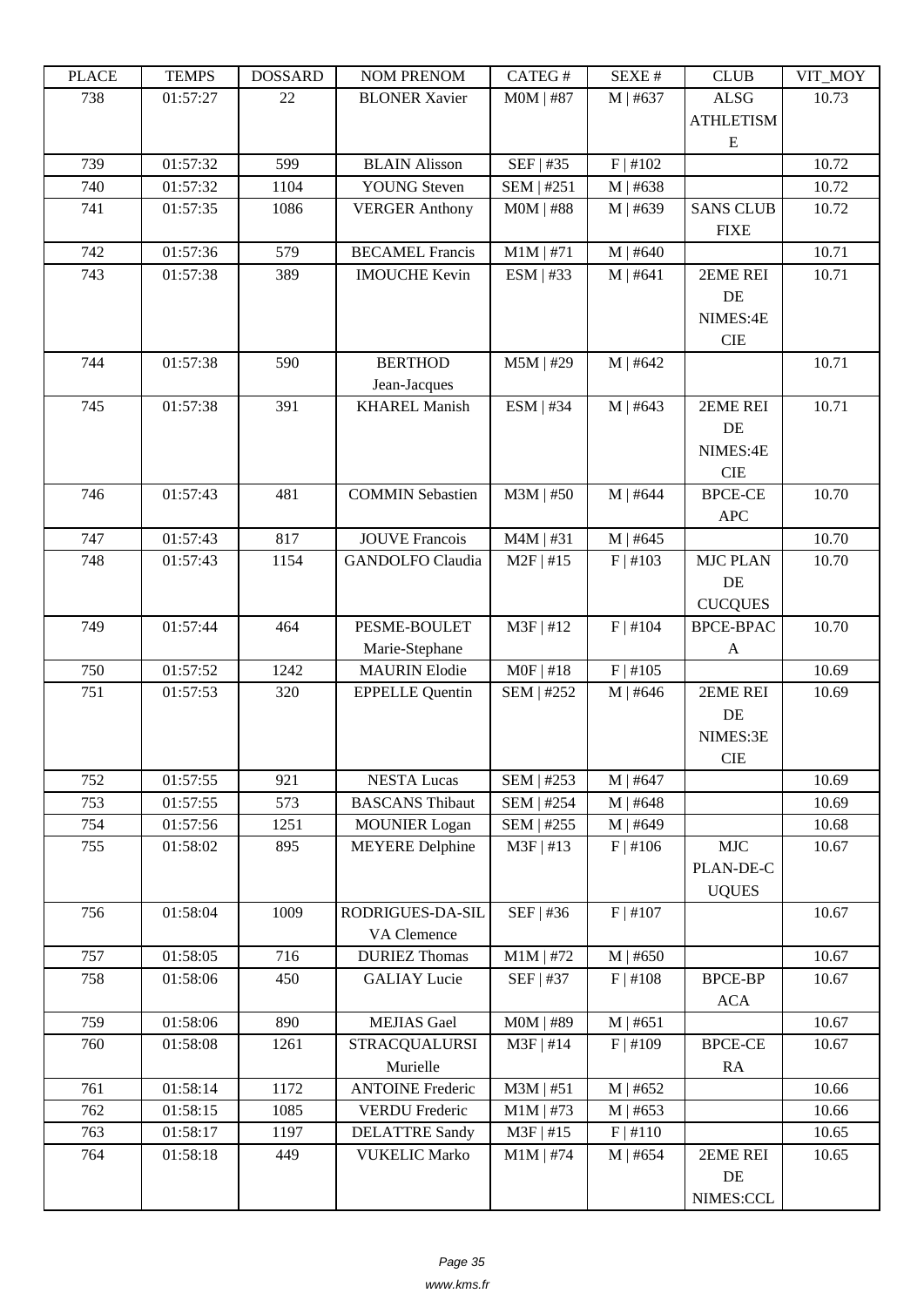| LEUCE | <b>TENTI D</b> | <b>UUDDAINU</b> | <b>AUWERVEROW</b>       | <b>CATLOT</b> | ד בר⁄זבט         | CLUD              | VII_MUI |
|-------|----------------|-----------------|-------------------------|---------------|------------------|-------------------|---------|
| 765   | 01:58:19       | 1220            | <b>GAUTRAND</b>         | $MOM$   #90   | $M$   #655       |                   | 10.65   |
|       |                |                 | Alexandre               |               |                  |                   |         |
| 766   | 01:58:20       | 490             | <b>GENOT Laurent</b>    | M4M   #32     | $M$   #656       |                   | 10.65   |
| 767   | 01:58:21       | 1056            | <b>TERTRE Remy</b>      | SEM   #256    | M   #657         |                   | 10.65   |
| 768   | 01:58:23       | 1001            | <b>RICAUD Cedric</b>    | $M1M$   #75   | $M$   #658       |                   | 10.64   |
| 769   | 01:58:27       | 1205            | <b>EYGONNET Alain</b>   | M3M   #52     | M   #659         |                   | 10.64   |
| 770   | 01:58:29       | 1252            | <b>MOUNIER Stephane</b> | $M2M$   #74   | $M$   #660       |                   | 10.63   |
| 771   | 01:58:31       | 246             | <b>FURTULA Veljko</b>   | SEM   #257    | M   #661         | 2EME REI          | 10.63   |
|       |                |                 |                         |               |                  | DE                |         |
|       |                |                 |                         |               |                  | NIMES:1E          |         |
|       |                |                 |                         |               |                  | <b>CIE</b>        |         |
| 772   | 01:58:36       | 1100            | <b>WILKES Laurent</b>   | $M2M$   #75   | M   #662         |                   | 10.62   |
| 773   | 01:58:39       | 281             | FOY Jean-Baptiste       | SEM   #258    | M   #663         | 2EME REI          | 10.62   |
|       |                |                 |                         |               |                  | DE                |         |
|       |                |                 |                         |               |                  | NIMES:2E          |         |
|       |                |                 |                         |               |                  | <b>CIE</b>        |         |
| 774   | 01:58:41       | 124             | <b>COLIN Yves</b>       | $M8M$   #2    | M   #664         | <b>NIMES</b>      | 10.62   |
|       |                |                 |                         |               |                  | <b>MARATHO</b>    |         |
|       |                |                 |                         |               |                  | $\mathbf N$       |         |
| 775   | 01:58:47       | 301             | <b>ADAMS</b> Brad       | SEM   #259    | $M$   #665       | 2EME REI          | 10.61   |
|       |                |                 |                         |               |                  | DE                |         |
|       |                |                 |                         |               |                  | NIMES:CA          |         |
| 776   | 01:58:47       | 424             | YAKOUBAU Dzmitry        | SEM   #260    | $M$   #666       | 2EME REI          | 10.61   |
|       |                |                 |                         |               |                  | DE                |         |
|       |                |                 |                         |               |                  | NIMES:CA          |         |
| 777   | 01:58:48       | 415             | <b>IVANOV Nikolai</b>   | $M1M$   #76   | $M$   #667       | 2EME REI          | 10.61   |
|       |                |                 |                         |               |                  | DE                |         |
|       |                |                 |                         |               |                  | NIMES:CA          |         |
| 778   | 01:58:49       | 669             | <b>COICAUD Manuela</b>  | $M3F$   #16   | F   #111         |                   | 10.60   |
| 779   | 01:58:50       | 166             | <b>BILLOT</b> Angelique | $M2F$   #16   | F   #112         | <b>COURIR A</b>   | 10.60   |
|       |                |                 |                         |               |                  | <b>SAUSSET</b>    |         |
| 780   | 01:58:58       | 553             | <b>ATTARD Cedric</b>    | $MOM$   #91   | M   #668         |                   | 10.59   |
| 781   | 01:58:58       | 1182            | <b>BONNARD</b> Vincent  | $MOM$   #92   | M   #669         |                   | 10.59   |
| 782   | 01:58:58       | 1187            | <b>BRAUGE Julien</b>    | $MOM$   #93   | M   #670         |                   | 10.59   |
| 783   | 01:58:59       | 543             | <b>ALONGI</b> Alexandre | $MOM$   #94   | M   #671         |                   | 10.59   |
| 784   | 01:59:03       | 850             | <b>LOISEAU Julie</b>    | SEF   #38     | F   #113         |                   | 10.58   |
| 785   | 01:59:03       | 938             | <b>OUSTRIC Vincent</b>  | SEM   #261    | M   #672         |                   | 10.58   |
| 786   | 01:59:10       | 1010            | <b>ROGE</b> Steven      | SEM   #262    | $M$   #673       |                   | 10.57   |
| 787   | 01:59:11       | 196             | <b>ROYER Fanny</b>      | SEF   #39     | F   #114         | <b>ASVA</b>       | 10.57   |
|       |                |                 |                         |               |                  | <b>VILLENEUV</b>  |         |
|       |                |                 |                         |               |                  | <b>E-LES-AVIG</b> |         |
|       |                |                 |                         |               |                  | <b>NON</b>        |         |
| 788   | 01:59:17       | 1189            | <b>BRUGUIERE Micael</b> | $M2M$   #76   | $M$   #674       |                   | 10.56   |
| 789   | 01:59:18       | 1062            | <b>TICOT</b> Matthieu   | $M1M$   #77   | $M$   #675       |                   | 10.56   |
| 790   | 01:59:19       | 248             | <b>HNAT Marek</b>       | $M2M$   #77   | $M \,   \, #676$ | 2EME REI          | 10.56   |
|       |                |                 |                         |               |                  | DE                |         |
|       |                |                 |                         |               |                  | NIMES:1E          |         |
|       |                |                 |                         |               |                  | <b>CIE</b>        |         |
| 791   | 01:59:20       | 862             | <b>MALEZIEUX Arnaud</b> | $M1M$   #78   | $M$   #677       |                   | 10.56   |
| 792   | 01:59:25       | 664             | CHEVALIER Jordan        | SEM   #263    | $M$   #678       |                   | 10.55   |
| 793   | 01:59:28       | 727             | <b>FABRE Benedicte</b>  | $MOF$   #19   | F   #115         |                   | 10.55   |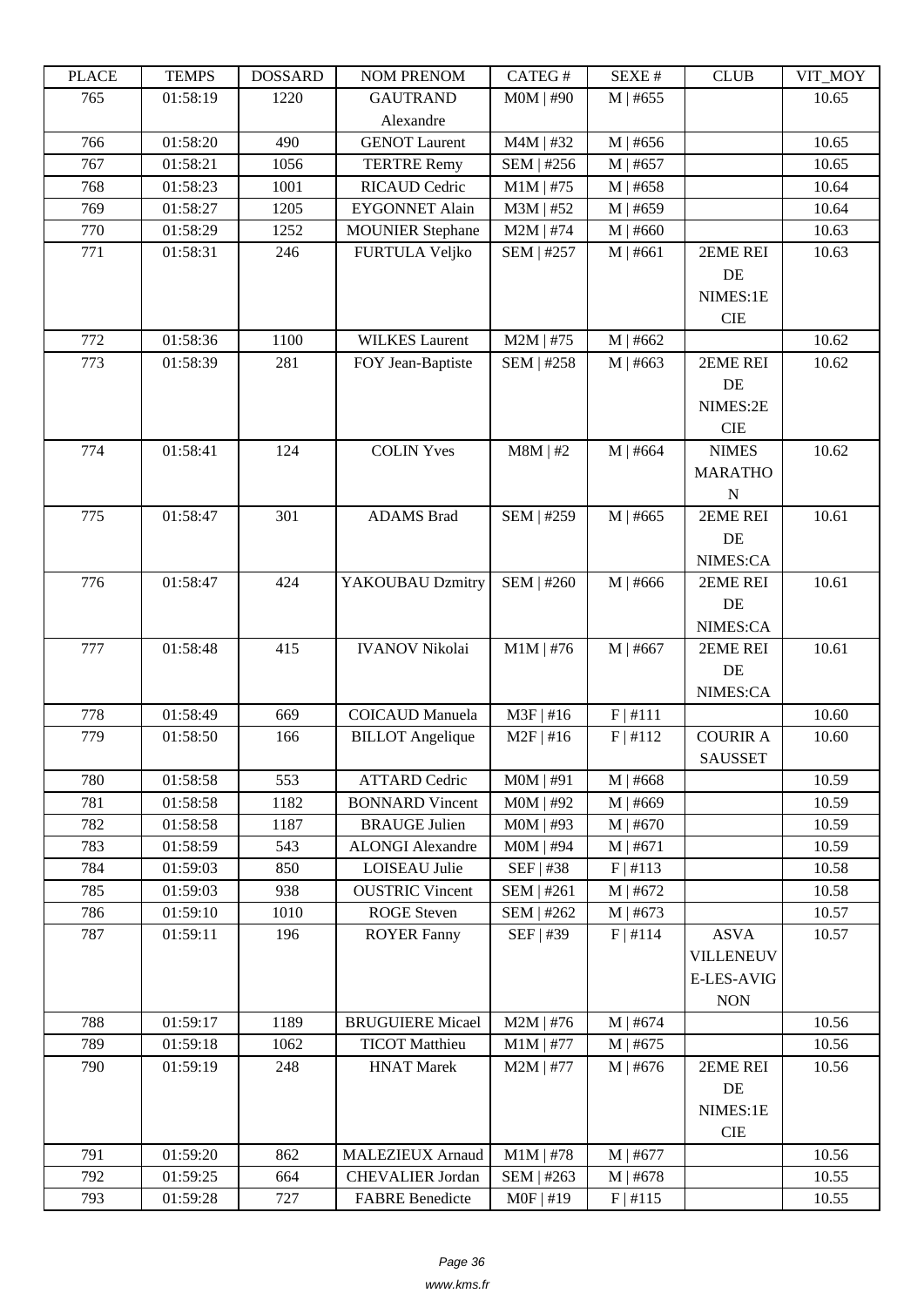| LLAUD | L LIVII D | <b>UUUUUUU</b> | <b>NUMERICAN</b>         | <b>CATLOT</b> | ד בר⁄זבט   | CLUD             | VII_WIO I |
|-------|-----------|----------------|--------------------------|---------------|------------|------------------|-----------|
| 794   | 01:59:31  | 999            | <b>REDON Maxime</b>      | SEM   #264    | M   #679   |                  | 10.54     |
| 795   | 01:59:40  | 157            | <b>CONTE Mireille</b>    | $M4F$   #8    | $F$ #116   | <b>ATHLE</b>     | 10.53     |
|       |           |                |                          |               |            | NIMES 30         |           |
| 796   | 01:59:44  | 1168           | <b>GAULUET Eric</b>      | $M5M$   #30   | $M$   #680 | <b>THN</b>       | 10.52     |
| 797   | 01:59:44  | 1034           | <b>SCHLEGEL Fabien</b>   | $M3M$   #53   | M   #681   |                  | 10.52     |
| 798   | 01:59:45  | 1035           | <b>SCHLEGEL Laetitia</b> | SEF   #40     | F   #117   |                  | 10.52     |
| 799   | 01:59:46  | 442            | PROTASOV Denys           | SEM   #265    | M   #682   | 2EME REI         | 10.52     |
|       |           |                |                          |               |            | DE               |           |
|       |           |                |                          |               |            | NIMES:CCL        |           |
| 800   | 01:59:48  | 434            | <b>GURUNG</b>            | SEM   #266    | M   #683   | 2EME REI         | 10.52     |
|       |           |                | Khem-Prasad              |               |            | DE               |           |
|       |           |                |                          |               |            | NIMES:CCL        |           |
| 801   | 01:59:50  | 561            | <b>BALAN</b> Johann      | $M3M$   #54   | $M$   #684 |                  | 10.51     |
| 802   | 01:59:52  | 571            | <b>BARGOIN Guillaume</b> | SEM   #267    | M   #685   |                  | 10.51     |
| 803   | 01:59:56  | 200            | <b>TAHAR Angelique</b>   | $M4F$   #9    | $F$   #118 | <b>ACRA</b>      | 10.51     |
|       |           |                |                          |               |            | <b>ARLES</b>     |           |
| 804   | 02:00:04  | 879            | <b>MARUEJOLS Franck</b>  | M3M   #55     | $M$   #686 |                  | 10.49     |
| 805   | 02:00:08  | 1153           | <b>LEPRETRE Noeline</b>  | SEF   #41     | $F$   #119 | <b>MISTRAL</b>   | 10.49     |
|       |           |                |                          |               |            |                  |           |
|       |           |                |                          |               |            | <b>TRIATHL'C</b> |           |
|       |           |                |                          |               |            | <b>LUB</b>       |           |
|       |           |                |                          |               |            | <b>ORANGE</b>    |           |
| 806   | 02:00:23  | 186            | <b>GOUIN</b> Anne        | $M2F$   #17   | F   #120   | <b>SAINT-MAR</b> | 10.47     |
|       |           |                |                          |               |            | TIN-DE-CR        |           |
|       |           |                |                          |               |            | AU               |           |
|       |           |                |                          |               |            | <b>ATHLETISM</b> |           |
|       |           |                |                          |               |            | Ε                |           |
| 807   | 02:00:23  | 867            | <b>MARCEL Stephane</b>   | $M3M$   #56   | $M$   #687 |                  | 10.47     |
| 808   | 02:00:23  | 868            | <b>MARCEL Theo</b>       | $JUM$   #9    | M   #688   |                  | 10.47     |
| 809   | 02:00:28  | 1024           | <b>SABIN Andy</b>        | $ESM$   #35   | M   #689   |                  | 10.46     |
| 810   | 02:00:28  | 516            | <b>CAMELIO</b> Gerald    | $M4M$   #33   | M   #690   | <b>BPCE-CE</b>   | 10.46     |
|       |           |                |                          |               |            | RA               |           |
| 811   | 02:00:28  | 275            | <b>CERVESATO</b>         | SEM   #268    | M   #691   | 2EME REI         | 10.46     |
|       |           |                | Maxime                   |               |            | DE               |           |
|       |           |                |                          |               |            | NIMES:2E         |           |
|       |           |                |                          |               |            | $\rm CIE$        |           |
| 812   | 02:00:30  | 231            | <b>ALCAZARES</b>         | SEM   #269    | M   #692   | 2EME REI         | 10.46     |
|       |           |                | Eduardo                  |               |            | DE               |           |
|       |           |                |                          |               |            | NIMES:1E         |           |
|       |           |                |                          |               |            | CIE              |           |
| 813   | 02:00:31  | 1039           | <b>SHIMABUKURO</b>       | SEM   #270    | M   #693   | #RUNANDC         | 10.45     |
|       |           |                | Emmanuel-Kei             |               |            | <b>HANGE</b>     |           |
| 814   | 02:00:35  | 1107           | <b>ZERABIB</b> Fadila    | M3F   #17     | F   #121   | <b>JOGGING</b>   | 10.45     |
|       |           |                |                          |               |            | <b>CLUB DE</b>   |           |
|       |           |                |                          |               |            | <b>MARTIGUE</b>  |           |
|       |           |                |                          |               |            | ${\bf S}$        |           |
| 815   | 02:00:36  | 922            | NICOLAS Jennifer         | $M1F$   #15   | F   #122   | <b>CAPA</b>      | 10.45     |
|       |           |                |                          |               |            | <b>AUBORD</b>    |           |
| 816   | 02:00:37  | 1014           | <b>ROSIQUE Benedicte</b> | $MOF$   #20   | F   #123   | <b>CAPA</b>      | 10.45     |
|       |           |                |                          |               |            | <b>AUBORDOI</b>  |           |
|       |           |                |                          |               |            | $\rm SE$         |           |
| 817   | 02:00:40  | 1240           | <b>MARTINEZ Philippe</b> | $M2M$   #78   | $M$   #694 |                  | 10.44     |
|       |           |                |                          |               |            |                  |           |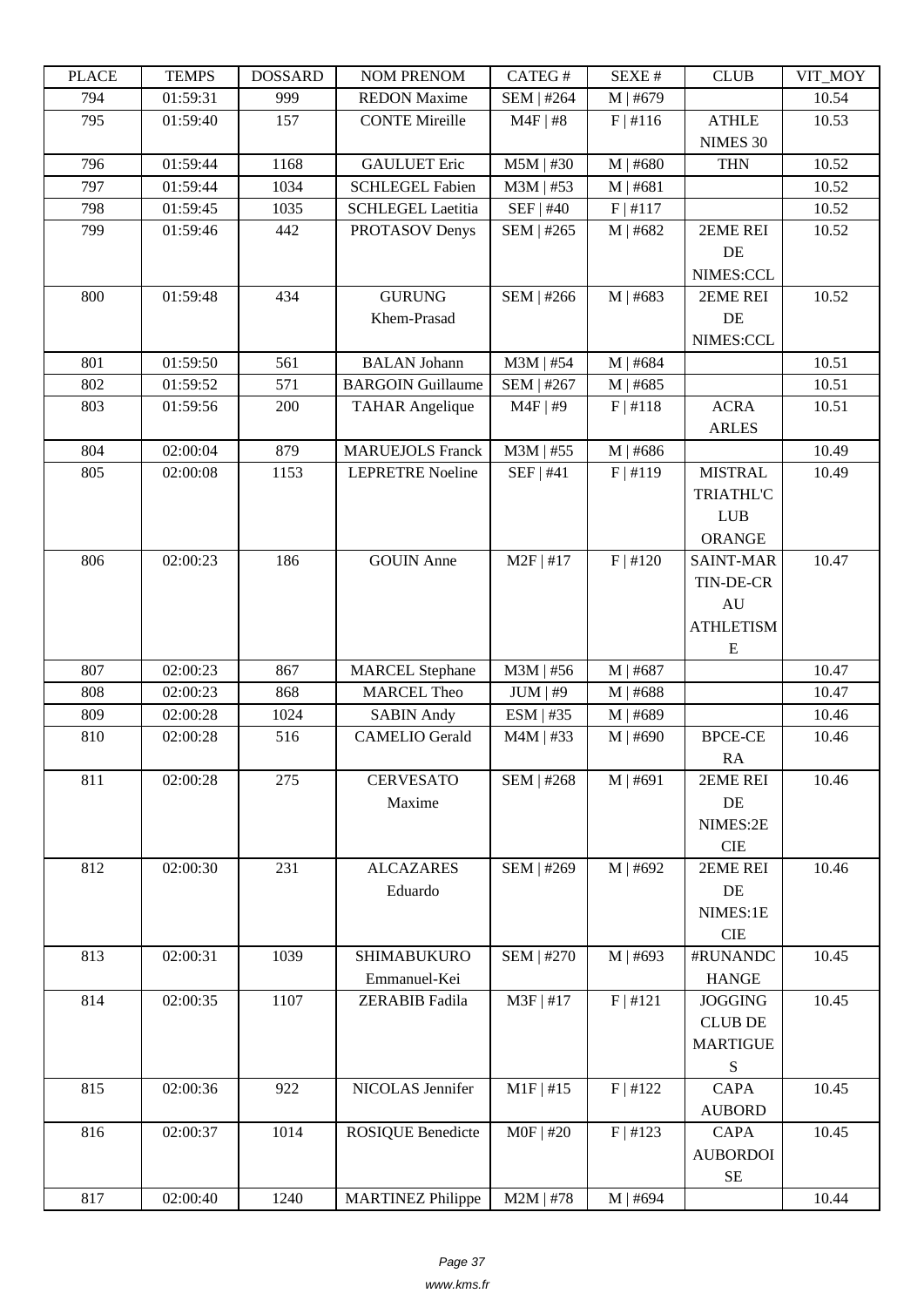| LLAUD      | <b>TENTI D</b>       | <b>UUUUUUU</b> | <b>NUMERION</b>                              | <b>CATLOT</b>             | DL/AL π                | CLUD             | VII_NIVI       |
|------------|----------------------|----------------|----------------------------------------------|---------------------------|------------------------|------------------|----------------|
| 818        | 02:00:41             | 601            | <b>BLAIN</b> Yoan                            | SEM   #271                | M   #695               |                  | 10.44          |
| 819        | 02:00:41             | 487            | <b>ABGRALL Chantal</b>                       | $M5F$   #2                | F   #124               | <b>BPCE-CE</b>   | 10.44          |
|            |                      |                |                                              |                           |                        | <b>BPL</b>       |                |
| 820        | 02:00:43             | 534            | <b>SOUFFIR Laetitia</b>                      | $M1F$   #16               | F   #125               | <b>BPCE-US</b>   | 10.44          |
|            |                      |                |                                              |                           |                        | <b>NATIXIS</b>   |                |
| 821        | 02:00:44             | 1112           | <b>CARBO</b> Nicolas                         | $M1M$   #79               | M   #696               |                  | 10.44          |
| 822        | 02:00:44             | 478            | PER Benjamin                                 | $M1M$   #80               | M   #697               | <b>BPCE-BPOC</b> | 10.44          |
| 823        | 02:00:48             | 604            | <b>BLANC Pablo</b>                           | SEM   #272                | M   #698               |                  | 10.43          |
| 824        | 02:00:49             | 152            | <b>MALOSSE</b> Audrey                        | $M1F$   #17               | F   #126               | <b>MACADAM</b>   | 10.43          |
|            |                      |                |                                              |                           |                        | CLUB             |                |
|            |                      |                |                                              |                           |                        | <b>NIMOIS</b>    |                |
| 825        | 02:00:56             | 629            | <b>BRINAS</b> Jeanne                         | SEF   #42                 | F   #127               |                  | 10.42          |
| 826<br>827 | 02:01:03<br>02:01:06 | 634<br>395     | <b>CACHIA Marc</b><br><b>MARTINS-FEITOSA</b> | $M4M$   #34<br>SEM   #273 | M   #699<br>$M$   #700 | 2EME REI         | 10.41<br>10.40 |
|            |                      |                | Marcelo                                      |                           |                        | DE               |                |
|            |                      |                |                                              |                           |                        | NIMES:4E         |                |
|            |                      |                |                                              |                           |                        | <b>CIE</b>       |                |
| 828        | 02:01:07             | 672            | <b>COLIN Thomas</b>                          | SEM   #274                | $M$   #701             |                  | 10.40          |
| 829        | 02:01:09             | 1066           | <b>TORRES Gerard</b>                         | $M6M$   #10               | $M$   #702             |                  | 10.40          |
| 830        | 02:01:12             | 635            | <b>CALEN Bertrand</b>                        | $M1M$   #81               | $M$   #703             |                  | 10.40          |
| 831        | 02:01:14             | 859            | <b>MAILLOT</b> Herve                         | SEM   #275                | $M$   #704             |                  | 10.39          |
| 832        | 02:01:22             | 1081           | <b>VANIN Jean-Pierre</b>                     | $M6M$   #11               | $M$   #705             | <b>CROCO</b>     | 10.38          |
|            |                      |                |                                              |                           |                        | <b>D'AIRAIN</b>  |                |
|            |                      |                |                                              |                           |                        | <b>NIMES</b>     |                |
|            |                      |                |                                              |                           |                        | <b>TRIATHLO</b>  |                |
|            |                      |                |                                              |                           |                        | N                |                |
| 833        | 02:01:35             | 185            | <b>GARREAU Blandine</b>                      | ESF   #3                  | F   #128               | <b>ATHLETIC</b>  | 10.36          |
|            |                      |                |                                              |                           |                        | <b>CLUB</b>      |                |
|            |                      |                |                                              |                           |                        | <b>MONTPELLI</b> |                |
|            |                      |                |                                              |                           |                        | $\rm ER$         |                |
| 834        | 02:01:41             | 8              | <b>AITHMONDA Taha</b>                        | $M4M$   #35               | $M$   #706             | <b>ATHLE</b>     | 10.35          |
|            |                      |                |                                              |                           |                        | NIMES 30         |                |
| 835        | 02:01:47             | 798            | <b>HELLY Laurent</b>                         | M2M   #79                 | $M$   #707             |                  | 10.35          |
| 836        | 02:01:52             | 1254           | OLLIVERO Benjamin                            | $MOM$   #95               | $M$   #708             |                  | 10.34          |
| 837        | 02:01:52             | 713            | <b>DUMON</b> Emma                            | SEF   #43                 | F   #129               |                  | 10.34          |
| 838        | 02:01:52             | 1192           | <b>CASTEL Laura</b>                          | SEF   #44                 | $F$   #130             |                  | 10.34          |
| 839        | 02:01:52             | 162            | <b>GAEIX Aurore</b>                          | $SEF$   #45               | F   #131               | ALSG             | 10.34          |
|            |                      |                |                                              |                           |                        | <b>ATHLETISM</b> |                |
|            |                      |                |                                              |                           |                        | ${\bf E}$        |                |
| 840        | 02:01:53             | 1246           | <b>MEYNADIER Cyrill</b>                      | M3M   #57                 | $M$   #709             |                  | 10.34          |
| 841        | 02:01:55             | 581            | <b>PIGUET Boris</b>                          | $M3M$   #58               | M   #710               |                  | 10.33          |
| 842        | 02:01:55             | 418            | LHEUREUX Nidrle                              | SEM   #276                | M   #711               | 2EME REI         | 10.33          |
|            |                      |                |                                              |                           |                        | DE               |                |
|            |                      |                |                                              |                           |                        | NIMES:CA         |                |
| 843        | 02:01:56             | 794            | <b>GUILLET</b> Charlotte                     | SEF   #46                 | F   #132               |                  | 10.33          |
| 844        | 02:01:56             | 147            | <b>VEYSSEYRE Emilien</b>                     | $MOM$   #96               | M   #712               |                  | 10.33          |
| 845        | 02:01:57             | 583            | <b>BELLO Valentin</b>                        | ESM   #36                 | M   #713               |                  | 10.33          |
| 846        | 02:01:58             | 661            | <b>CHARROIN</b>                              | $M4M$   #36               | $M$   #714             |                  | 10.33          |
|            |                      |                | Jean-Charles                                 |                           |                        |                  |                |
| 847        | 02:01:58             | 1199           | DEVAUX Raphael                               | SEM   #277                | M   #715               |                  | 10.33          |
| 848        | 02:02:18             | 888            | <b>MAURIN</b> Stephanie                      | $M2F$   #18               | F   #133               |                  | 10.30          |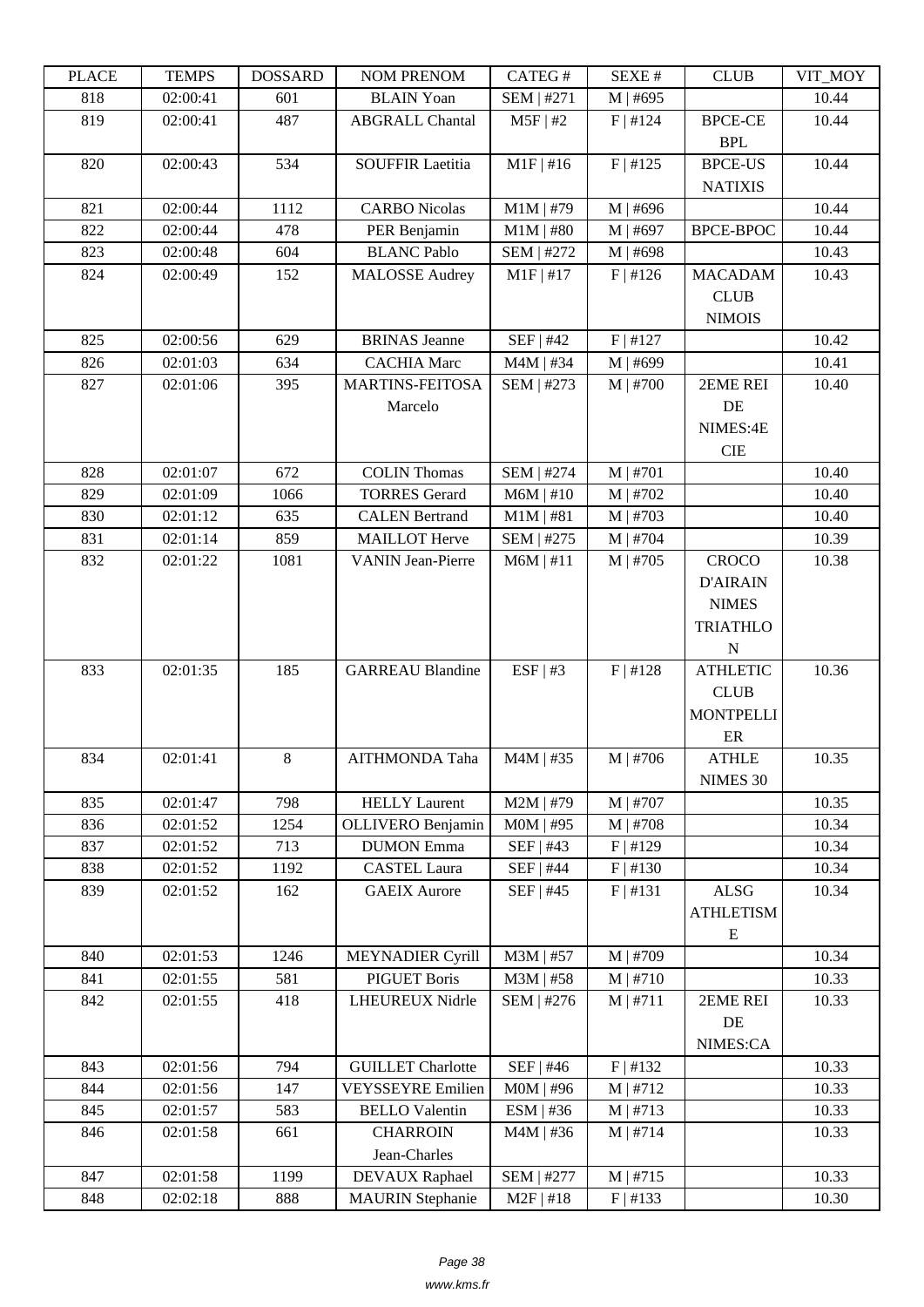| I LAUD | <b>TEIATI</b> 2 | <b>DOPPULP</b> | <b>TAQIMET IZETAQIME</b> | $CALU \pi$        | л سد       | <b>CEOD</b>                | VII IVIUI |
|--------|-----------------|----------------|--------------------------|-------------------|------------|----------------------------|-----------|
| 849    | 02:02:26        | 155            | <b>CAVALLIER Elsa</b>    | $SEF$   #47       | F   #134   | <b>ATHLE</b><br>NIMES 30   | 10.29     |
| 850    | 02:02:31        | 799            | <b>HENRIOT Marc</b>      | $M4M$   #37       | M   #716   |                            | 10.28     |
| 851    | 02:02:33        | 944            | PALMERI-DEVAIVR          | SEM   #278        | $M$   #717 |                            | 10.28     |
|        |                 |                | E Lea                    |                   |            |                            |           |
| 852    | 02:02:34        | 537            | <b>ABRIC Sebastien</b>   | SEM   #279        | M   #718   |                            | 10.28     |
| 853    | 02:02:40        | 929            | <b>ODIARD</b> Laurent    | $M3M$   #59       | M   #719   | LE                         | 10.27     |
|        |                 |                |                          |                   |            | <b>MARATHO</b>             |           |
|        |                 |                |                          |                   |            | N DE LA                    |           |
|        |                 |                |                          |                   |            | <b>PREMATUR</b>            |           |
|        |                 |                |                          |                   |            | <b>ITE</b>                 |           |
| 854    | 02:02:42        | 654            | <b>CHAMP</b> Cecile      | $M2F$   #19       | F   #135   |                            | 10.27     |
| 855    | 02:02:44        | 858            | <b>MAILLARD Paoline</b>  | SEF   #48         | F   #136   |                            | 10.27     |
| 856    | 02:02:44        | 329            | <b>GUTHERT Max</b>       | <b>SEM   #280</b> | M   #720   | 2EME REI                   | 10.27     |
|        |                 |                |                          |                   |            | DE                         |           |
|        |                 |                |                          |                   |            | NIMES:3E                   |           |
|        |                 |                |                          |                   |            | <b>CIE</b>                 |           |
| 857    | 02:02:58        | 772            | <b>GHEZZI Brigitte</b>   | $M3F$   #18       | F   #137   | A VOS                      | 10.25     |
|        |                 |                |                          |                   |            | <b>BASKET</b>              |           |
|        |                 |                |                          |                   |            | <b>ISTRES</b>              |           |
| 858    | 02:02:59        | 1156           | <b>BONNETTE Florian</b>  | M0M   #97         | M   #721   | <b>MON</b>                 | 10.25     |
|        |                 |                |                          |                   |            | <b>NOTAIRE</b>             |           |
|        |                 |                |                          |                   |            | <b>EST DANS</b>            |           |
|        |                 |                |                          |                   |            | <b>LA COURSE</b>           |           |
| 859    | 02:02:59        | 1162           | <b>POUZERGUE</b>         | M0M   #98         | M   #722   | <b>MON</b>                 | 10.25     |
|        |                 |                | Thibault                 |                   |            | <b>NOTAIRE</b>             |           |
|        |                 |                |                          |                   |            | <b>EST DANS</b>            |           |
|        |                 |                |                          |                   |            | <b>LA COURSE</b>           |           |
| 860    | 02:03:00        | 266            | <b>ADAMES Raul</b>       | M0M   #99         | $M$   #723 | 2EME REI                   | 10.24     |
|        |                 |                |                          |                   |            | DE<br>NIMES:2E             |           |
|        |                 |                |                          |                   |            | <b>CIE</b>                 |           |
| 861    | 02:03:08        | 93             | <b>SANCHEZ Jose</b>      | $M3M$   #60       | M   #724   | LA                         | 10.23     |
|        |                 |                |                          |                   |            | <b>LORIOLAD</b>            |           |
|        |                 |                |                          |                   |            | E                          |           |
| 862    | 02:03:26        | 1011           | <b>ROMAN</b> Clotilde    | $MOF$   #21       | F   #138   |                            | 10.21     |
| 863    | 02:03:28        | 193            | <b>PASSELAIGUE</b>       | M0F   #22         | F   #139   | <b>AATAC</b>               | 10.21     |
|        |                 |                | Jessica                  |                   |            |                            |           |
| 864    | 02:03:32        | 1102           | <b>WOLFARTH Eric</b>     | $M2M$   #80       | $M$   #725 | <b>ASSOCIATI</b>           | 10.20     |
|        |                 |                |                          |                   |            | ON COURIR                  |           |
|        |                 |                |                          |                   |            | $\mathop{\rm EN}\nolimits$ |           |
|        |                 |                |                          |                   |            | GARRIGUE-                  |           |
|        |                 |                |                          |                   |            | POULX 30                   |           |
| 865    | 02:03:40        | 671            | <b>COLIN</b>             | $M3M$   #61       | $M$   #726 |                            | 10.19     |
|        |                 |                | Olivier-Christophe       |                   |            |                            |           |
| 866    | 02:03:47        | 1250           | <b>MOUNE Tony</b>        | <b>SEM   #281</b> | M   #727   |                            | 10.18     |
| 867    | 02:03:52        | 714            | <b>DUPONT Clemence</b>   | $MOF$   #23       | F   #140   | AC                         | 10.17     |
|        |                 |                |                          |                   |            | <b>ORANGE</b>              |           |
| 868    | 02:03:52        | 698            | <b>DENECE Philippe</b>   | $M4M$   #38       | M   #728   |                            | 10.17     |
| 869    | 02:03:54        | 719            | <b>ENAULT</b> Serge      | $M2M$   #81       | M   #729   |                            | 10.17     |
| 870    | 02:03:56        | 918            | <b>NAIM</b> Sara         | $M1F$   #18       | F   #141   |                            | 10.17     |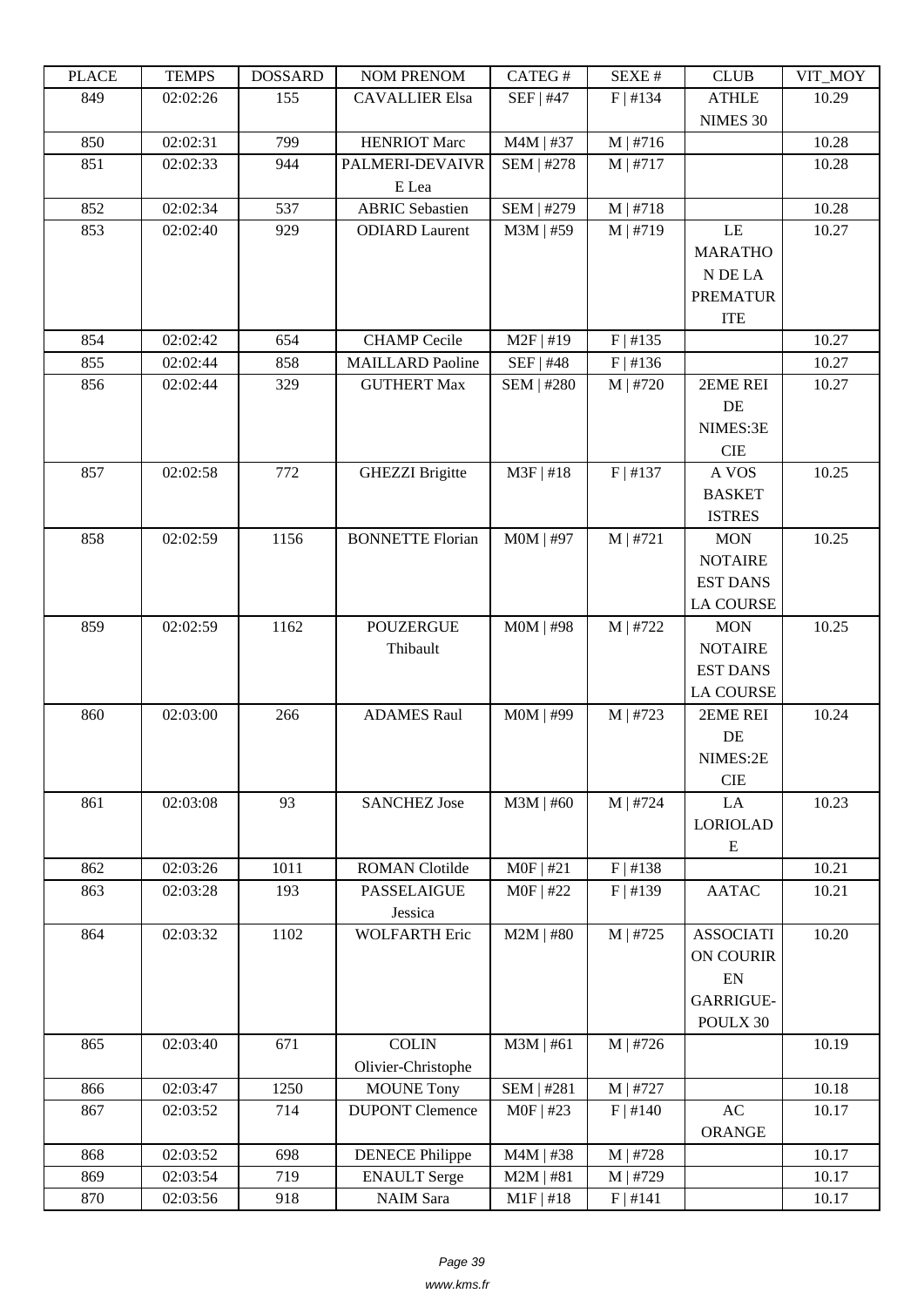| LLAUL | <u>ר דוגודו</u> | <b>UUDDAIND</b> | NUM TNENUM               | <b>CATLOT</b>     | ד בר⁄זכו   | CLUD             | VII_MUI |
|-------|-----------------|-----------------|--------------------------|-------------------|------------|------------------|---------|
| 871   | 02:03:58        | 467             | <b>EVESQUE Franck</b>    | M4M   #39         | $M$   #730 | <b>BPCE-BPAU</b> | 10.16   |
|       |                 |                 |                          |                   |            | RA               |         |
| 872   | 02:04:01        | 396             | <b>MATAIE Wildric</b>    | <b>SEM   #282</b> | M   #731   | 2EME REI         | 10.16   |
|       |                 |                 |                          |                   |            | DE               |         |
|       |                 |                 |                          |                   |            | NIMES:4E         |         |
|       |                 |                 |                          |                   |            | CIE              |         |
| 873   | 02:04:01        | 875             | <b>MARTIAL</b>           | $M4M$   #40       | M   #732   |                  | 10.16   |
|       |                 |                 | Danny-David              |                   |            |                  |         |
| 874   | 02:04:05        | 72              | <b>LARREY Nicolas</b>    | MOM   #100        | M   #733   | <b>USIPT</b>     | 10.15   |
|       | 02:04:06        |                 |                          |                   |            |                  |         |
| 875   |                 | 177             | <b>DAMBLANT Virginie</b> | $M1F$ #19         | F   #142   | <b>USIPT</b>     | 10.15   |
| 876   | 02:04:07        | 83              | <b>MARTINEZ Nathalie</b> | M3F   #19         | F   #143   | <b>ACRA</b>      | 10.15   |
|       |                 |                 |                          |                   |            | <b>ARLES</b>     |         |
| 877   | 02:04:11        | 277             | <b>CORREA Lucas</b>      | SEM   #283        | M   #734   | 2EME REI         | 10.15   |
|       |                 |                 |                          |                   |            | DE               |         |
|       |                 |                 |                          |                   |            | NIMES:2E         |         |
|       |                 |                 |                          |                   |            | <b>CIE</b>       |         |
| 878   | 02:04:11        | 606             | <b>BOILEAU Patricia</b>  | $M6F$   #2        | F   #144   | <b>COURIR A</b>  | 10.15   |
|       |                 |                 |                          |                   |            | <b>VAUVERT</b>   |         |
| 879   | 02:04:11        | 749             | FRANCOIS Jean-Noel       | $M1M$   #82       | M   #735   |                  | 10.15   |
| 880   | 02:04:12        | 607             | <b>BOILEAU Remi</b>      | $M5M$   #31       | $M$   #736 | <b>COURIR A</b>  | 10.14   |
|       |                 |                 |                          |                   |            | <b>VAUVERT</b>   |         |
| 881   | 02:04:18        | 495             | <b>LO-PRESTI Raphael</b> | SEM   #284        | M   #737   | <b>BPCE-CE</b>   | 10.14   |
|       |                 |                 |                          |                   |            | <b>HDF</b>       |         |
| 882   | 02:04:23        |                 |                          |                   |            |                  |         |
|       |                 | 479             | <b>BRANGER Frederic</b>  | $M4M$   #41       | M   #738   | <b>BPCE-CE</b>   | 10.13   |
|       |                 |                 |                          |                   |            | <b>APC</b>       |         |
| 883   | 02:04:24        | 903             | MONGE-MARIDET            | $MOF$   #24       | F   #145   | <b>AUCUN</b>     | 10.13   |
|       |                 |                 | Nancy                    |                   |            | <b>CLUB</b>      |         |
| 884   | 02:04:24        | 871             | <b>MARIDET Camille</b>   | $M1M$   #83       | M   #739   | <b>AUCUN</b>     | 10.13   |
|       |                 |                 |                          |                   |            | <b>CLUB</b>      |         |
| 885   | 02:04:25        | 947             | <b>PAPAIX Jerome</b>     | $M2M$   #82       | M   #740   |                  | 10.13   |
| 886   | 02:04:30        | 475             | <b>DAGANY</b> Frank      | M3M   #62         | $M$   #741 | <b>BPCE-BPME</b> | 10.12   |
|       |                 |                 |                          |                   |            | ${\bf D}$        |         |
| 887   | 02:04:31        | 560             | <b>BAILLOT</b> Stephanie | $M2F$   #20       | F   #146   | <b>CAPAUBOR</b>  | 10.12   |
|       |                 |                 |                          |                   |            | <b>DOISE</b>     |         |
| 888   | 02:04:32        | 819             | <b>KEOHAVONG</b>         | $M1M$   #84       | $M$   #742 |                  | 10.12   |
|       |                 |                 | Christian                |                   |            |                  |         |
| 889   | 02:04:34        | 768             | <b>GELINEAU Pauline</b>  | $MOF$   #25       | $F$   #147 |                  | 10.12   |
| 890   | 02:04:35        | 767             | <b>GELINEAU Gael</b>     | $M1M$   #85       | M   #743   |                  | 10.11   |
|       |                 |                 | FEDOU Didier             |                   |            | CAP              |         |
| 891   | 02:04:36        | 732             |                          | $M6M$   #12       | $M$   #744 |                  | 10.11   |
|       |                 |                 |                          |                   |            | <b>AUBORDOI</b>  |         |
|       |                 |                 |                          |                   |            | $\rm SE$         |         |
| 892   | 02:04:36        | 893             | <b>MEURICE Mathieu</b>   | $MOM$   #101      | M   #745   | CAP              | 10.11   |
|       |                 |                 |                          |                   |            | <b>AUBORDOI</b>  |         |
|       |                 |                 |                          |                   |            | $\rm SE$         |         |
| 893   | 02:04:37        | 156             | <b>CHARACHON Sylvie</b>  | $M5F$   #3        | F   #148   | <b>ATHLE</b>     | 10.11   |
|       |                 |                 |                          |                   |            | NIMES 30         |         |
| 894   | 02:04:46        | 376             | <b>VIARD Anthony</b>     | SEM   #285        | $M$   #746 | 2EME REI         | 10.10   |
|       |                 |                 |                          |                   |            | $\rm DE$         |         |
|       |                 |                 |                          |                   |            | NIMES:3E         |         |
|       |                 |                 |                          |                   |            | $\rm CIE$        |         |
| 895   | 02:04:54        | 145             | <b>VALIENTE Anthony</b>  | SEM   #286        | $M$   #747 |                  | 10.09   |
|       |                 |                 |                          |                   |            |                  |         |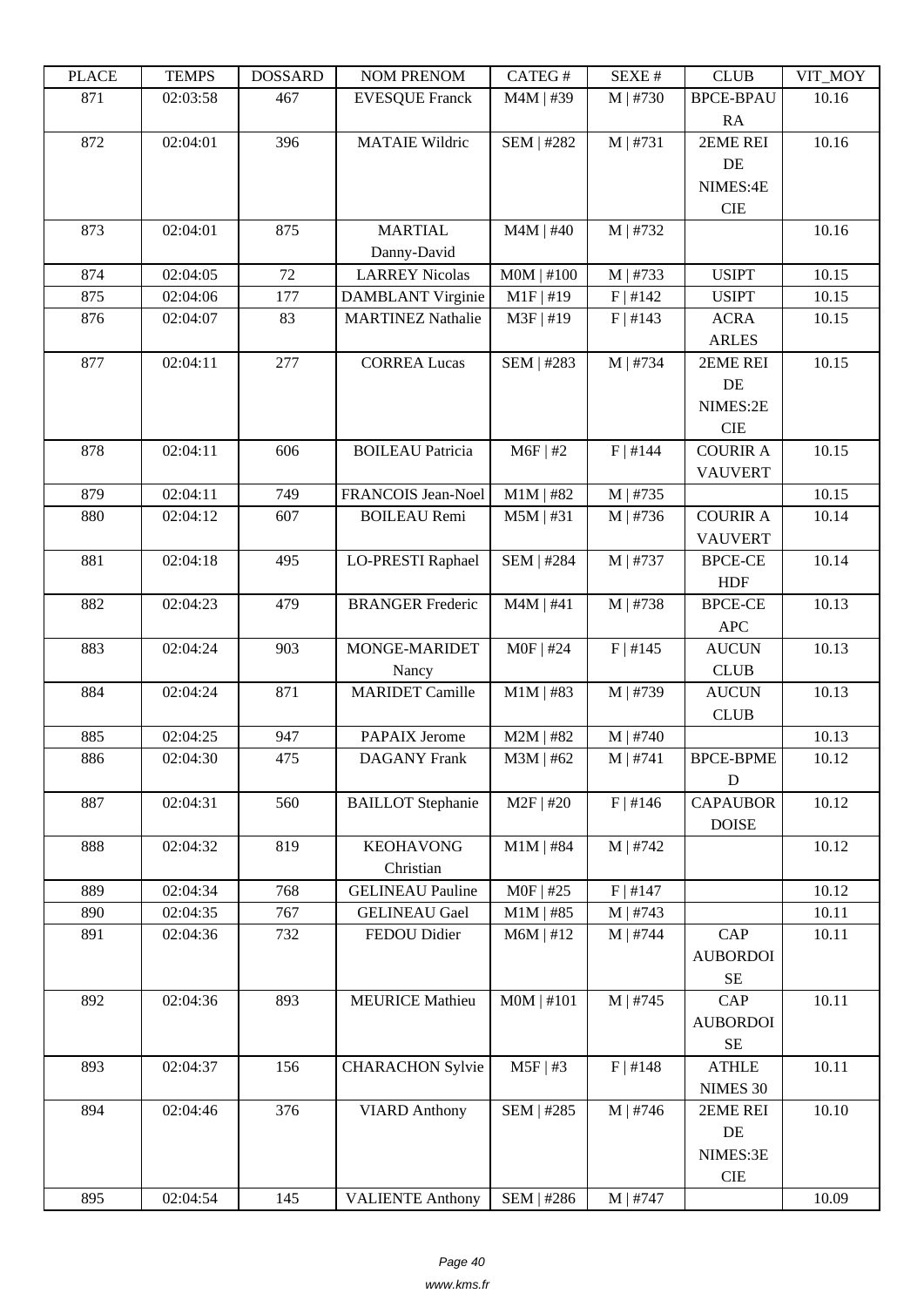| LLAUL | L LIVILI J | <b><i>ANURGOA</i></b> | I'VUNI I INLIVUNI         | $CALU\pi$         | DL/AL π    | CLUD             | VII_WIO I |
|-------|------------|-----------------------|---------------------------|-------------------|------------|------------------|-----------|
| 896   | 02:04:57   | 915                   | <b>MOUMIN Julie</b>       | $M1F$ #20         | $F$   #149 |                  | 10.08     |
| 897   | 02:05:01   | 632                   | <b>BRUYERE</b> Stephan    | $M2M$   #83       | $M$   #748 |                  | 10.08     |
| 898   | 02:05:01   | 916                   | <b>MOUVEAU Fabien</b>     | $M2M$   #84       | M   #749   |                  | 10.08     |
| 899   | 02:05:13   | 1165                  | <b>OROS</b> Cosmin        | $MOM$   #102      | M   #750   | <b>SOROS</b>     | 10.06     |
| 900   | 02:05:16   | 191                   | <b>MOLINIER Estelle</b>   | $M1F$ #21         | F   #150   | <b>SL</b>        | 10.06     |
|       |            |                       |                           |                   |            | <b>ATHLETIC</b>  |           |
|       |            |                       |                           |                   |            | <b>CLUB</b>      |           |
|       |            |                       |                           |                   |            | <b>MONTPELLI</b> |           |
|       |            |                       |                           |                   |            | $\rm ER$         |           |
| 901   | 02:05:24   | 1206                  | <b>FALCONNIER</b>         | $M6F$   #3        | F   #151   |                  | 10.05     |
|       |            |                       | Michele                   |                   |            |                  |           |
| 902   | 02:05:33   | 84                    | PERREAU Andre             | $M10M$   #1       | M   #751   | UPA66            | 10.04     |
| 903   | 02:05:38   | 1071                  | <b>TRELIS Alexandre</b>   | SEM   #287        | $M$   #752 |                  | 10.03     |
| 904   | 02:05:38   | 943                   | <b>PALMEIRO</b> Melanie   | SEF   #49         | F   #152   |                  | 10.03     |
| 905   |            |                       | <b>MARY Nathalie</b>      |                   |            | AC ST            |           |
|       | 02:05:42   | 1132                  |                           | M3F   #20         | F   #153   |                  | 10.02     |
|       |            |                       |                           |                   |            | <b>REMY DE</b>   |           |
|       |            |                       |                           |                   |            | <b>PROVENCE</b>  |           |
| 906   | 02:05:54   | 1137                  | <b>FAVRE</b> Thierry      | $M5M$   #32       | $M$   #753 | <b>COURIR A</b>  | 10.01     |
|       |            |                       |                           |                   |            | <b>VAUVERT</b>   |           |
| 907   | 02:06:01   | 1228                  | <b>JERRISE Rudy</b>       | <b>SEM   #288</b> | M   #754   |                  | 10.00     |
| 908   | 02:06:01   | 770                   | <b>GERARD</b> Mathilde    | SEF   #50         | F   #154   |                  | 10.00     |
| 909   | 02:06:04   | 1063                  | <b>TISSINIER Marianne</b> | SEF   #51         | F   #155   |                  | 9.99      |
| 910   | 02:06:04   | 527                   | <b>CLEMENT</b> Frederic   | $M5M$   #33       | $M$   #755 | <b>BPCE-ITCE</b> | 9.99      |
| 911   | 02:06:15   | 987                   | ROUSSEAU Emilie           | $MOF$   #26       | F   #156   |                  | 9.98      |
| 912   | 02:06:16   | 431                   | <b>FERRE Virgile</b>      | $M1M$   #86       | $M$   #756 | 2EME REI         | 9.98      |
|       |            |                       |                           |                   |            | DE               |           |
|       |            |                       |                           |                   |            | NIMES:CCL        |           |
| 913   | 02:06:27   | 901                   | <b>MODRIN</b> Lola        | SEF   #52         | F   #157   |                  | 9.96      |
| 914   | 02:06:28   | 605                   | <b>BLASZCZYK</b>          | <b>SEM   #289</b> | M   #757   |                  | 9.96      |
|       |            |                       | Maxime                    |                   |            |                  |           |
| 915   | 02:06:29   | 127                   | <b>REYNEAUD Frederic</b>  | $M4M$   #42       | $M$   #758 | <b>SMA</b>       | 9.96      |
| 916   | 02:06:32   | 709                   | <b>DRILLIEN Jc</b>        | $M2M$   #85       | M   #759   |                  | 9.96      |
| 917   | 02:06:46   | 809                   | <b>JACQUOT Alexis</b>     | SEM   #290        | $M$   #760 |                  | 9.94      |
| 918   | 02:06:51   | 1135                  | <b>HAMELIN Mathilde</b>   | $M1F$ #22         | F   #158   | <b>CANICROSS</b> | 9.93      |
|       |            |                       |                           |                   |            | 30               |           |
| 919   | 02:06:53   | 159                   | <b>HOURS</b> Lisa         | M0F   #27         | F   #159   | <b>ATHLE</b>     | 9.93      |
|       |            |                       |                           |                   |            | NIMES 30         |           |
| 920   | 02:06:54   | 17                    | <b>NAUROY</b> Christophe  | $M3M$   #63       | M   #761   | <b>ATHLE</b>     | 9.93      |
|       |            |                       |                           |                   |            | NIMES 30         |           |
| 921   | 02:06:58   | 183                   | <b>GALLE</b> Sabine       | $M3F$   #21       | F   #160   | <b>AATAC</b>     | 9.92      |
| 922   | 02:07:00   | 864                   | <b>MANTION</b> Lucie      | $MOF$   #28       | F   #161   |                  | 9.92      |
| 923   | 02:07:01   | 753                   | <b>GAILLAC Remi</b>       | SEM   #291        | M   #762   |                  | 9.92      |
| 924   | 02:07:04   | 458                   | <b>KHICHANE</b>           | $M2M$   #86       | $M$   #763 | <b>BPCE-BP</b>   | 9.92      |
|       |            |                       | Mohamed                   |                   |            | <b>SUD</b>       |           |
| 925   | 02:07:05   | 687                   | POISSY Joel               | $M6M$   #13       | M   #764   |                  | 9.91      |
|       |            |                       |                           |                   |            |                  |           |
| 926   | 02:07:05   | 492                   | <b>DZIUBEK</b> Alexis     | $M1M$   #87       | $M$   #765 | <b>BPCE-CE</b>   | 9.91      |
|       |            |                       |                           |                   |            | <b>HDF</b>       |           |
| 927   | 02:07:06   | 14                    | <b>JEULLAIN</b> Gerald    | $M3M$   #64       | $M$   #766 | <b>ATHLE</b>     | 9.91      |
|       |            |                       |                           |                   |            | NIMES 30         |           |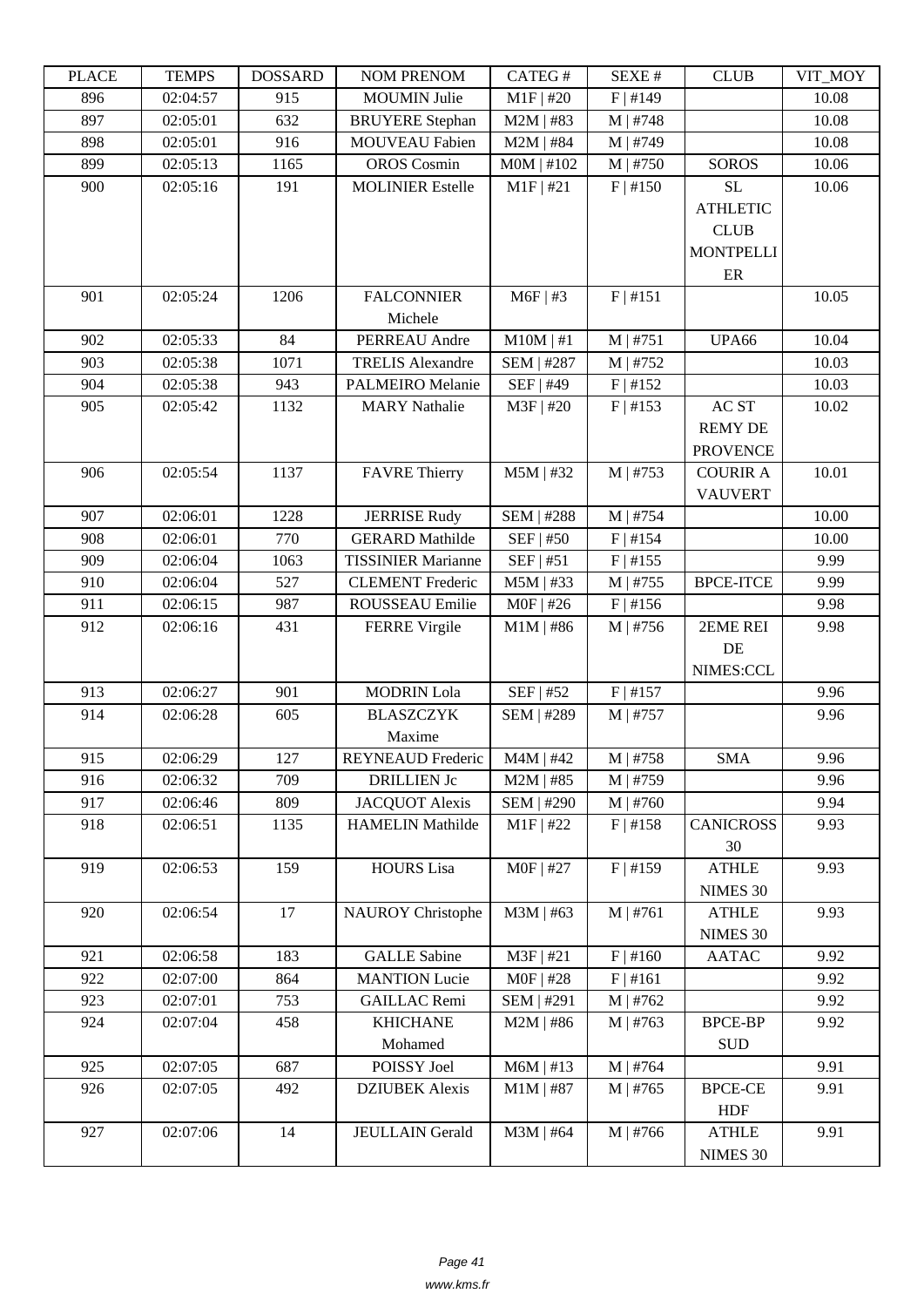| LLAUL | L TIATI D | <b>UUUUUUU</b> | <b>NUMERICAY</b>        | CATEU T           | <b>DLAL π</b> | CLUD             | VII_MUI |
|-------|-----------|----------------|-------------------------|-------------------|---------------|------------------|---------|
| 928   | 02:07:08  | 20             | <b>ANTON Alberto</b>    | M3M   #65         | $M$   #767    | <b>ALSG</b>      | 9.91    |
|       |           |                |                         |                   |               | <b>ATHLETISM</b> |         |
|       |           |                |                         |                   |               | ${\bf E}$        |         |
| 929   | 02:07:20  | 936            | <b>OUSTRIC Michel</b>   | $M6M$   #14       | M   #768      | <b>VEDAS</b>     | 9.90    |
|       |           |                |                         |                   |               | <b>ENDURANC</b>  |         |
|       |           |                |                         |                   |               | E                |         |
|       |           |                |                         |                   |               |                  |         |
| 930   | 02:07:20  | 1130           | <b>MALBROUCK</b>        | ESM   #37         | M   #769      | <b>6EME CCT</b>  | 9.90    |
|       |           |                | Keymwel                 |                   |               |                  |         |
| 931   | 02:07:20  | 572            | <b>BARTHOLOMEE</b>      | SEF   #53         | F   #162      |                  | 9.90    |
|       |           |                | Colombine               |                   |               |                  |         |
| 932   | 02:07:27  | 738            | <b>FERRER</b> Frederic  | $M2M$   #87       | $M$   #770    |                  | 9.89    |
| 933   | 02:07:32  | 927            | <b>NOUVEL Andrea</b>    | SEF   #54         | F   #163      |                  | 9.88    |
| 934   | 02:07:45  | 804            | <b>HOUSSIN</b> Antoine  | SEM   #292        | M   #771      |                  | 9.86    |
| 935   | 02:07:46  | 707            | <b>DOMBALD</b> Steeve   | SEM   #293        | M   #772      |                  | 9.86    |
| 936   | 02:07:47  | 325            | <b>GORCIAG Vasile</b>   | SEM   #294        | M   #773      | 2EME REI         | 9.86    |
|       |           |                |                         |                   |               | DE               |         |
|       |           |                |                         |                   |               | NIMES:3E         |         |
|       |           |                |                         |                   |               | <b>CIE</b>       |         |
| 937   | 02:07:48  | 333            | <b>HOSY</b> Valentin    | SEM   #295        | M   #774      | 2EME REI         | 9.86    |
|       |           |                |                         |                   |               | DE               |         |
|       |           |                |                         |                   |               | NIMES:3E         |         |
|       |           |                |                         |                   |               | <b>CIE</b>       |         |
| 938   | 02:07:49  | 695            | <b>DELMAS</b> Romain    | SEM   #296        | $M$   #775    |                  | 9.86    |
| 939   | 02:07:49  | 759            | <b>GALLETTI Celine</b>  | M0F   #29         | F   #164      | <b>CSE</b>       | 9.86    |
|       |           |                |                         |                   |               | <b>RUNTRI</b>    |         |
|       |           |                |                         |                   |               | <b>ASCOMETA</b>  |         |
|       |           |                |                         |                   |               | L                |         |
| 940   | 02:07:51  | 1157           | <b>CARRIER Mathilde</b> | SEF   #55         | F   #165      | <b>MON</b>       | 9.86    |
|       |           |                |                         |                   |               | <b>NOTAIRE</b>   |         |
|       |           |                |                         |                   |               |                  |         |
|       |           |                |                         |                   |               | <b>EST DANS</b>  |         |
|       |           |                |                         |                   |               | <b>LA COURSE</b> |         |
| 941   | 02:08:01  | 1233           | <b>LE-DRIANT Eric</b>   | $M4M$   #43       | $M$   #776    |                  | 9.84    |
| 942   | 02:08:01  | 466            | <b>ESSLINGER Sophie</b> | $M2F$   #21       | F   #166      | <b>BPCE-BPAU</b> | 9.84    |
|       |           |                |                         |                   |               | RA               |         |
| 943   | 02:08:05  | 253            | <b>MAGNAN Thibault</b>  | $MOM$   #103      | M   #777      | 2EME REI         | 9.84    |
|       |           |                |                         |                   |               | DE               |         |
|       |           |                |                         |                   |               | NIMES:1E         |         |
|       |           |                |                         |                   |               | CIE              |         |
| 944   | 02:08:05  | 259            | PAIVA-BARBOSA           | $MOM$   #104      | M   #778      | 2EME REI         | 9.84    |
|       |           |                | Leandro                 |                   |               | $\rm DE$         |         |
|       |           |                |                         |                   |               | NIMES:1E         |         |
|       |           |                |                         |                   |               | CIE              |         |
| 945   | 02:08:11  | 718            | ELIDRISSI-RACHIDI       | SEM   #297        | M   #779      |                  | 9.83    |
|       |           |                | Yassine                 |                   |               |                  |         |
| 946   | 02:08:13  | 408            | <b>TSIKLAURI Lado</b>   | <b>SEM   #298</b> | M   #780      | 2EME REI         | 9.83    |
|       |           |                |                         |                   |               | $\rm DE$         |         |
|       |           |                |                         |                   |               | NIMES:4E         |         |
|       |           |                |                         |                   |               | CIE              |         |
| 947   | 02:08:22  | 976            | PINGOT Julie            | $ESF$   #4        | F   #167      |                  | 9.82    |
| 948   | 02:08:22  | 538            | <b>ROLLET Gilles</b>    | $M1M$   #88       | $M$   #781    |                  | 9.82    |
|       |           |                |                         |                   |               |                  |         |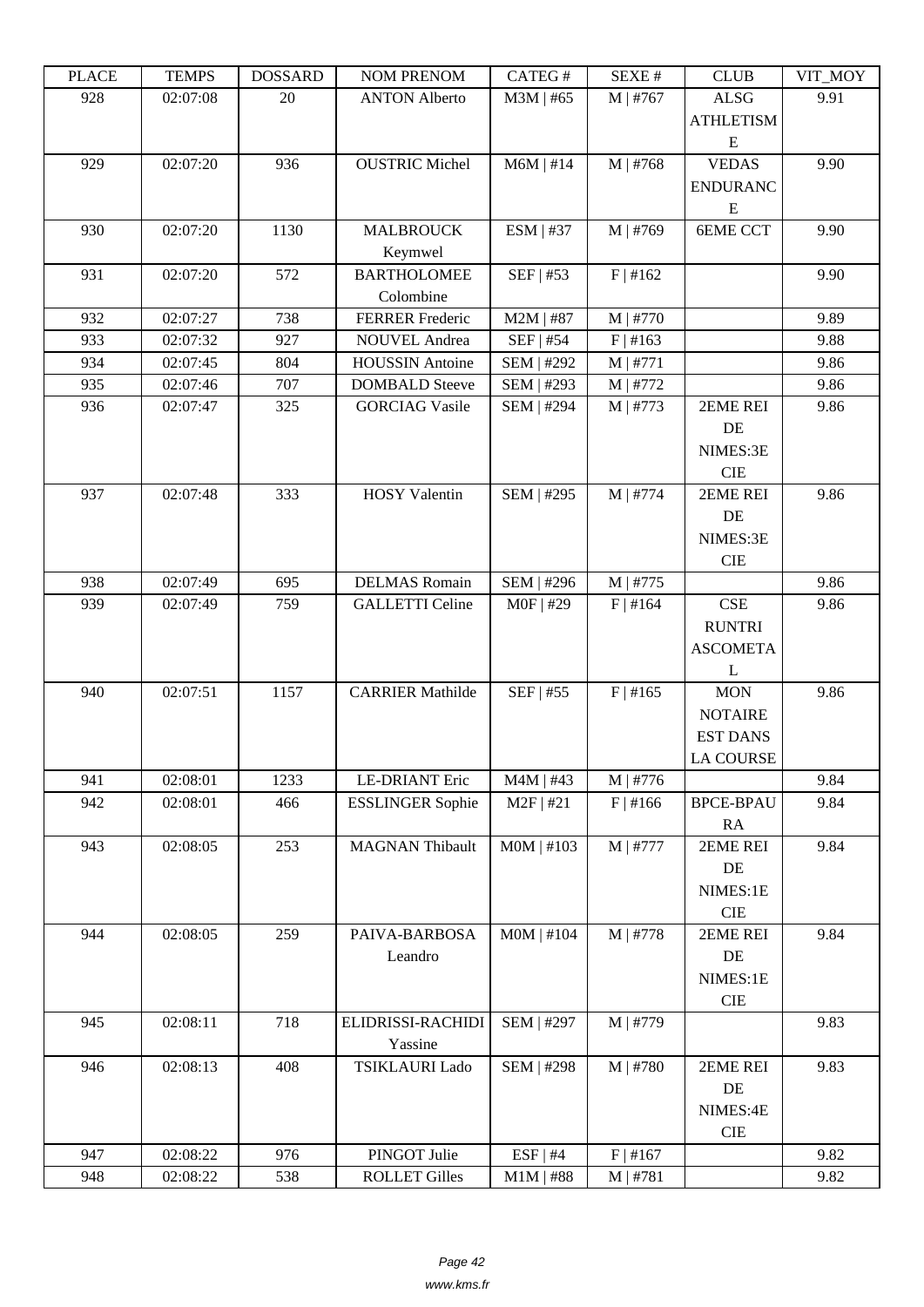| i LAUD | <b>TEIATI</b> 2 | <b>DOPPULP</b> | <b>INUMER IN THE PROPERTY</b> | $CALU \pi$   | JLΛL π     | <b>CLUD</b>                       | $V11$ $N1$ |
|--------|-----------------|----------------|-------------------------------|--------------|------------|-----------------------------------|------------|
| 949    | 02:08:39        | 34             | <b>BELANGERE Ulric</b>        | $M4M$   #44  | M   #782   | <b>BAGNOLS</b><br><b>MARCOULE</b> | 9.79       |
|        |                 |                |                               |              |            | S                                 |            |
|        |                 |                |                               |              |            | <b>ATHLETISM</b>                  |            |
|        |                 |                |                               |              |            | E(BMA)                            |            |
| 950    | 02:08:42        | 865            | <b>MARC</b> Pascal            | $M4M$   #45  | M   #783   |                                   | 9.79       |
| 951    | 02:08:43        | 81             | <b>ORTEGA Michel</b>          | $M5M$   #34  | M   #784   | <b>ACRA</b>                       | 9.79       |
|        |                 |                |                               |              |            | <b>ARLES</b>                      |            |
| 952    | 02:08:43        | 755            | <b>GAILLARD</b> Jordan        | SEM   #299   | M   #785   |                                   | 9.79       |
| 953    | 02:08:45        | 683            | <b>CRENDAL Cedric</b>         | $M2M$   #88  | M   #786   | <b>COURIR EN</b>                  | 9.79       |
|        |                 |                |                               |              |            | <b>GARRIGUE</b>                   |            |
| 954    | 02:08:53        | 781            | <b>GONZALEZ Anthony</b>       | SEM   #300   | M   #787   |                                   | 9.78       |
| 955    | 02:08:54        | 857            | <b>MAILLARD Franck</b>        | $M3M$   #66  | M   #788   |                                   | 9.78       |
| 956    | 02:08:58        | 1092           | <b>VIOLETTE Eddy</b>          | $MOM$   #105 | M   #789   |                                   | 9.77       |
| 957    | 02:09:06        | 192            | <b>OLIVAN Lucy</b>            | $MOF$   #30  | F   #168   | <b>ACNA</b>                       | 9.76       |
|        |                 |                |                               |              |            | <b>ANDUZE</b>                     |            |
| 958    | 02:09:43        | 188            | <b>HOQUERELLE</b>             | M3F   #22    | $F$   #169 | <b>NIMES</b>                      | 9.71       |
|        |                 |                | Melissa                       |              |            | <b>MARATHO</b>                    |            |
|        |                 |                |                               |              |            | ${\bf N}$                         |            |
| 959    | 02:09:45        | 810            | <b>JALOSINSKI</b> Aurore      | $MOF$   #31  | $F$   #170 | <b>BCN</b>                        | 9.71       |
| 960    | 02:09:50        | 576            | <b>BAUERLE Aurelien</b>       | $M1M$   #89  | M   #790   |                                   | 9.70       |
| 961    | 02:09:52        | 217            | SILVESTRI Josiane             | $M7F$   #1   | F   #171   | <b>SMA</b>                        | 9.70       |
| 962    | 02:09:56        | 1111           | DE-CHARMOY Celia              | $ESF$   #5   | F   #172   | <b>MANDUEL</b>                    | 9.70       |
|        |                 |                |                               |              |            | <b>METROPOL</b>                   |            |
|        |                 |                |                               |              |            | E                                 |            |
|        |                 |                |                               |              |            | <b>MARATHO</b>                    |            |
|        |                 |                |                               |              |            | ${\bf N}$                         |            |
| 963    | 02:09:59        | 881            | <b>MARY Thomas</b>            | $M1M$   #90  | M   #791   | <b>LA FOULEE</b>                  | 9.69       |
|        |                 |                |                               |              |            | <b>MEYNOISE</b>                   |            |
| 964    | 02:09:59        | 1059           | <b>THIBAULT Maeliss</b>       | $M1F$ #23    | F   #173   | <b>LA FOULEE</b>                  | 9.69       |
|        |                 |                |                               |              |            | <b>MEYNOISE</b>                   |            |
| 965    | 02:10:08        | 1223           | <b>GUIDER Kelvin</b>          | SEM   #301   | $M$   #792 |                                   | 9.68       |
| 966    | 02:10:09        | 1195           | <b>CHAMBRIER Thibaut</b>      | SEM   #302   | M   #793   |                                   | 9.68       |
| 967    | 02:10:20        | 653            | <b>CAVICCHIOLI Alicia</b>     | $SEF$   #56  | F   #174   |                                   | 9.67       |
| 968    | 02:10:38        | 743            | <b>FINIELS Adrienne</b>       | $M2F$   #22  | F   #175   |                                   | 9.65       |
| 970    | 02:11:06        | 383            | <b>BERARD</b> Dorian          | ESM   #38    | M   #794   | 2EME REI                          | 9.61       |
|        |                 |                |                               |              |            | DE                                |            |
|        |                 |                |                               |              |            | NIMES:4E                          |            |
|        |                 |                |                               |              |            | <b>CIE</b>                        |            |
|        |                 |                |                               |              |            |                                   |            |
| 971    | 02:11:17        | 1184           | <b>BOUCHAUD Marie</b>         | M0F   #32    | F   #177   |                                   | 9.60       |
| 972    | 02:11:18        | 692            | <b>DECLINE</b> Caroline       | M3F   #23    | F   #178   |                                   | 9.60       |
| 973    | 02:11:20        | 1229           | <b>JULIAN</b> Caroline        | $M2F$   #23  | F   #179   |                                   | 9.59       |
| 974    | 02:11:28        | 974            | PICO-PRIETO Ramon             | $M5M$   #35  | $M$   #795 | CAV                               | 9.58       |
|        |                 |                |                               |              |            | <b>VILALBA</b>                    |            |
| 975    | 02:11:37        | 455            | <b>DEMAS</b> Beatrice         | $M4F$   #10  | $F$   #180 | <b>BPCE-BP</b>                    | 9.57       |
|        |                 |                |                               |              |            | <b>SUD</b>                        |            |
| 976    | 02:11:44        | 854            | LY Kylian                     | ESM   #39    | M   #796   |                                   | 9.56       |
| 977    | 02:11:47        | 1200           | <b>DONATI</b> Lea             | $M5F$   #4   | F   #181   |                                   | 9.56       |
| 978    | 02:11:55        | 712            | <b>DUMAS</b> Joffrey          | $SEM$   #303 | $M$   #797 |                                   | 9.55       |
| 979    | 02:11:59        | 983            | <b>PORTERO</b>                | $M3M$   #67  | M   #798   |                                   | 9.55       |
|        |                 |                | Jean-Francois                 |              |            |                                   |            |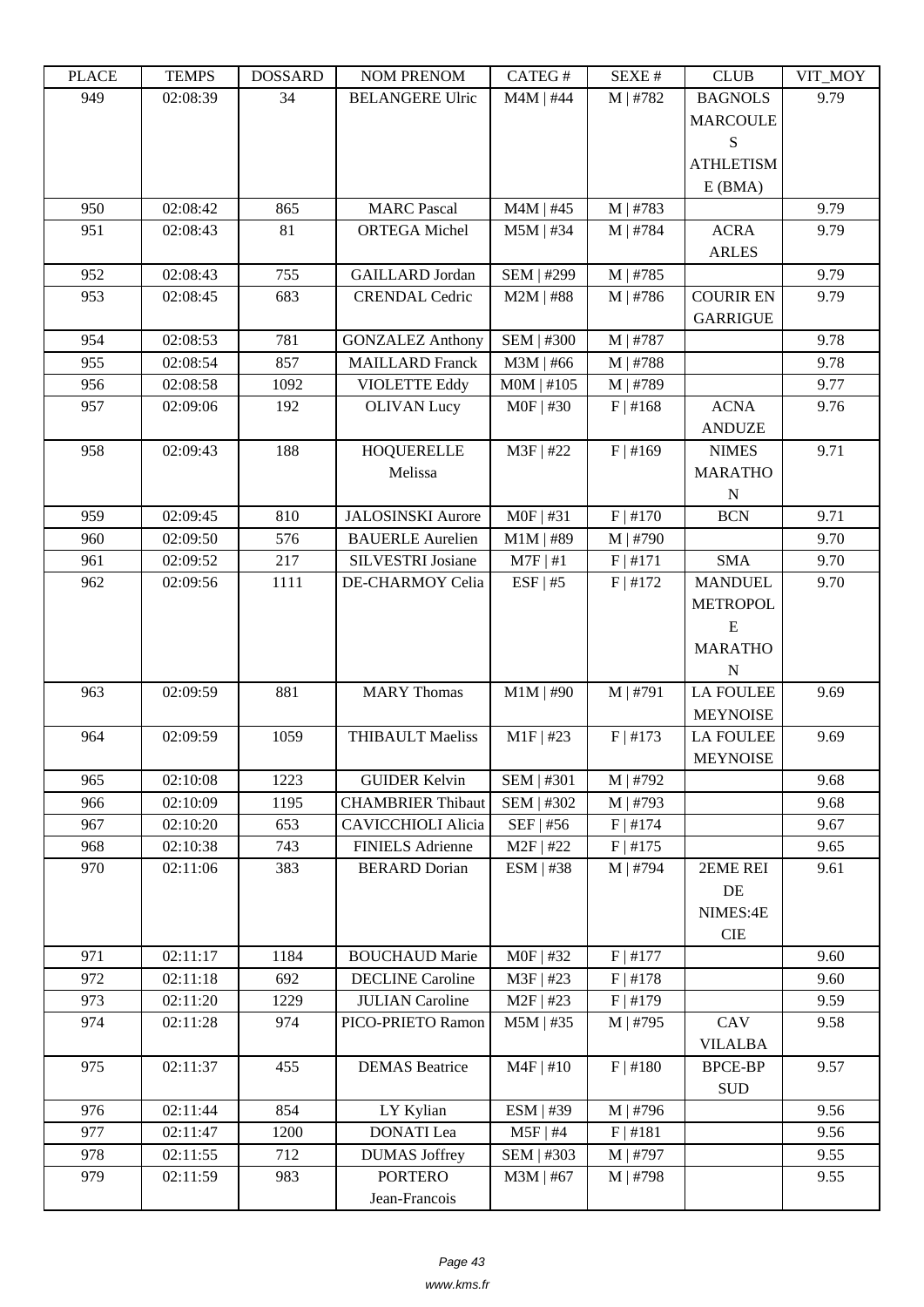| LLAUL      | L LIVIII IJ          | <u> שעורוממטען</u> | <b>INVIVI TINETNUM</b>                          | <b>CATLOT</b>              | יד בבלגבוט           | CLUD             | VII_MUI      |
|------------|----------------------|--------------------|-------------------------------------------------|----------------------------|----------------------|------------------|--------------|
| 980        | 02:12:10             | 1140               | <b>ALAZARD Laurent</b>                          | M2M   #89                  | M   #799             | <b>GM TEAM</b>   | 9.53         |
| 981        | 02:12:53             | 972                | PIC Laura<br><b>PAGES</b> Francoise             | SEF   #58<br>$M2F$   #24   | F   #182             |                  | 9.48         |
| 982<br>983 | 02:13:13             | 939                | PELLETIER Sophie                                | SEF   #59                  | F   #183             |                  | 9.46<br>9.45 |
|            | 02:13:22             | 956                |                                                 |                            | F   #184             |                  |              |
| 984        | 02:13:35             | 496                | ROUSSEAU Emma                                   | SEF   #60                  | F   #185             | <b>BPCE-CE</b>   | 9.43         |
|            |                      |                    |                                                 |                            |                      | <b>HDF</b>       |              |
| 985        | 02:13:44             | 1045               | <b>SOUVAIRAN</b>                                | $M2M$   #90                | $M$   #800           |                  | 9.42         |
|            | 02:13:45             |                    | Stephane                                        |                            |                      |                  |              |
| 986        |                      | 744                | FOSSATI Julie                                   | SEF   #61                  | F   #186             |                  | 9.42         |
| 987        | 02:13:45             | 739                | <b>FERRER Stephanie</b>                         | $M2F$   #25                | F   #187             | LE               | 9.42         |
|            |                      |                    |                                                 |                            |                      | <b>CLAN-NOV</b>  |              |
|            |                      |                    |                                                 |                            |                      | ES               |              |
| 988<br>989 | 02:13:46<br>02:13:51 | 872<br>591         | <b>MARQUINE Solene</b><br><b>BERTHOD-SERGEN</b> | SEF   #62<br>$M1F$   #24   | F   #188<br>F   #189 |                  | 9.42<br>9.41 |
|            |                      |                    |                                                 |                            |                      |                  |              |
| 990        | 02:14:27             | 973                | T Audrey<br>PICAUD Celia                        |                            | $F$   #190           |                  | 9.37         |
| 991        | 02:14:43             | 725                | <b>EVESQUE Delphine</b>                         | $M1F$   #25<br>$M2F$   #26 | F   #191             | <b>WAIMEA</b>    |              |
|            |                      |                    |                                                 |                            |                      |                  | 9.35         |
|            |                      |                    |                                                 |                            |                      | <b>TRIATHLO</b>  |              |
|            |                      |                    |                                                 |                            |                      | N CLUB           |              |
|            |                      |                    |                                                 |                            |                      | <b>LUNEL</b>     | 9.35         |
| 992<br>993 | 02:14:44             | 586<br>994         | <b>BEN-JAFFAR Julien</b>                        | SEM   #304                 | $M$   #801           | <b>PUMA</b>      | 9.34         |
|            | 02:14:52             |                    | <b>PUGLIESI Martial</b>                         | $M1M$   #91                | $M$   #802           |                  |              |
|            |                      |                    |                                                 |                            |                      | <b>RACING</b>    |              |
| 994        | 02:14:52             | 1128               | <b>BOUDHOUA Larry</b>                           | SEM   #305                 | $M$   #803           | <b>6EME CCT</b>  | 9.34         |
| 995        | 02:14:52             | 898                | MIGAN Cynthia                                   | SEF   #63                  | F   #192             |                  | 9.34         |
| 997        | 02:15:00             | 746                | <b>FRANCES Marie</b>                            | SEF   #64                  | $F$   #194           |                  | 9.33         |
| 998        | 02:15:06             | 783                | <b>GRAMONDI</b>                                 | $M4F$   #11                | $F$   #195           |                  | 9.33         |
| 999        | 02:15:08             | 1188               | Dominique<br><b>BREUX Chantal</b>               | $M6F$   #4                 | $F$   #196           | <b>JOGGING</b>   | 9.32         |
|            |                      |                    |                                                 |                            |                      | CLUB             |              |
|            |                      |                    |                                                 |                            |                      | <b>MARTIGUE</b>  |              |
|            |                      |                    |                                                 |                            |                      | S                |              |
| 1000       | 02:15:14             | 1055               | <b>TAVERNIER</b>                                | $M4M$   #46                | M   #804             | <b>COURIR A</b>  | 9.32         |
|            |                      |                    | Bertrand                                        |                            |                      | CAISSARGU        |              |
|            |                      |                    |                                                 |                            |                      | ES               |              |
| 1001       | 02:15:14             | 887                | <b>REY Vincent</b>                              | $M3M$   #68                | $M$   #805           |                  | 9.32         |
| 1002       | 02:15:28             | 649                | <b>CAUBEL Alain</b>                             | $M6M$   #15                | $M$   #806           |                  | 9.30         |
| 1003       | 02:15:38             | 1097               | <b>WEILER Jacques</b>                           | $M7M \mid #1$              | $M$   #807           |                  | 9.29         |
| 1004       | 02:15:45             | 633                | <b>BURETTE Clemence</b>                         | SEF   #65                  | $F$   #197           |                  | 9.28         |
| 1005       | 02:15:46             | 1030               | <b>SATURNINO Lucie</b>                          | $MOF$   #34                | $F$   #198           |                  | 9.28         |
| 1006       | 02:15:46             | 1016               | <b>ROSUEL Sandie</b>                            | SEF   #66                  | $F$  #199            |                  | 9.28         |
| 1007       | 02:15:58             | 769                | <b>GENDRY</b> Candide                           | M3F   #24                  | $F$   #200           | <b>COURIR ET</b> | 9.27         |
|            |                      |                    |                                                 |                            |                      | <b>MARCHER</b>   |              |
|            |                      |                    |                                                 |                            |                      | <b>ENSEMBLE</b>  |              |
|            |                      |                    |                                                 |                            |                      | <b>LE GRAU</b>   |              |
|            |                      |                    |                                                 |                            |                      | DU ROI-          |              |
| 1008       | 02:16:13             | 1151               | <b>BAPTISTE Claude</b>                          | $M4M$   #47                | M   #808             | <b>LES</b>       | 9.25         |
|            |                      |                    |                                                 |                            |                      | <b>SENTIERS</b>  |              |
|            |                      |                    |                                                 |                            |                      | <b>DU PATY</b>   |              |
|            |                      |                    |                                                 |                            |                      | 84330            |              |
|            |                      |                    |                                                 |                            |                      | <b>CAROMB</b>    |              |
|            |                      |                    |                                                 |                            |                      |                  |              |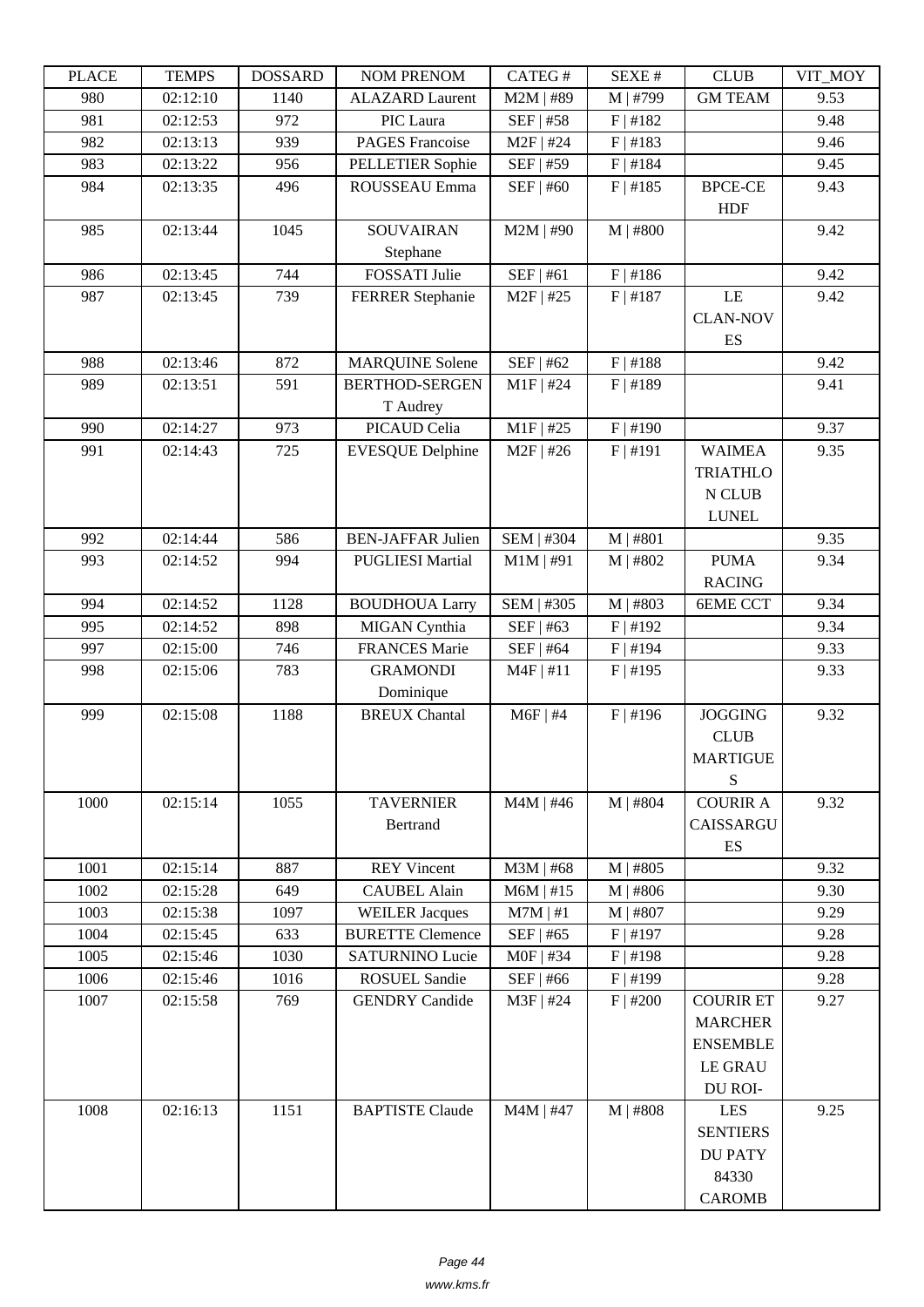| 1009<br>02:16:21<br>499<br>$M4F$   #12<br>F   #201<br><b>BPCE-CE</b><br>9.24<br><b>LAGARDE</b> Laurence<br>IDF<br>PROUST Sabine<br>M3F   #25<br><b>BPCE-US</b><br>1010<br>02:16:26<br>533<br>$F$   #202<br>9.24<br><b>NATIXIS</b><br>1011<br>532<br><b>PERTHUIS Nathalie</b><br>$M4F$   #13<br>$F$   #203<br><b>BPCE-US</b><br>9.23<br>02:16:27<br><b>NATIXIS</b><br>02:16:30<br>1012<br>829<br><b>LASCAUX</b> Jean-Marc<br>$M4M$   #48<br>M   #809<br>9.23<br>PAZZAGLINI Bruno<br>9.23<br>1013<br>02:16:32<br>952<br>$M5M$   #36<br>M   #810<br>1014<br>SEF   #67<br>$F$   #204<br>9.21<br>02:16:51<br>135<br><b>ROUVERAND</b><br>Myriam<br>1015<br>730<br>02:16:56<br><b>FAURE</b> Aurore<br>M0F   #35<br>$F$   #205<br><b>LYCEE DE</b><br>9.20<br>LA CCI<br>1016<br>02:17:00<br>685<br><b>CUNY</b> Charlaine<br>SEF   #68<br>$F$   #206<br>9.20<br>1017<br>02:17:02<br>1101<br><b>WILLIATTE Frederic</b><br>$M1M$   #92<br>M   #811<br>9.19<br>1018<br>$M5M$   #37<br>M   #812<br>9.19<br>02:17:04<br>637<br><b>CAMROUX Denis</b><br>02:17:07<br><b>NOUVEL Anais</b><br>SEF   #69<br>$F$   #207<br>1019<br>926<br>9.19<br>SEF   #70<br>$F$   #208<br>1020<br>792<br>9.17<br>02:17:27<br><b>GUILLAS Margaux</b><br>02:17:34<br><b>NAOUM Samir</b><br>SEM   #306<br>1021<br>919<br>M   #813<br>9.16<br>1022<br>02:17:47<br>521<br><b>VOLPE Jean-Noel</b><br>$M1M$   #93<br>M   #814<br><b>BPCE-CECA</b><br>9.14<br>Z<br>1023<br>02:17:57<br>1018<br>$M1M$   #94<br>M   #815<br>9.13<br><b>ROURIN</b> Gregory<br>1024<br>02:18:03<br>841<br><b>LEQUESNE Claire</b><br>SEF   #71<br>$F$   #209<br>9.13<br>ALSG<br>1025<br>02:18:05<br><b>BERTRAND Franck</b><br>M4M   #49<br>M   #816<br>9.12<br>21<br><b>ATHLETISM</b><br>${\bf E}$<br>02:18:20<br>1270<br>$M5F$   #5<br>F   #210<br>1026<br><b>PAPILLON Catherine</b><br>9.11<br><b>ELECTRON</b><br>1027<br>02:18:49<br>557<br><b>AZAIS</b> Denis<br>$M2M$   #91<br>M   #817<br>9.08<br><b>LIBRE</b><br><b>TERRIS Fiona</b><br>1028<br>02:18:53<br>201<br>$M5F$   #6<br>F   #211<br>9.07<br><b>ACSAM</b><br>1029<br>02:18:57<br><b>LABORDE</b> Manon<br>824<br>SEF   #72<br>F   #212<br>9.07<br>1030<br>SEF   #73<br>F   #213<br>9.07<br>02:18:58<br>823<br><b>LABORDE</b> Caroline<br>02:18:59<br><b>LANGENAC Vincent</b><br>SEM   #307<br>M   #818<br>9.07<br>1031<br>828<br>1032<br>624<br><b>BRAUD</b> Marine<br>M0F   #36<br>F   #214<br>9.06<br>02:19:07<br>$M4F$   #14<br>1033<br>720<br><b>ESCAMEZ Agnes</b><br>F   #215<br>9.05<br>02:19:11<br>1034<br>02:19:22<br>617<br><b>BOUGET-LANGLOI</b><br>SEF   #74<br>F   #216<br>9.04<br>S Morgane<br><b>MASCARELLE Lucie</b><br>SEF   #75<br>1035<br>02:19:45<br>882<br>F   #217<br>9.02<br>SEF   #76<br>1036<br>02:19:55<br>791<br><b>GUILLAS Manon</b><br>F   #218<br>9.01<br>1183<br>1037<br><b>BONVALET Marion</b><br>SEF   #77<br>F   #219<br>8.97<br>02:20:24<br>1038<br>02:20:34<br>1076<br><b>TURC Jean-Claude</b><br>$M2M$   #92<br>M   #819<br><b>LOCORUN</b><br>8.96<br><b>RTT</b><br>752<br><b>GAILLAC</b> Ines<br>SEF   #78<br>$F$   #220<br>1039<br>02:20:37<br>8.96<br><b>MAZEL Camille</b><br>1040<br>02:20:58<br>889<br>SEF   #79<br>F   #221<br>8.94<br>570<br><b>BARGOIN Caroline</b><br>SEF   #80<br>8.94<br>1041<br>02:20:59<br>F   #222<br>SO <sub>1</sub><br>1042<br>174<br><b>COFFINEAU Edith</b><br>$M5F$   #7<br>F   #223<br>8.93<br>02:21:06<br><b>HOUILLES</b><br>1043<br>02:21:06<br>1098<br>WILHELM Sylvie<br>$M2F$   #27<br>8.93<br>$F$   #224<br>1044<br><b>SEMPE Sophie</b><br>F   #225<br>02:21:07<br>1037<br>$M2F$   #28<br>8.93<br>1045<br>PEYRE Annie<br>$M4F$   #15<br>$F$   #226<br><b>SMA</b><br>8.92<br>02:21:18<br>218<br><b>FAURE Killian</b><br>8.88<br>1046<br>02:21:51<br>731<br>SEM   #308<br>M   #820 | LEUCE | ר TL\MI | <u> טעדעמטרע</u> | <b>NUMERIAL INDIA</b> | CATLO T | DL/AL π | CLUD | VII_IVIO I |
|-------------------------------------------------------------------------------------------------------------------------------------------------------------------------------------------------------------------------------------------------------------------------------------------------------------------------------------------------------------------------------------------------------------------------------------------------------------------------------------------------------------------------------------------------------------------------------------------------------------------------------------------------------------------------------------------------------------------------------------------------------------------------------------------------------------------------------------------------------------------------------------------------------------------------------------------------------------------------------------------------------------------------------------------------------------------------------------------------------------------------------------------------------------------------------------------------------------------------------------------------------------------------------------------------------------------------------------------------------------------------------------------------------------------------------------------------------------------------------------------------------------------------------------------------------------------------------------------------------------------------------------------------------------------------------------------------------------------------------------------------------------------------------------------------------------------------------------------------------------------------------------------------------------------------------------------------------------------------------------------------------------------------------------------------------------------------------------------------------------------------------------------------------------------------------------------------------------------------------------------------------------------------------------------------------------------------------------------------------------------------------------------------------------------------------------------------------------------------------------------------------------------------------------------------------------------------------------------------------------------------------------------------------------------------------------------------------------------------------------------------------------------------------------------------------------------------------------------------------------------------------------------------------------------------------------------------------------------------------------------------------------------------------------------------------------------------------------------------------------------------------------------------------------------------------------------------------------------------------------------------------------------------------------------------------------------------------------------------------------------------------------------------------------------------------------------------------------------------------------------------------------------------------------------------------------------------------------------------------------------------------------------------------------------------------------------------------------------------------------------------------------|-------|---------|------------------|-----------------------|---------|---------|------|------------|
|                                                                                                                                                                                                                                                                                                                                                                                                                                                                                                                                                                                                                                                                                                                                                                                                                                                                                                                                                                                                                                                                                                                                                                                                                                                                                                                                                                                                                                                                                                                                                                                                                                                                                                                                                                                                                                                                                                                                                                                                                                                                                                                                                                                                                                                                                                                                                                                                                                                                                                                                                                                                                                                                                                                                                                                                                                                                                                                                                                                                                                                                                                                                                                                                                                                                                                                                                                                                                                                                                                                                                                                                                                                                                                                                                             |       |         |                  |                       |         |         |      |            |
|                                                                                                                                                                                                                                                                                                                                                                                                                                                                                                                                                                                                                                                                                                                                                                                                                                                                                                                                                                                                                                                                                                                                                                                                                                                                                                                                                                                                                                                                                                                                                                                                                                                                                                                                                                                                                                                                                                                                                                                                                                                                                                                                                                                                                                                                                                                                                                                                                                                                                                                                                                                                                                                                                                                                                                                                                                                                                                                                                                                                                                                                                                                                                                                                                                                                                                                                                                                                                                                                                                                                                                                                                                                                                                                                                             |       |         |                  |                       |         |         |      |            |
|                                                                                                                                                                                                                                                                                                                                                                                                                                                                                                                                                                                                                                                                                                                                                                                                                                                                                                                                                                                                                                                                                                                                                                                                                                                                                                                                                                                                                                                                                                                                                                                                                                                                                                                                                                                                                                                                                                                                                                                                                                                                                                                                                                                                                                                                                                                                                                                                                                                                                                                                                                                                                                                                                                                                                                                                                                                                                                                                                                                                                                                                                                                                                                                                                                                                                                                                                                                                                                                                                                                                                                                                                                                                                                                                                             |       |         |                  |                       |         |         |      |            |
|                                                                                                                                                                                                                                                                                                                                                                                                                                                                                                                                                                                                                                                                                                                                                                                                                                                                                                                                                                                                                                                                                                                                                                                                                                                                                                                                                                                                                                                                                                                                                                                                                                                                                                                                                                                                                                                                                                                                                                                                                                                                                                                                                                                                                                                                                                                                                                                                                                                                                                                                                                                                                                                                                                                                                                                                                                                                                                                                                                                                                                                                                                                                                                                                                                                                                                                                                                                                                                                                                                                                                                                                                                                                                                                                                             |       |         |                  |                       |         |         |      |            |
|                                                                                                                                                                                                                                                                                                                                                                                                                                                                                                                                                                                                                                                                                                                                                                                                                                                                                                                                                                                                                                                                                                                                                                                                                                                                                                                                                                                                                                                                                                                                                                                                                                                                                                                                                                                                                                                                                                                                                                                                                                                                                                                                                                                                                                                                                                                                                                                                                                                                                                                                                                                                                                                                                                                                                                                                                                                                                                                                                                                                                                                                                                                                                                                                                                                                                                                                                                                                                                                                                                                                                                                                                                                                                                                                                             |       |         |                  |                       |         |         |      |            |
|                                                                                                                                                                                                                                                                                                                                                                                                                                                                                                                                                                                                                                                                                                                                                                                                                                                                                                                                                                                                                                                                                                                                                                                                                                                                                                                                                                                                                                                                                                                                                                                                                                                                                                                                                                                                                                                                                                                                                                                                                                                                                                                                                                                                                                                                                                                                                                                                                                                                                                                                                                                                                                                                                                                                                                                                                                                                                                                                                                                                                                                                                                                                                                                                                                                                                                                                                                                                                                                                                                                                                                                                                                                                                                                                                             |       |         |                  |                       |         |         |      |            |
|                                                                                                                                                                                                                                                                                                                                                                                                                                                                                                                                                                                                                                                                                                                                                                                                                                                                                                                                                                                                                                                                                                                                                                                                                                                                                                                                                                                                                                                                                                                                                                                                                                                                                                                                                                                                                                                                                                                                                                                                                                                                                                                                                                                                                                                                                                                                                                                                                                                                                                                                                                                                                                                                                                                                                                                                                                                                                                                                                                                                                                                                                                                                                                                                                                                                                                                                                                                                                                                                                                                                                                                                                                                                                                                                                             |       |         |                  |                       |         |         |      |            |
|                                                                                                                                                                                                                                                                                                                                                                                                                                                                                                                                                                                                                                                                                                                                                                                                                                                                                                                                                                                                                                                                                                                                                                                                                                                                                                                                                                                                                                                                                                                                                                                                                                                                                                                                                                                                                                                                                                                                                                                                                                                                                                                                                                                                                                                                                                                                                                                                                                                                                                                                                                                                                                                                                                                                                                                                                                                                                                                                                                                                                                                                                                                                                                                                                                                                                                                                                                                                                                                                                                                                                                                                                                                                                                                                                             |       |         |                  |                       |         |         |      |            |
|                                                                                                                                                                                                                                                                                                                                                                                                                                                                                                                                                                                                                                                                                                                                                                                                                                                                                                                                                                                                                                                                                                                                                                                                                                                                                                                                                                                                                                                                                                                                                                                                                                                                                                                                                                                                                                                                                                                                                                                                                                                                                                                                                                                                                                                                                                                                                                                                                                                                                                                                                                                                                                                                                                                                                                                                                                                                                                                                                                                                                                                                                                                                                                                                                                                                                                                                                                                                                                                                                                                                                                                                                                                                                                                                                             |       |         |                  |                       |         |         |      |            |
|                                                                                                                                                                                                                                                                                                                                                                                                                                                                                                                                                                                                                                                                                                                                                                                                                                                                                                                                                                                                                                                                                                                                                                                                                                                                                                                                                                                                                                                                                                                                                                                                                                                                                                                                                                                                                                                                                                                                                                                                                                                                                                                                                                                                                                                                                                                                                                                                                                                                                                                                                                                                                                                                                                                                                                                                                                                                                                                                                                                                                                                                                                                                                                                                                                                                                                                                                                                                                                                                                                                                                                                                                                                                                                                                                             |       |         |                  |                       |         |         |      |            |
|                                                                                                                                                                                                                                                                                                                                                                                                                                                                                                                                                                                                                                                                                                                                                                                                                                                                                                                                                                                                                                                                                                                                                                                                                                                                                                                                                                                                                                                                                                                                                                                                                                                                                                                                                                                                                                                                                                                                                                                                                                                                                                                                                                                                                                                                                                                                                                                                                                                                                                                                                                                                                                                                                                                                                                                                                                                                                                                                                                                                                                                                                                                                                                                                                                                                                                                                                                                                                                                                                                                                                                                                                                                                                                                                                             |       |         |                  |                       |         |         |      |            |
|                                                                                                                                                                                                                                                                                                                                                                                                                                                                                                                                                                                                                                                                                                                                                                                                                                                                                                                                                                                                                                                                                                                                                                                                                                                                                                                                                                                                                                                                                                                                                                                                                                                                                                                                                                                                                                                                                                                                                                                                                                                                                                                                                                                                                                                                                                                                                                                                                                                                                                                                                                                                                                                                                                                                                                                                                                                                                                                                                                                                                                                                                                                                                                                                                                                                                                                                                                                                                                                                                                                                                                                                                                                                                                                                                             |       |         |                  |                       |         |         |      |            |
|                                                                                                                                                                                                                                                                                                                                                                                                                                                                                                                                                                                                                                                                                                                                                                                                                                                                                                                                                                                                                                                                                                                                                                                                                                                                                                                                                                                                                                                                                                                                                                                                                                                                                                                                                                                                                                                                                                                                                                                                                                                                                                                                                                                                                                                                                                                                                                                                                                                                                                                                                                                                                                                                                                                                                                                                                                                                                                                                                                                                                                                                                                                                                                                                                                                                                                                                                                                                                                                                                                                                                                                                                                                                                                                                                             |       |         |                  |                       |         |         |      |            |
|                                                                                                                                                                                                                                                                                                                                                                                                                                                                                                                                                                                                                                                                                                                                                                                                                                                                                                                                                                                                                                                                                                                                                                                                                                                                                                                                                                                                                                                                                                                                                                                                                                                                                                                                                                                                                                                                                                                                                                                                                                                                                                                                                                                                                                                                                                                                                                                                                                                                                                                                                                                                                                                                                                                                                                                                                                                                                                                                                                                                                                                                                                                                                                                                                                                                                                                                                                                                                                                                                                                                                                                                                                                                                                                                                             |       |         |                  |                       |         |         |      |            |
|                                                                                                                                                                                                                                                                                                                                                                                                                                                                                                                                                                                                                                                                                                                                                                                                                                                                                                                                                                                                                                                                                                                                                                                                                                                                                                                                                                                                                                                                                                                                                                                                                                                                                                                                                                                                                                                                                                                                                                                                                                                                                                                                                                                                                                                                                                                                                                                                                                                                                                                                                                                                                                                                                                                                                                                                                                                                                                                                                                                                                                                                                                                                                                                                                                                                                                                                                                                                                                                                                                                                                                                                                                                                                                                                                             |       |         |                  |                       |         |         |      |            |
|                                                                                                                                                                                                                                                                                                                                                                                                                                                                                                                                                                                                                                                                                                                                                                                                                                                                                                                                                                                                                                                                                                                                                                                                                                                                                                                                                                                                                                                                                                                                                                                                                                                                                                                                                                                                                                                                                                                                                                                                                                                                                                                                                                                                                                                                                                                                                                                                                                                                                                                                                                                                                                                                                                                                                                                                                                                                                                                                                                                                                                                                                                                                                                                                                                                                                                                                                                                                                                                                                                                                                                                                                                                                                                                                                             |       |         |                  |                       |         |         |      |            |
|                                                                                                                                                                                                                                                                                                                                                                                                                                                                                                                                                                                                                                                                                                                                                                                                                                                                                                                                                                                                                                                                                                                                                                                                                                                                                                                                                                                                                                                                                                                                                                                                                                                                                                                                                                                                                                                                                                                                                                                                                                                                                                                                                                                                                                                                                                                                                                                                                                                                                                                                                                                                                                                                                                                                                                                                                                                                                                                                                                                                                                                                                                                                                                                                                                                                                                                                                                                                                                                                                                                                                                                                                                                                                                                                                             |       |         |                  |                       |         |         |      |            |
|                                                                                                                                                                                                                                                                                                                                                                                                                                                                                                                                                                                                                                                                                                                                                                                                                                                                                                                                                                                                                                                                                                                                                                                                                                                                                                                                                                                                                                                                                                                                                                                                                                                                                                                                                                                                                                                                                                                                                                                                                                                                                                                                                                                                                                                                                                                                                                                                                                                                                                                                                                                                                                                                                                                                                                                                                                                                                                                                                                                                                                                                                                                                                                                                                                                                                                                                                                                                                                                                                                                                                                                                                                                                                                                                                             |       |         |                  |                       |         |         |      |            |
|                                                                                                                                                                                                                                                                                                                                                                                                                                                                                                                                                                                                                                                                                                                                                                                                                                                                                                                                                                                                                                                                                                                                                                                                                                                                                                                                                                                                                                                                                                                                                                                                                                                                                                                                                                                                                                                                                                                                                                                                                                                                                                                                                                                                                                                                                                                                                                                                                                                                                                                                                                                                                                                                                                                                                                                                                                                                                                                                                                                                                                                                                                                                                                                                                                                                                                                                                                                                                                                                                                                                                                                                                                                                                                                                                             |       |         |                  |                       |         |         |      |            |
|                                                                                                                                                                                                                                                                                                                                                                                                                                                                                                                                                                                                                                                                                                                                                                                                                                                                                                                                                                                                                                                                                                                                                                                                                                                                                                                                                                                                                                                                                                                                                                                                                                                                                                                                                                                                                                                                                                                                                                                                                                                                                                                                                                                                                                                                                                                                                                                                                                                                                                                                                                                                                                                                                                                                                                                                                                                                                                                                                                                                                                                                                                                                                                                                                                                                                                                                                                                                                                                                                                                                                                                                                                                                                                                                                             |       |         |                  |                       |         |         |      |            |
|                                                                                                                                                                                                                                                                                                                                                                                                                                                                                                                                                                                                                                                                                                                                                                                                                                                                                                                                                                                                                                                                                                                                                                                                                                                                                                                                                                                                                                                                                                                                                                                                                                                                                                                                                                                                                                                                                                                                                                                                                                                                                                                                                                                                                                                                                                                                                                                                                                                                                                                                                                                                                                                                                                                                                                                                                                                                                                                                                                                                                                                                                                                                                                                                                                                                                                                                                                                                                                                                                                                                                                                                                                                                                                                                                             |       |         |                  |                       |         |         |      |            |
|                                                                                                                                                                                                                                                                                                                                                                                                                                                                                                                                                                                                                                                                                                                                                                                                                                                                                                                                                                                                                                                                                                                                                                                                                                                                                                                                                                                                                                                                                                                                                                                                                                                                                                                                                                                                                                                                                                                                                                                                                                                                                                                                                                                                                                                                                                                                                                                                                                                                                                                                                                                                                                                                                                                                                                                                                                                                                                                                                                                                                                                                                                                                                                                                                                                                                                                                                                                                                                                                                                                                                                                                                                                                                                                                                             |       |         |                  |                       |         |         |      |            |
|                                                                                                                                                                                                                                                                                                                                                                                                                                                                                                                                                                                                                                                                                                                                                                                                                                                                                                                                                                                                                                                                                                                                                                                                                                                                                                                                                                                                                                                                                                                                                                                                                                                                                                                                                                                                                                                                                                                                                                                                                                                                                                                                                                                                                                                                                                                                                                                                                                                                                                                                                                                                                                                                                                                                                                                                                                                                                                                                                                                                                                                                                                                                                                                                                                                                                                                                                                                                                                                                                                                                                                                                                                                                                                                                                             |       |         |                  |                       |         |         |      |            |
|                                                                                                                                                                                                                                                                                                                                                                                                                                                                                                                                                                                                                                                                                                                                                                                                                                                                                                                                                                                                                                                                                                                                                                                                                                                                                                                                                                                                                                                                                                                                                                                                                                                                                                                                                                                                                                                                                                                                                                                                                                                                                                                                                                                                                                                                                                                                                                                                                                                                                                                                                                                                                                                                                                                                                                                                                                                                                                                                                                                                                                                                                                                                                                                                                                                                                                                                                                                                                                                                                                                                                                                                                                                                                                                                                             |       |         |                  |                       |         |         |      |            |
|                                                                                                                                                                                                                                                                                                                                                                                                                                                                                                                                                                                                                                                                                                                                                                                                                                                                                                                                                                                                                                                                                                                                                                                                                                                                                                                                                                                                                                                                                                                                                                                                                                                                                                                                                                                                                                                                                                                                                                                                                                                                                                                                                                                                                                                                                                                                                                                                                                                                                                                                                                                                                                                                                                                                                                                                                                                                                                                                                                                                                                                                                                                                                                                                                                                                                                                                                                                                                                                                                                                                                                                                                                                                                                                                                             |       |         |                  |                       |         |         |      |            |
|                                                                                                                                                                                                                                                                                                                                                                                                                                                                                                                                                                                                                                                                                                                                                                                                                                                                                                                                                                                                                                                                                                                                                                                                                                                                                                                                                                                                                                                                                                                                                                                                                                                                                                                                                                                                                                                                                                                                                                                                                                                                                                                                                                                                                                                                                                                                                                                                                                                                                                                                                                                                                                                                                                                                                                                                                                                                                                                                                                                                                                                                                                                                                                                                                                                                                                                                                                                                                                                                                                                                                                                                                                                                                                                                                             |       |         |                  |                       |         |         |      |            |
|                                                                                                                                                                                                                                                                                                                                                                                                                                                                                                                                                                                                                                                                                                                                                                                                                                                                                                                                                                                                                                                                                                                                                                                                                                                                                                                                                                                                                                                                                                                                                                                                                                                                                                                                                                                                                                                                                                                                                                                                                                                                                                                                                                                                                                                                                                                                                                                                                                                                                                                                                                                                                                                                                                                                                                                                                                                                                                                                                                                                                                                                                                                                                                                                                                                                                                                                                                                                                                                                                                                                                                                                                                                                                                                                                             |       |         |                  |                       |         |         |      |            |
|                                                                                                                                                                                                                                                                                                                                                                                                                                                                                                                                                                                                                                                                                                                                                                                                                                                                                                                                                                                                                                                                                                                                                                                                                                                                                                                                                                                                                                                                                                                                                                                                                                                                                                                                                                                                                                                                                                                                                                                                                                                                                                                                                                                                                                                                                                                                                                                                                                                                                                                                                                                                                                                                                                                                                                                                                                                                                                                                                                                                                                                                                                                                                                                                                                                                                                                                                                                                                                                                                                                                                                                                                                                                                                                                                             |       |         |                  |                       |         |         |      |            |
|                                                                                                                                                                                                                                                                                                                                                                                                                                                                                                                                                                                                                                                                                                                                                                                                                                                                                                                                                                                                                                                                                                                                                                                                                                                                                                                                                                                                                                                                                                                                                                                                                                                                                                                                                                                                                                                                                                                                                                                                                                                                                                                                                                                                                                                                                                                                                                                                                                                                                                                                                                                                                                                                                                                                                                                                                                                                                                                                                                                                                                                                                                                                                                                                                                                                                                                                                                                                                                                                                                                                                                                                                                                                                                                                                             |       |         |                  |                       |         |         |      |            |
|                                                                                                                                                                                                                                                                                                                                                                                                                                                                                                                                                                                                                                                                                                                                                                                                                                                                                                                                                                                                                                                                                                                                                                                                                                                                                                                                                                                                                                                                                                                                                                                                                                                                                                                                                                                                                                                                                                                                                                                                                                                                                                                                                                                                                                                                                                                                                                                                                                                                                                                                                                                                                                                                                                                                                                                                                                                                                                                                                                                                                                                                                                                                                                                                                                                                                                                                                                                                                                                                                                                                                                                                                                                                                                                                                             |       |         |                  |                       |         |         |      |            |
|                                                                                                                                                                                                                                                                                                                                                                                                                                                                                                                                                                                                                                                                                                                                                                                                                                                                                                                                                                                                                                                                                                                                                                                                                                                                                                                                                                                                                                                                                                                                                                                                                                                                                                                                                                                                                                                                                                                                                                                                                                                                                                                                                                                                                                                                                                                                                                                                                                                                                                                                                                                                                                                                                                                                                                                                                                                                                                                                                                                                                                                                                                                                                                                                                                                                                                                                                                                                                                                                                                                                                                                                                                                                                                                                                             |       |         |                  |                       |         |         |      |            |
|                                                                                                                                                                                                                                                                                                                                                                                                                                                                                                                                                                                                                                                                                                                                                                                                                                                                                                                                                                                                                                                                                                                                                                                                                                                                                                                                                                                                                                                                                                                                                                                                                                                                                                                                                                                                                                                                                                                                                                                                                                                                                                                                                                                                                                                                                                                                                                                                                                                                                                                                                                                                                                                                                                                                                                                                                                                                                                                                                                                                                                                                                                                                                                                                                                                                                                                                                                                                                                                                                                                                                                                                                                                                                                                                                             |       |         |                  |                       |         |         |      |            |
|                                                                                                                                                                                                                                                                                                                                                                                                                                                                                                                                                                                                                                                                                                                                                                                                                                                                                                                                                                                                                                                                                                                                                                                                                                                                                                                                                                                                                                                                                                                                                                                                                                                                                                                                                                                                                                                                                                                                                                                                                                                                                                                                                                                                                                                                                                                                                                                                                                                                                                                                                                                                                                                                                                                                                                                                                                                                                                                                                                                                                                                                                                                                                                                                                                                                                                                                                                                                                                                                                                                                                                                                                                                                                                                                                             |       |         |                  |                       |         |         |      |            |
|                                                                                                                                                                                                                                                                                                                                                                                                                                                                                                                                                                                                                                                                                                                                                                                                                                                                                                                                                                                                                                                                                                                                                                                                                                                                                                                                                                                                                                                                                                                                                                                                                                                                                                                                                                                                                                                                                                                                                                                                                                                                                                                                                                                                                                                                                                                                                                                                                                                                                                                                                                                                                                                                                                                                                                                                                                                                                                                                                                                                                                                                                                                                                                                                                                                                                                                                                                                                                                                                                                                                                                                                                                                                                                                                                             |       |         |                  |                       |         |         |      |            |
|                                                                                                                                                                                                                                                                                                                                                                                                                                                                                                                                                                                                                                                                                                                                                                                                                                                                                                                                                                                                                                                                                                                                                                                                                                                                                                                                                                                                                                                                                                                                                                                                                                                                                                                                                                                                                                                                                                                                                                                                                                                                                                                                                                                                                                                                                                                                                                                                                                                                                                                                                                                                                                                                                                                                                                                                                                                                                                                                                                                                                                                                                                                                                                                                                                                                                                                                                                                                                                                                                                                                                                                                                                                                                                                                                             |       |         |                  |                       |         |         |      |            |
|                                                                                                                                                                                                                                                                                                                                                                                                                                                                                                                                                                                                                                                                                                                                                                                                                                                                                                                                                                                                                                                                                                                                                                                                                                                                                                                                                                                                                                                                                                                                                                                                                                                                                                                                                                                                                                                                                                                                                                                                                                                                                                                                                                                                                                                                                                                                                                                                                                                                                                                                                                                                                                                                                                                                                                                                                                                                                                                                                                                                                                                                                                                                                                                                                                                                                                                                                                                                                                                                                                                                                                                                                                                                                                                                                             |       |         |                  |                       |         |         |      |            |
|                                                                                                                                                                                                                                                                                                                                                                                                                                                                                                                                                                                                                                                                                                                                                                                                                                                                                                                                                                                                                                                                                                                                                                                                                                                                                                                                                                                                                                                                                                                                                                                                                                                                                                                                                                                                                                                                                                                                                                                                                                                                                                                                                                                                                                                                                                                                                                                                                                                                                                                                                                                                                                                                                                                                                                                                                                                                                                                                                                                                                                                                                                                                                                                                                                                                                                                                                                                                                                                                                                                                                                                                                                                                                                                                                             |       |         |                  |                       |         |         |      |            |
|                                                                                                                                                                                                                                                                                                                                                                                                                                                                                                                                                                                                                                                                                                                                                                                                                                                                                                                                                                                                                                                                                                                                                                                                                                                                                                                                                                                                                                                                                                                                                                                                                                                                                                                                                                                                                                                                                                                                                                                                                                                                                                                                                                                                                                                                                                                                                                                                                                                                                                                                                                                                                                                                                                                                                                                                                                                                                                                                                                                                                                                                                                                                                                                                                                                                                                                                                                                                                                                                                                                                                                                                                                                                                                                                                             |       |         |                  |                       |         |         |      |            |
|                                                                                                                                                                                                                                                                                                                                                                                                                                                                                                                                                                                                                                                                                                                                                                                                                                                                                                                                                                                                                                                                                                                                                                                                                                                                                                                                                                                                                                                                                                                                                                                                                                                                                                                                                                                                                                                                                                                                                                                                                                                                                                                                                                                                                                                                                                                                                                                                                                                                                                                                                                                                                                                                                                                                                                                                                                                                                                                                                                                                                                                                                                                                                                                                                                                                                                                                                                                                                                                                                                                                                                                                                                                                                                                                                             |       |         |                  |                       |         |         |      |            |
|                                                                                                                                                                                                                                                                                                                                                                                                                                                                                                                                                                                                                                                                                                                                                                                                                                                                                                                                                                                                                                                                                                                                                                                                                                                                                                                                                                                                                                                                                                                                                                                                                                                                                                                                                                                                                                                                                                                                                                                                                                                                                                                                                                                                                                                                                                                                                                                                                                                                                                                                                                                                                                                                                                                                                                                                                                                                                                                                                                                                                                                                                                                                                                                                                                                                                                                                                                                                                                                                                                                                                                                                                                                                                                                                                             |       |         |                  |                       |         |         |      |            |
|                                                                                                                                                                                                                                                                                                                                                                                                                                                                                                                                                                                                                                                                                                                                                                                                                                                                                                                                                                                                                                                                                                                                                                                                                                                                                                                                                                                                                                                                                                                                                                                                                                                                                                                                                                                                                                                                                                                                                                                                                                                                                                                                                                                                                                                                                                                                                                                                                                                                                                                                                                                                                                                                                                                                                                                                                                                                                                                                                                                                                                                                                                                                                                                                                                                                                                                                                                                                                                                                                                                                                                                                                                                                                                                                                             |       |         |                  |                       |         |         |      |            |
|                                                                                                                                                                                                                                                                                                                                                                                                                                                                                                                                                                                                                                                                                                                                                                                                                                                                                                                                                                                                                                                                                                                                                                                                                                                                                                                                                                                                                                                                                                                                                                                                                                                                                                                                                                                                                                                                                                                                                                                                                                                                                                                                                                                                                                                                                                                                                                                                                                                                                                                                                                                                                                                                                                                                                                                                                                                                                                                                                                                                                                                                                                                                                                                                                                                                                                                                                                                                                                                                                                                                                                                                                                                                                                                                                             |       |         |                  |                       |         |         |      |            |
|                                                                                                                                                                                                                                                                                                                                                                                                                                                                                                                                                                                                                                                                                                                                                                                                                                                                                                                                                                                                                                                                                                                                                                                                                                                                                                                                                                                                                                                                                                                                                                                                                                                                                                                                                                                                                                                                                                                                                                                                                                                                                                                                                                                                                                                                                                                                                                                                                                                                                                                                                                                                                                                                                                                                                                                                                                                                                                                                                                                                                                                                                                                                                                                                                                                                                                                                                                                                                                                                                                                                                                                                                                                                                                                                                             |       |         |                  |                       |         |         |      |            |
|                                                                                                                                                                                                                                                                                                                                                                                                                                                                                                                                                                                                                                                                                                                                                                                                                                                                                                                                                                                                                                                                                                                                                                                                                                                                                                                                                                                                                                                                                                                                                                                                                                                                                                                                                                                                                                                                                                                                                                                                                                                                                                                                                                                                                                                                                                                                                                                                                                                                                                                                                                                                                                                                                                                                                                                                                                                                                                                                                                                                                                                                                                                                                                                                                                                                                                                                                                                                                                                                                                                                                                                                                                                                                                                                                             |       |         |                  |                       |         |         |      |            |
|                                                                                                                                                                                                                                                                                                                                                                                                                                                                                                                                                                                                                                                                                                                                                                                                                                                                                                                                                                                                                                                                                                                                                                                                                                                                                                                                                                                                                                                                                                                                                                                                                                                                                                                                                                                                                                                                                                                                                                                                                                                                                                                                                                                                                                                                                                                                                                                                                                                                                                                                                                                                                                                                                                                                                                                                                                                                                                                                                                                                                                                                                                                                                                                                                                                                                                                                                                                                                                                                                                                                                                                                                                                                                                                                                             |       |         |                  |                       |         |         |      |            |
|                                                                                                                                                                                                                                                                                                                                                                                                                                                                                                                                                                                                                                                                                                                                                                                                                                                                                                                                                                                                                                                                                                                                                                                                                                                                                                                                                                                                                                                                                                                                                                                                                                                                                                                                                                                                                                                                                                                                                                                                                                                                                                                                                                                                                                                                                                                                                                                                                                                                                                                                                                                                                                                                                                                                                                                                                                                                                                                                                                                                                                                                                                                                                                                                                                                                                                                                                                                                                                                                                                                                                                                                                                                                                                                                                             |       |         |                  |                       |         |         |      |            |
|                                                                                                                                                                                                                                                                                                                                                                                                                                                                                                                                                                                                                                                                                                                                                                                                                                                                                                                                                                                                                                                                                                                                                                                                                                                                                                                                                                                                                                                                                                                                                                                                                                                                                                                                                                                                                                                                                                                                                                                                                                                                                                                                                                                                                                                                                                                                                                                                                                                                                                                                                                                                                                                                                                                                                                                                                                                                                                                                                                                                                                                                                                                                                                                                                                                                                                                                                                                                                                                                                                                                                                                                                                                                                                                                                             |       |         |                  |                       |         |         |      |            |
|                                                                                                                                                                                                                                                                                                                                                                                                                                                                                                                                                                                                                                                                                                                                                                                                                                                                                                                                                                                                                                                                                                                                                                                                                                                                                                                                                                                                                                                                                                                                                                                                                                                                                                                                                                                                                                                                                                                                                                                                                                                                                                                                                                                                                                                                                                                                                                                                                                                                                                                                                                                                                                                                                                                                                                                                                                                                                                                                                                                                                                                                                                                                                                                                                                                                                                                                                                                                                                                                                                                                                                                                                                                                                                                                                             |       |         |                  |                       |         |         |      |            |
|                                                                                                                                                                                                                                                                                                                                                                                                                                                                                                                                                                                                                                                                                                                                                                                                                                                                                                                                                                                                                                                                                                                                                                                                                                                                                                                                                                                                                                                                                                                                                                                                                                                                                                                                                                                                                                                                                                                                                                                                                                                                                                                                                                                                                                                                                                                                                                                                                                                                                                                                                                                                                                                                                                                                                                                                                                                                                                                                                                                                                                                                                                                                                                                                                                                                                                                                                                                                                                                                                                                                                                                                                                                                                                                                                             |       |         |                  |                       |         |         |      |            |
|                                                                                                                                                                                                                                                                                                                                                                                                                                                                                                                                                                                                                                                                                                                                                                                                                                                                                                                                                                                                                                                                                                                                                                                                                                                                                                                                                                                                                                                                                                                                                                                                                                                                                                                                                                                                                                                                                                                                                                                                                                                                                                                                                                                                                                                                                                                                                                                                                                                                                                                                                                                                                                                                                                                                                                                                                                                                                                                                                                                                                                                                                                                                                                                                                                                                                                                                                                                                                                                                                                                                                                                                                                                                                                                                                             |       |         |                  |                       |         |         |      |            |
|                                                                                                                                                                                                                                                                                                                                                                                                                                                                                                                                                                                                                                                                                                                                                                                                                                                                                                                                                                                                                                                                                                                                                                                                                                                                                                                                                                                                                                                                                                                                                                                                                                                                                                                                                                                                                                                                                                                                                                                                                                                                                                                                                                                                                                                                                                                                                                                                                                                                                                                                                                                                                                                                                                                                                                                                                                                                                                                                                                                                                                                                                                                                                                                                                                                                                                                                                                                                                                                                                                                                                                                                                                                                                                                                                             |       |         |                  |                       |         |         |      |            |
|                                                                                                                                                                                                                                                                                                                                                                                                                                                                                                                                                                                                                                                                                                                                                                                                                                                                                                                                                                                                                                                                                                                                                                                                                                                                                                                                                                                                                                                                                                                                                                                                                                                                                                                                                                                                                                                                                                                                                                                                                                                                                                                                                                                                                                                                                                                                                                                                                                                                                                                                                                                                                                                                                                                                                                                                                                                                                                                                                                                                                                                                                                                                                                                                                                                                                                                                                                                                                                                                                                                                                                                                                                                                                                                                                             |       |         |                  |                       |         |         |      |            |
|                                                                                                                                                                                                                                                                                                                                                                                                                                                                                                                                                                                                                                                                                                                                                                                                                                                                                                                                                                                                                                                                                                                                                                                                                                                                                                                                                                                                                                                                                                                                                                                                                                                                                                                                                                                                                                                                                                                                                                                                                                                                                                                                                                                                                                                                                                                                                                                                                                                                                                                                                                                                                                                                                                                                                                                                                                                                                                                                                                                                                                                                                                                                                                                                                                                                                                                                                                                                                                                                                                                                                                                                                                                                                                                                                             |       |         |                  |                       |         |         |      |            |
|                                                                                                                                                                                                                                                                                                                                                                                                                                                                                                                                                                                                                                                                                                                                                                                                                                                                                                                                                                                                                                                                                                                                                                                                                                                                                                                                                                                                                                                                                                                                                                                                                                                                                                                                                                                                                                                                                                                                                                                                                                                                                                                                                                                                                                                                                                                                                                                                                                                                                                                                                                                                                                                                                                                                                                                                                                                                                                                                                                                                                                                                                                                                                                                                                                                                                                                                                                                                                                                                                                                                                                                                                                                                                                                                                             |       |         |                  |                       |         |         |      |            |
|                                                                                                                                                                                                                                                                                                                                                                                                                                                                                                                                                                                                                                                                                                                                                                                                                                                                                                                                                                                                                                                                                                                                                                                                                                                                                                                                                                                                                                                                                                                                                                                                                                                                                                                                                                                                                                                                                                                                                                                                                                                                                                                                                                                                                                                                                                                                                                                                                                                                                                                                                                                                                                                                                                                                                                                                                                                                                                                                                                                                                                                                                                                                                                                                                                                                                                                                                                                                                                                                                                                                                                                                                                                                                                                                                             |       |         |                  |                       |         |         |      |            |
|                                                                                                                                                                                                                                                                                                                                                                                                                                                                                                                                                                                                                                                                                                                                                                                                                                                                                                                                                                                                                                                                                                                                                                                                                                                                                                                                                                                                                                                                                                                                                                                                                                                                                                                                                                                                                                                                                                                                                                                                                                                                                                                                                                                                                                                                                                                                                                                                                                                                                                                                                                                                                                                                                                                                                                                                                                                                                                                                                                                                                                                                                                                                                                                                                                                                                                                                                                                                                                                                                                                                                                                                                                                                                                                                                             |       |         |                  |                       |         |         |      |            |
|                                                                                                                                                                                                                                                                                                                                                                                                                                                                                                                                                                                                                                                                                                                                                                                                                                                                                                                                                                                                                                                                                                                                                                                                                                                                                                                                                                                                                                                                                                                                                                                                                                                                                                                                                                                                                                                                                                                                                                                                                                                                                                                                                                                                                                                                                                                                                                                                                                                                                                                                                                                                                                                                                                                                                                                                                                                                                                                                                                                                                                                                                                                                                                                                                                                                                                                                                                                                                                                                                                                                                                                                                                                                                                                                                             |       |         |                  |                       |         |         |      |            |
|                                                                                                                                                                                                                                                                                                                                                                                                                                                                                                                                                                                                                                                                                                                                                                                                                                                                                                                                                                                                                                                                                                                                                                                                                                                                                                                                                                                                                                                                                                                                                                                                                                                                                                                                                                                                                                                                                                                                                                                                                                                                                                                                                                                                                                                                                                                                                                                                                                                                                                                                                                                                                                                                                                                                                                                                                                                                                                                                                                                                                                                                                                                                                                                                                                                                                                                                                                                                                                                                                                                                                                                                                                                                                                                                                             |       |         |                  |                       |         |         |      |            |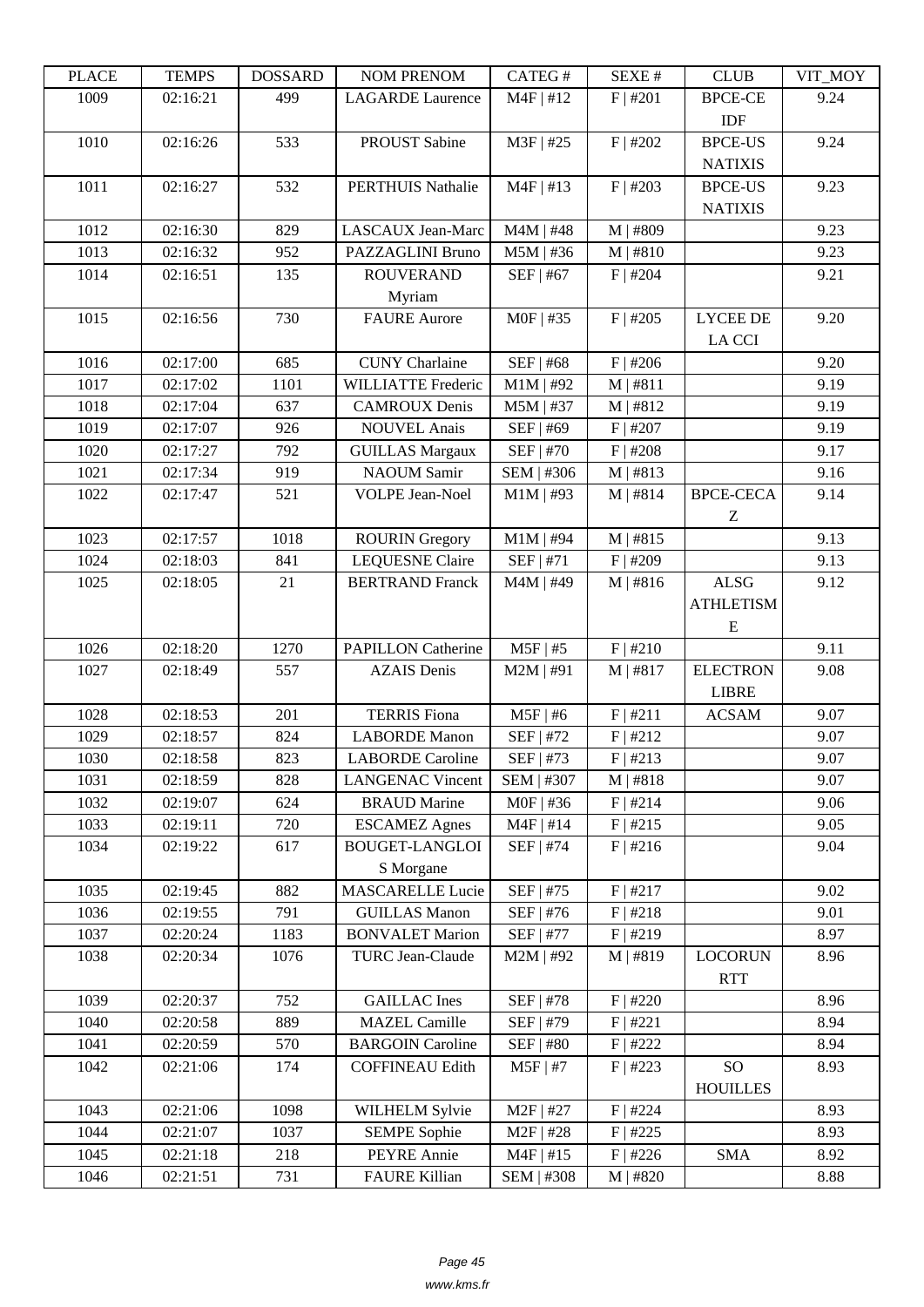| LEUCE | ר TL\MI  | <u> עוזרומטרע</u> | NUM TNENUM                | CATLO T     | ד בר⁄זכו   | CLUD             | VII_IVIO I |
|-------|----------|-------------------|---------------------------|-------------|------------|------------------|------------|
| 1047  | 02:22:04 | 1170              | <b>ADORJAN</b>            | $M1F$ #26   | $F$   #227 |                  | 8.87       |
|       |          |                   | Izabella-Eva              |             |            |                  |            |
| 1048  | 02:22:49 | 1095              | <b>WALKER</b>             | $M4M$   #50 | $M$   #821 |                  | 8.82       |
|       |          |                   | Angus-Greig               |             |            |                  |            |
| 1049  | 02:22:49 | 528               | <b>ROSSIGNOL Francois</b> | $M5M$   #38 | M   #822   | <b>BPCE-ITCE</b> | 8.82       |
| 1050  | 02:22:53 | 665               | <b>CHEVALLIER Victor</b>  | SEM   #309  | M   #823   |                  | 8.82       |
| 1051  | 02:22:54 | 694               | <b>DEGUISNE</b> Charlotte | SEF   #81   | $F$   #228 |                  | 8.82       |
| 1052  | 02:22:58 | 885               | <b>MATTA Christophe</b>   | $M2M$   #93 | M   #824   | <b>URBAN</b>     | 8.81       |
|       |          |                   |                           |             |            | <b>RUNNERS</b>   |            |
|       |          |                   |                           |             |            | <b>MARSEILLE</b> |            |
| 1053  | 02:23:09 | 1196              | <b>CROUZET Julien</b>     | $M2M$   #94 | $M$   #825 |                  | 8.80       |
| 1054  | 02:23:09 | 531               | <b>DOMERGE</b>            | M3F   #26   | $F$   #229 | <b>BPCE-US</b>   | 8.80       |
|       |          |                   | Dominique                 |             |            | <b>NATIXIS</b>   |            |
| 1055  | 02:23:25 | 1012              | <b>RONGEAT Prescillia</b> | SEF   #82   | $F$   #230 |                  | 8.79       |
| 1056  | 02:23:55 | 847               | <b>LEYRIS</b> Pierre      | $M6M$   #16 | M   #826   |                  | 8.76       |
| 1057  | 02:23:57 | 1046              | SOUZY Sylvain             | $M2M$   #95 | M   #827   |                  | 8.75       |
| 1058  | 02:23:59 | 811               | <b>JAUMES</b> Marie       | $M4F$   #16 | F   #231   | <b>PEROLS</b>    | 8.75       |
|       |          |                   |                           |             |            | <b>FOOTING</b>   |            |
| 1060  | 02:24:08 | 747               | POUZANCRE Alain           | $M7M$   #2  | M   #829   |                  | 8.74       |
| 1061  | 02:24:09 | 580               | <b>BECAMEL Mathilde</b>   | M2F   #29   | $F$   #232 |                  | 8.74       |
| 1062  | 02:24:17 | 1033              | <b>SCHEIDEGGER</b>        | M3F   #27   | $F$   #233 |                  | 8.73       |
|       |          |                   | Carole                    |             |            |                  |            |
| 1063  | 02:24:22 | 940               | <b>PAILHON Estelle</b>    | $M1F$   #27 | $F$   #234 |                  | 8.73       |
| 1064  | 02:24:32 | 1249              | <b>MOULIN</b> Chloe       | $ESF$   #6  | $F$   #235 |                  | 8.72       |
| 1065  | 02:24:33 | 942               | PALERMO Angele            | $ESF$   #7  | $F$   #236 |                  | 8.72       |
| 1066  | 02:25:33 | 564               | <b>BANGOURA Laurent</b>   | $ESM$   #40 | M   #830   | <b>JP30</b>      | 8.66       |
| 1067  | 02:25:35 | 563               | <b>BANGOURA</b>           | M5M   #39   | M   #831   | <b>JP30</b>      | 8.65       |
|       |          |                   | Jean-Pierre               |             |            |                  |            |
| 1068  | 02:25:52 | 1041              | <b>SIMONI</b> Sebastien   | $M1M$   #95 | M   #832   |                  | 8.64       |
| 1069  | 02:26:14 | 840               | <b>LELEU</b> Guillaume    | $M2M$   #96 | M   #833   |                  | 8.62       |
| 1070  | 02:26:17 | 742               | <b>FEVRIER Aurelien</b>   | SEM   #310  | M   #834   |                  | 8.61       |
| 1071  | 02:26:32 | 584               | <b>BENARROCH</b>          | SEM   #311  | $M$   #835 |                  | 8.60       |
|       |          |                   | Charles                   |             |            |                  |            |
| 1072  | 02:27:01 | 662               | <b>CHAS</b> Flora         | $ESF$   #8  | F   #237   |                  | 8.57       |
| 1073  | 02:27:34 | 208               | <b>BENALI</b> Aicha       | $M4F$   #17 | $F$   #238 | <b>AATAC</b>     | 8.54       |
| 1074  | 02:27:37 | 1049              | STOBIAC Sherley           | SEF   #83   | $F$   #239 | <b>COURIR A</b>  | 8.54       |
|       |          |                   |                           |             |            | <b>VAUVERT</b>   |            |
| 1075  | 02:27:37 | 1006              | ROBERT Odile              | $M5F$   #8  | $F$   #240 | <b>CLUB</b>      | 8.54       |
|       |          |                   |                           |             |            | <b>COURIR A</b>  |            |
|       |          |                   |                           |             |            | <b>VAUVERT</b>   |            |
| 1076  | 02:27:48 | 161               | <b>DURAND Nathalie</b>    | $M2F$   #30 | F   #241   | <b>ALSG</b>      | 8.53       |
|       |          |                   |                           |             |            | <b>ATHLETISM</b> |            |
|       |          |                   |                           |             |            | E                |            |
| 1077  | 02:28:41 | 445               | PHILIP Nicolas            | SEM   #312  | M   #836   |                  | 8.47       |
| 1078  | 02:28:56 | 721               | <b>ESTARAGUE Justine</b>  | SEF   #84   | $F$   #242 |                  | 8.46       |
| 1079  | 02:28:56 | 931               | <b>OLACIA</b> Emmanuel    | $M1M$   #96 | M   #837   |                  | 8.46       |
| 1080  | 02:28:58 | 953               | PEIRO Mickael             | SEM   #313  | M   #838   |                  | 8.46       |
| 1081  | 02:28:59 | 779               | <b>GIRARD Delphine</b>    | $M1F$   #28 | F   #243   |                  | 8.46       |
| 1082  | 02:29:07 | 1155              | <b>SEVCIK Christophe</b>  | $M4M$   #52 | M   #839   | <b>MON</b>       | 8.45       |
| 1083  | 02:29:11 | 913               | <b>MOSER Camille</b>      | M0F   #37   | $F$   #244 |                  | 8.45       |
| 1084  | 02:29:21 | 703               | <b>DE-SANTIS Nicole</b>   | M3F   #28   | F   #245   |                  | 8.44       |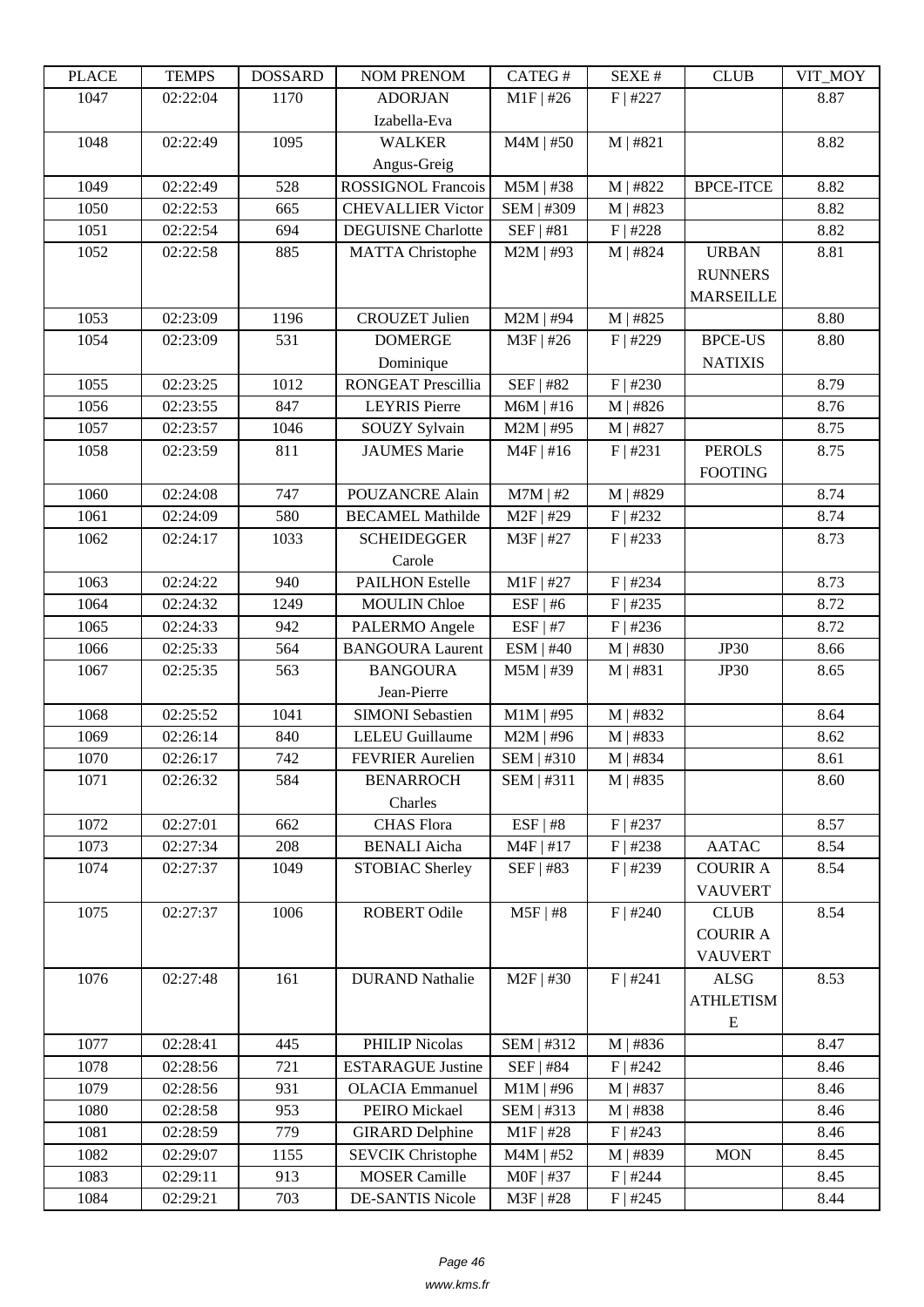| LEUCE | ר TL\MI  | <b>UUUUUUU</b> | <b>NUMERICAN</b>            | CATLO T          | υL/VL π    | CLUD                            | TUNL_ITY |
|-------|----------|----------------|-----------------------------|------------------|------------|---------------------------------|----------|
| 1085  | 02:29:21 | 702            | <b>DE-SANTIS Caroline</b>   | M3F   #29        | $F$   #246 |                                 | 8.44     |
| 1086  | 02:29:42 | 1015           | <b>ROSS</b> Shannon         | $M1F$ #29        | $F$   #247 |                                 | 8.42     |
| 1087  | 02:29:58 | 795            | <b>GUIRAND Christine</b>    | $M5F$   #9       | $F$   #248 | <b>ELECTRON</b><br><b>LIBRE</b> | 8.40     |
| 1088  | 02:30:00 | 911            | <b>MORO</b> Melanie         | SEF   #85        | $F$   #249 |                                 | 8.40     |
| 1089  | 02:30:00 | 761            | <b>GARDNER Pearl</b>        | M2F   #31        | $F$   #250 |                                 | 8.40     |
| 1090  | 02:30:08 | 846            | <b>LEYRIS</b> Francois      | $M6M$   #17      | $M$   #840 |                                 | 8.39     |
| 1091  | 02:30:09 | 1077           | <b>URRICARIET Alice</b>     | M0F   #38        | F   #251   |                                 | 8.39     |
| 1092  | 02:30:13 | 251            | <b>LAMKEU Michel</b>        | SEM   #314       | $M$   #841 | 2EME REI                        | 8.39     |
|       |          |                |                             |                  |            | DE                              |          |
|       |          |                |                             |                  |            | NIMES:1E                        |          |
|       |          |                |                             |                  |            | <b>CIE</b>                      |          |
| 1093  | 02:30:15 | 1186           | <b>BOURNEL Thomas</b>       | SEM   #315       | M   #842   |                                 | 8.39     |
| 1094  | 02:31:28 | 493            | <b>GUTTRIDGE Myriam</b>     | M0F   #39        | $F$   #252 | <b>BPCE-CE</b>                  | 8.32     |
|       |          |                |                             |                  |            | <b>HDF</b>                      |          |
| 1095  | 02:32:56 | 733            | <b>FELCHNER Marie</b>       | $M0F$   #40      | $F$   #253 |                                 | 8.24     |
| 1096  | 02:33:28 | 640            | <b>CARAVACA</b>             | $M2F$   #32      | $F$   #254 |                                 | 8.21     |
|       |          |                | Stephanie                   |                  |            |                                 |          |
| 1097  | 02:33:30 | 848            | <b>LISTRE</b> Sophie        | SEF   #86        | $F$   #255 |                                 | 8.21     |
| 1098  | 02:34:15 | 778            | <b>GILLIER Alexia</b>       | SEF   #87        | $F$   #256 |                                 | 8.17     |
| 1099  | 02:34:31 | 1023           | <b>SABATIER Thierry</b>     | M3M   #69        | M   #843   |                                 | 8.15     |
| 1100  | 02:35:05 | 803            | <b>HOLLARD</b> Julie        | $M2F$   #33      | $F$   #257 |                                 | 8.12     |
| 1101  | 02:35:09 | 460            | <b>SERNA Harmony</b>        | <b>SEF   #88</b> | $F$   #258 | <b>BPCE-BP</b>                  | 8.12     |
|       |          |                |                             |                  |            | <b>SUD</b>                      |          |
| 1102  | 02:35:10 | 452            | <b>BARNES Wendy</b>         | M2F   #34        | $F$   #259 | <b>BPCE-BP</b>                  | 8.12     |
|       |          |                |                             |                  |            | <b>SUD</b>                      |          |
| 1103  | 02:35:40 | 681            | <b>COURET</b> Alexandra     | SEF   #89        | $F$   #260 |                                 | 8.09     |
| 1104  | 02:35:48 | 989            | PRIMAULT Diane              | SEF   #90        | F   #261   |                                 | 8.09     |
| 1105  | 02:36:19 | 567            | <b>BARBIER Sarah</b>        | $M2F$   #35      | $F$   #262 |                                 | 8.06     |
| 1106  | 02:37:00 | 1152           | <b>VALGALIER</b>            | $M3M$   #70      | M   #844   | <b>LETRACEU</b>                 | 8.03     |
|       |          |                | Christophe                  |                  |            | $\mathbf R$                     |          |
| 1107  | 02:37:02 | 143            | <b>VALGALIER</b><br>Gwendal | ESM   #41        | $M$   #845 |                                 | 8.02     |
| 1108  | 02:37:09 | 144            | <b>VALGALIER Maelys</b>     | ESF   #9         | $F$   #263 |                                 | 8.02     |
| 1109  | 02:37:24 | 247            | <b>GAUHY Simon</b>          | SEM   #316       | $M$   #846 | 2EME REI                        | 8.01     |
|       |          |                |                             |                  |            | DE                              |          |
|       |          |                |                             |                  |            | NIMES:1E                        |          |
|       |          |                |                             |                  |            | <b>CIE</b>                      |          |
| 1110  | 02:37:39 | 608            | <b>BOIVIN</b>               | M3M   #71        | M   #847   |                                 | 7.99     |
|       |          |                | Jean-Christophe             |                  |            |                                 |          |
| 1111  | 02:39:58 | 696            | <b>DEMARCQ Maurice</b>      | $M5M$   #40      | M   #848   |                                 | 7.88     |
| 1112  | 02:42:24 | 108            | <b>D'HARBOULLE</b>          | $M8M$   #3       | M   #849   |                                 | 7.76     |
|       |          |                | Jacques                     |                  |            |                                 |          |
| 1113  | 02:44:23 | 1057           | <b>TESSON Estelle</b>       | SEF   #91        | $F$   #264 | <b>RUN AND</b>                  | 7.67     |
|       |          |                |                             |                  |            | <b>CHANGE</b>                   |          |
| 1114  | 02:45:32 | 1222           | <b>GONZALEZ David</b>       | SEM   #317       | M   #850   |                                 | 7.61     |
| 1115  | 02:46:14 | 827            | <b>LAMOTTE Aurore</b>       | $MOF$   #41      | $F$   #265 |                                 | 7.58     |
| 1116  | 02:46:34 | 839            | LE-JOLU Elsa                | SEF   #92        | $F$   #266 |                                 | 7.56     |
| 1117  | 02:49:41 | 1052           | <b>TABUSSE Virginie</b>     | M3F   #30        | $F$   #267 |                                 | 7.43     |
| 1118  | 02:55:54 | 483            | <b>ESTIER Stephanie</b>     | $M4F$   #18      | $F$   #268 | <b>BPCE-CE</b>                  | 7.16     |
|       |          |                |                             |                  |            | APC                             |          |